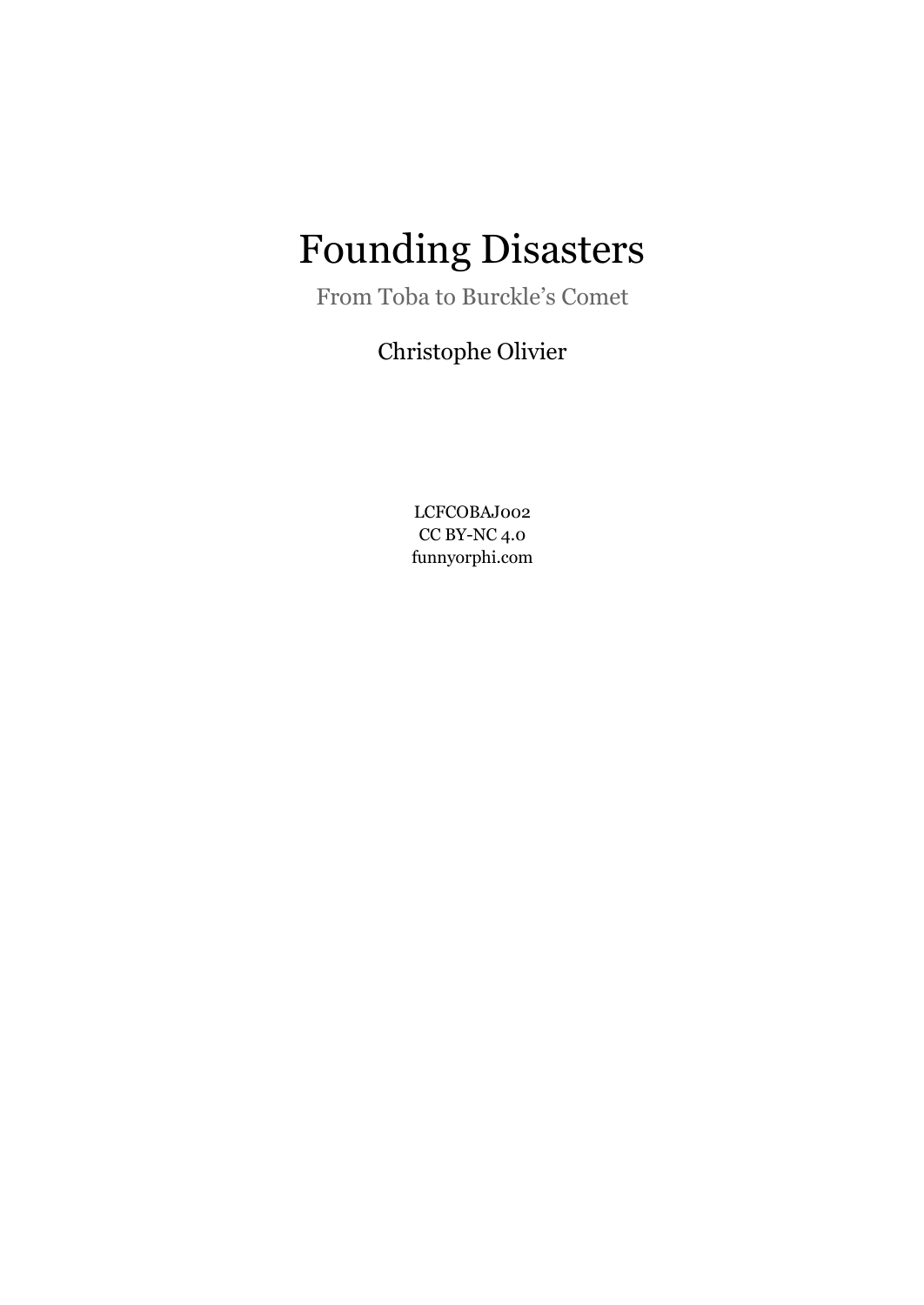Attention! If you are reading this from an electronic device that is not an eReader, I'd recommend turning off the device's blue light, if you want to sleep tight.

Literally yours, the book

PS: Don't forget to breathe between chapters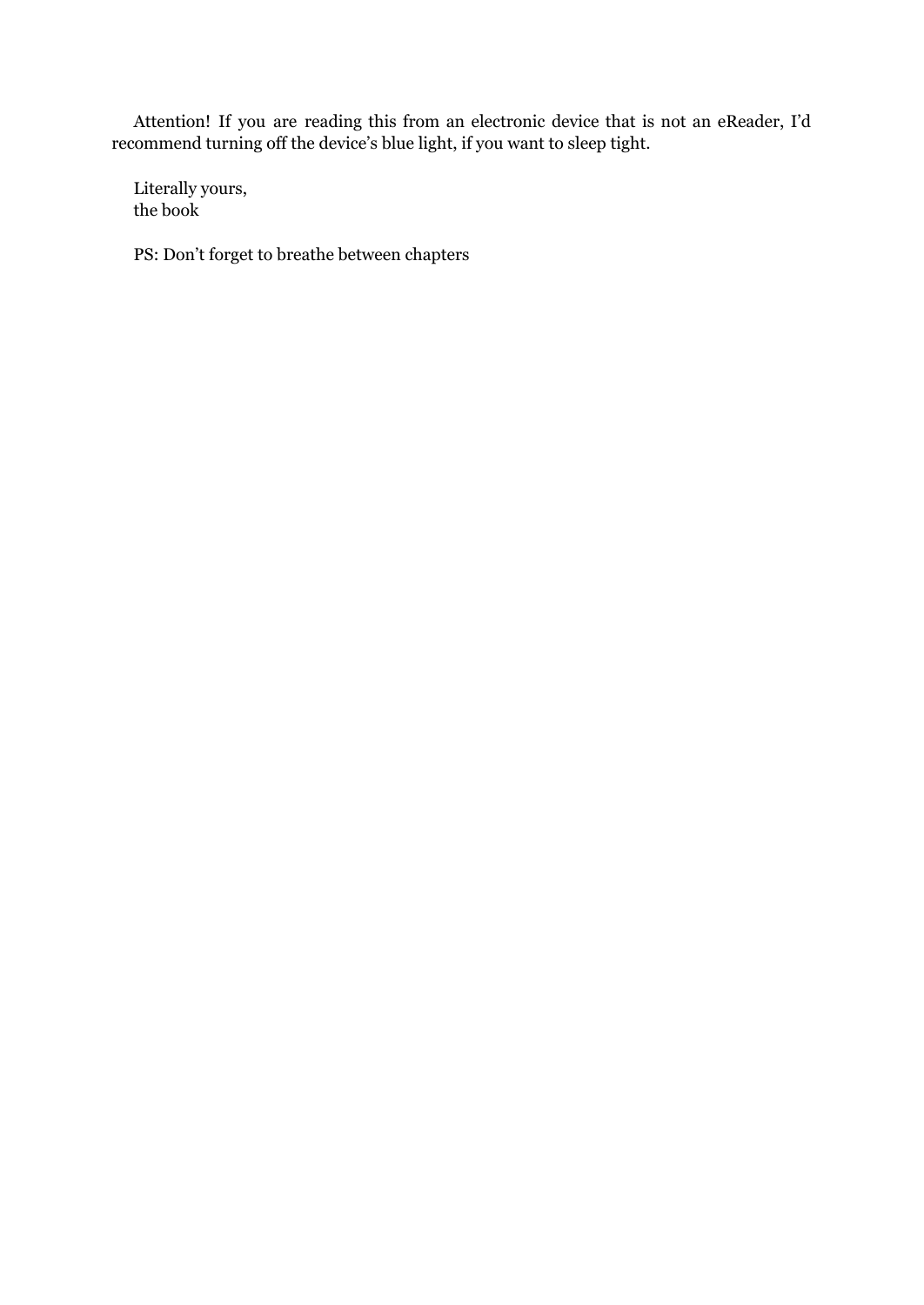| <b>Introduction</b>                                   | 6  |
|-------------------------------------------------------|----|
| Toba                                                  | 7  |
| Volcano with a Caldera                                | 7  |
| How many Survivors?                                   | 8  |
| Conquering the World, again                           | 9  |
| What if Toba Erupted Today?                           | 10 |
| The Major Risk is Starvation                          | 10 |
| Are there any Other Volcanoes with Caldera?           | 11 |
| Further information                                   | 13 |
| The Epic of the Sapiens                               | 15 |
| Groups, Clans, Peoples                                | 15 |
| Physiologies                                          | 16 |
| The Intelligent Being                                 | 17 |
| Further information                                   | 19 |
| <b>Natufians</b>                                      | 22 |
| Global Warming Causes an Ice Age?                     | 22 |
| In 9,500 BC                                           | 23 |
| Humans during the Younger Dryas                       | 24 |
| Natufians                                             | 24 |
| Founding People of the Neolithic Period               | 26 |
| Adaptation of the Natufian Way of Life                | 27 |
| The Disruptive Adaptation of the Natufian Way of Life | 27 |
| Further information                                   | 30 |
| 8.2 KY Event                                          | 32 |
| The Origin of the 8.2KY Event                         | 32 |
| A Decisive Climate Migration                          | 34 |
| Further information                                   | 35 |
| <b>The Flood</b>                                      | 38 |
| Myth or Reality                                       | 39 |
| Testimonials                                          | 40 |
| <b>Filing Testimonials</b>                            | 41 |
| <b>Detailed Testimonies</b>                           | 42 |
| A Meteorite?                                          | 43 |
| Further information                                   | 44 |
| <b>The Meteorite</b>                                  | 45 |
| Half Turn?                                            | 45 |
| <b>Traces of the Meteorite</b>                        | 46 |
| The Poles                                             | 46 |
| A Tangential Shock                                    | 47 |
| Further information                                   | 49 |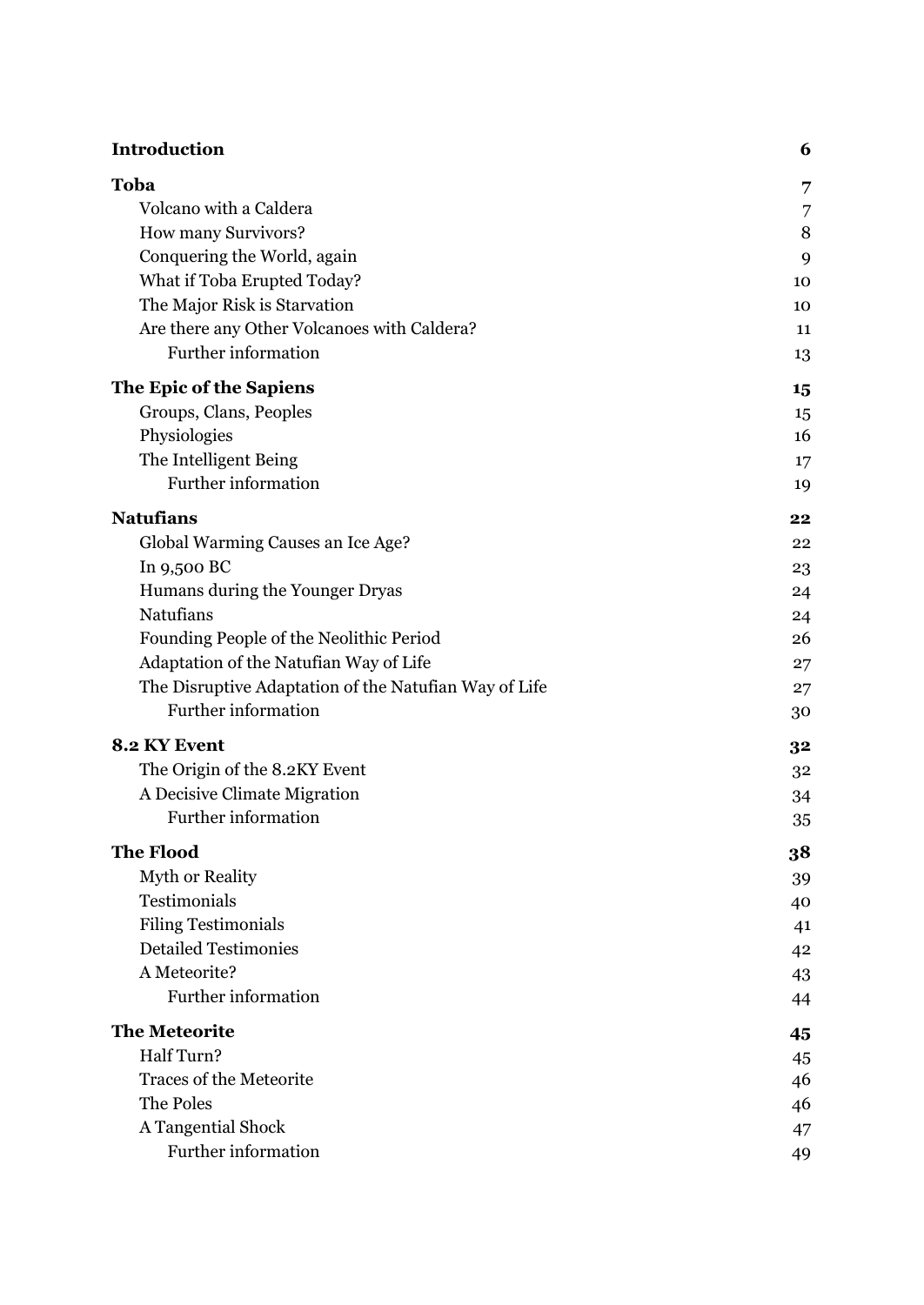| <b>A Cataclysm: Hypothesis</b>                        | 51 |
|-------------------------------------------------------|----|
| So much Water in the Air                              | 51 |
| The Raging Waters                                     | 52 |
| Rain or Flood?                                        | 53 |
| And Men?                                              | 53 |
| Where are the Survivors?                              | 54 |
| Conclusion                                            | 54 |
| Epilogue                                              | 54 |
| Further information                                   | 56 |
| From 3,114 BC Onward                                  | 57 |
| Apprenticeships                                       | 57 |
| The Sudden Spread of Agriculture and Animal Husbandry | 57 |
| Hunter-Gatherer or Farmer-Breeder?                    | 59 |
| Living Beyond the Tropics                             | 60 |
| Prehistory was Over                                   | 60 |
| Further information                                   | 61 |
| <b>Birth of Civilizations</b>                         | 62 |
| The Canary Upwelling                                  | 63 |
| The Climatic Migration of the Saharans                | 65 |
| The last "Cultures" before the Flood                  | 66 |
| The First Civilizations after the Flood               | 67 |
| Harvests, Central Power, Armies, and Slaves           | 67 |
| The First Five Civilizations                          | 68 |
| Further information                                   | 70 |
| Conclusion                                            | 71 |
| About the Author                                      | 76 |
| About the translator                                  | 77 |
| Peroratio                                             | 77 |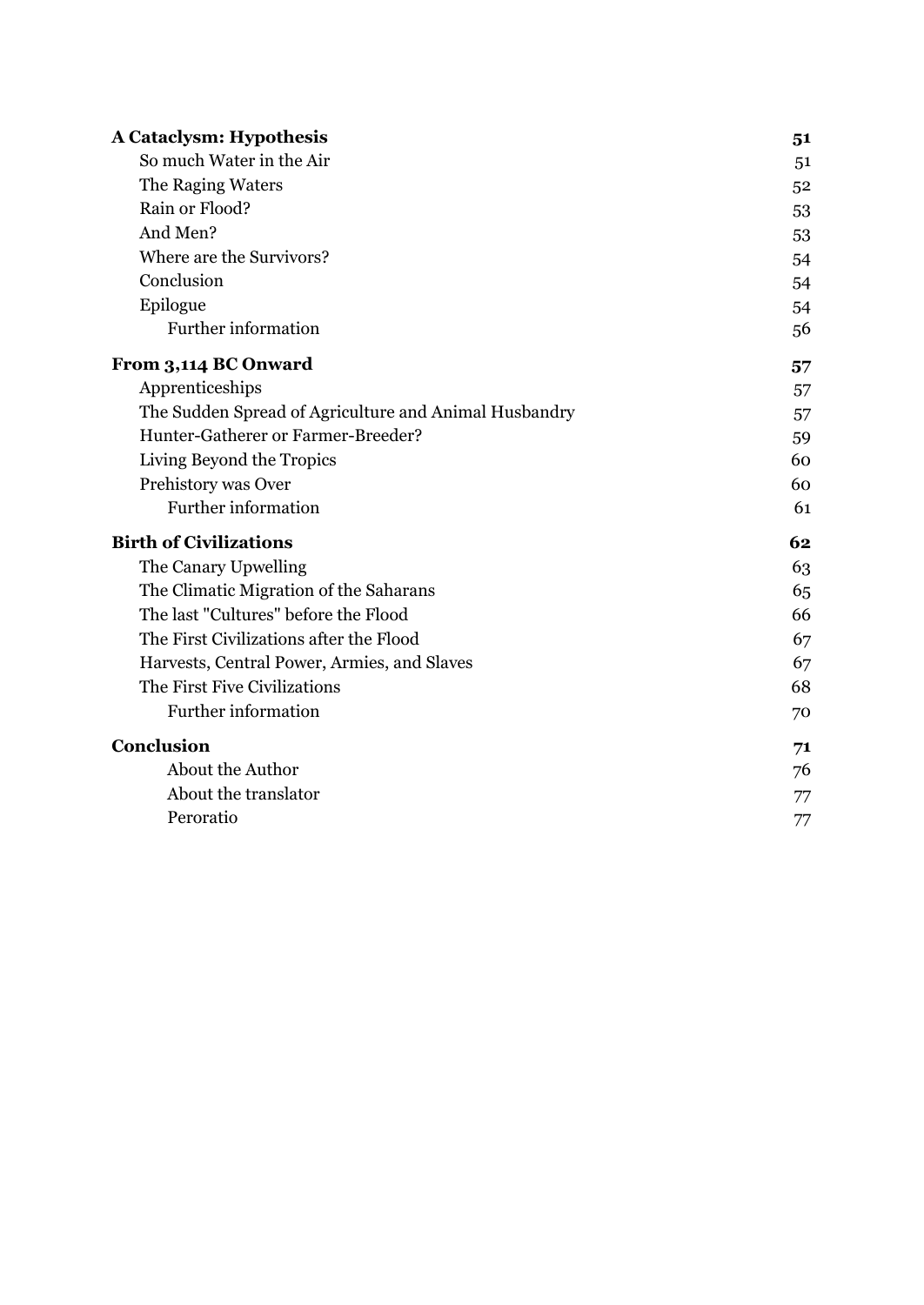« *When you don't know where you're going, look where you come from.* » Wolof proverb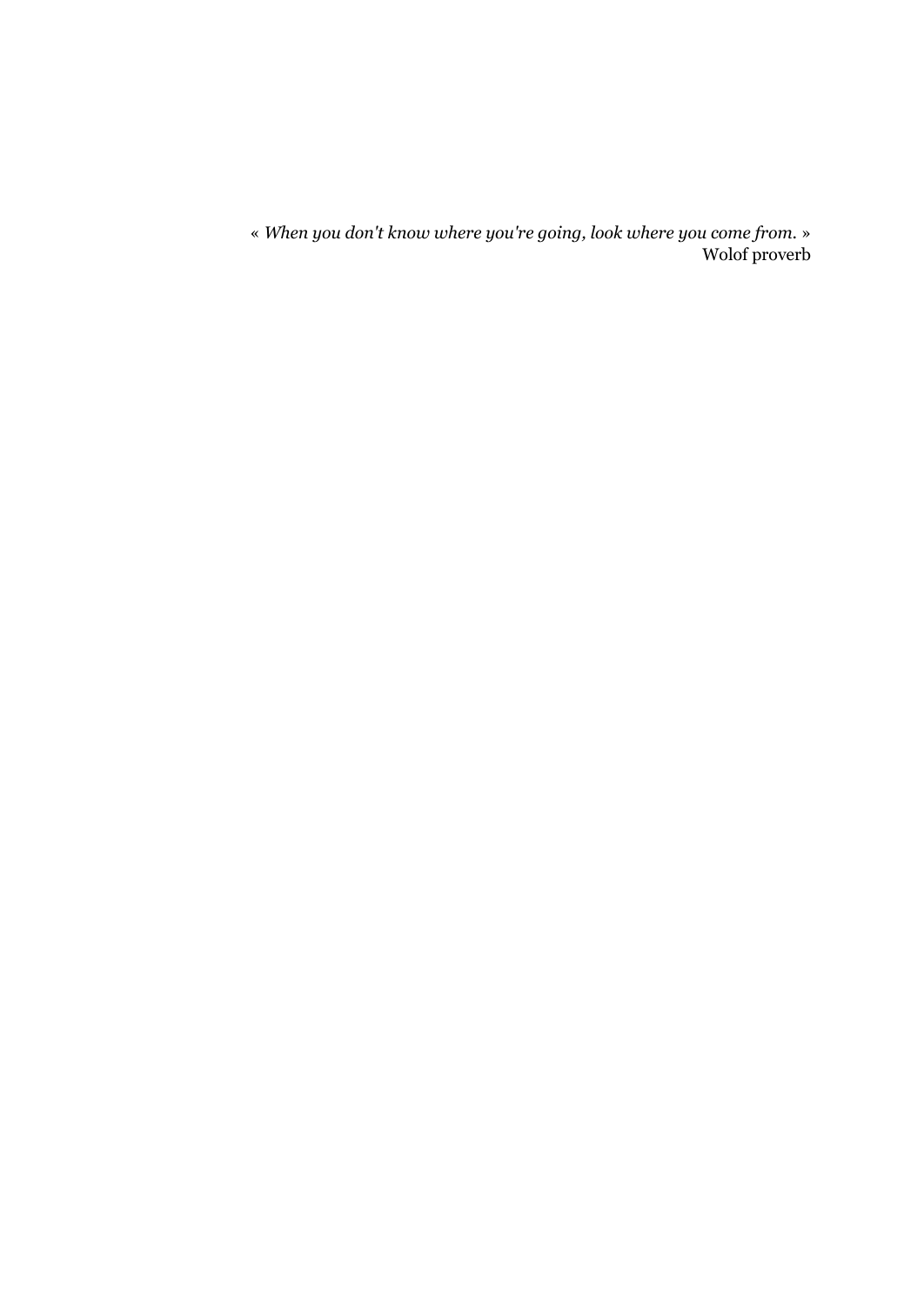# <span id="page-5-0"></span>Introduction

We were taught history in school. It seemed impossible to change: no one can change the past. However, science helps us understand it differently. History is not a "hard science". Etymologically, it means "investigation", and, as in all literary disciplines, it has its own internal currents and tendencies that sometimes clash.

In the twentieth century, the French "Ecole des Annales " decided to deal with the history of humans and place it before that of nations, battles, or princely genealogies. The result was a very different kind of university education, but sadly our textbooks were hardly inspired by it. The choice of their content seems to be based above all on political objectives: the teaching of recent history varies from one country to another and always aims to glorify a united nation proud of its past.

For a child attending school in France, Antiquity and the Roman Empire are summed up as a succession of battles and struggles between a few monarchs. He or she is never taught about the life of Chinese, Slavs, or Africans at that time. The Neolithic period was concentrated on the Fertile Crescent and the peoples of the Indus or Mesoamerica did not exist. As for prehistory, so many recent discoveries have shed light on it that the knowledge of a professor trained twenty years ago is partly obsolete. Indeed, hard sciences are imposing facts to some historical approximations, they bring new knowledge, and this knowledge is more and more numerous. Maybe history can change after all?

At the end of the nineteenth century, after heated debates, in front of the evidence of geology, most historians finally admitted that ice had covered Western Europe in the Stone Age. By the end of the 20th century, they bowed to the evidence of palynology and accepted that the hardwood trees of the French forests had slowly migrated from present-day China. At the beginning of our 21st century, genetics and climatology are shaking up established dogmas.

Maybe the teaching of history should be a matter of scientific updates? As children, we recited battle dates and genealogies. Our history teacher taught us: "In 105 B.C., the Roman army was defeated at Arausio by barbarians." He didn't tell us why the Cimbri, Teutons, and all the peoples from the shores of the Baltic Sea were moving south. He probably imagined that it was a migration since they were advancing with their weapons, families, and herds. But how could he have taught us that these people were fleeing repeated catastrophic floods since we only became aware of them in 2015?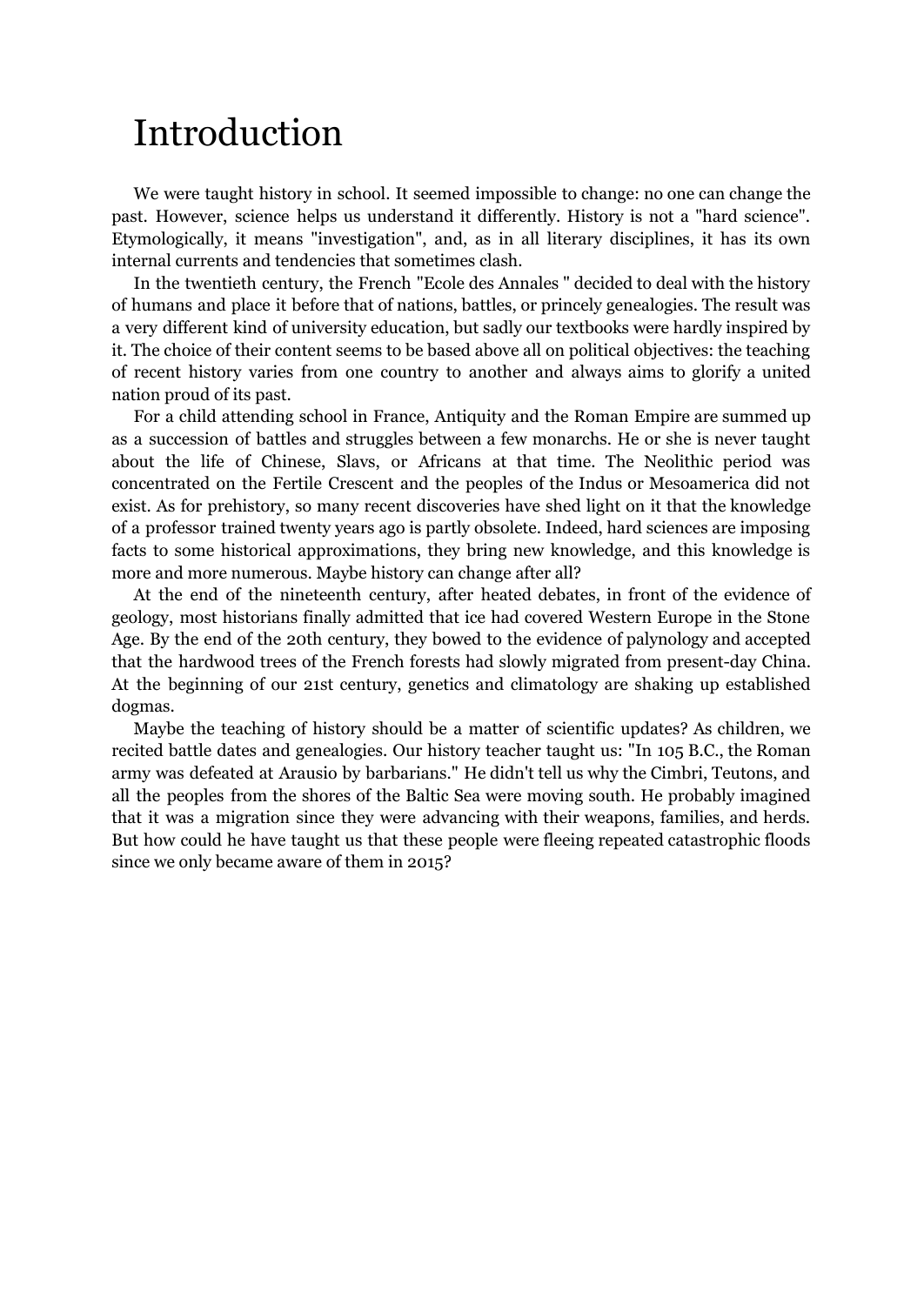# <span id="page-6-0"></span>Toba

As soon as they are brought to excavate a dig site, paleontologists look for a distinguishable continuous feature: a black layer of nine meters thick in Indonesia, stretching to a few millimeters at the poles. In the chronology of sedimentary deposits, this line marks a date known to all specialists: 74,000 years BC. At that time, a gigantic volcano had erupted: it is called Toba. The ashes that gushed out of its crater covered the entire globe. Wherever we dig, their deposit forms this continuous line, the last remnant of an explosion that nearly annihilated our species.

In his colonization of the globe, man has certainly been inconsistent. He is now being accused of having damaged his planet. One can admit that, until recently, he sinned out of ignorance. The pride of Homo Sapiens-Sapiens is even more recent. We have only started considering ourselves owners of the planet for a very short time: less than three seconds if the first homo had appeared twenty-four hours ago.

Before, humans feared nature. They were afraid of it by experience. Cyclones, earthquakes, or volcanic eruptions would leave traces in our collective memory. We suffered its violence with powerlessness and incomprehension. Evil gods were invented and we started attributing these cataclysms to their anger. It brought us to our knees, then we dressed our wounds. Our survival instinct is more than mere despair. Our immense capacity to adapt put us back on our feet. Our collective intelligence helped us move forward.

In Sumbawa, the eruption of Toba was so powerful that the human species almost disappeared. We were more than a million humanoids, three thousand survived.

### <span id="page-6-1"></span>*Volcano with a Caldera*

It all starts with a column of magma rising from the bowels of the earth. Often, this molten rock stops a few hundred kilometers below the surface. It can stagnate there for millennia. Sometimes it continues its way to the surface: it is the eruption. When the magma column does not open, it forms a hot spot that melts the surrounding minerals. In the intimacy of the earth's crust, an underground lake is formed. This reservoir of heat-melted rock is slowly growing. On the surface, we see nothing. No suspicious heat to alert us. No earthquake is shaking our seismographs. A few kilometers underground, the lake of magma is growing. Its content is so slimy, so thick, that it traps gases. In some thousand years, the pressure becomes colossal. When it increases too much, an explosion occurs. Its energy is gigantic, smashing the vault of the underground lake. The crater can be up to 100 kilometers in diameter. The accumulated pressure triggers eruptions one hundred to one thousand times more powerful than those of traditional volcanoes.

The last caldera volcano that exploded was relatively small. Its eruption began on September 2, 1991, in the Philippines. The Pinatubo killed only a thousand people, ejected only a billion cubic meters of rock, its caldera was only 2.5 km in diameter and its explosion did not even cool the earth by one degree for two years.

Toba had a completely different dimension. Its caldera reached 80 km. Its explosion nearly destroyed the human species.

The eruption lasted nearly two weeks. 8,000 billion tons of sprayed rock were spit out into space and 10 billion tons of sulfuric acid accompanied them. The explosion was so violent that it propelled the whole thing beyond the troposphere into the stratospheric ozone layer. Fortunately, Sumbawa is under the regime of trade winds. The immense cloud,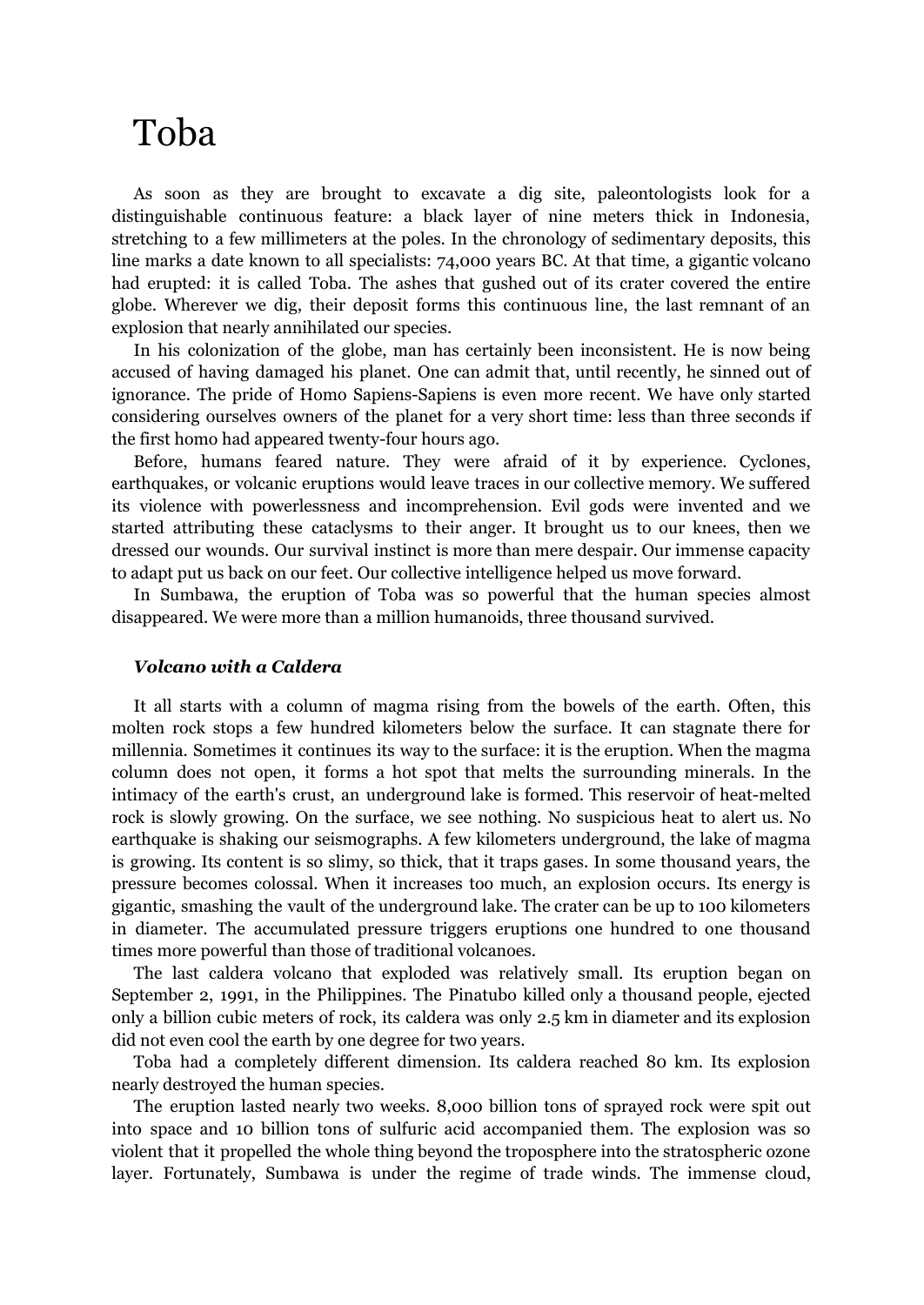composed of the 8 million tons of ash that rose every second from the mouth of the volcano, was pushed westward. The Southern Trade Winds initially prevented them from crossing the equator. From 6,000 meters above sea level, strong winds from the upper atmosphere scattered the ashes, mainly to the north and east.

The atmosphere, north of the equator, was filled with a thick layer of volcanic dust. These slowly spread. In two months, they covered the entire globe. Our "blue planet" turned brown. Toba's ejections revolved around it, forming a dense opaque layer. The ashes blocked 80% of the sun's rays. Sulfuric acid combined with ozone to create a perfect screen. No more solar rays reached the earth's soil. The night settled down, continuously. After two years, it was completely dark. Then, little by little, the survivors began to distinguish the sun. It took six years to see it in broad daylight.

Meanwhile, on earth, an intense cold was setting in. The terrible volcanic winter was getting worse. Ocean temperatures were decreasing by 3 to 3.5°C. Terrestrial ones plunged: the Northern Hemisphere's temperate regions suffered a drop from 15°C to 17°C. By accentuating a climatic cooling in progress, the eruption of Toba had instantly provoked a glaciation: the Würm Glaciation.

It was the largest volcanic explosion of the last 100,000 years. It profoundly affected all living things.

Plant photosynthesis decreases by 85% when light intensity drops by 10%. It also decreases as temperatures plunge. With 80% of the sun's rays blocked, photosynthesis became practically zero. It destroyed the tropical forests. In temperate zones, most deciduous trees died and only half of the evergreens survived. In the seas, plankton became rare. In the Indian Ocean, five million square kilometers of underwater life were devastated. The monsoon weakened considerably. The intertropical zone experienced a devastating drought. Herbivores, following the disappearance of their grasslands, perished by the millions. In the absence of their usual prey, the carnivores devoured each other. Homo sapiens disappeared almost completely.

South of the equator, the trade winds had protected the troposphere from ash clouds and the thermal mass of the oceans prevented temperatures from falling too violently. The gorillas and bonobos north of the equator disappeared; in the south, those of Katanga survived. In East Central Africa, some hominids adapted to the cold.

Below the equator, on the high plains of East Africa, grew shrub ferns, plant species that had already experienced the rigors of ice ages during their evolution, they withstood a drop in temperature of  $7^{\circ}$ C. As there had been fewer ashes in this region because of the trade winds, the rivers were less polluted by ashes. The great depth of the East African lakes diluted the acid rain sufficiently to keep the surface water almost potable. There, mammals whose dens were deep caves shivered, but they survived. Among them, some Homo Sapiens managed to survive below those conditions, thanks to their use of fire and a lot of furs.

#### <span id="page-7-0"></span>*How many Survivors?*

At a very distant time, the photosynthesis of plants had allowed the earth's atmosphere to saturate with oxygen, to the detriment of certain living beings that could not tolerate this gas. Symbioses took place. Some anaerobic organisms merged with others, which supported oxygen. The mitochondria, in particular, were poisoned. They found welcoming cells and adapted their DNA to multiply simultaneously as their host cell. Every cell in every mammal is home to them. They are responsible for the transformation of organic molecules into energy. During human reproduction, they are only transmitted by ova, so the mitochondrial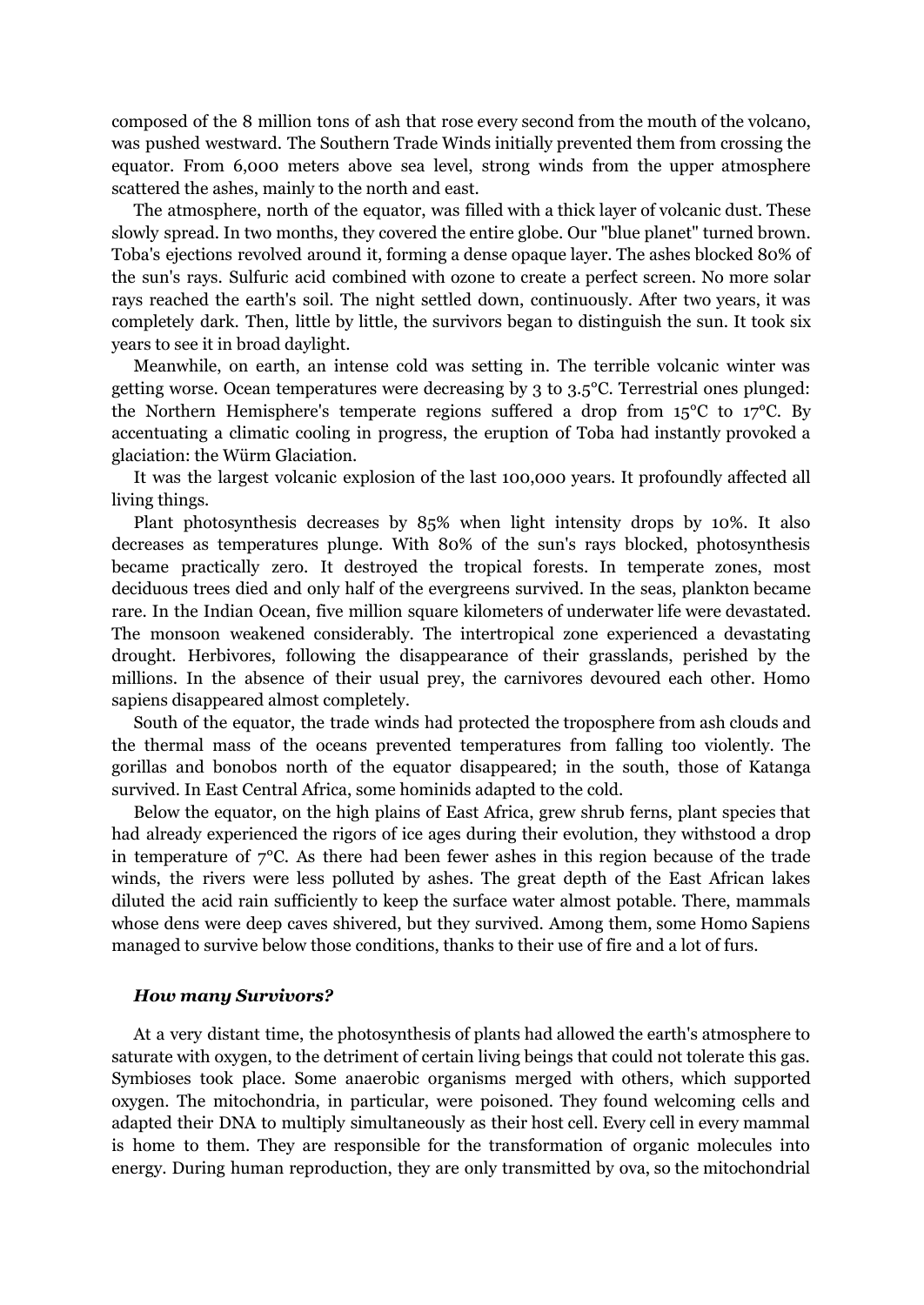DNA of a human is strictly identical to that of its mother. By studying family trees, we were able to prove that all the mitochondria in our cells come from the same strains. All are from sub-Saharan Africa.

It is difficult to determine the exact number of survivors of the Toba eruption. The official theory is that only Homo Sapiens survived, under the equator, in Ethiopia, Kenya and Tanzania. More recent genetic studies have shown that some Neanderthal, Denisova and Flores men also resisted the freezing cold and the scarcity of food in the absolute urgency and fear of this sky turning dark. However, it is Homo Sapiens who survived in greater numbers. According to the hypotheses adopted, the survivors were between 40 (Harpending, 1993) and 10,000 (Ambrose, 1998). The most commonly accepted estimate is that there were 500 Sapiens women of childbearing age, hence 3,000 survivors, and about 100 Neanderthals and Denisovas. From a population of about 500,000 women before the eruption, just 500 were to be the ancestors of all humanity.

In other words: 99.7% of humans would have died, essentially dying of cold and hunger. Across the land as a whole, plants and animals disappeared in similar proportions. For example, mitochondrial DNA analysis of today's chimpanzees has shown that they all come from two strains. One was located in the highlands of Uganda and the other came from the eastern Democratic Republic of Congo, south of the equator. After this cataclysm, the great apes began westward migrations towards the forests of Central Africa.

Homo Sapiens went in all directions, his greatest migration went north. In the course of his conquest of the world's lands, he – as a couple- will prove again and again the superiority of his creative abilities, discovering new sources of food, new strategies, new processes, and new tools. The survivors first colonized East Africa and then dispersed. But the aggressive attitude that underpinned the conquest of territories by hominids differed fundamentally from the placid migration of the great apes.

### <span id="page-8-0"></span>*Conquering the World, again*

Starting from the Great Lakes, some Homo Sapiens followed the line of the highlands, from south to north, from Kenya to Ethiopia. Vegetation and fauna were recovering. He went up the Nile and crossed the Sinai Peninsula. Then it turned east and spread across the globe. As time went by, the quality of its tools improved. His clothes became more effective. His mastery of fire set him apart. The more we follow its trail in its conquering expansion to the north, the more refined its technology becomes. Having left Africa after Toba, Homo Sapiens adapted to all situations. It took him forty thousand years to extend his territory to every corner of the world. No other mammal has ever been able to demonstrate such amazing adaptability. He came from south of the equator, he was nevertheless able to create a civilization based on the migrations of reindeer towards the Arctic Circle; he delighted in sweet larvae, he learned how to kill sharks with a harpoon; he lived by hunting and gathering, he was going to plant millions of square kilometers of grasses.

Within a few years, hominids had gone from a thriving species to an endangered species. Then, within a few millennia, their ability to adapt enabled them to become conquerors. A few more tens of millennia and the inventive genius of humans would dominate all the mammals of the world.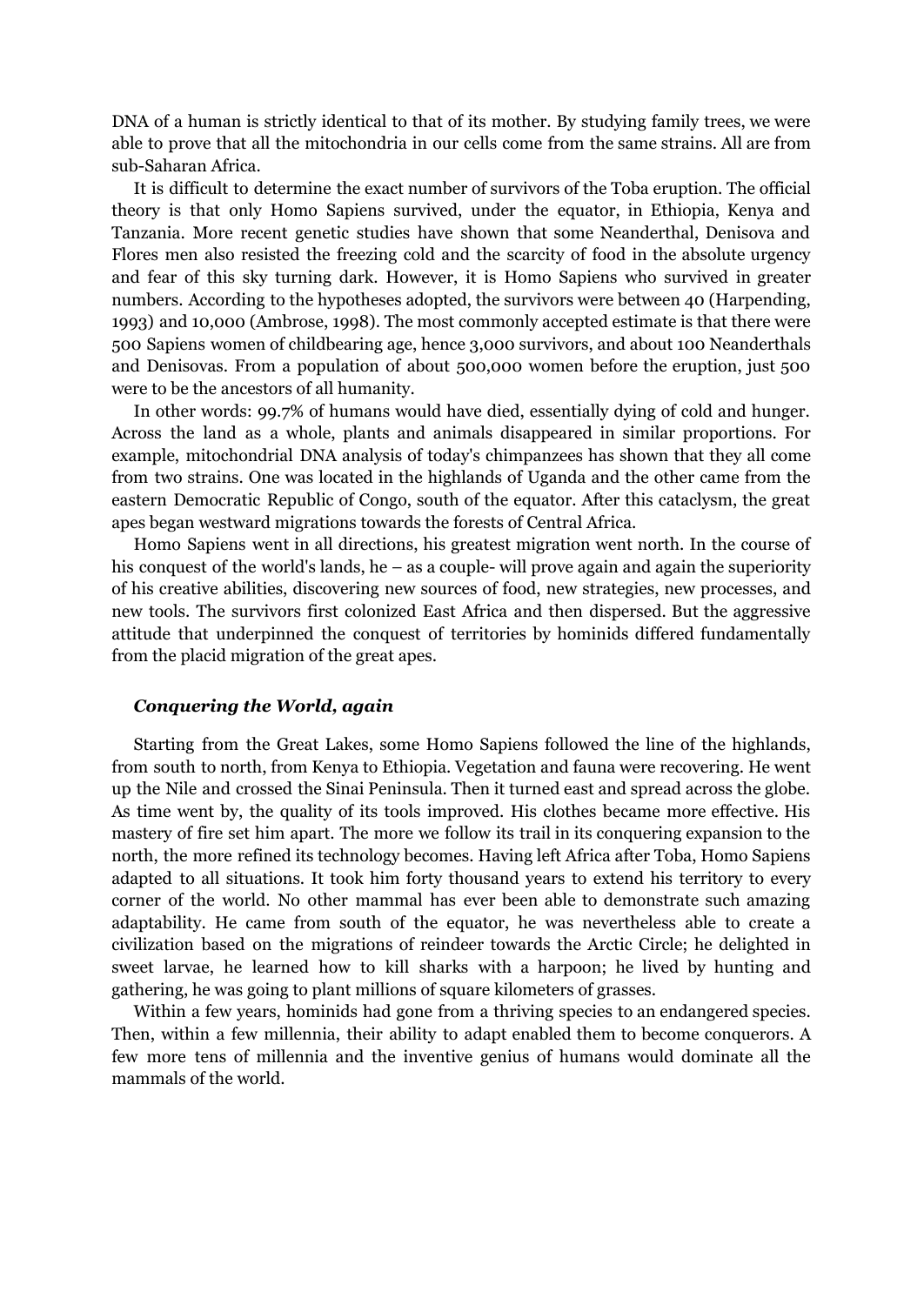### <span id="page-9-0"></span>*What if Toba Erupted Today?*

Apart from asteroid falls, most of the abrupt changes in climate over the last few millennia have been due to volcanic activity and all the important ones were the work of caldera volcanoes. Fortunately, caldera volcanoes remain very scarce. There have been a few eruptions in the last 100,000 years. For instance, in 1815, the eruption of Tambora had triggered a "year without summer"; 3,650 years ago, the island of Santorini exploded, putting an instant end to Cretan civilization.

The earth revolves around the sun in a continually changing orbit, from a perfect circle to an elongated ellipse, in fifty thousand years. 76,000 years after the eruption of Toba, our planet is much closer to its star. It is currently spinning practically in a circle: it is more heated. The globe also rotates on itself, around an inclined axis passing through its two poles. The inclination of this axis of rotation relative to the sun means that today, summers are less hot in the northern hemisphere and winters are less cold. And we are not in a glacial age.

If the Toba caldera volcano were to explode now, the impact would be quite different. The volcano would project billions of tons of ejections into the stratosphere. A thick layer of ashes and sulfuric acid would form, which would mask the sun. Average temperatures on earth would only drop by 10<sup>o</sup>C. After ten years, this global cooling would be only two degrees. Rainfall would decrease by about 45% for several years. Those who have financial means could endure this sudden cold: they would buy warmer clothes, consume more heating and pay dearly for fresh water and food. To give a more concrete order of magnitude: an inhabitant of Naples will have to live for two years as in winter in Montreal and then, for about ten years, as someone living in Hamburg, Germany. Two years of continuous night and intense cold will affect his morale. The intense dust that will be everywhere, even in his bronchial tubes, may weigh him down. Some ash damage will complicate things: house roofs will collapse under the weight, power lines too. Traffic conditions will become... difficult. The pipes are likely less insulated in Naples than in Montreal: they will burst. There will be an insufficient number of Italian snowplows. Stress could be hard to bear but there will be no danger for this Neapolitan's survival: the cold will not kill him. The person who lives in Moscow today is likely to have more difficulty adapting to a temperature drop of about 15 degrees. He will perhaps rush to the option of climate emigration towards the south.

The position of Earth relative to the sun is much more favorable than it was 76,000 years ago. So, what would kill men in large numbers is not the cold but hunger.

### <span id="page-9-1"></span>*The Major Risk is Starvation*

Seven billion people weigh considerably more on our planet today. Under the optimal conditions we know, one billion people are already considered to be undernourished. If the Toba eruption were to occur today, plants would suffer considerably. Rainfall would drop by 45% and our huge cereal and fruit tree plantations would be wiped out. Decreasing temperatures would cause the disappearance of evergreen broad-leaved trees. Virtually all tropical trees would perish. The herbs would not survive for lack of photosynthesis. Rainfalls would become rare but very acidic. Freshwater resources would decrease considerably, also affecting our farms. Deciduous trees would be decimated.

After two years without sun, vegetation would start springing again. Herbs will grow back first, their photosynthesis is weaker than that of trees. The cold will have wiped out the forests, canceling out the cooling effect of their evapotranspiration. Around the 40th parallel, hunting will be reduced, and harvests very poor. However, the world's population has mainly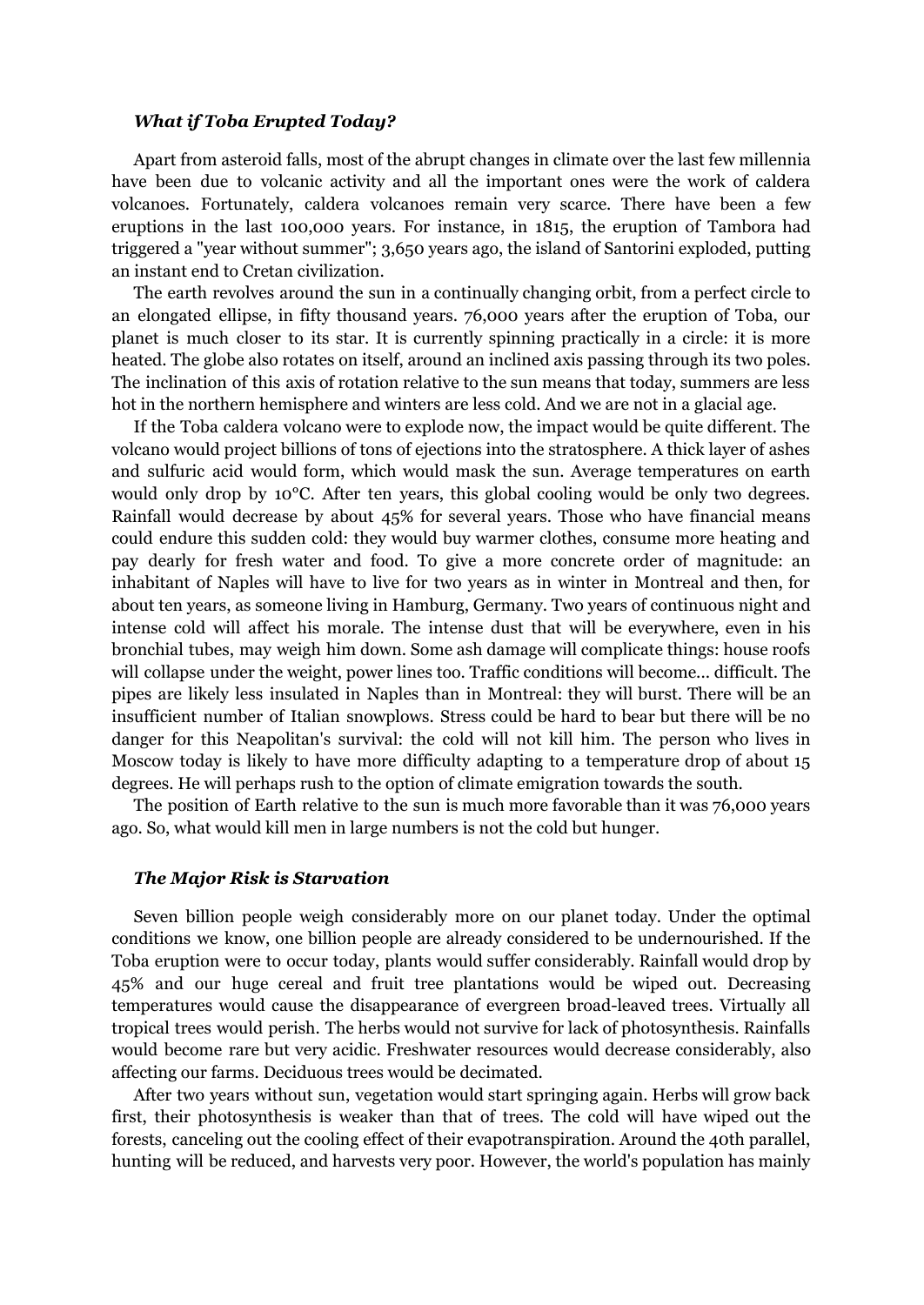concentrated in temperate zones. The large northern hardwoods will have been frozen. Those in the intertropical zone will not have endured the cold. Then the earth will present to the sun large areas of grass and young growing trees. It will absorb more energy from its rays than it does today. At the poles, ice soiled by dust will capture more than it reflects. The climate will warm up. And then the climate will balance again: after a few decades, plants will refresh the earth while new ice will mirror the sun's rays. Our star will heat us less and we should finally experience a global cooling of 3 to  $5^{\circ}$ C. It's significant, but it has nothing to do with the cataclysm that the Eruption caused 76,000 years ago.

The explosion, today, of a volcano the size of Toba would affect the climate less. Nevertheless, it would still result in a very high mortality rate, mainly due to famine. Computer simulations are incredibly complex. Scientists put forward a wide variety of figures. They often cite the simplest number to remember, one of the low hypotheses: one billion dead.

#### <span id="page-10-0"></span>*Are there any Other Volcanoes with Caldera?*

We do not know if one or more volcanoes are hiding under the oceans, but we do know that a super-volcano exists before our eyes. We all know it because on its surface lies one of the most famous natural parks in the United States of America. It is potentially more powerful than Toba. Paleontologists discovered its huge size in 1990. It is the caldera volcano of Yellowstone.

Yellowstone Park covers one million hectares in the U.S. state of Wyoming. The ground is relatively flat, it was chopped by the passage of glaciers in ancient times. You can walk there without imagining that you are walking on a volcano. The caldera is located a few kilometers underground and the landscape does not evoke the steep cliffs of a volcano. It's because everything is excessive. On the horizon, one can see small reliefs about thirty meters high: these are the lips of the crater. The park's postcards often present Old Faithful, a geyser that spits at 55 meters high with great regularity. The wonderful colors of the lake at Grand Prismatic Spring make charming pictures. Everything there seems idyllic. Sometimes an intense thermal activity collapses a path, it is immediately closed to the public. Tourists walk around, enthusiastic, their cameras loaded with immortal memories.

But men are mortal.

Beneath the tourist's sandals lies the largest volcano in the world. In the middle of the caldera, the earth rises continuously at the imperceptible speed of one meter every 75 years. 8,000 meters below, the magma chamber is under high pressure. In the magma at 1,500 °C, the gases are compressed. Five kilometers below the surface, the earth's crust is still at a temperature of 350°C. This volcano is active, devilishly active! Approximately 100 low-intensity tremors shake the soil each year, and this number is increasing. Fumaroles, hot springs, and geysers are all expressions of underground activity. Far below the surface, NASA's infrared cameras have discerned a gigantic caldera of at least 90 km by 30 km. It would therefore be comparable to that of Toba.

Unless extrapolating on the statistics of the last three explosions, it is impossible to predict when the next Yellowstone eruption will take place. We only know that it will be cataclysmic and change the aspect of the world. Man is nothing much when the earth triggers the power of a caldera volcano.

As extraordinary and diverse as it was, the evolution of "Man, the standing mammal" came to an abrupt halt 76,000 years ago when Toba abruptly killed almost all the descendants of Homo Erectus. Scientists call this moment "the evolution's bottleneck". This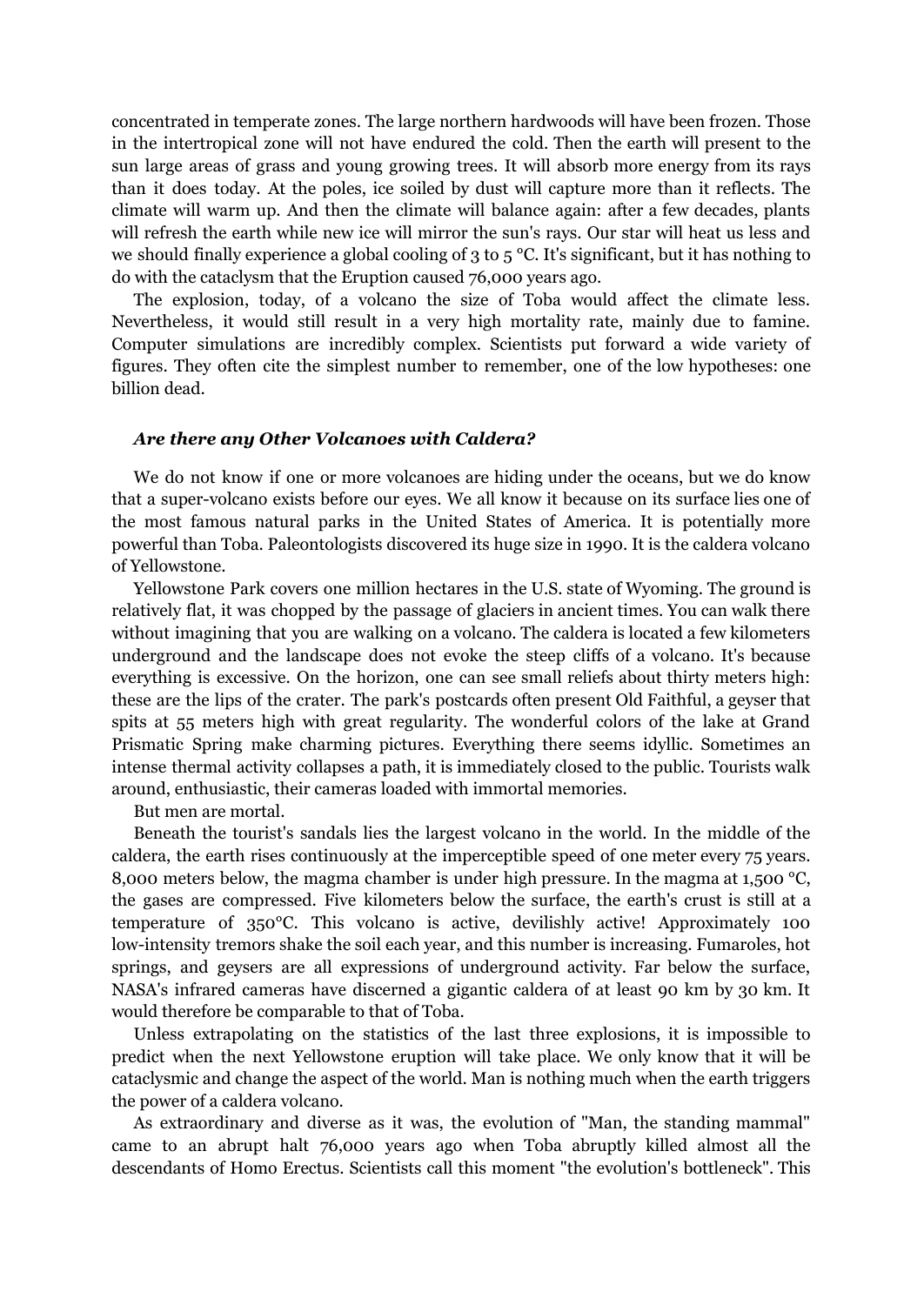near extinction of our species simplifies our family tree: among the 3,000 survivors in the heart of Africa, all had the same morphological characteristics. They all walked the same way, shared the same skin and hair color, all knew how to talk and how to control fire: a stunning simplification for paleontologists!

At the end of a few million years of evolution, a tiny branch of the lineage of the great apes had given birth to a million diverse hominids with contrasting knowledge, lost in the vastness of the globe when a sudden colossal burst of lava, stones, and ashes had summed up everything to three tiny groups of individuals. Practically all the hominids in the world were dead, except our ancestors.

We left the Paleolithic period and entered protohistory. The human species was reborn from a few Toba survivors.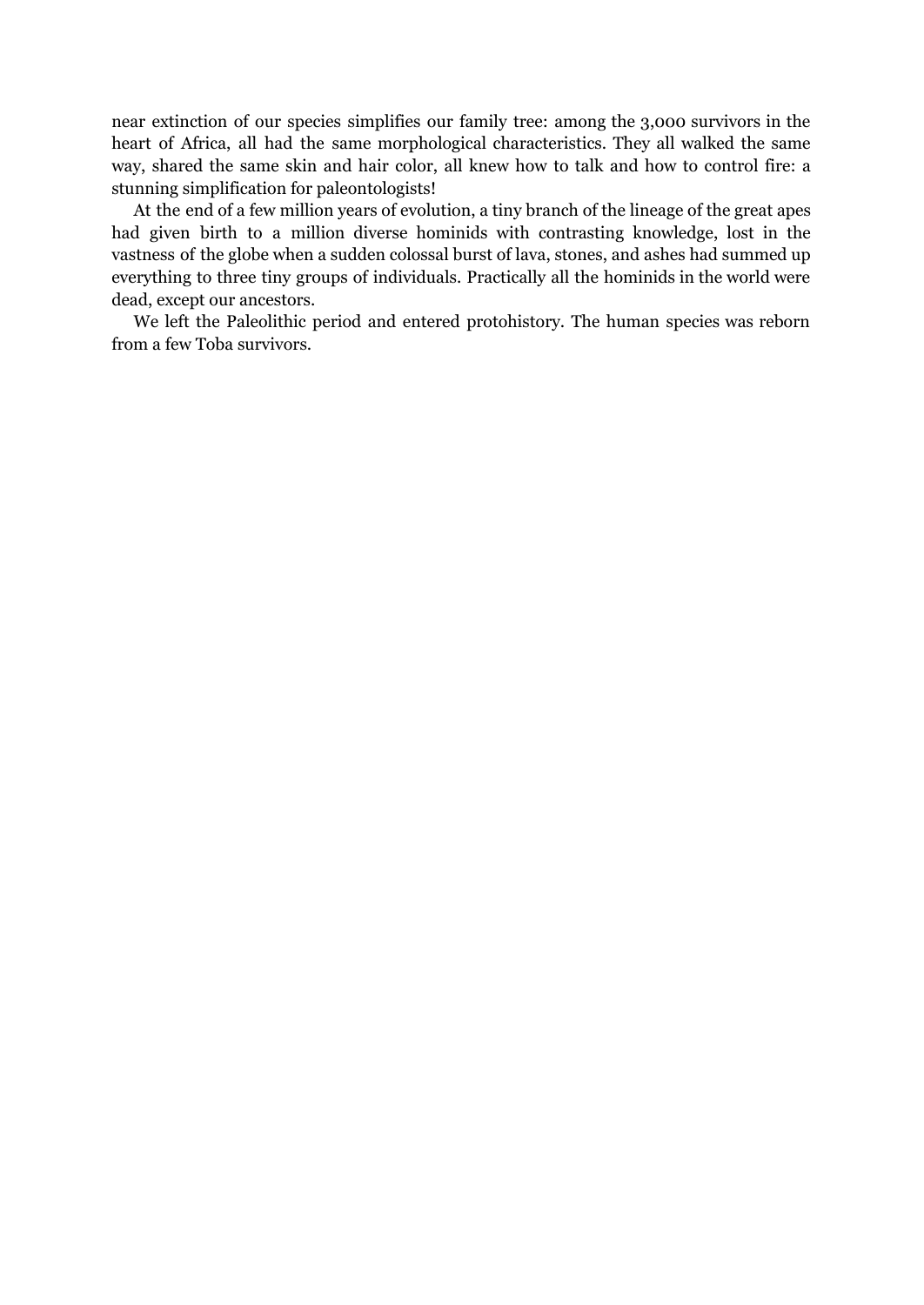### <span id="page-12-0"></span>Further information

The power of Toba is equivalent to the simultaneous eruption of 300 volcanoes such as Pinatubo (1991); or 3,000 simultaneous explosions of (traditional) volcanoes the size of Mount Saint Helens. The quantity of ejecta projected by the Toba eruption in 74000 BC could have covered all of the land that emerged from a mattress more than a meter thick.

The ice age triggered by the Toba eruption is called the "Würm Ice Age". This climate change didn't end until 12,000 years ago, at the end of the Younger Dryas, when the Holocene began.

In 1815, the Tambora erupted on the island of Sumbawa, Indonesia. In the northern hemisphere, the temperatures fell so that stones burst in the August frost in New England, Canada and Western Europe. The world did not know a summer in 1816. A terrible famine developed in Bengal; Foci of cholera appeared and spread; there has occured the first major cholera epidemic in history. The famine sparked great social movements across Europe. Revolutions multiplied in Spain, Germany, Greece, Eastern Europe, Romania, Italy and Latin America.

In the summer of 1783, the Laki erupted in Iceland. Its clouds cooled the Earth, they were followed by a dry fog which covered Europe. The harvests were abysmal. Hunger became so pervasive that it is known to be one of the main causes of the French Revolution of 1789.

In 1453, the Kuwae erupted. Earth's climate cooled down three degrees. Ashes covered the sky above Constantinople. The sun made it take on a bloody red color. The population, which was besieged by the Turks, would have interpreted this phenomenon as a very bad omen. Folks would have fled at nightfall, leaving the gate of Kerkoporta open. The Ottomans would therefore have crossed its impassable walls without striking a blow. It was the end of the Byzantine Empire.

In 1258, a caldera volcano exploded in Indonesia on the island of Lombok. The eruptive plume rose to 43,000 meters, the ash cloud obscured the moon. It has been the biggest volcanic eruption of the last millennium. Chinese and English temperature readings allow to locate it in January 1258. The rains and cold were particularly intense, which triggered immense famines (a third of the inhabitants of London died of hunger). An epidemic of murrain attacked the herds of sheep, the prolonged frost killed the cows. Iceland was cut off by the ice. A plague appeared immediately and, after a harsh winter, spread from April 1259; from the Middle East to Europe, the epidemic decimated the population. The Mongolian army entered Baghdad but, for lack of food, stopped its conquest of eastern Europe. The intense cold that resulted from this eruption caused the planet's cooling to accelerate towards the Little Ice Age.

If the last two eruptions of caldera volcanoes, Pinatubo (1991) and Tambora (1815) were lethal, it was mainly indirectly: they triggered the prolonged installation of the climatic phenomenon of El Nino. A severe drought followed in the tropics (Gagan, 1995), the volume of precipitation having halved (Pittcock, 1989), causing severe famines.

Harwell (1984) studied the impact of temperature on tree death. He did not take into account the impact of sulfur-containing acid rain. Nonetheless is work sheds light on the impact of a variation in the Earth's average temperatures of a few degrees on plants:

If temperatures dropped by  $3 \degree$  C for  $5$  years, the biomass of trees in temperate zones would decrease by 25% and the forest would regain its volume after about fifty years. In the case of grassy ecosystems, a drop in temperature of 3 ° C would decrease biomass by 9%.

In the event of a drop in temperature of 6  $\degree$  C, the biomass would drop by 80% and only regain 50% of its initial volume after 50 years.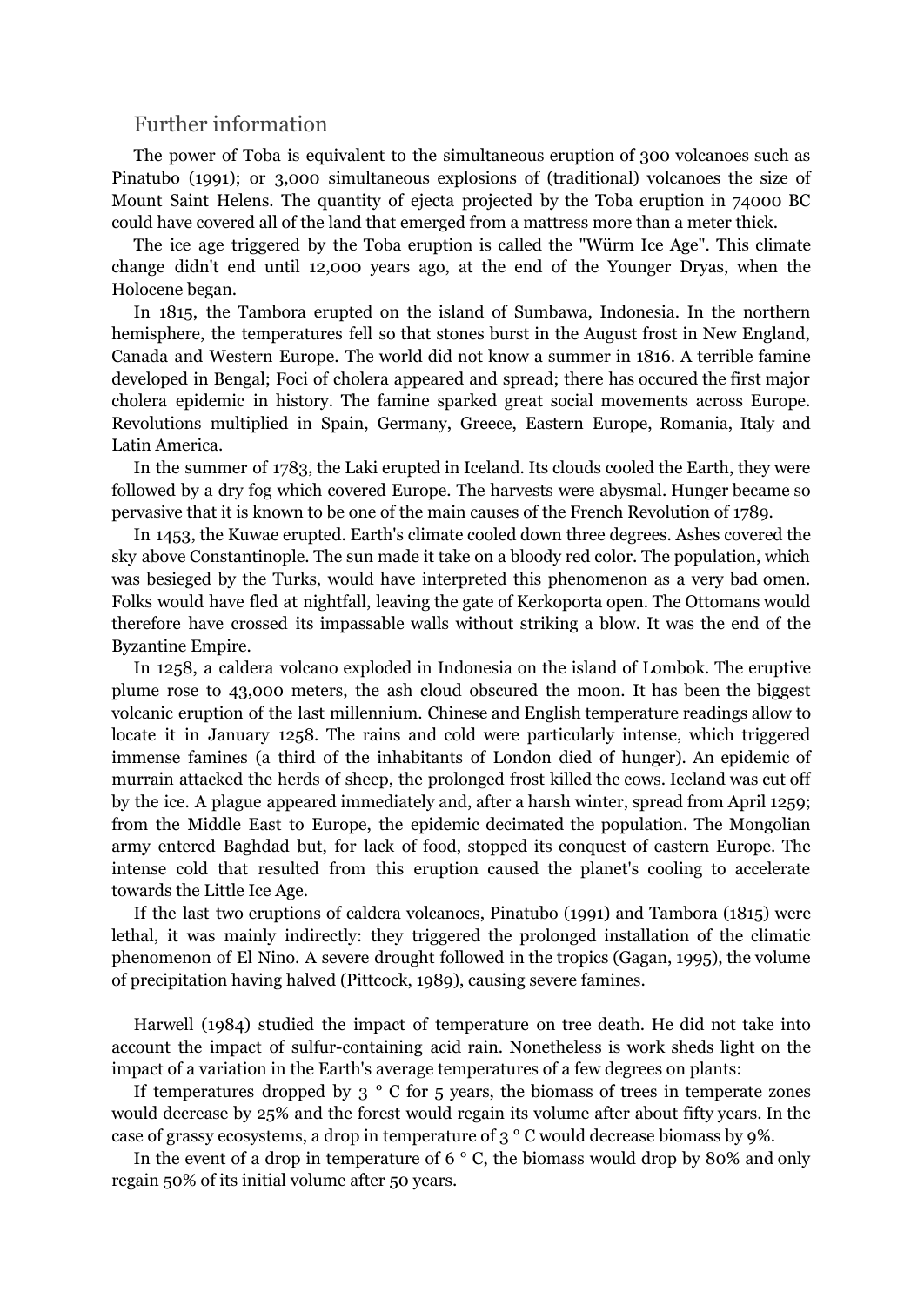If temperatures were to decrease by 9  $\degree$  C for 5 years, 90% of the biomass would be destroyed, only 33% of the initial mass would be found after 50 years. And grassy systems would see their biomass decrease by 51%. (In Europe, the Toba eruption cooled the land by  $16^{\circ}$  C!).

Fossils of hundreds of dead mammals have been found, killed by an eruption of Yellowstone 10 million years ago: their lungs had been lacerated by volcanic dust, they had died from coughing out their blood.

Yellowstone has already erupted 1.8, then 1.2 then 0.64 million years ago. During this last explosion, the volcano had ejected 2,500 billion cubic meters of magma (almost as much as Toba: 2,800 billion).

A caldera volcano only slightly smaller in size is found in New Zealand, below Lake Taupo. He is watched like milk on fire. It has erupted roughly every nine hundred years (for 27,000 years), but it has been 1,700 years since it exploded.

Of Toba only one large lake remains, on the surface. In the depths of the earth, in the same place, a new caldera volcano is being reborn. It has experienced a few severe earthquakes (up to magnitude 9 on the Richter scale) but does not seem to worry vulcanologists.

In 2012, an active caldera 13 km in diameter was discovered, a few kilometers from the city of Naples (Italy), its lake of molten rock is still growing.

This is not an established rule, yet it seems that eruptions of caldera volcanoes are so powerful that they always induce associated eruptions or earthquakes (sometimes over 10,000 km apart).

Homo floresiensis has also survived Toba but has remained, indefinitely, in the forest of the Indonesian island of Flores, until its extinction around 16,000 BC. The eruption of Toba would have put an end to practically all the other lines of Homo erectus, including those of which we recently discovered skeletons (Morocco, Georgia, China, Mongolia…). Hopefully archaeologists will uncover other species of Homo that survived Toba. Geneticists have discovered that Denisovans also descended from Homo erectus.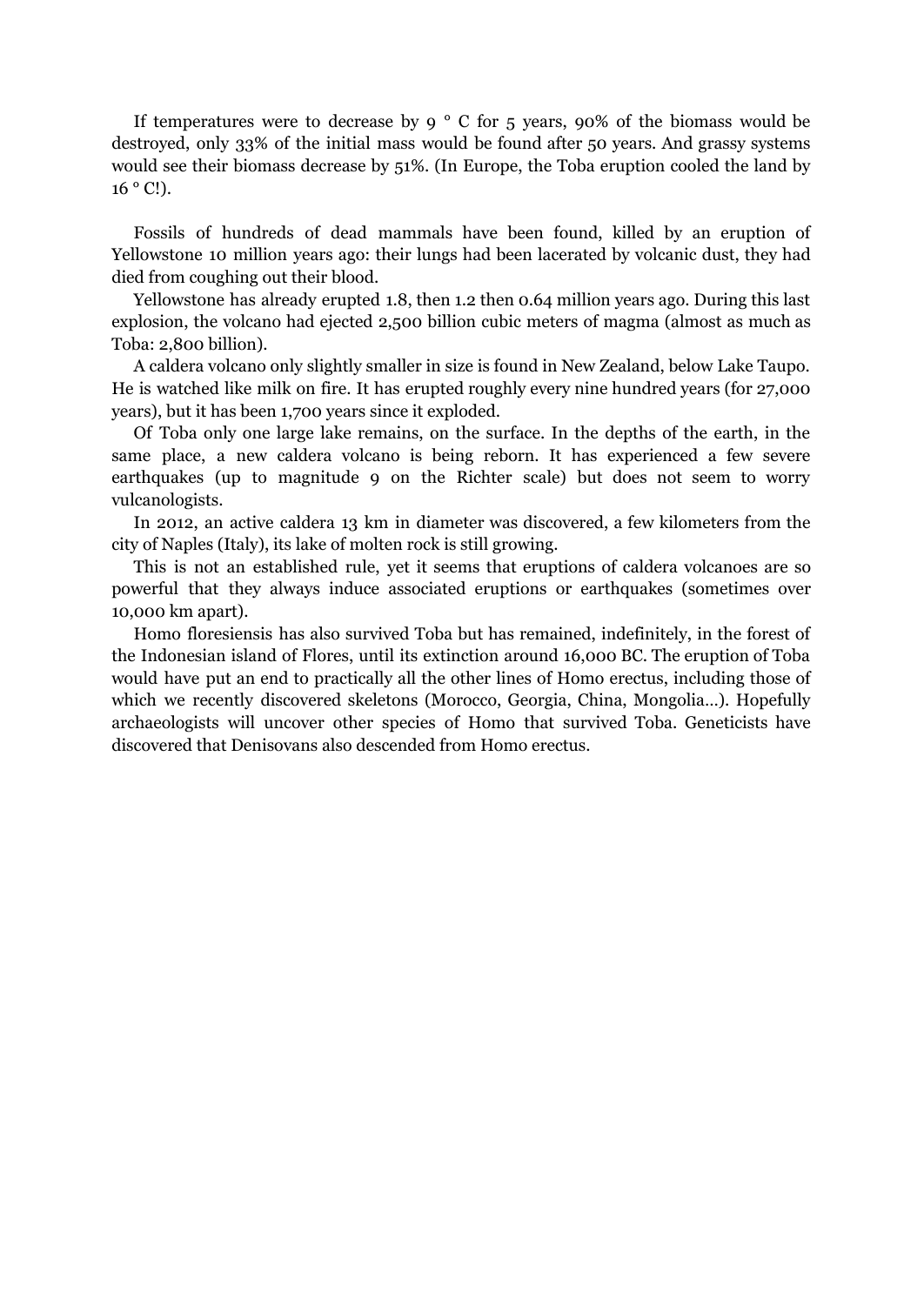# <span id="page-14-0"></span>The Epic of the Sapiens

The natural rhythm of days and nights had returned, but the atmosphere was still opaque. The soil was uniformly gray; even the oceans looked dull. It was still cool, but since the eruption, temperatures had been steadily rising. The sun was there: everything was going to live again.

Thanks to the rich volcanic dust, heated by solar irradiation, the surviving plants multiplied on earth and in the waters. Humans began to leave the highlands of East Africa. They left in small family groups. They made a living from hunting. Along the way, they were picking or gleaning. Isolated from their congeners, their reproduction was sometimes inbred. The slightest illness or injury of one puts the survival of the group at risk. They dedicated their energy to the species' survival, even if this notion was oblivious to them.

### <span id="page-14-1"></span>*Groups, Clans, Peoples*

Some went west and swarmed all over Africa while others, hunting ground by hunting ground, went up from the Great Lakes in the east of the continent to the Mediterranean Sea. Their DNA carried a particular genetic marker: M130. Around 45000 BC, after having passed Egypt, they crossed the lands of Neanderthals, who had learned to withstand the coldest of the Ice Age. Their way of life, their bodies, especially the shape of their nasal cavities, as well as their immune system, had adapted to freezing temperatures. They hunted mostly in the forest, favoring strength to fitness. Interestingly, Neanderthal men and women regularly used colored pigments.

Both Neanderthals and Sapiens descend from Homo Heidelbergensis. The separation between the lineages had taken place around 600,000 BC. Distant cousins, their union was fertile. There were couplings between the two peoples: the DNA of Homo Sapiens who left Africa had been enriched by 1.5 to 3% of Neanderthal genes. The last Neanderthals in Siberia carried 7.1% Sapiens' genes. We do not know which was the cause of the disappearance of the pure lineages of Neanderthals and Homo Erectus but they seemingly all died between 30,000 and 25,000 BC. We suspect an unknown pandemic. The only ones who survived were crossbreds. But not just any: only the half-breeds whose mother was H. Sapiens, who had inherited the immune system, pigmentation and eyes of the Neanderthals survived. Those whose slenderness and most of the physical characteristics were the result of the Sapiens genome. Genetics has shown us that, from Europe to Asia, after 24,000 BC, there are no more Neanderthals or Sapiens in the North of the Mediterranean Sea: only half-breeds whose genome contains such a predominant part of Sapiens genes that they are still called Homo Sapiens.

During each interglacial era, most Homo Sapiens closely followed the ice limit. The ideal climate was cold because it allows preserving meat for a few days. They favored forest areas because they found more prey there. As the world's temperatures varied, they moved close to the latitude most appropriate to their lifestyle. Around 40,000 BC, many of them were concentrated between Iran and Afghanistan. The Himalayas blocked any eastward progression.

Shortly before 30,000 BC, a few people probably changed religion. They decided to turn their backs on the rising sun and head west. They had developed a new genetic marker: M173. Always hunting in small groups, they followed their prey to the shores of Western Europe. They are also known as "Cro-Magnon".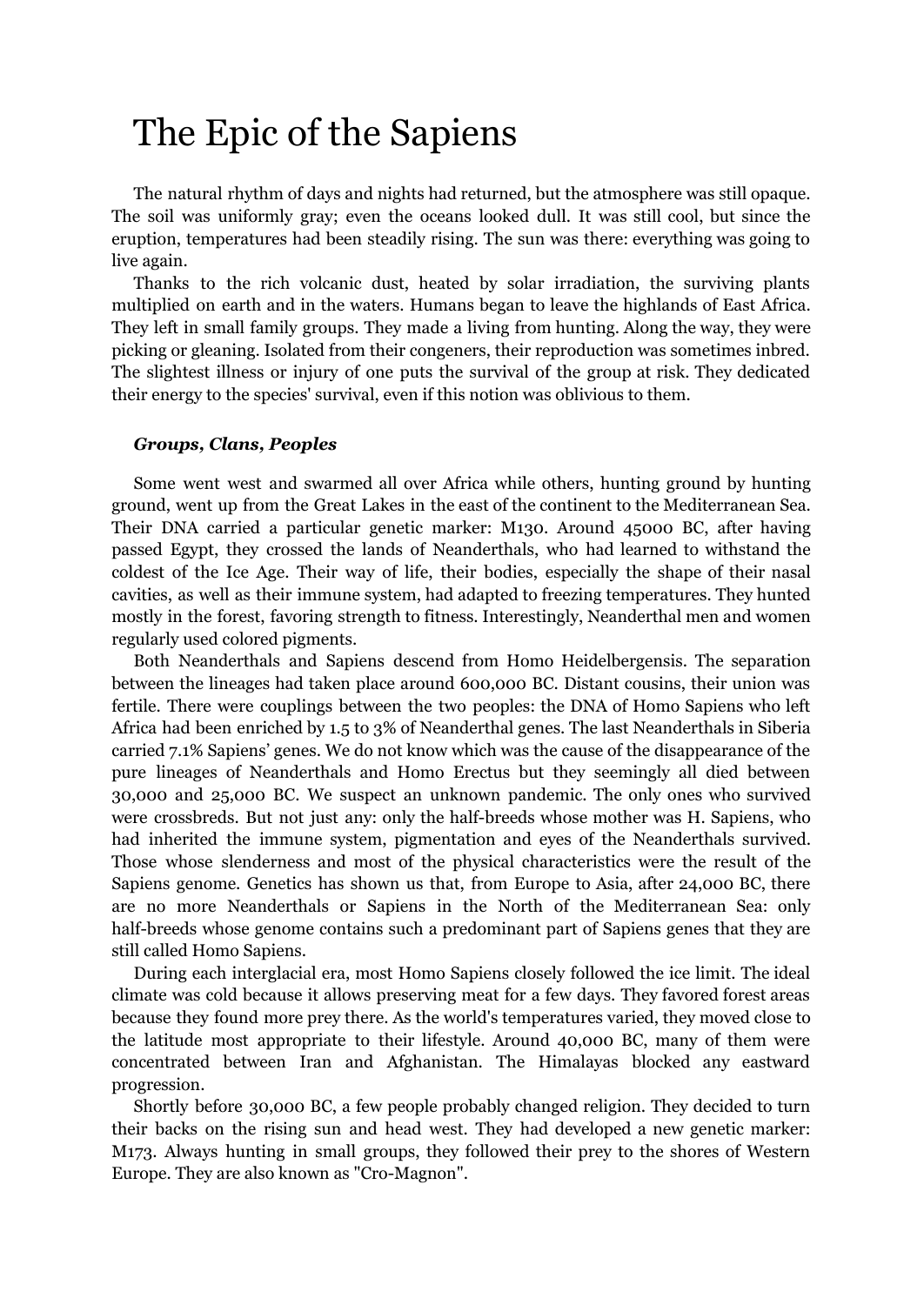The majority left the Iranian highlands and continued their journey, as usual, eastward. A mutation in their DNA gave rise to a new genetic marker: M9. They had procreated enough to move their units from "group" to "clan". These "Eurasian clans" were then divided into two groups.

The smaller group had developed hunting tactics particularly suited to dense forests. They followed their prey, through the south of Himalayas, across Southeast Asia. They moved, in constant danger, to Malaysia. During the Quaternary ice age, a large part of the oceans froze into ice floes. The water level dropped considerably. They took that opportunity to walk dry to Indonesia. The men of the second group M9 had invented sewing needles. Rather, they would split bone splinters that allowed a thin strip of tendon to be passed through a lightly tanned skin. This invention allowed them to put furs together into clothes fit for the person they dressed. Once protected from the cold, shoes on, this clan went north. They lived mainly from hunting woolly mammoths and reindeer. They have left many traces in Siberia around 25,000 BC and eventually developed a new genetic marker: M45. Passing through the great plains rich in ruminants, they came across a people who had also survived Toba: Denisova's men. The half-breeds that resulted from their mating had 3% of Denisovian gene pool including the M45 marker.

The M9 clans, which had been marked M45 since their arrival in Siberia, were particularly mobile and fertile. Their genetic heritage is further enriched by 0.3% of Denisovian genes. They populated all of Central Asia and swarmed as far as western China at around 35,000 BC. Some of them went north on the ice and arrived in Alaska around 15,000 BC. They left their mark in the American West around 12,000 BC. Some took advantage of the Younger Dryas climate changes to continue through the Americas to Patagonia.

The most enterprising of the M45s had sailed along the Asian coast to New Guinea in 30,000 BC, suggesting they found a way to move over water. Their genetic heritage contained 6% of Denisovian genes.

These journeys lasted tens of thousands of years. They had to protect themselves constantly: survival was a perpetual struggle. The prey showed the way. They went where animals did not yet know their hunting tactics, doomed to move around, on foot, carrying tools. They progressed towards the unknown and adopted the most effective strategy: wandering. It is not surprising that man has developed an exceptional capacity for adaptation. Lost in lands he didn't know, he had to find water, edible plants, and prey every day. The female body's great endurance had to pass the test of giving birth, carrying, and breastfeeding while traveling in these conditions! Men had to walk a lot, climb, carry, run and confront violence. Humans' capacity for observation and analysis proved to be preponderant. Besides, the size of their brain was greater than now. The articulate language was a decisive advantage.

This immense journey around the world has induced many other changes, especially in human physiology.

#### <span id="page-15-0"></span>*Physiologies*

As our planet was farther from the sun at that time, its rays were less powerful. They irradiated all the less those who evolved far from the equator. However, our bodies need to receive sunlight to synthesize vitamin D. It is essential for life as it allows the assimilation of calcium. But the M45 clans were traveling all over Siberia, wrapped in animal skin clothing. They should have been in an advanced state of decalcification. Their bodies adapted by revealing more certain genes of Neanderthal origin and by methylating two sapiens genes.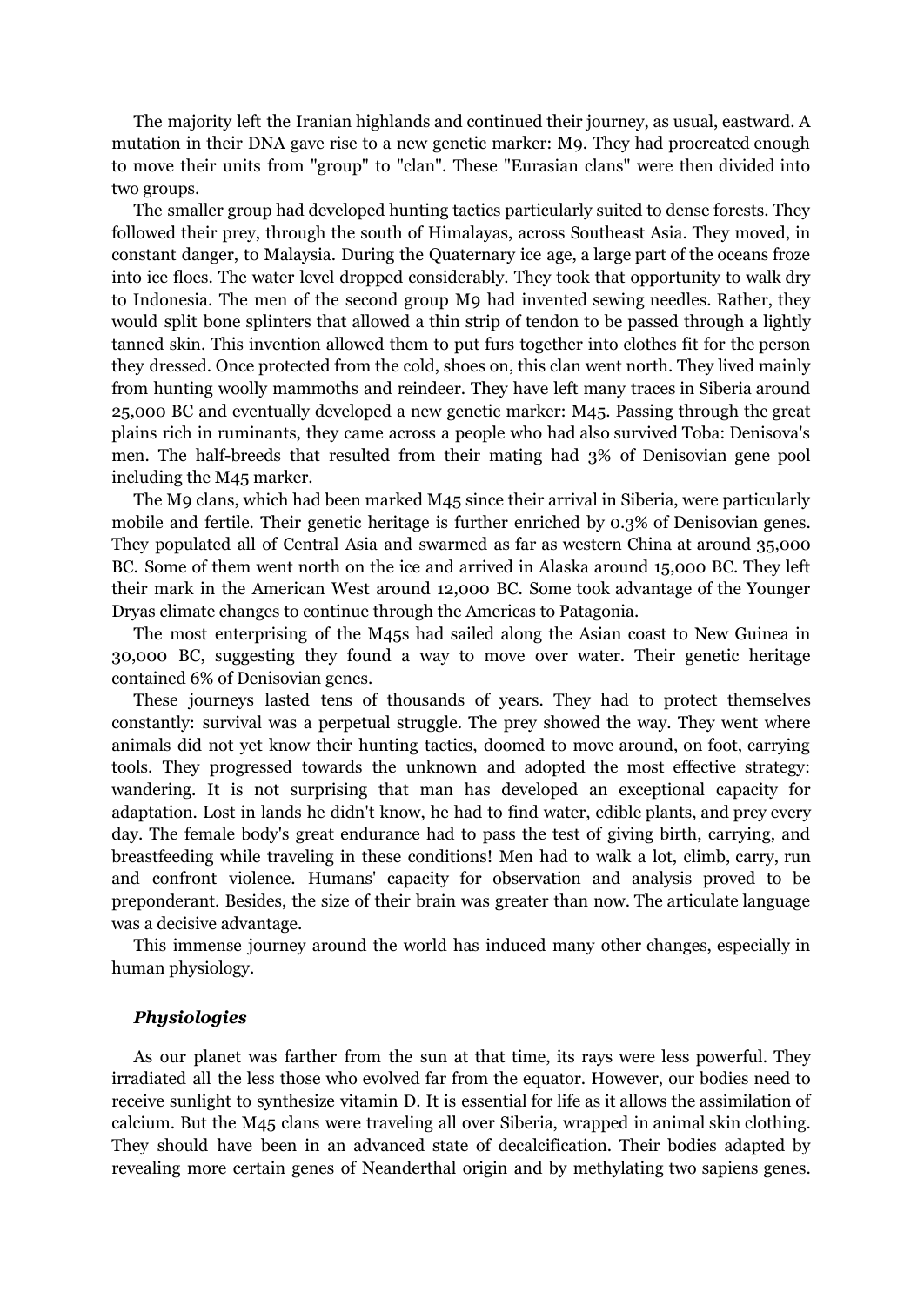Natural selection was at work. Little by little, those whose skin was depigmented proved to be healthier than others, in this weather. The regulation of melanin in the epidermis allowed them to absorb better the rare solar rays that reached them. The further north the clans lived, the lighter their hair and skin became. The shape of bodies also adapted to each individuals' climatic environment. The M173s that populated the forests of Europe, protected from the blizzard by vegetation, developed a longer neck and a higher nose than the clans that crossed the great Mongolian plains to go to China. From the frozen Siberia to Central Asia, humans had to adapt to cold winds that swept the ice, and to the sun's constant reverberation: their faces had short noses, double folds of eyelids, and high cheekbones. They endured such a harsh climate during their journey that they developed a special genetic marker: M175. Only survival instinct allowed them to free themselves from hardship. The effort was so considerable that their morphology had to adapt. Ever pushing snow with their legs ultimately changed the shape of their hips.

The explosion of Toba was the starter. The long journey after it shaped humankind. Mixing resulted in new ethnic groups, new phenotypes. Throughout these 50,000 years, our morphologies adapted to our climatic environment depending on the path we took.

### <span id="page-16-0"></span>*The Intelligent Being*

Hunting was the predominant activity, forcing us to move according to prey's movements. Most humans traveled in small groups, mostly families. The men were from the same family but the women came from outside groups. Lodging's comfort was limited to protection from rain and wind: life depended on the abundance of food. As the wanderers wandered, new plants and fruits were being discovered. They learned to distinguish between those that brought strength, those that healed, and those that contained poisons. They knew how to protect themselves from intestinal worms or hold a fracture. Each move brought its own set of changes but big cats were always a deadly threat. Our brains became accustomed to the need to adapt to new circumstances continually.

Humans hunted in packs. They invented traps, tactics, strategies. They could speak to each other and transmit accurate information. The knowledge and excellence of men and women were progressing in a complementary manner. Couples allowed new forms of intelligence to evolve, to a degree superior to any other mammal. Their brains developed much more than their muscles, especially the frontal lobes.

The Sapiens had a formidable weapon: they could scare any mammal to the point of frightening it away. All they had to do was inflame something. But the trick could not be repeated endlessly. Sooner or later, a sly rhino would come to understand that flaming sticks smell like forest fires but are not as dangerous. Humans would therefore continuously search for prey that never yet encountered men, who knew neither their tactics nor their weapons. When they saw another group of humans, they tended to move away from the already exploited hunting territories. It is estimated that in his lifetime, a Sapiens had met less than 150 people. The addition of knowledge was slow during this period, with new information and skills coming mainly from women's exchanges. Then, when the best hunting grounds began to be populated, population pressure had its effect: cousins ended up living at a shorter distance from each other. During the Mesolithic period, clans appeared in specific geographical areas. This allowed the emergence of collective intelligence that one imagines based on animist religions and anniversary meetings. The result was growing ingenuity. The humans in this epic invented a lot: tools and clothing, weapons and habitats. This faculty,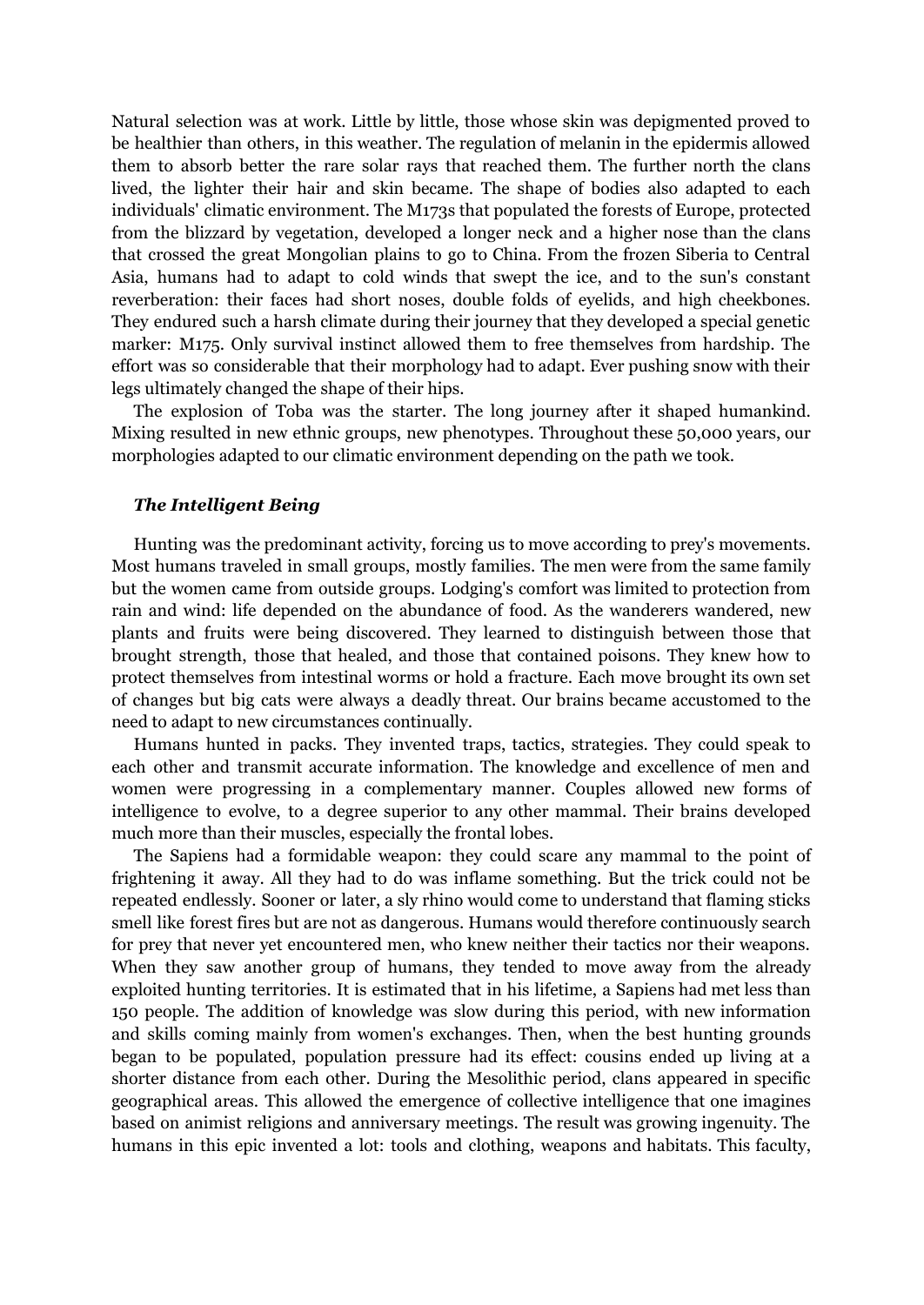amplified by their ability to communicate and transmit knowledge, gave them a decisive advantage.

In sixty thousand years, we had gone from the biped of paleontologists to man, the intelligent being of archaeologists.

Humans had spread all over the world, they were going to conquer it.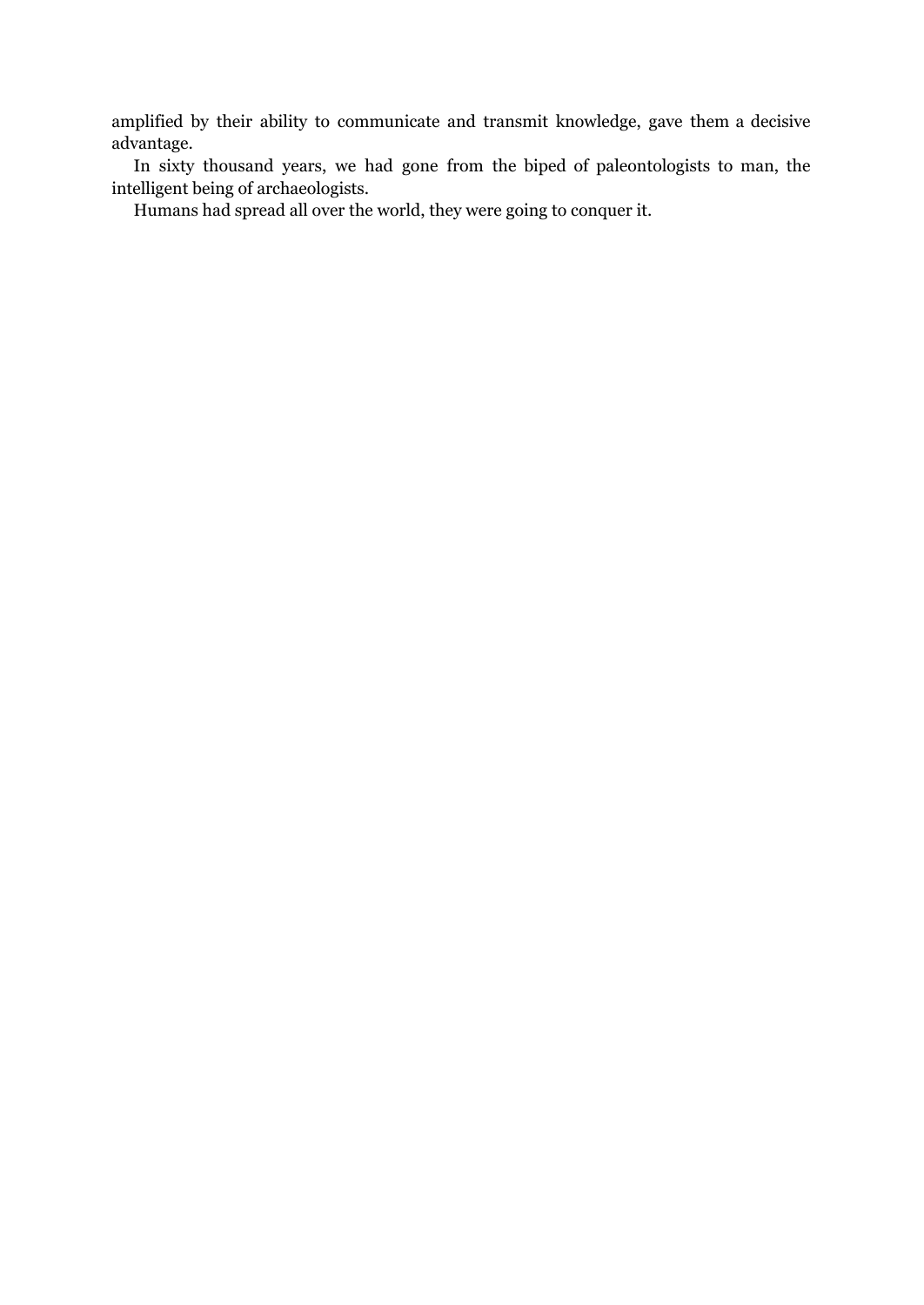### <span id="page-18-0"></span>Further information

Neanderthals and Sapiens lived in the same territories for nearly 20,000 years. Since 2011, the disappearance of most of the H. neandertalis has been increasingly attributed to clouds of sulphides caused by the eruption of the Neapolitan caldera volcano 40,000 years ago (Campanian Ignimbrite). However, the universality of their disappearance (as far as Asia) and the likely concomitance of the disappearance of pure H. sapiens rather suggest a pandemic against which only the genome of the surviving crossbreeds was armed. The cooling due to the eruption of the Italian volcano may have been the trigger of a pandemic.

The mitochondria of the surviving Sapiens-Neanderthal crossbreeds all follow the Sapiens lineage. We therefore deduce that the mothers of these half-breeds were exclusively Sapiens, which implies that many of these mothers died in childbirth since the size of the heads of the Neanderthal's babies was clearly greater than that of the Sapiens' babies (at the level of the sciatic spines, the diameter of the "middle pelvic strait" of Neanderthals' women is 10% larger than that of Sapiens').

Among the genes that we have inherited from Neanderthals, we have identified those which control the levels of vitamin D or LDL cholesterol in the blood, those responsible for certain eating disorders but also for the management of fat assimilation, those of rheumatoid arthritis, the one of schizophrenia ...

The cooling of H4, around 38000 BC, was likely intense and abrupt due to the eruption near Naples of the Campanian Ignimbrites, as evidenced by arctic ice cores (NGRIP). It caused the death of very large numbers of animals and plants (semi-extinction of species), in particular towards the south-east (as far as Egypt) and towards the east (as far as Lake Baikal and Caucasus) because of a very dense cloud of sulfurous and sulfuric compounds which moved at very low altitude.

The following glaciation (H3) glaciation, approximately 32,500 to 30,500 BC, marks the limit between the Middle Paleolithic and the Upper Paleolithic. It was also cold enough to allow the Sapiens-Neanderthal-Denisova crossbreeds who had already crossed Siberia to easily find a passage on dry feet between Russia and the American continent, where they settled. Their characteristic cut stones (two-sided scrapers, small bifaces to attach, points) can be found in all the Paleoindian civilizations of North America. The crossbreeds who had not yet crossed Siberia were blocked by the harsh climatic conditions and their journey went eastward; they took advantage of these two thousand years to invent a new, more elaborate, type of tools by using several layers in a flint. They also developed their manufacture of bone tools, lighter and more specialized: knives, drills, needles, chisels, harpoons, atlatl. This type of tool was therefore not found in Paleoamerica but in east Asia.

The manufacture of transportable tools, after H3, is characteristic. Humans could transport them from one place of residence to another. This groups of individuals, largely inspired by the relatively permanent habitat of the Neanderthals, moved from one hunting area to another depending on the season, typically from a summer cave, offering a wide view of plains and fishable streams, to a winter cave sheltered from the prevailing winds but facing south. Therefore, the "great migration", to Atlantic and to Pacific (North of the Himalayas) ended around 30,000 BC. Increasingly large groups each migrate over a vast territory already known. The clans began to form around this time.

The M45 groups is believed to have been the first humans to shape their hunting grounds by practicing forest fires. In doing so they created long "corridors" of treeless grassland, ideal for grazing woolly mammoths and reindeer. The migrations of these animals therefore passed regularly in these hunting areas, near caves inhabited by the M45s.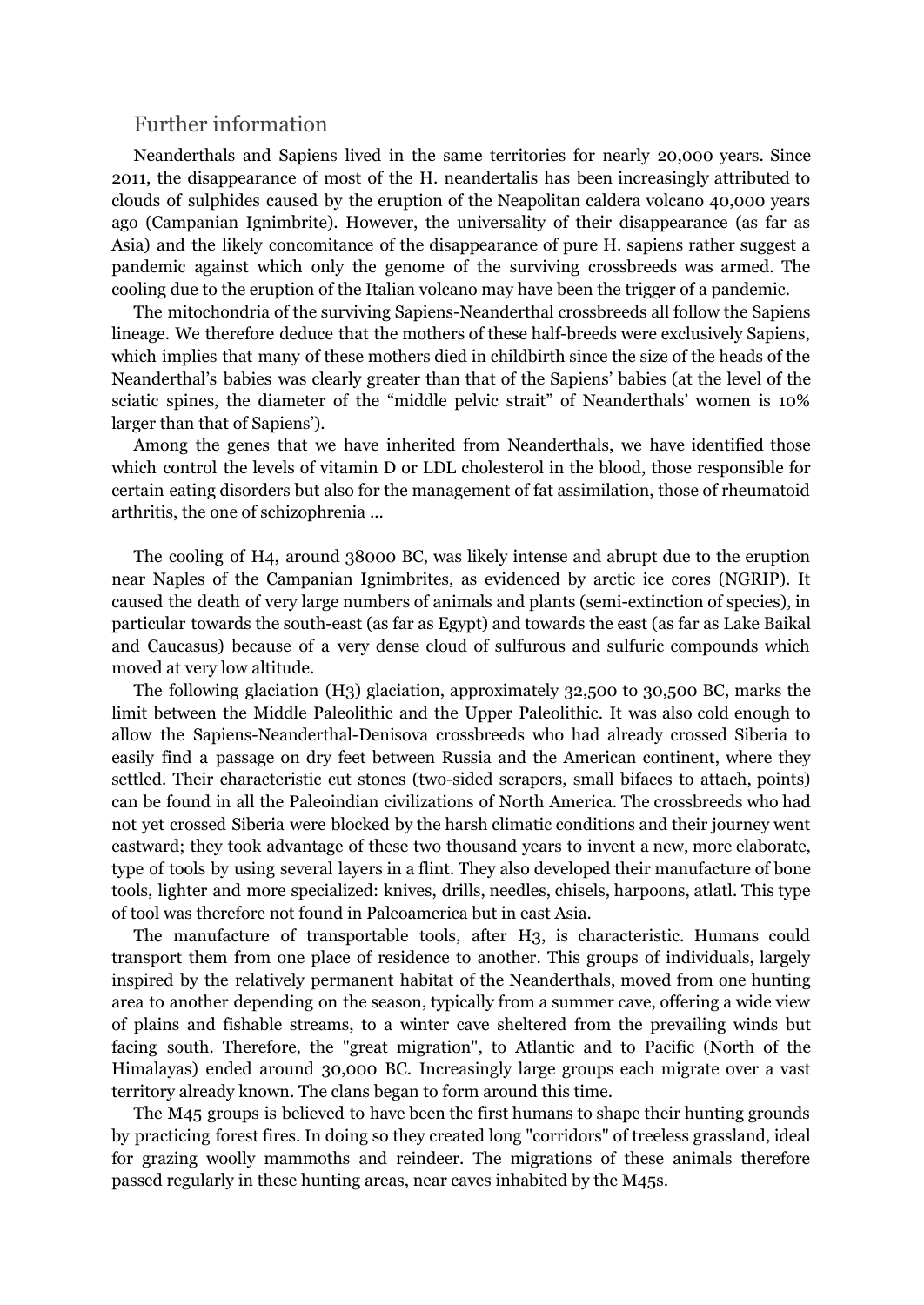Each time an accident (fall of rocks, cave collapse, avalanche ...) has allowed us to find the bones of an entire group of Homo sapiens or Homo neandertalis, it appears that all the "males" were genetically very close (father, sons, brothers, even cousins ??or uncles) when all the "females" came from genetically quite distinct family groups. Scientists conclude that in order to avoid inbreeding defects, the groups of hunters used to exchange their daughters. It is not known whether they exchanged pubescent or prepubescent. These exchanges seem so systematic that one imagines that they were not accompanied by violence and rather fell under a shared rule, part of the way of life of the time. What is established for Sapiens is not for H. erectus, but one can imagine that it was the same since the genetic heritage of H. erectus that have been found also do not show repeated inbreeding. Incidentally, this way of life would explain why when H. erectus crossed the territory of the Neanderthals there was so much genetic mixing or why the hypothesis of a pandemic which would have put an end to the Sapiens and the Neanderthals seems so plausible.

The oldest known domesticated dog skeleton comes from the Goyet cave in Belgium. It would date from 30,000 BC, therefore from the Upper Paleolithic. Numerous dog bones have been found throughout the Alps, especially on lake sites, but they are all less than 12,000 years old.

The old names which segment the periods of the Upper Paleolithic derive from the name of sites explored by archaeologists: Aurignacian (from 32,500 to 28,000 BC), Gravettian (from 28,000 to 20,000 BC), Solutrean (from 20,000 to 10,000 BC). The Magdalenian (from 10,000 to 5,000 BC) corresponds to the beginning of the Neolithic.

Forest migration:

24,000 years ago, Europe was mostly covered with glaciers. The average temperatures of the hottest month only exceeded 10 ° C in only a few places. The tundra grew there as far as Bordeaux or Lyon, surrounded by immense glacial deserts. The Arctic winter pack ice extended as far as the Pyrenees.

15,000 years ago, the climate began to warm up: we were slowly emerging from an ice age. The tundras moved northwards, giving way to grassy steppes. A few patches of sparse forest appeared in southern Europe.

13,000 years ago, a coniferous forest covered Europe. Far south, in Italy, a deciduous forest appeared.

The Younger Dryas' sudden cooling seemed to overwhelm everything. When an even more brutal warming occurred: the coniferous forest moved up north, the deciduous forest spread over much of Europe. In the south, the Mediterranean forest settled.

5,000 years ago, deciduous forests spread throughout temperate Europe. The north became covered with conifers. The tundra was confined to Iceland and Scandinavia.

Last 5,000 years, from the Flood to the Industrial Revolution, the footprint of humans on the forest became noticeable. By burning it and clearing it, they modified the natural distribution and privileged the only species which appeared useful to them. The invention of steel, by 800 AD, has notably accelerated the taming of the landscapes.

Since modern times, humanity has given priority to agricultural land and urbanization, it has encroached on the territory of forests.

Portuguese sessile oaks migration followed a full north axis. Those from the Balkans spread west through Turkey. West of France was then covered with Portuguese oaks while the forests of the east and the center of the country are all from Balkan origin. As for white oak or truffle oak, it came exclusively from Italy.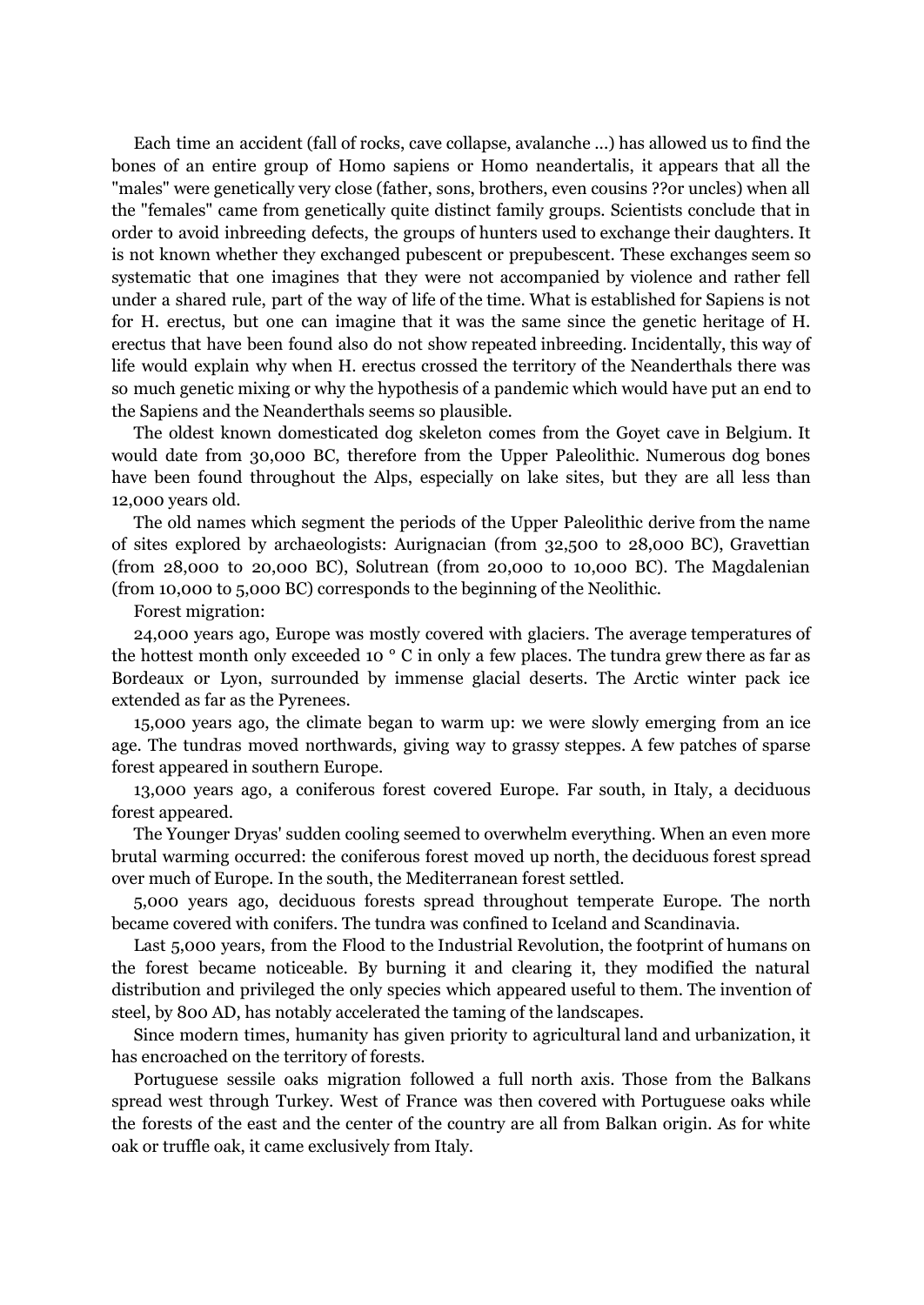The progression of the oaks was breathtaking: 3,000 km in 3,000 years! However, the weight of their fruits prevents the winds from spreading them far from the ends of their low branches. The squirrels move the acorns farther but make them sterile (with a bite) to prevent their winter stores from germinating. This speed of propagation was only made possible by the jays, which in some years carry acorns for tens of kilometers.

Approximate chronological benchmarks: the current solar system has been created 4.5 billion years ago (4.5682), man appeared 4.5 million years ago (Ardi), Homo sapiens extended over Neanderthal territory 45,000 years ago.

Milankovitch's theory was much criticized until two stories were discovered which confirmed its impact: the periods of transformation of African forests into savannas as well as the recordings of water levels in oceanic sediments, on both last million years, correspond exactly to the three key cycles (19 and 23,000; 41,000 and 100,000 years) of the three astronomical parameters that it describes.

Milankovich studied the three main rotations of the Earth around the Sun. The eccentricity represents the long ellipse described by the orbital trajectory of our planet around the Sun: it is an ellipse and not a circle, so there is an eccentricity with respect to the Sun which reproduces itself at the identical according to a cycle of 100,000 years (and another of 413,000 years). The obliquity describes the variation in the inclination of the earth's axis of rotation between 21.5 and 24.5 ° over a cycle of 41,000 years. The precession of the Earth's axis of rotation describes the 44-49 ° cone it draws in space and determines the migration of the position of the solstices and equinoxes (19,000 or 23,000 years).

Currently:

• Eccentricity: Our planet is practically on a round trajectory around the sun since it is located at the end of the ellipse, closest to the Sun at 147 million kilometers in January and 152 million kilometers in July. The contrasts between the hot and cold seasons are therefore minimal. At the end of the Mesolithic, 11,500 years ago, it was the opposite: summers were significantly hotter and winters significantly colder.

• Obliquity: we find ourselves rotating at an angle of 23.4°, so the seasons are moderately marked and of balanced durations.

• Precession: For the northern hemisphere, the summer solstice occurs at a greater distance from the Sun than the winter solstice (it warms us relatively more in winter and less in summer).

Note that, according to these three parameters, the planetary position of the Earth currently gives it a remarkably mild climate for the northern hemisphere.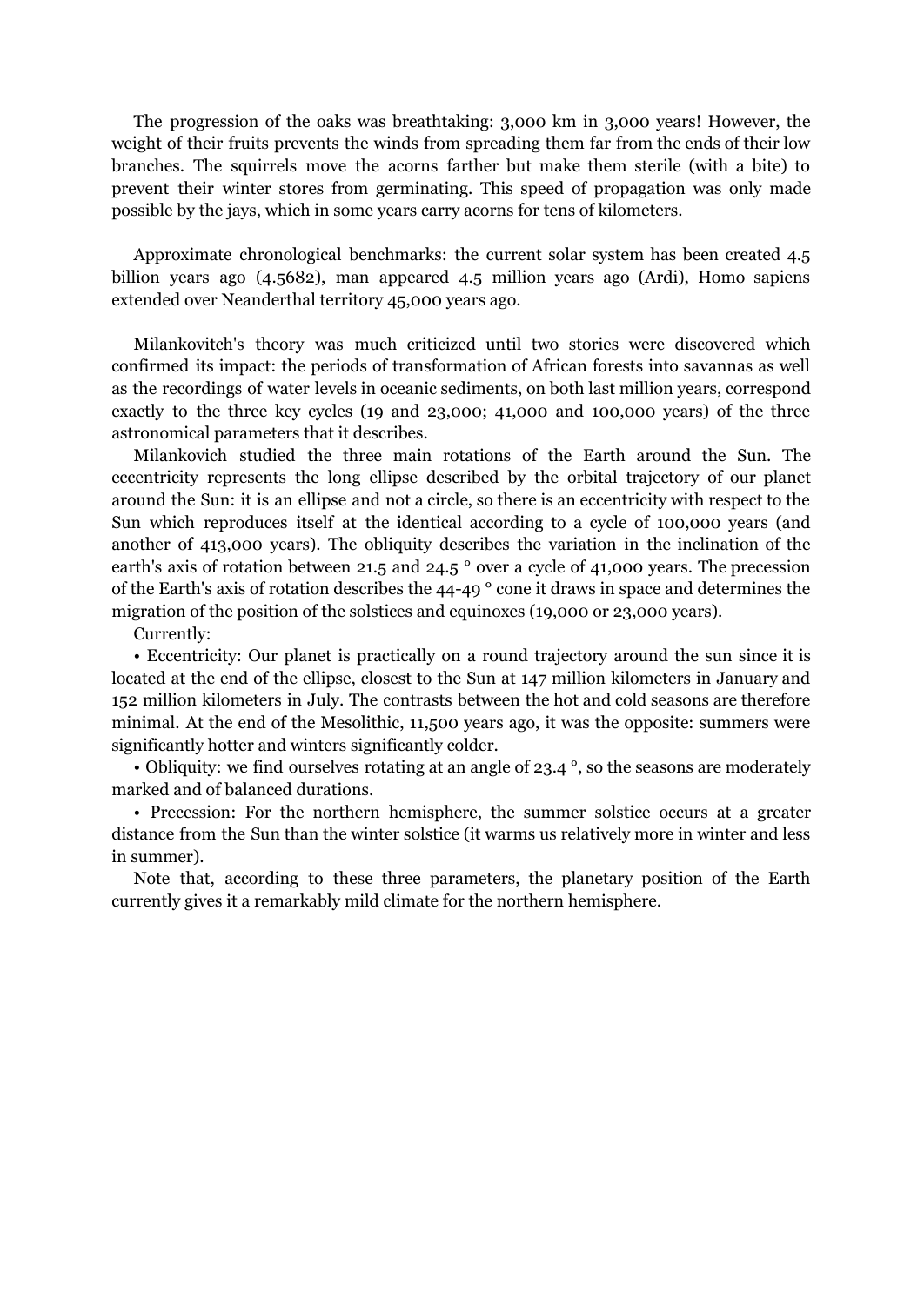# <span id="page-21-0"></span>Natufians

The Holocene, geological era, and the Neolithic, civilizational era, begin at the same time, at the end of the Younger Dryas. It is a convenient reference point between the different time scales defined by the British Geological Survey, composed of historians and paleontologists. The date is usually 10,000 BC.

The Holocene ends when the Anthropocene begins, that is to say when Man's imprint on the planet becomes predominant. Usually, its starting point is fixed in the year 2000. Of course, one will find scientists to declare that the British Geological Survey is composed only of blind old men: "the Anthropocene should have begun as soon as mankind knew how to start forest fires and enslave the planet." Let's admit that it is simpler for everyone to consider that the Holocene began in 10,000 BC and ended in 2,000 AD, lasting 12,000 years.

Our planet was not in the same stellar position: it orbited much further from the sun than today. We had left the Last Glacial Maximum around 19,000 BC. The average temperatures around the globe were like a roller coaster, but they were mostly heading upwards. This period of history bears a revealing name: Deglaciation.

In the United States, glacier waters flowed into the Gulf of Mexico through the Mississippi River. In Canada, a freshwater lake was forming. It was 5,000 kilometers long in 11,400 BC. Suddenly, the atmosphere warmed up, and the result was an intense cold: temperatures would decrease close to those of the Last Glacial Maximum.

### <span id="page-21-1"></span>*Global Warming Causes an Ice Age?*

Asteroids had hit the earth. As they pass through the atmosphere, the friction through the air causes these meteorites' temperature to increase as the atmosphere gets thicker near the ground. Most of these space rocks exploded a few kilometers above North America. They immediately caused massive forest fires. The heat released was sufficient to warm the earth's atmosphere. R.B. Firestone recently discovered characteristic traces of this event: the fires had left a continuous layer of ashes over North America. The extraterrestrial object had brought dust of fullerenes, nano-diamonds, iridium, and spherules from space. The rest probably fell in Greenland, digging a 30km diameter crater through the ice.

One of these ejections crashed off Sept-Îles in the Gulf of St. Lawrence. Perforating the ice cap, it dug a 4 km crater in the ground. The Laurentian ice barrier melted instantly. The immense Canadian glacial lake then poured into the North Atlantic. The amount of water was gigantic. It was a cataclysm: for a century, a frozen freshwater river, with a flow greater than that of the Amazon, flowed eastward, south of Greenland. No major river had ever flowed into this part of Atlantic Canada. The variation in salinity plunged. Earth's climate was turned upside down. The ocean's thermohaline circulation, which generates the Gulf Stream, came to a halt. 70,000 billion tons of water, at the temperature of an ice cube, cooled all the coasts of the North Atlantic. The polar ice cap tripled on the surface. It covered the forests. The solar rays, now reflected by this white immensity, couldn't heat the ground as much. Temperatures plunged so much that the ice pack reached as far as the northern coast of Spain. This glacial period has been called " Younger Dryas". It lasted nearly 1,500 years, from 10,900 BC to 9,700 BC, and caused one of the greatest extinction of living species known.

Below the ashes discovered by R.B. Firestone were traces of human civilization: the Clovis culture. We have not found any sign of it above the ashes layer. These prehistoric people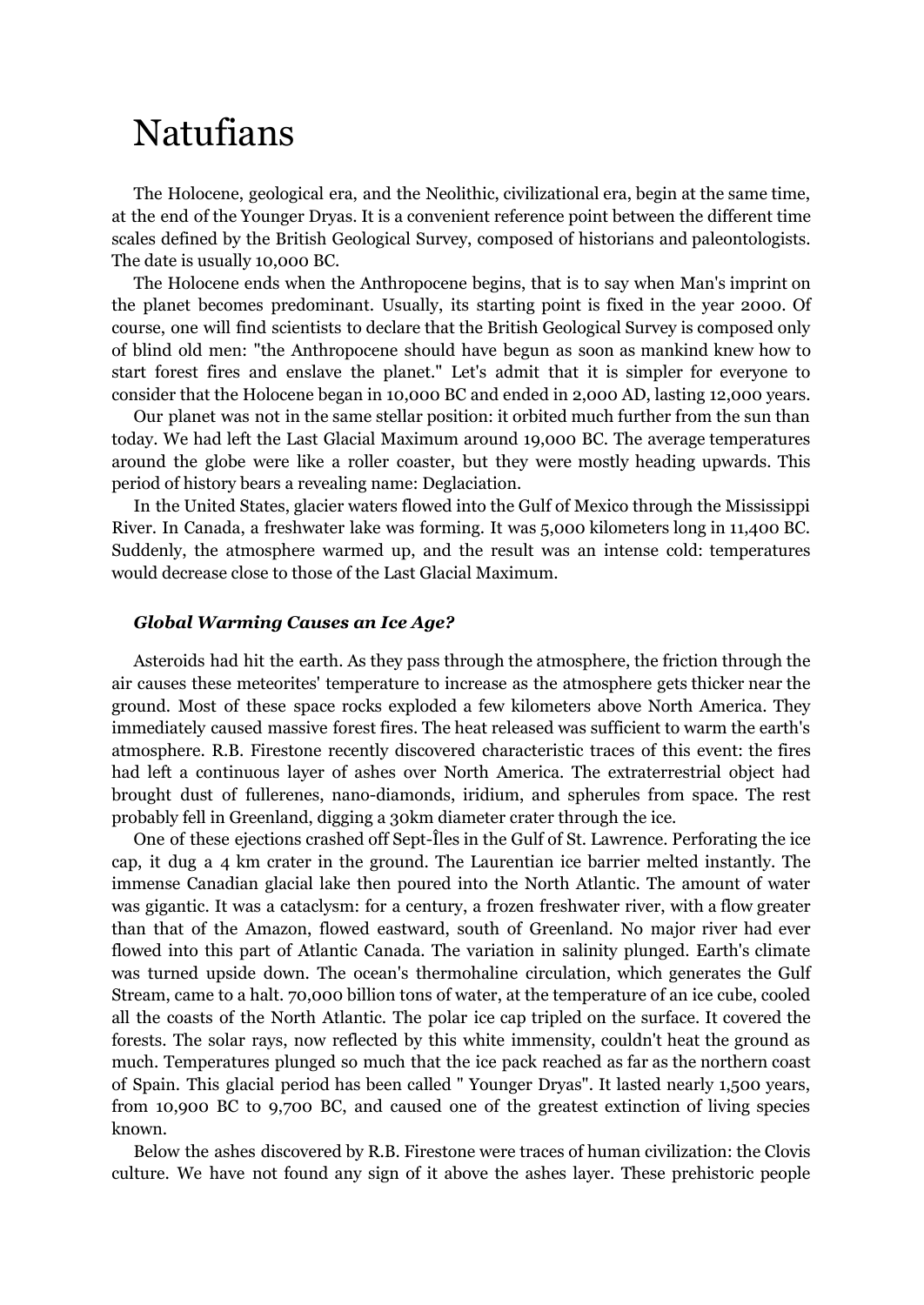would therefore not have survived the cataclysm. The American megafauna had also disappeared: woolly mammoth, saber-toothed tiger, mastodons... All large mammals in the northern hemisphere died. If we classified today's animal species by their weight, we could consider that the biggest ones weigh more than a quintal, in the time of the Younger Dryas we would have expressed it in tons.

There was so much frozen water on the continents that the level of the oceans fell by two hundred meters. The seas hardly evaporated anymore, causing a global drought. The wind regime changed.

The forest of Scandinavia froze, replaced by tundra. One could walk dry from Asia to America and from America to Europe.

The trees didn't even stop the wind on icy surfaces anymore. In the south of France, average temperatures probably ranged from -30 °C in winter to 5 to 10 °C in the summer's hottest time.

Nothing on earth has such an impressive impact on life or landscapes as an Ice Age—vast masses of ice cover the mountains. Enormous layers of sediment are pushed over tens of kilometers, revealing bare rock. Vegetation dies. Animals are focused on their survival. One by one, humans see the means of subsistence they believed to be eternal disappear.

The world has never known such a cold since the Younger Dryas.

In the south, the immense Antarctic ice cap, several times larger than today, extended towards Africa and New Zealand and, in winter, covered as far as the Desolation Islands, the Kerguelen Islands. The thermohaline circulation was interrupted, its stream did not carry cold waters from the North Atlantic to the Antarctic Ocean. Although the southern hemisphere was constantly cool, its cooling was felt more slowly than in the north.

### <span id="page-22-0"></span>*In 9,500 BC*

Suddenly, the entire earth warmed by 15°C in forty years.

Four hundred thousand years of climate history recorded by ice cores have never shown another temperature rise of such intensity. Within a few years, the atmosphere's methane concentration doubled, and those of nitrogen and argon also increased. The atmospheric concentration of carbon dioxide reached 240 ppm.

We are not sure which events could have caused such violent warming. It is known that temperatures began to rise in the northern tropical Atlantic, causing significant warming of the surface tides. Twenty years later, the thermometer had risen sharply by  $7^{\circ}$ C in five years. Finally, in fifteen years, average global temperatures had increased by a further 8°C. It necessarily took a cataclysm for planet Earth to warm up so abruptly.

A standard theory attributes this warming to a meteorite. A giant ball of ice would have passed through the atmosphere. Arriving over the North Atlantic, it would have exploded in small fragments. Fifty thousand ice blocks would have crashed in North America, creating as many holes that we still see: the Carolina Bays. The energy released by these impacts would have given off enough heat to cause sudden warming, causing the end of the Younger Dryas.

The rainfall regime changed. The monsoon disappeared almost entirely from its usual territories. It went down south. The Sahara had known a very long period of desertification: it became green, even swampy. Crocodiles and hippos settled there.

Humans avoid regions that are too desert-like. In China and Europe, huge hills had been stripped bare. The loess was bare. The glaciers had washed away all the plant and mineral cover. These deserts covered with light earth had become wind accelerators: Aeolus had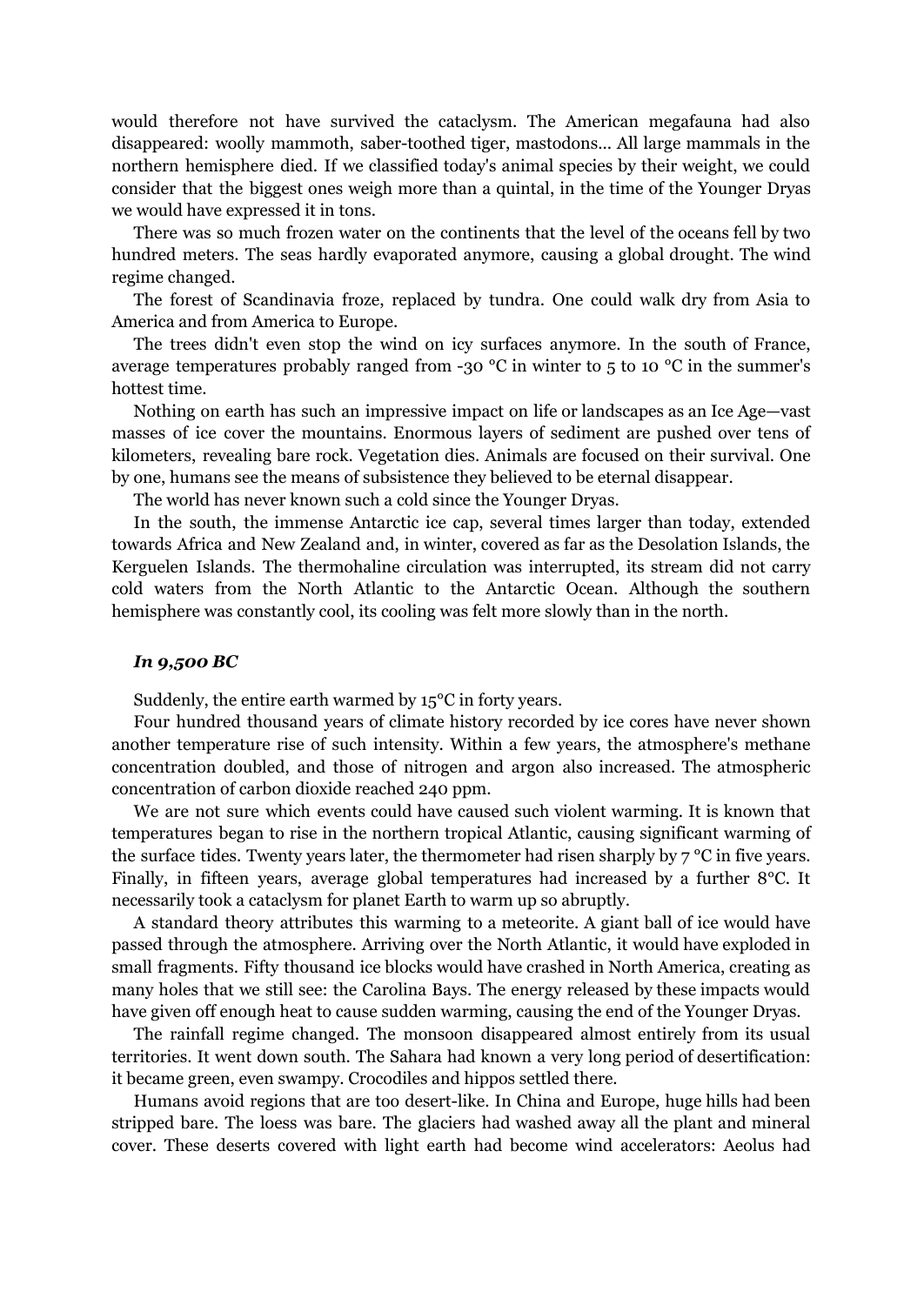dried out the surface. His breath carried away dirty clouds covering the sky. This wind chased the wildfowl away. Our ancestors would avoid these regions.

### <span id="page-23-0"></span>*Humans during the Younger Dryas*

During hundreds of thousands of years of evolution, humans have had to face every imaginable situation on earth. Adaptation was the key to survival. Standing upright, Homo's head was now resting on his spine, relieving the neck's muscles. The brain underwent a spectacular development. The prefrontal cortex, where the planning skills sit, developed even more, so the volume of our skull expanded mainly forward. Reactive behaviors were no longer enough. Our creativity would exceed that of all known living beings.

As with many species, the evolution of males and females had undergone distinct specializations. As human language became more precise, this communication capacity transformed these differences into complementarity. This was a major advantage: the man and the woman were a team. Traces left in the Neolithic period have shown a differentiation of tasks, but both could play both roles. We found women killed by hunting wounds as there were men with tanning tools. The male lived mainly in the wide, he had to be attentive to noises and smells, assess the risks and dangers, possibly move forward silently, and then appreciate his spear trajectory and synchronize it, in space, with that of a racing animal. The female worked mainly in the Aldea: she had to manage several tasks at once: watch the fire, care for the children, do her labor, communicate with her counterparts and perceive the slightest danger. This resulted in considerable variation in the structure of the brain of both sexes. The inventiveness of human pairs was multiplied because they combined two points of view and two sets of skills for the same purpose: survival of the group.

The genetic make-up of great apes differs from that of humans by only 1.6%. This difference amounts to 5% between men and women. The human male is therefore genetically closer to a great ape than to a woman!.. Women's eyes have an angle of vision twenty degrees greater than men's; men have better distance, goal-oriented vision. Neolithic women were already more oriented in time and communication than their men, who were more oriented in space and performance. It is generally accepted that the left (conceptual) brain is more developed in women and the right (rational) brain in men, but the very thickness of women's corpus callosum is a, still debated, determining factor: it connects the four lobes of the brain and allows more multi-task activity. Women generally use more developed proximity receptors: hearing, smell, touch, they developed their senses. A hunter must know how to practice silence, he speaks little, while women used language among themselves as an effective tool. For these differences to become complementary, the human brain had also expanded considerably on the frontal lobe side. It is an important area for all social interactions. Among other things, it ensures the ability to imagine the thoughts of others as different from ours.

The male-female couple had intelligence and understanding far superior to that of all mammals. That was necessary to successfully adapt to the climate change of the end of the Younger Dryas.

### <span id="page-23-1"></span>*Natufians*

The Natufians territory would have encompassed Israel, Palestine, and Lebanon. Like most Sapiens, they were a people of hunter-gatherers. As the climate got colder following the glaciers melting, their usual prey became scarce. During the cataclysmic 9,500 BC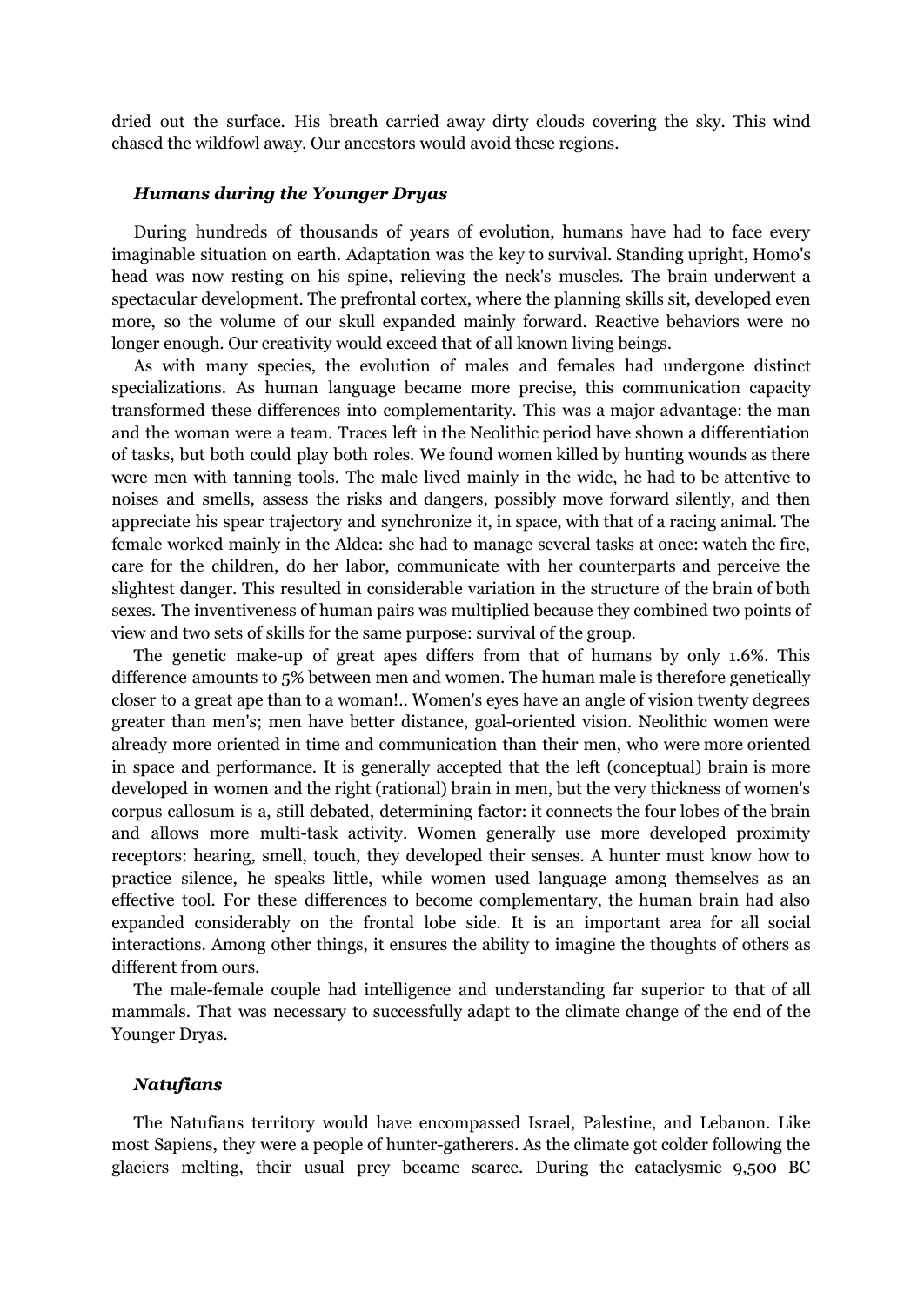rewarming, they would become farmers and create the most fantastic civilization of their time.

The climate in the Mediterranean area changed at full speed. In two generations, it had gone from "cold and wet" to "hot and dry". The dense forests dried out, as did rivers. When they were not dying of thirst, animals would migrate. Men used to hunt bears a lot, with a net, in dense forests. That was not an option anymore. At the end of the climate-warming, they would face antelopes in a dry land punctuated by desiccated trunks.

Insects always have and always will suffer far more than humans from climate change. The end of the Younger Dryas was a hecatomb. Many plants were no longer pollinated by their symbiotic bugs. Those for which fertilization depended on the wind's movements resisted better. These included self-fertilizing grasses. These cereal ancestors grew in long dry stems topped by a few grains. That was edible, and brought energy. The seeds and the flour could be preserved. The Natufians domesticated it.

In the eastern Mediterranean, mammals suffered from a lack of water. They no longer wandered in the snow during winters and could not find any more streams in the warm season. The wildfowl clustered around the few water points. Hunting was excellent until these surfaces became over-pastured, then with the help of drought, became deserts. Herds moved north, further and further away. Humans had to choose between meat and water. The Natufians chose the latter. They started by taming the landscape.

During the Younger Dryas glaciation, Natufians lived in dense forests. Picking was abundant. The only rule was to protect, or even replant, sprouts of any valuable plant. They moved regularly from one bivouac to another, following their prey habits. As the drought grew the chase was less fruitful, harvesting became more important in their diet. When they began to settle by the remaining water points, women collected the interesting sprouts they found in the forest and planted them near the camp areas. Survival depended on their hunting territory so they disliked intruders, now they had to protect the surroundings of the water point around which they had settled, thus inventing ownership of the land they claimed.

The dense forests disappeared in two generations. One could no longer approach prey undercover, and spears had a limited range. The atlatl was used all over the world: a curved piece of wood, half as long as the spear that was fixed at one end of the weapon. It allowed increasing sending power. The projectile reaches 100 km/h and could kill animals as far as 100 m. Still, this launcher, the atlatl, gave power at the expense of precision.

Natufians started producing bows in massive amounts. This decision triggered a major technological leap. Many hunters of the Paleolithic used this weapon, but each crafted his own, thus his own arrows too. By dedicating one man to wood production (selecting, cutting, polishing, strengthening) and another to the cutting of arrows, they allowed craftsmen's specialization. Quality followed. Better still: from their flints, they dug out a large flat rock to make a frame dedicated to holding the bow. It allowed all bows to have the same length and curvature; with two wooden wedges, the weapon could be placed in a low-tension position. It became easy to repair it or attach a new string to it. This one was made of thin strips of braided gazelle tendons. This "hunting tool" turned out to be very efficient: hunters would accurately shoot antelopes from a hundred meters away. The bows were identical and, presumably made of the same wood, then the weight and shape of the flints which made the arrowheads had to be constant. It was necessary to manufacture the stone precisely, almost identically, which meant training craftsmen in the best techniques. The qualitative leap was so crucial that it characterizes the "chipped stone age", the beginning of the Neolithic period.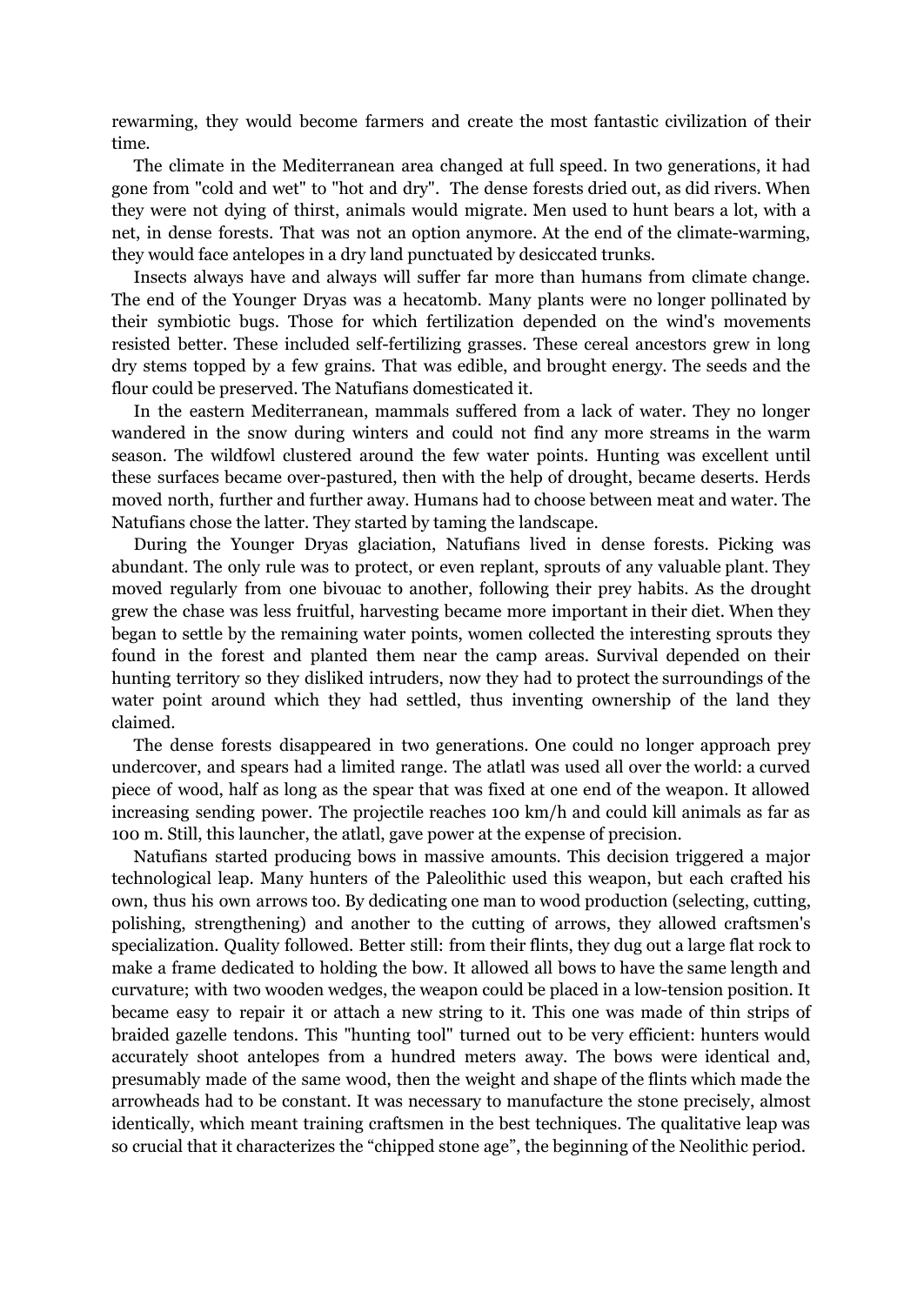Natufian women planted forests of pistachio trees in rows. In each natural hollow, they placed a fig tree. They even watered it as we have found only rotten leaves at their feet, proving that those were continuously wet places, which allowed record harvests. These two fruits' choice owes nothing to chance: dried in the sun, they keep from one year to the next and are very nourishing.

Within a few generations, during a violent climate change, the Natufian people had devised a way to protect themselves from hunger. Other discoveries would allow them to invent the first draft of civilization.

Grasslands littered the plains. When they were ripe, the Natufian women left with their baskets for long days to pick their grains. Then they had the idea of sowing them close to their habitats. Those were the first fields. They invented the sickle, a balanced and efficient tool. They discovered that burning stubble enriched the earth, used fibers braiding to make baskets, and learned how to carve stone to make suitable mortars.

To adapt their habitat to climate change, they were inspired by animal burrows. Their houses, roughly round, measured between 3 and 5 meters in diameter. They mainly served as a protected storage place. For conservation purposes, these had to stay fresh during the hot season. They observed that some animals could keep grains in their burrows. They dug their houses into the ground, all reaching a depth of 1.40 meters in the rocky clay, where the temperature remains more or less constant throughout the year. Their construction required a considerable effort since their tools were limited to fire-hardened wooden stakes and animal shoulder blades as shovels. These habitats were covered with branches, supported by a few sticks that served as pillars. Their houses had the silhouette of a three-quarters buried igloo. The soil of these places remained all year round at temperatures close to 18°C. Their habitat thus remained particularly temperate, whatever the climate.

### <span id="page-25-0"></span>*Founding People of the Neolithic Period*

In the remains of one of their villages, a statue the size of a fist was found. It represents a couple making love. This stone sculpture is charged with feelings rather than eroticism. The two bodies are tenderly coiled. Man and woman face each other! It is the first artistic expression of the feeling of love that we have.

In the cemeteries, the bodies were deeply buried. They were all lying down. Their position always evoked eternal rest. It seems that children less than five years old were not buried. One-third of the graves discovered contained children between the ages of 5 and 7. Women generally died in childbirth. The Natufians respected their dead. They may have developed a proto-religion.

They adapted well to the new climate and did so faster than their neighbors. They also invented caravan routes and trade.

The drought had set communities fixed on the water points. They could travel from one to the other to exchange goods. Trading their dried figs and their bows, they obtained from the Anatolians always sharp stones, obsidians. Their caravans brought ostrich eggs from the Nile Valley to be used as flour containers. They also imported malachite for their jewelry.

Since they walked hundreds of kilometers on foot, they needed means of transportation. Then they realized that wild dogs were as short of food as they once were. Some approached their villages to eat the food scraps despised by humans. The Natufians found that these animals willingly pledged allegiance to the one who fed them. They gave them so much bone cartilage to gnaw on that they eventually domesticated several animals. They had a quality of hearing and smell far superior to that of humans. They could support the sled tied on their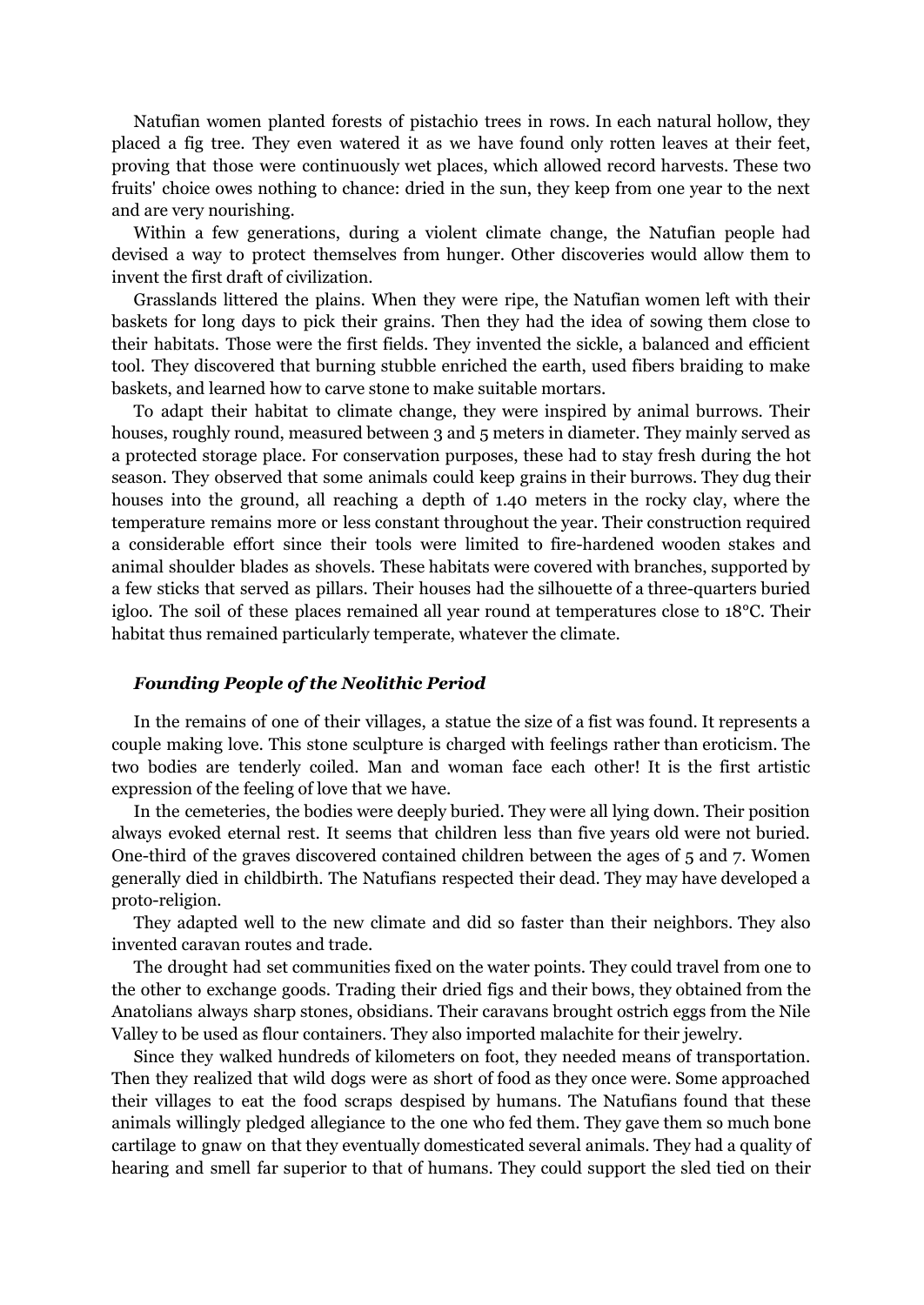shoulders and became excellent hunting companions. In one of the cemeteries, a man was found buried with his two canids. There is also a young boy buried with his puppy in his arms. Emotional bonds were formed between the Natufians and their dogs, the first pets.

The climate change at the end of the Younger Dryas had triggered a profound change in the culture of the Natufians. Their people had faced a particularly brutal climate change. In barely two generations, their way of life had been turned upside down. By inventing mass production and commerce, they met other peoples, and the exchange of knowledge became systematic. Crafting entered a golden age.

### <span id="page-26-0"></span>*Adaptation of the Natufian Way of Life*

During the Younger Dryas, these hunter-gatherers had adapted to the cold. They knew how to use the skins of their prey to protect themselves from temperatures. They lived in one of the world's richest forests, the Mediterranean oak forest. They crossed rivers flowing westward everywhere. Hunters brought back all kinds of meat: deer, fallow deer, wild pig or, supreme delicacy: bear. They mainly used hunting nets to immobilize their prey and kill it with their wooden spears. They caught small prey in traps. They had, therefore, learned how to make quality ropes. The Natufian women collected acorns and peas. They had learned to crush them with a pestle in mortars. They would cook it in the fire, on flat stones. The tubers they found were cooked in embers. There was no shortage of fruit in these forests.

The heatwave came. In five years, average global temperatures had risen by 7°C. However, since temperatures in the intertropical zone had been lower, the eastern Mediterranean must have experienced increases of more than 10<sup>o</sup>C. It stopped raining, or almost: the volume of rain was divided by three! Apart from hares and cold-blooded animals, prey moved North seeking more comfortable temperature and hygrometry.

There were necessarily scarcely populated areas in the world, but that was not the case for Mediterranean woodlands in the Levant. It was so rich in fruits and animals that the human density was high. A group of hunter-gatherers needed about 300 to 500 km² to live there. Fortunately, most of those who hunted inland tried to maintain their way of life: they followed the game to the North. Then the region became depopulated. This was the great luck of the Natufians. Each group of the clan was able to exploit a territory of more than 2,000 km².

#### <span id="page-26-1"></span>*The Disruptive Adaptation of the Natufian Way of Life*

Until then the priority of most humans was the hunt, Natufians had decided to stay close to water. They probably hoped that the climate would recover and prey would return. None of this happened. Within five years, many springs and streams had disappeared. The low vegetation of the forest was beginning to wither on the ground. Animals were gone. The fruits were starting to run out. They got all their knowledge from their parents, but this knowledge was no longer valid: circumstances were becoming too different...

Then the second temperature rise completed what the first one had started. The air in the Levant region warmed by a good ten degrees. During the day, when they waited for a temperature of 25°C, they'd get 35°C! Natufians started being afraid: the last herds left, they had no chance to catch up with them. The forest, from which they derived all their subsistence, was dying at full speed. Despite their efforts, hunger was lurking.

They knew how to hunt bears, the bear had fled and, more generally, there were no animals left to trap in their large nets. But a new game appeared, very fearful: gazelles. They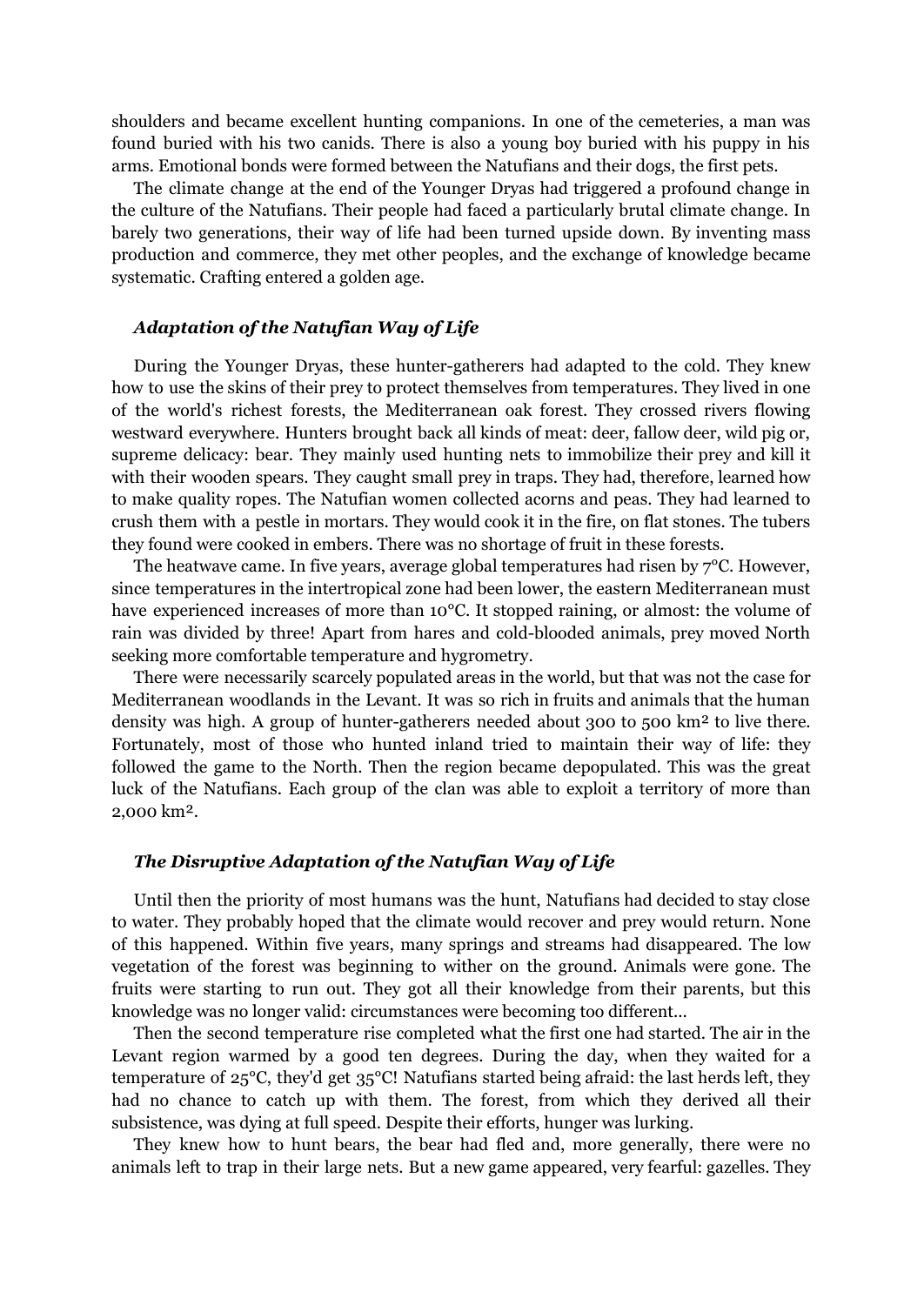could smell or hear the hunters from far away. No chance to shoot one of them by running after them using the usual strategy. Their only chance was to stalk their prey, on the prowl, near the last remaining waterholes. Hunters from different family groups concentrated there. They ended up living side by side with their families. When the meatless days multiplied, they were reunited and coerced into mutual aid. They looked for solutions together. Net hunting was no longer an option. They had to innovate.

As the drought set in and the forest cleared up, the Natufian women had noticed that the wild grains were growing more and more. They certainly had to travel enormous distances with their cutting-stones and basket, but they saved their people from starvation. They had changed their diet.

Because the family groups now lived together around the last water holes, they began to build hard shelters, one beside the other one. They changed their way of living by inventing the village. They could compare the skills of each and choose a new organization where excellence in any task would be favored. This specialization of individual gifts brought to the emergence of a new role: the craftsman.

The distribution of tasks between the craftsmen has made it possible to improve the quality and standardization of tools. They discarded nets and wooden spears for enhanced bows and arrows.

With these "new" weapons, Natufians could hunt herds of gazelles, horses, and antelopes. The supply of meat would no longer be a concern. Natufian women would plant around their villages, thus domesticating cereals and some vegetables. Once their pistachio and fig tree plantations would be up to maximum yield, food opulence reigned again. This allowed the growth of crafts as fewer people were needed to provide edibles.

The Natufian people have accepted to discard their old habits to adapt to new conditions. They set out to improve what they had, investing in innovation. The best craftsmen devoted themselves to their office. The flint industry reached an exceptional quality for that time and the ever more precise working of bones made it possible to produce high-performance tools. They imported 100 kg basalt mortars that were transported from the Golan Heights. Shells were used to make needles for hooks. Some flint arrowheads were lacquered to make them quieter. They used everything from gazelle to morning dew. They made fishing nets, jewelry, and tools. Carved stones were used to adjust the bows which have about the same size and curvature. Then the arrows would now be similar and their tips have the same weight. They didn't just create a tool, they produced it in quantity, identically, seeking to duplicate best practices. They were going towards more precision, constantly trying to improve every gesture, every object. Each craftsman specialized on a part of the whole. They became industrious.

The Natufians had almost starved to death. They had been constrained by climate change. They decided that they had no choice but to question their ancestral way of life. And they put all their energy into adapting to the new situation. As soon as they were protected from hunger, their creativity revealed its power. They changed their lifestyle in less than fifty years and lived happier than before...

It is generally considered that the Natufians are the first civilization. They mark the passage of men in the Neolithic period. However, the same southward shift of the monsoon, at the end of the Younger Dryas, allowed the emergence of two other civilizations, on the other side of the world. They chose exactly the same solution to protect themselves from hunger: domesticate plants. The Natufians selected fruit trees, the Mexicans of Rio Balsas began to hybridize vegetables and shrubs, the Chinese of the Yangtze Valley grafted trees to obtain big nourishing fruits.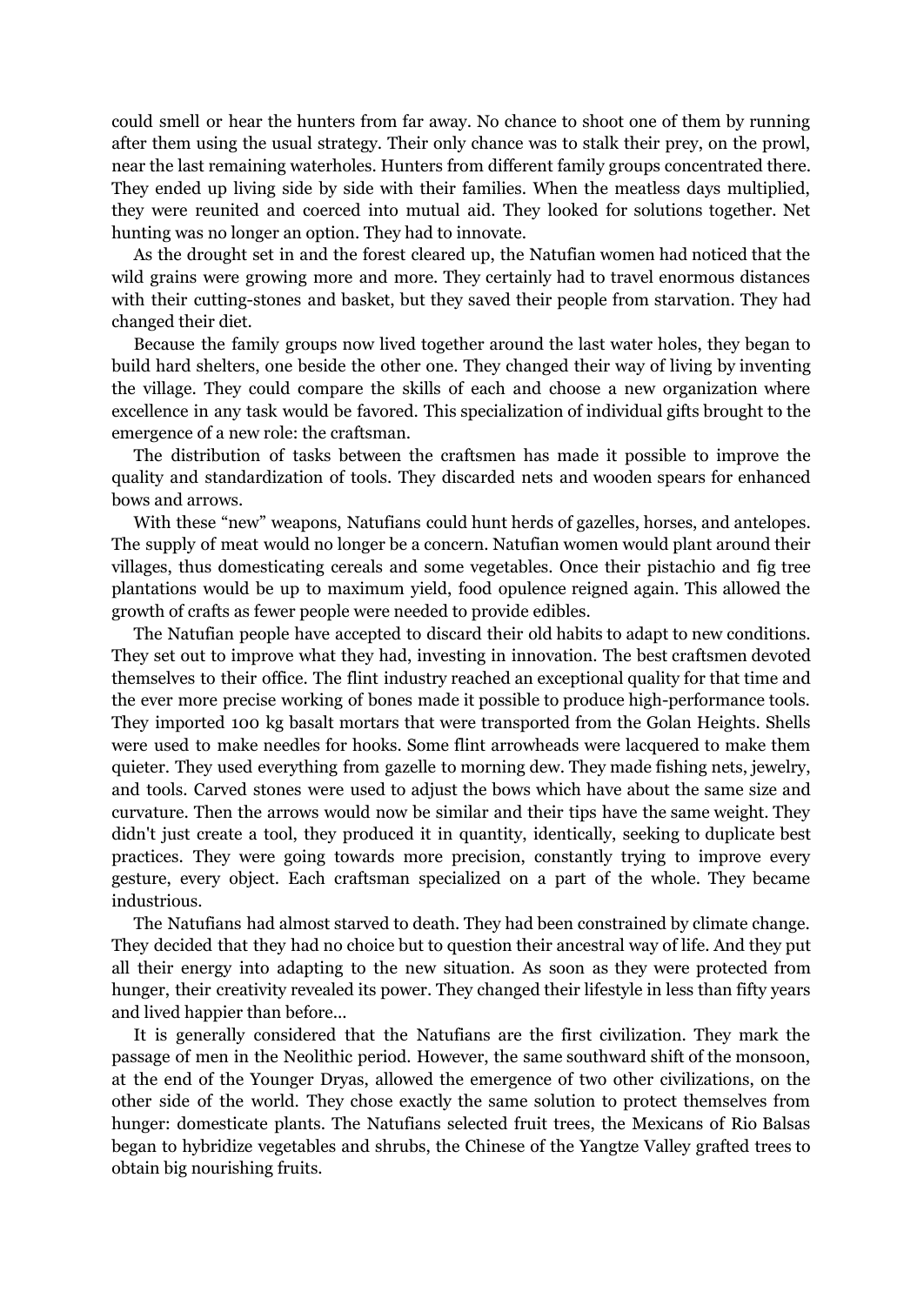The same pattern has been found throughout history. Any dramatic change in temperature, or rainfall patterns, changes the way humans live. The solutions vary according to the environmental impact and the cultural filter. Each time, a new dominant civilization emerged.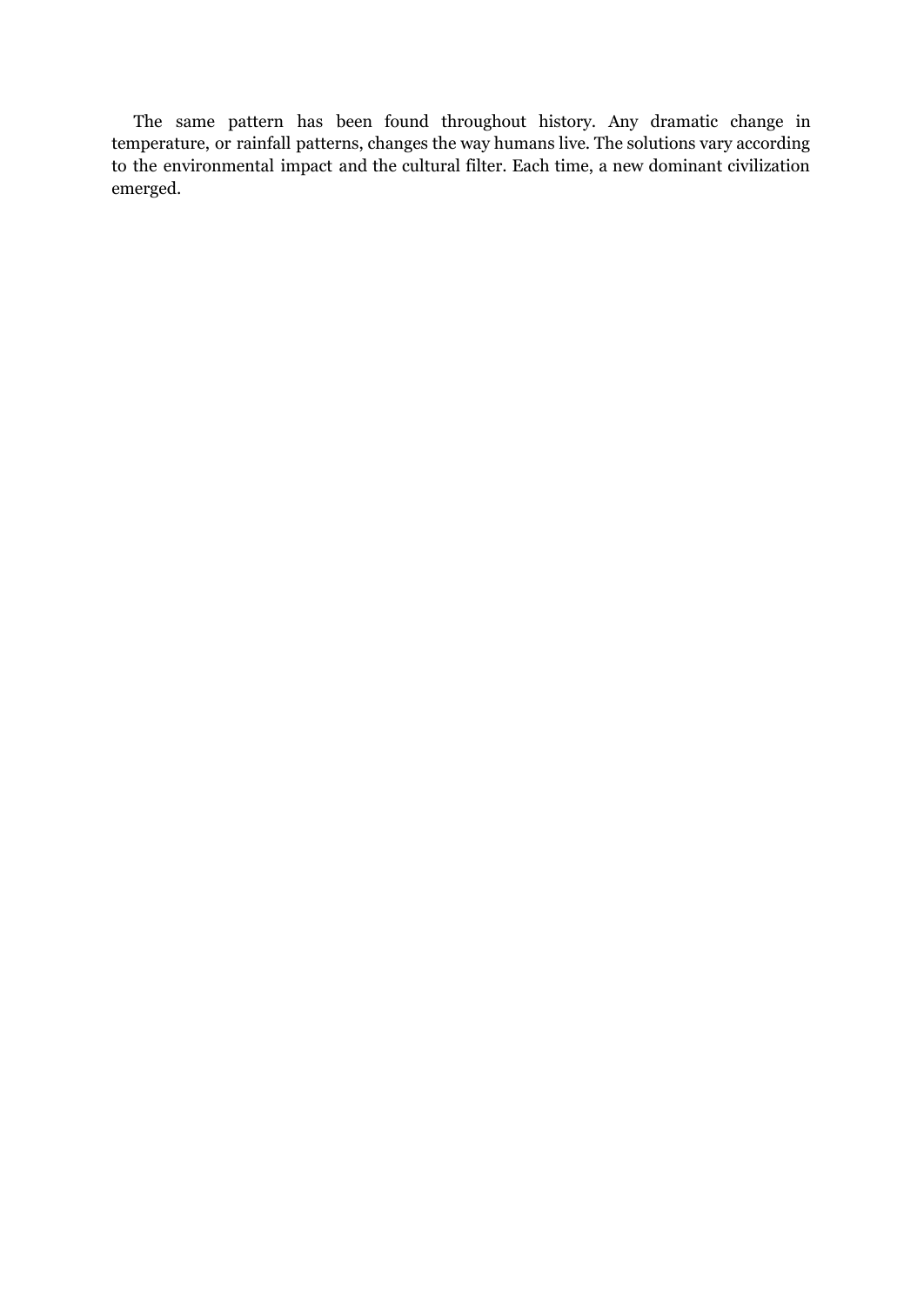### <span id="page-29-0"></span>Further information

The Holocene is a geological era that follows the Pleistocene (from 2,500K to 10K years BC) and precedes the current Anthropocene (since 2000), while the Neolithic is a civilizational era that follows the Mesolithic and Paleolithic. The Chalcolithic or "Copper Age" depends of the date of the diffusion of copper in each area. It corresponds to the end of the Neolithic and is followed by the Bronze Age and then the Iron Age. A majority of the regions of the world passed directly to the Bronze Age without having known a Copper Age.

R. B. Firestone published a study in 2007 which attributed the end of the Younger Dryas to an asteroid 4.6 km in diameter originating outside the solar system. The main impact would have created Lake Michigan and possibly other large lakes. This is still considered a hypothesis.

The Carolina Bays creation could never be dated. All of these depressions are oriented which shows that they were created by the impact on land of objects coming from over the northeast Atlantic. Most are found in North America (particularly in the state of Carolina) but have been spotted as far as Belgium. Since then, glaciers have planed all these regions, erasing most of these traces. The only thing certain is that these extraterrestrial objects were not of stone but of ice.

The term Neolithic means "new stone". This age is therefore that of stones cut with much greater precision. It is usually called "age of carved stone" but would more accurately be called "age of flint industry".

The two upheavals being close, a common mistake is to think that "the new stone" was that invented by man: terracotta. Terracota is the first great invent of the Neolithic. It would allow the grains and liquids to be preserved. It allows cooking in water, over low heat, which retains more active nutrients than cooking on stone or grilling over the embers The use of terracotta for cooking considerably improving the quantity of nutritional efficiency in regard of the energy needed to collect food. The discovery (and spread of) terracotta is generally considered to have generated such an improvement in the efficiency of food digestion (boiling breaks most of long chain molecules) that it enabled young men to specialize in tasks other than foraging and therefore endured the opulence necessary to move into the Bronze Age. Terracota is the first great invent of the Neolithic.

The disappearance of the saber-toothed tiger from the temperate latitudes, during the Younger Dryas, has been a blessing to humans. It was their natural predator. Suddenly, light habitats presented much less danger.

The archaeologists who excavated the Natufian villages have listed wells within the houses. There was apparently one per village, dug in the ground of one of the large "houses". One of these scientists was moved by these poor people, who had made considerable efforts to dig, in the ground (at -1.40 m) wells 3 to 4 meters deep and one meter in diameter which, it is certain that they have always been perfectly dry. This archaeologist had not envisaged the thermic of the place: they were not wells but coolers. They stored the coolest air of the night and, by stratification, their bottom would stay fresh during the next day. Meats could be stored there even when summer days temperatures would reach40 ° C. These were therefore storage spaces, constantly fresh, in which to keep protein reserves.

To build their houses, the Natufians had to excavate a hard earth composed of clay enclosing hard stones, to a depth of 1.40 meters. We are quite sure we know how they did it. It is believed that each evening they moved their community fire slightly above what was to be the next house. Under the embers, the heat of the hearth dried up the clay which cracked releasing the stones. In the morning, a stake was enough to loosen the stones and widen the cracks. This explanation implies, however, that after a few hundred days, the fire being 1.40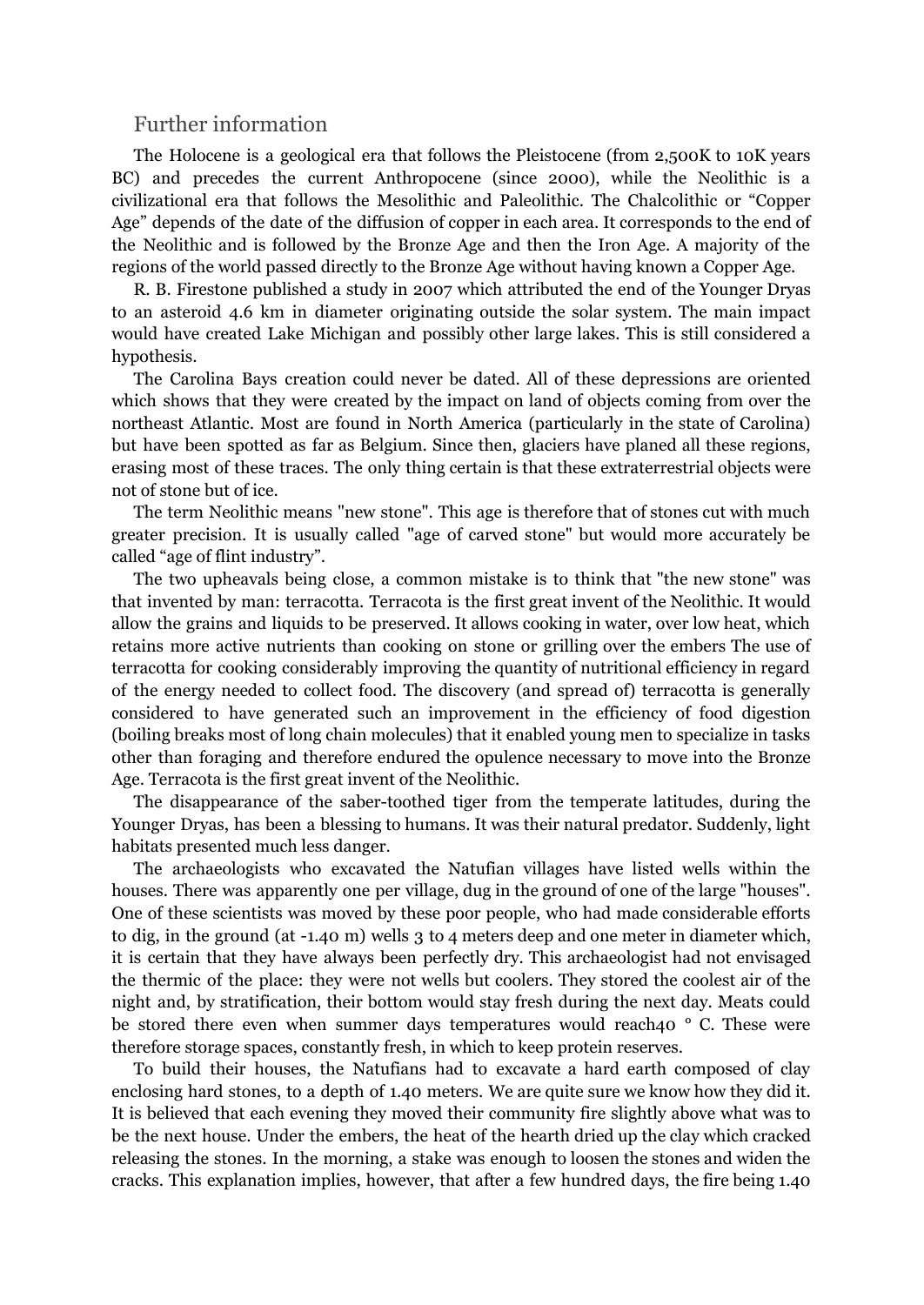meters lower than the ground must have burned poorly and above all, given the inventiveness of the Natufians, one is astonished that to observe the relationship between fire and clay, they did not eventually discover terracotta.

In Nanjing Cave, China, stalactites show the intensity of monsoons over the past 220,000 years. Of all, the poorest period in rainfall was the one corresponding to the warming that followed the Younger Dryas.

The period when the winter monsoons were most severe is dated between 780 and 900 AD. The cold and the rain rotted the crops and marked the end of the Tang civilization (in China). On the contrary, it was accompanied by milder climates (warmer and less humid) in western and southern Europe: the rise of Andalusian and Viking civilizations, creativity of the Middle Ages. And resulted in an unprecedented drought in Mesoamerica (including three years without a drop of rain): the major Mayan cities emptied, their wells having become dry.

The Natufians had domesticated dogs around 9500 BC. Goats were domesticated in Anatolia around the same time, although probably a century later. Goats and sheep were domesticated on a larger scale in the Near East, as early as the ninth millennium. The sheep came from the bighorn sheep of Asia Minor which came from the mouflon.

The aurochs, such a powerful animal, must have been difficult to tame. He provided a perfect renewable commodity: milk. Neolithic men therefore showed great consistency. As their captivity progressed, it was noted that the size and width of the shoulders of the cattle decreased. The first documented breeding attempts took place in Syria in the 9th millennium BC. Those of the zebu, in India, date from the 7th millennium and those of the Asian buffalo would be by the 5th millennium BC. Genetics have showed that 80% of today's cattle come from a single herd of 80 Iranian Aurochs. It is believed that this region having suffered a drought of several centuries, animals stranded in a closed valley would have adapted to the lack of water by decreasing in size. Auroch was too powerful and too unwieldy to be domesticated (Journal of Molecular Biology and Evolution, 2012), it was even bigger than bison. Note that genetics have still not found the mutation (which would have resulted from epigenetics) that would explain the switch from Aurochs to cattle.

In 11400 BC the last great glaciation of the Quaternary occurred: the Younger Dryas. This glaciation ended around 10,000 BC with an incredibly rapid warming. About 50% of mammals over 40 kg (including humans) had disappeared, they had not resisted the brutality of this climate change.

In 10,000 BC, the human population was between three and five million beings. In 5000 BC, it was around twenty million people. A breathtaking growth attributed to sedentarization, therefore to hygiene, and therefore to the survival of more infants.

Various clues lead us to think that the Natufian culture was a matriarchy.

It was discovered that the first strains of tuberculosis began to spread as the commercial routes took hold. The more neolithization progresses, the more traces of tuberculosis are found on the skeletons (Lebanon, Syria, Iran) and the more parasitic diseases spread. These are one-off cases; no evidence of an epidemic has been found.

The cataclysmic warming that followed the end of the Younger Dryas also melted large amounts of glaciers that were on the land surface. The level of the oceans rose sixteen meters, at the rate of 40 mm per year flooding all the coastal plains of the globe. The Mississippi caused a huge flood in 9650 BC. This rise in water is commonly called "Meltwater Pulse 1B", which could be translated as "the 1B impulse of (ice)meltwater". Note that we find this date in Plato: according to him, the Egyptian high priests would have told Solon that the flood which caused the destruction of Atlantis dated back 9000 years, but the trip of Solon in Egypt dated from 600 BC.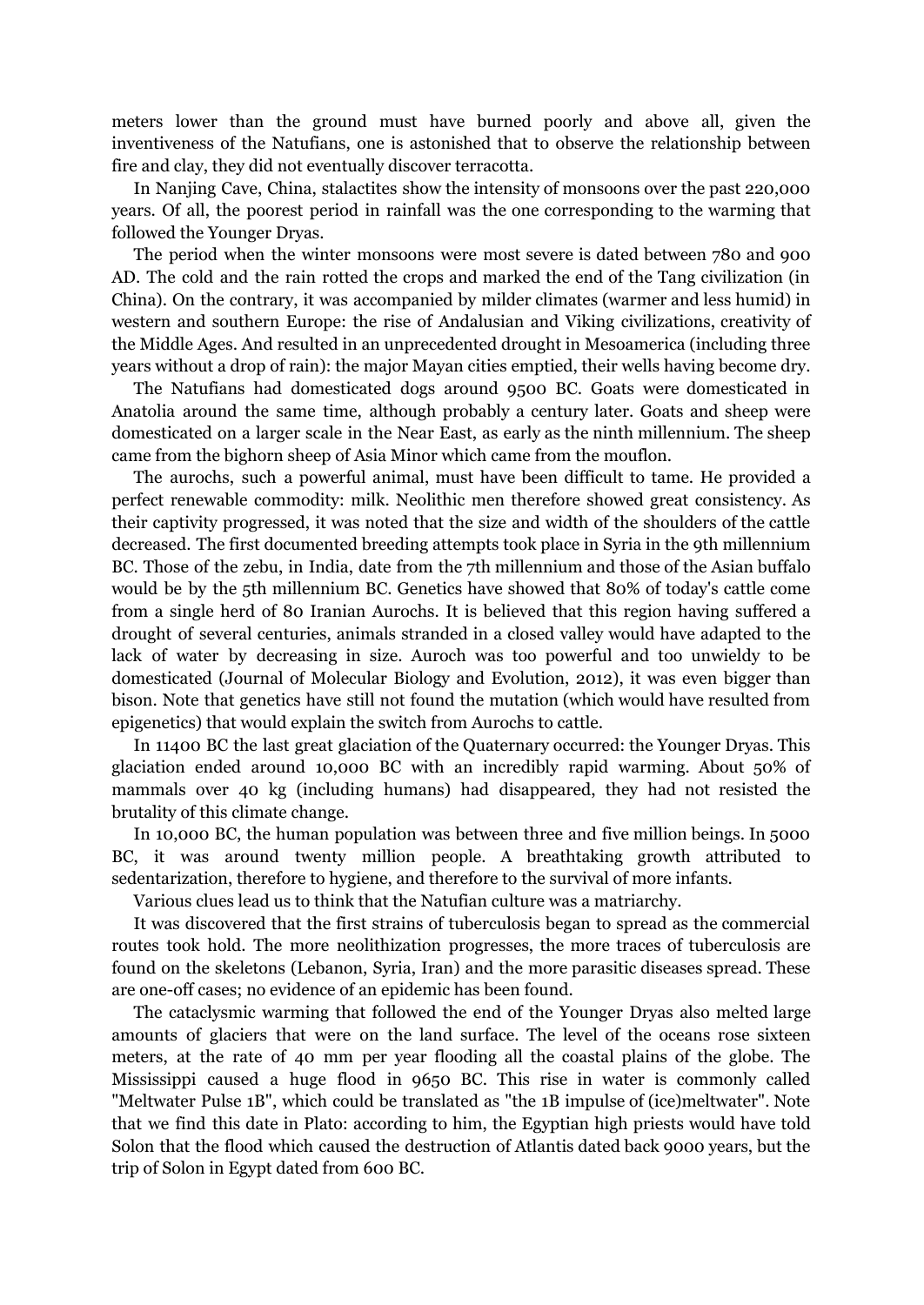### <span id="page-31-0"></span>8.2 KY Event

Ice cores extracted from both earth poles help us understand temperature changes over 400,000 years. There is a succession of more or less violent glaciations interspersed with interglacials that rarely exceed 3,000 years, and then since 10,000 BC: 12,000 years without an ice age.

The graphs drawn by variations of temperature over time are worth all the demonstrations: our ancestors lived through a difficult period during the Paleolithic, the curve makes great, repeated, and brutal leaps, up or down. But when we look at its most recent part, the Holocene, we surprisingly see tighter and much shorter variations, as if it were an unlikely long and stable interglacial period where the amplitude of maximum average temperatures never exceeds 6°C.

This great stability presents one striking exception: a fine line that descends and rises abruptly. It is generally referred to by its English abbreviation: the "8.2 KY event", "the event that happened 8,200 years ago". It is particularly clear on the Greenland surveys but barely observable on the Antarctic ones. This climatic anomaly was undeniably spectacular.

### <span id="page-31-1"></span>*The Origin of the 8.2KY Event*

The earth was experiencing a warm period, aptly called "deglaciation": the great glaciers were melting. In the north of the American continent, covering all present-day Canada, the Laurentide Ice Sheet had formed one of the thickest glaciers of the time. Three large ice domes flowed southward to form, on the surface, the Agassiz and Ojibway lakes.

These two gigantic lakes had a combined surface area of 1.5 million km2 and an average depth of 210m. They flew through three rivers: the Mississippi to the south, the St. Lawrence to the east, and mainly through the Mackenzie basin in northeastern Canada. Sedimentation in the St. Lawrence River was about 3.3 cm per year. Suddenly, 8,200 years ago, it was divided by 20! Hudson's Dome had just collapsed. An asteroid would have hit the earth through this glacier, digging a gigantic crater, as big as France, Germany, and the Benelux countries combined: Hudson Bay.

Then, through what is now known as the Hudson Strait, 160 trillion tons of fresh water flowed into the Labrador Sea. This huge amount of ice water poured from the lake in just 60 years. The flow at the lakes' exit became four times higher than that of all the rivers in the world combined! The Labrador Current stopped dead in its tracks. The oceans rose from 1.2 meters at the Mississippi Delta, to 4 meters at the mouth of the Rhine, in Holland.

The impressive accumulation of unsalted and icy water prevented the thermohaline circulation from plunging into the deep sea in southwest Greenland. Fortunately, the diving area of the waters, through which the thermohaline circulation begins, moved to the east of Greenland, which saved us from a new ice age. Although in 180 years, temperatures dropped by 1.7°C in Ammersee, Germany - or by 2.5°C in the Lake Annecy basin, in the Alps of France - on average, Europe only cooled by one degree Celsius.

The entire North Atlantic Ocean was cooling considerably, especially on the Eastern North Atlantic. In Greenland, the temperature drop was initially 6°C before it stabilized at around -3.3°C for two centuries. The Austrian and Norwegian glaciers advanced. The cold air mass was such that the path of the monsoon moved about 1,000 km to the South. There was a sudden increase in rainfall in America but especially in Europe: up to 130 mm of additional annual rainfall in Annecy, France. On the other hand, Mesopotamia, subtropical Africa, and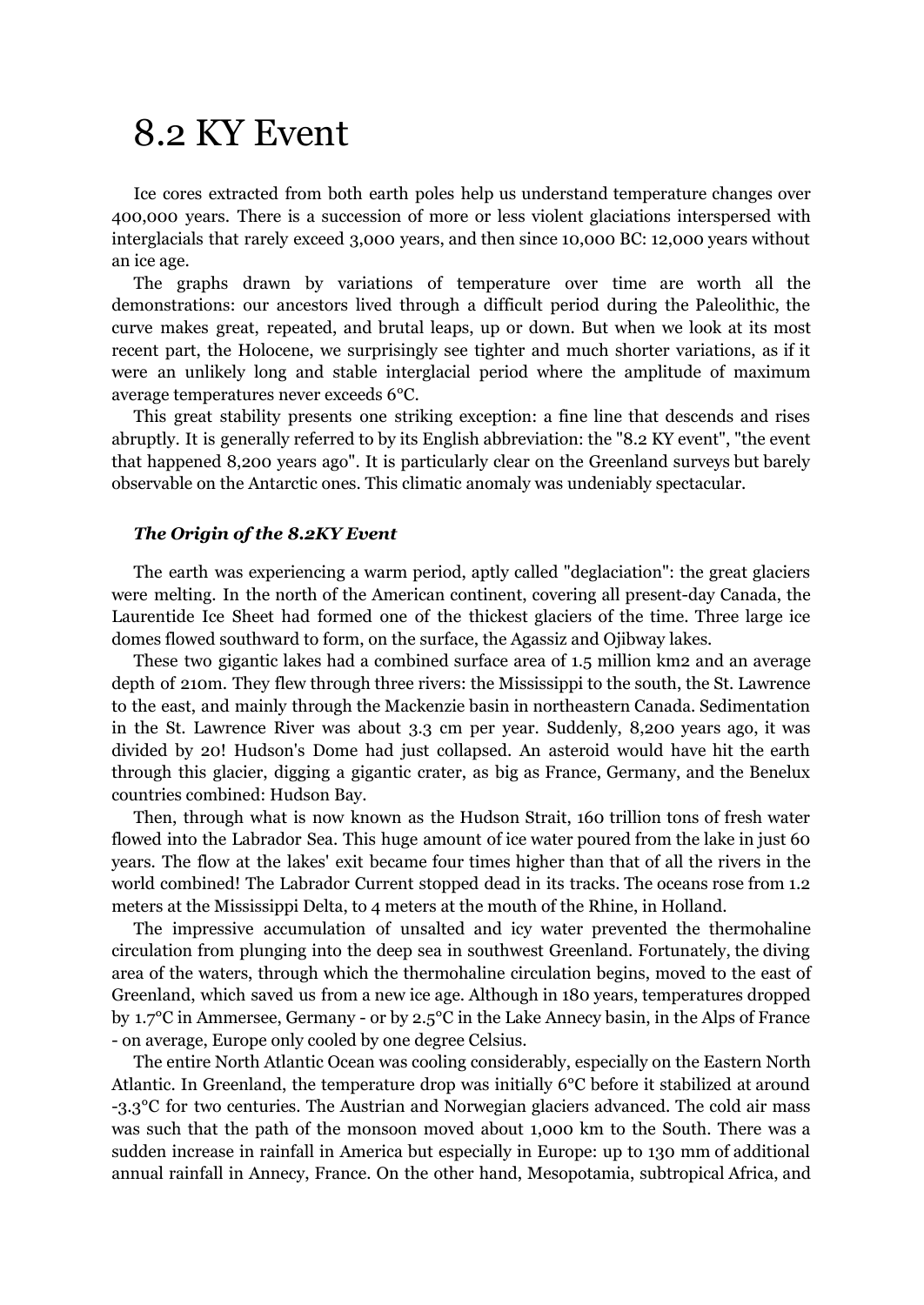especially the Sahara were affected by an intense drought that lasted 250 years. The monsoon decreased considerably in China but proved to be very rich in rainfall in Brazil and Indonesia.

Although of great violence, this climatic accident had finally infinitely fewer consequences than the one of the Younger Dryas. Why? Because the Thermohaline circulation did not stop.

Ice cores provide us with two clues: the temperature and the composition of the air, trapped in ice bubbles. Over the last 400,000 years, it has been a constant that each temperature rise is followed, roughly 800 years later, by a warming of the oceans and an increase of CO2 in the air.

A drop of saltwater that plunges to the bottom of the ocean, south of Greenland, takes about 800 years to go through the entire circuit of the thermohaline circulation before finding its starting point. If it is colder, it will dive a little deeper and find itself 800 years later at its starting point.

However, 800 years before the 8.2 KY, we were living in a very hot period: about 3°C warmer than today. Thus, the hot mass accumulated in the ocean currents opposed the Labrador Sea's spectacular cooling, again, preventing us from going back into global cooling.

However, the air masses' cooling impacted the entire northern hemisphere, and even, to a lesser extent, the enclosed seas, such as the Mediterranean. The level of its waters rose by more than a meter, especially on the Turkish side. Winter temperatures on its shores dropped by almost 4°C and very rainy summers flooded the fields. Pollen records, another clue from nature, reveal catastrophic floods in southern Europe, frequently repeated for nearly two centuries. These heavy rains settled the starvation of the Neolithic people. The large villages of the Mediterranean coasts emptied, its inhabitants abandoned their fields to flee inland, bringing hope and knowledge along. In France, no trace of any Mesolithic site has been found south of Montelimar, as if the whole Riviera had been desolated by cold winters and summer rains. Both Corsica and Sardinia islands were depopulated, as well as Andalusia and the Spanish east coast. On the Mediterranean coast, the peasants had migrated, abandoning everything hoping that, perhaps, further away, plants would grow. Some of these climatic exiles, coming from Lebanon and Syria, were going to create new civilizations along the Danube River, towards Central Europe.

How come the rising waters' impact lasted nearly two centuries while the flow of the glacial lakes lasted only 60 years? It's because the tides aggravated the impact of the 8.2 KY Event. The Milankovitch cycles then amplified the phenomenon. By some mischance of timing, the abrupt flow of frozen water from Canada's glacial lakes occurred sixty years before the peak of the 1,800-year cycle when, because of our planet's position in the solar system, the most powerful tides occur. So much so that during two hundred years, enormous winter tides, 3 to 9 meters higher than the norm, flooded the coasts, due to "the eccentricity of the Earth, the obliquity of its rotation and the precession of the equinoxes". At each "great equinox tide" for two centuries, saltwater invaded coastal areas and drowned them in catastrophic floods. In those same years, summers were experiencing torrential rains in the northern Mediterranean. Each of these factors contributed to the cooling of local temperatures. Above all, the seawater, twice a year, wiped out centuries of efforts to establish agriculture and livestock farming in these regions. Enclosures and silos were torn out, canals and paths erased, villages washed away, and land made sterile by salt.

We have a clear idea of the impact of the 8.2 KY Event on breeding. On the one hand, we must consider that Neolithic breeders probably tried to take their herds along on their migrations away from the Mediterranean coasts, while on the other hand, since agriculture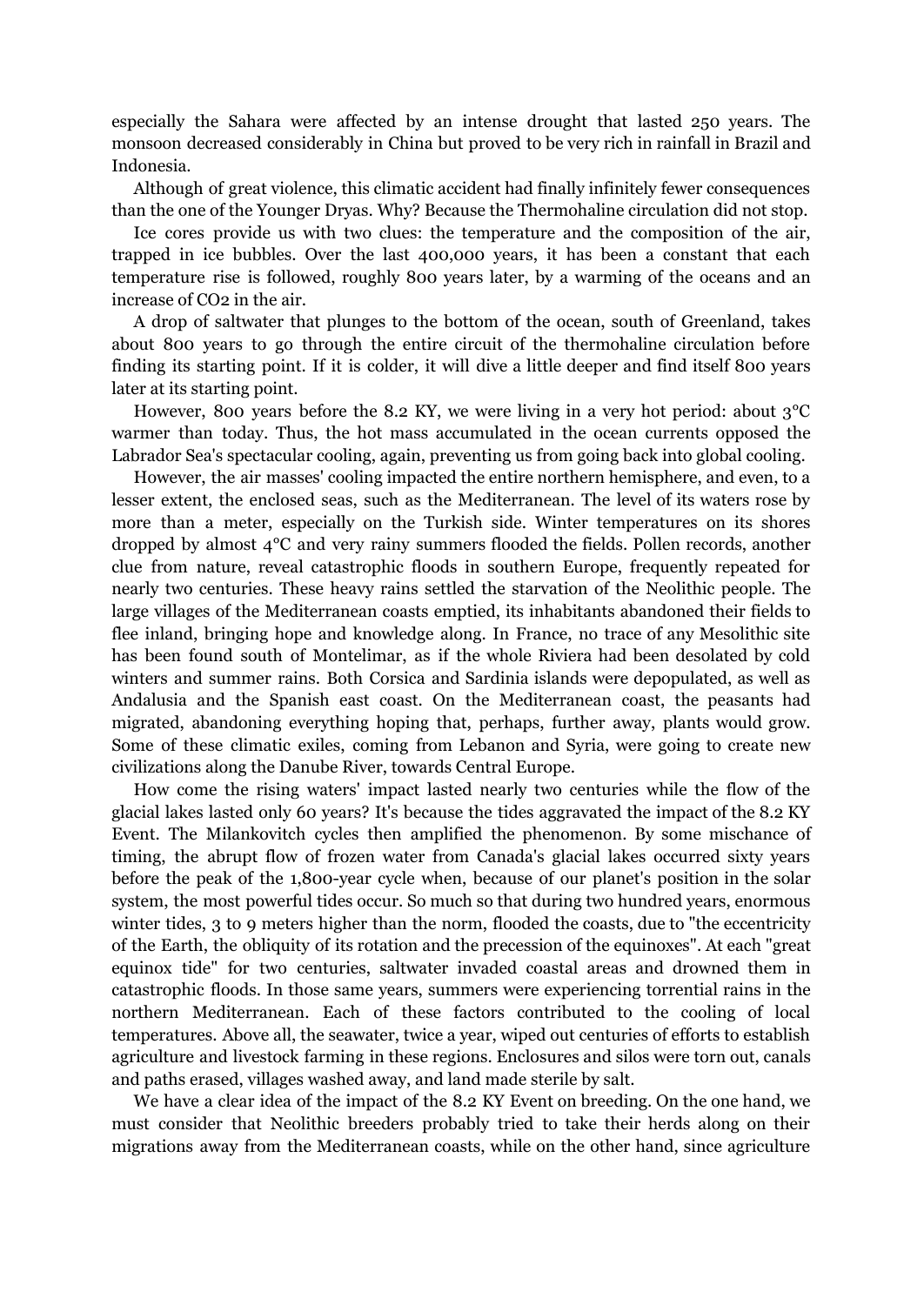produced little, they certainly slaughtered more animals for food. In the end, however, the drop in methane in the atmosphere was 15%. The slaughter of the herds was thus severe!

The study of oxygen isotopes in stalagmites in France, China, and Brazil, shows that the monsoon regime's cooling and shifting lasted from 8,200 to 8,086 years before today, whatever the region of the globe, with an extremely violent period up to 8,140.

Temperatures then rose very quickly. At the end of the warm-up, it was again significantly warmer than today, and even warmer than before the 8.2KY event. This has been highlighted by the study of the Mount Miné glacier in the Swiss Alps: it was shorter than it is today, then it experienced a sudden advance from 8,200 to 8,175 years, followed by a slower advance and a rapid retreat from 8,100 years before today.

### <span id="page-33-0"></span>*A Decisive Climate Migration*

As the thermohaline circulation did not stop entirely, the Gulf Stream continued to warm up under the Caribbean sun and was able to counteract the excessive cold of the North Atlantic. Thanks to this process the 8.2KY event has been short and violent but not a global cataclysm, at most an impressive climatic accident. It strongly affected the North Atlantic's shores - and more significantly a sea that has no ocean current, the Mediterranean Sea - but had no lasting devastating consequences for our species. Indeed, the eastern Mediterranean coast inhabitants did what their Sapiens or Neanderthal predecessors had always done when the climate made their environment uninhabitable: they migrated with women and children. These climatic exiles were so numerous that they have been considered as a people: the "Asianiques". Genetics show that they were descended from the Natufians (Israel) and Mureybetians (Syria). By descent and experience, they were among the best cultivators of the time. 8,200 years ago, the Mureybetians excelled at draining marshes, and building irrigation systems; they used to build orthogonal houses with lime-bound cornerstones, and had improved the Natufian arrows by giving them a rounded notch for the rope and points with flat and short stalks; they used to grow starchy wheat, barley, lentils, and beans. They lived well on their land in Syria and would never have migrated if they had not been forced to do so by the floods.

They set off far from the Mediterranean, eastwards, towards Iraq, they passed north of the then Persian Gulf and were stopped by the insurmountable obstacle of the Zagros Mountains. These lands were occupied by herding people of Iranian origin who tried to melt stones in the fire. They roamed along the foot of that mountain, to cross what would become Mesopotamia. They passed between the Black Sea and the Caspian Sea and wandered until they found a free land, which suited them. They settled around the Danube. Throughout their journey, Asianiques certainly propagated their culture as they were the best cultivators of their time and led their herds. Once they had colonized the Danubian plains, the Asianiques also cultivated bare wheat and raised a few oxen in addition to their goats and sheep. On all the lands crossed during this journey, a large part of the population of hunter-gatherers converted to farming-breeding and developed craftsmanship.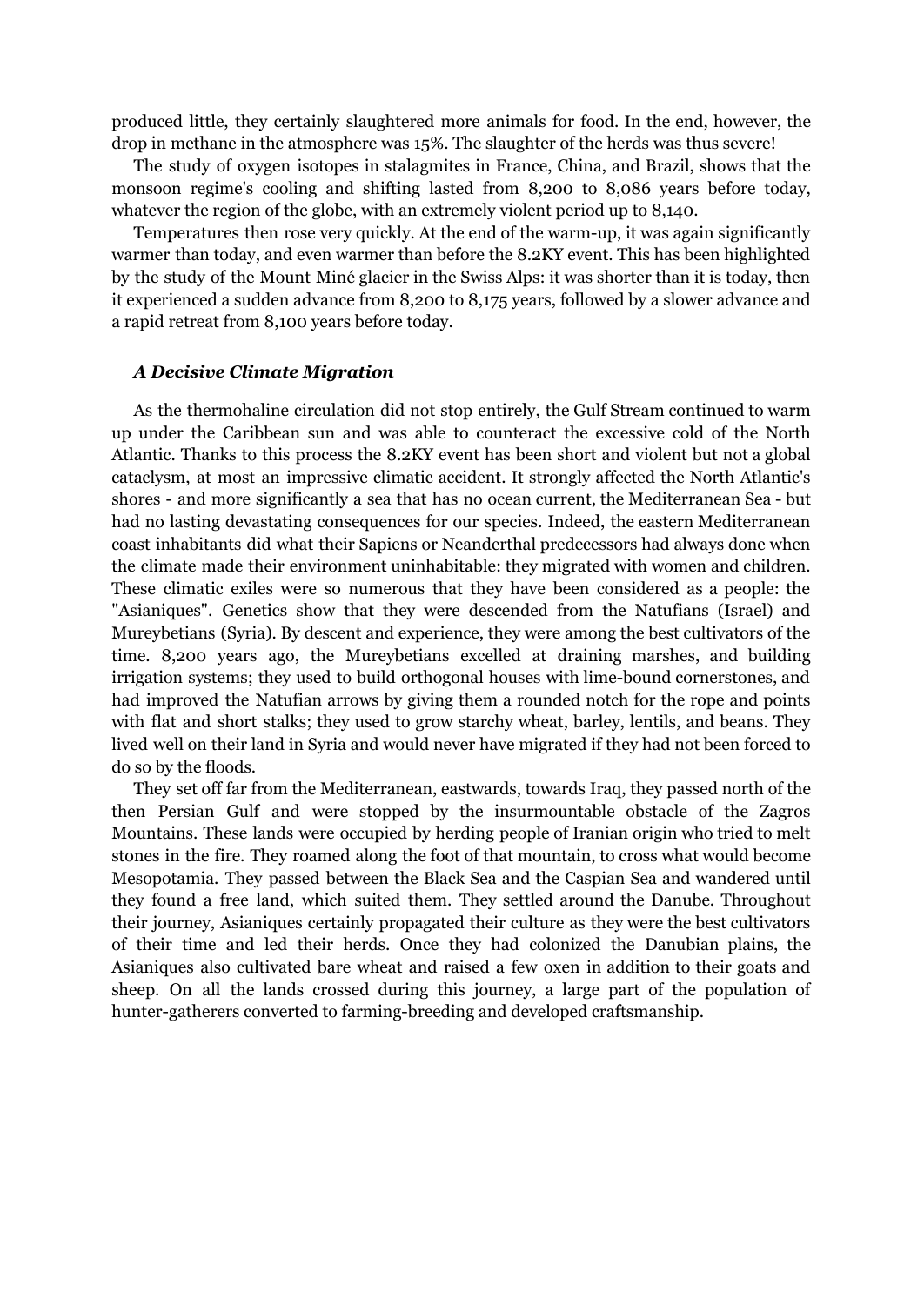### <span id="page-34-0"></span>Further information

The name "Mureybetian" comes from the archeologic researches below the village of Mureybet on the Euphrates, which was excavated before the area was inundated by water from the Assad dam. The Mureybetians' genomes, as well as the fact that they were affected by the same subspecies of parasites (Taenia madoquae) proves that they are descendants of the Natufians. As for them, archeologists are convinced that they were ruled by women.

The Mureybetians particularly shone from 9500 BC to 6200 BC, in Syria. They built round buildings, partially buried, with very thick roofs of grass straw that insulated particularly well from solar irradiation. The interior temperatures had to be temperate as these were primarily storage spaces on which benches allowed the inhabitants to sleep. In the sandy soils of the oases, they abandoned stone construction for a wooden structure (and adobe bricks) which still carried these thick layers of straw (50 cm and more). The more the craft industry developed, the more the interior spaces were inhabited and the walls whitewashed (to avoid crawling insects). From an architectural point of view, this period (called the "PPNA horizon") is characterized by the construction of the first collective projects. As the Mureybétiens evolved (until the end of the "PPNB horizon"), the villages grew in size and these collective dwellings will multiply: there are common kitchens, central silos, central ovens intended for the entire village and even common meeting rooms (social or religious purpose?). The constructions began to have right angles (in stones blocked with lime), then they became rectangular with cross walls. The dead were buried under the houses. Their utensils have also evolved. Stone tools were increasingly found to be fitted on deer antlers, sophisticated brooms, hooks, numerous containers, volcanic stone mortars, bone knives and billhooks with obsidian edges. They imported polished shafts from the Taurus mountains as well as copper needles which probably came from Iran ... First hunter of antelopes and aurochs, their stone arrowheads (El-Khiam type), already carved to be attached, became slenderer and more silent (Helouan type). It is believed that the Mureybétiens invented the first true agriculture and sowed cultivated fields. Their wives wore colorful stone necklaces. On the shores of Lake Van, the migration of Natufians and Mureybétiens (Asianiques) crossed the territory of Mlecchas, the people of Obsidian. The Mlecchas will copy the Asianique lifestyle. After their passage, they will raise goats and sheep and begin to use lime and adobe in their constructions.

The first long-stemmed cereals found in China date back to 7900 BC, their cultures would have spread around the Yangtze just after the displacement of the monsoons due to the cooling of the "8.2 KY Event". The Chinese were already raising wild pigs. By 7000 BC, the Chinese on the banks of the Yangtze had already domesticated rice (2000 years before Japan and 4000 years before India).

### Thermohaline circulation

The thermohaline circulation (from thermo = temperature and halin = salt) is formed by the sequence of the great oceanic currents of the globe. Its permanent circulation is generated by differences in the density of seawater. Seawater is heavier for the same volume if it is cold and if it is loaded with salt.

The water is coldest near the poles, and near Greenland where the cold waters resulting from the Gulf Stream (which had evaporated through the Caribbean) are saltier. It is therefore in this region that the thermohaline circulation begins. The water plunges into it and crosses the ocean vertically until it reaches the level of density equilibrium with the surrounding waters at the bottom.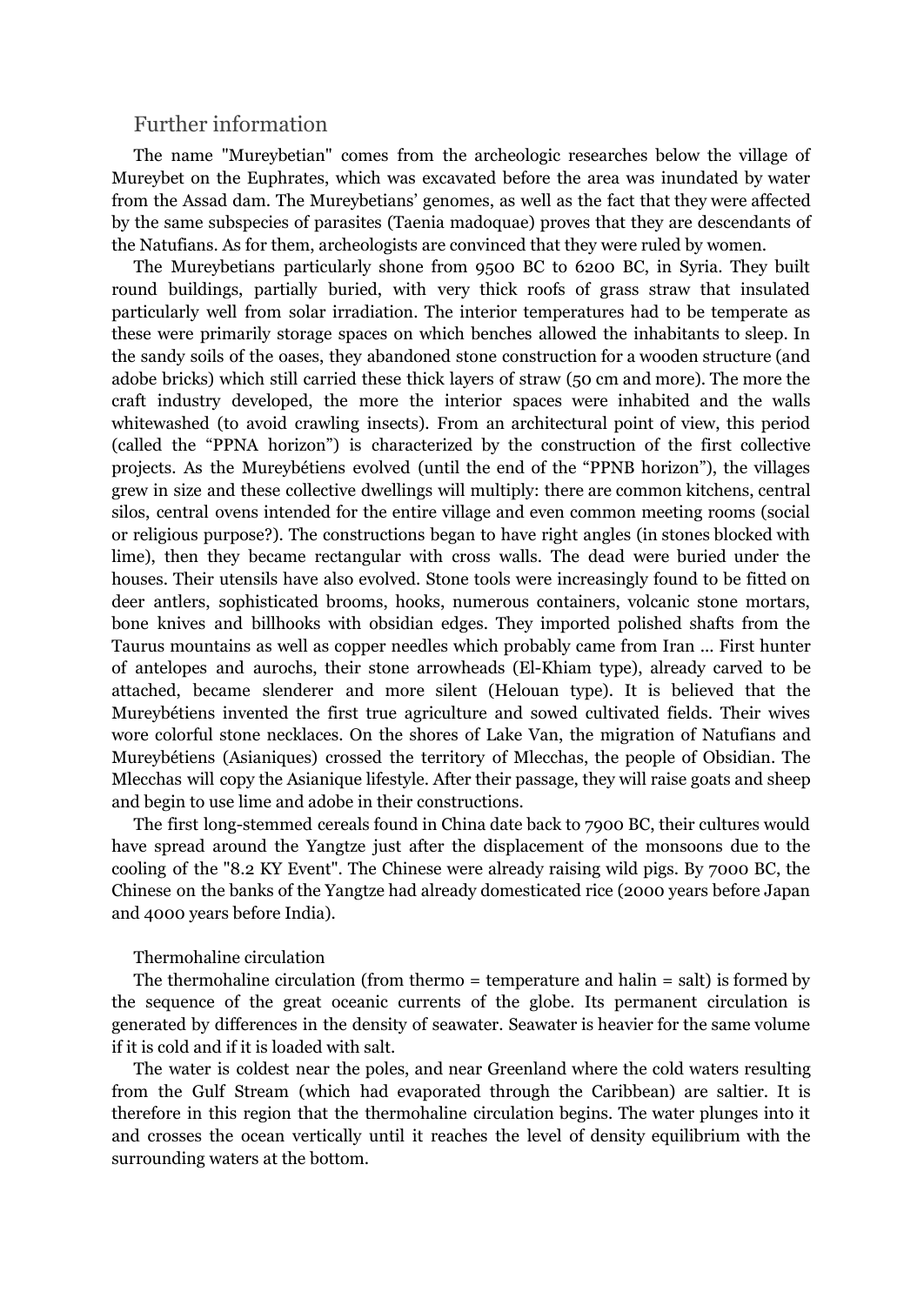Thermohaline circulation begins (and ends) off the coast of Greenland: First deep cold current: a north-south vertical line, then a west-east horizontal line along Antarctica, a wide loop in the Indian Ocean (where it rises to the surface and heats up in the tropical sun) and a huge loop in the Pacific (idem). It becomes a warm surface current that draws a large Z in the Atlantic from the Cape of Good Hope to the Caribbean to Brittany, then a short straight line north where it cools down considerably and it reaches the south of Greenland … and it all starts again.

If the climate temperatures are low (average temperatures over land close to 16  $\degree$  C), the temperatures of this polar salt water will be around -2 ° C. It plunges east of Greenland down to - 3,800 m, in the slope of the land bordering the Strait of Denmark or the Norwegian Sea, like a gigantic dense water cataract, through less salty surface warmer waters (therefore more dilated). It is therefore projected eastwards by the slope of the submarine continental slope, that is to say towards Iceland and southern Greenland. The power of this saltwater river is such that it forms a mighty current: the Labrador Current.

If the temperatures of the climate are high (average temperatures over land close to 20 ° C), the temperatures of this polar salt water will hardly be negative. It plunges further north of the Norwegian Sea into the Greenland Basin, where it will receive some additional icy waters from the Arctic. It plunges northeast of Greenland to a depth of -2,500 m and is propelled by the shape of the slope of the land bordering the islands of Svalbard, along the east coast of Greenland, under the Greenland Current. It starts from further away but also forms the Labrador Current.

The flow follows the continental slope of the coasts of North America (deep Labrador current) on the abyssal plains of Hatteras and Nares (it passes well below the Gulf Stream), then continues on the abyssal plain of Ceara before reaching the Brazilian slope towards the Cape of Sao Roque and continue its route, due south, by the abyssal plain of Pernambuco until joining the Antarctic circumpolar circulation in the Weddell Sea. These very cold and salty waters (more than  $3.5 g / 1$ ) then head, still on the great abyssal plains, towards the east and the south of New Zealand but, after the Cape of Good Hope, they are divided into two branches: the first goes up to the east of Madagascar into the Indian Ocean while rising towards the surface, while warming up, it turns clockwise and runs along the Gulf of Bengal before returning to the Cape of Good Hope, but it then became a warm surface current; the second branch passes through the south of New Zealand and crosses the western Pacific bypassing the Hawaiian Islands, while rising towards the surface, while warming up. It has also become a warm surface current that passes north of Australia and joins the first branch east of the Cape of Good Hope in the Indian Ocean. The two warm surface currents pass over the first branch of the deep cold current, and skirt the Cape of Good Hope from where they cross the South Atlantic, diagonally, and join the Caribbean. They warm up there, cross the south of the North Atlantic, again diagonally, and bathe the south of Western Europe (Brittany, Great Britain) before reaching the Norwegian Sea and restarting their journey. This is the thermohaline circulation. A continuous oceanic river whose high density of salt allows it to transport the equivalent of 4 times the cumulative flow of all the rivers in the world through all the oceans of the globe. At an average speed of around a millimeter per second, its flow of 68 trillion tons of water per hour cools the tropical oceans and the eastern United States. It warms Western Europe and Western South America. This circulation is essential to our climate.

A huge landslide occurred at Storegga, in the Norwegian Sea, about 8,200 years ago (carbon-14 dating cannot be precise at this time). Some scientists believe that the submarine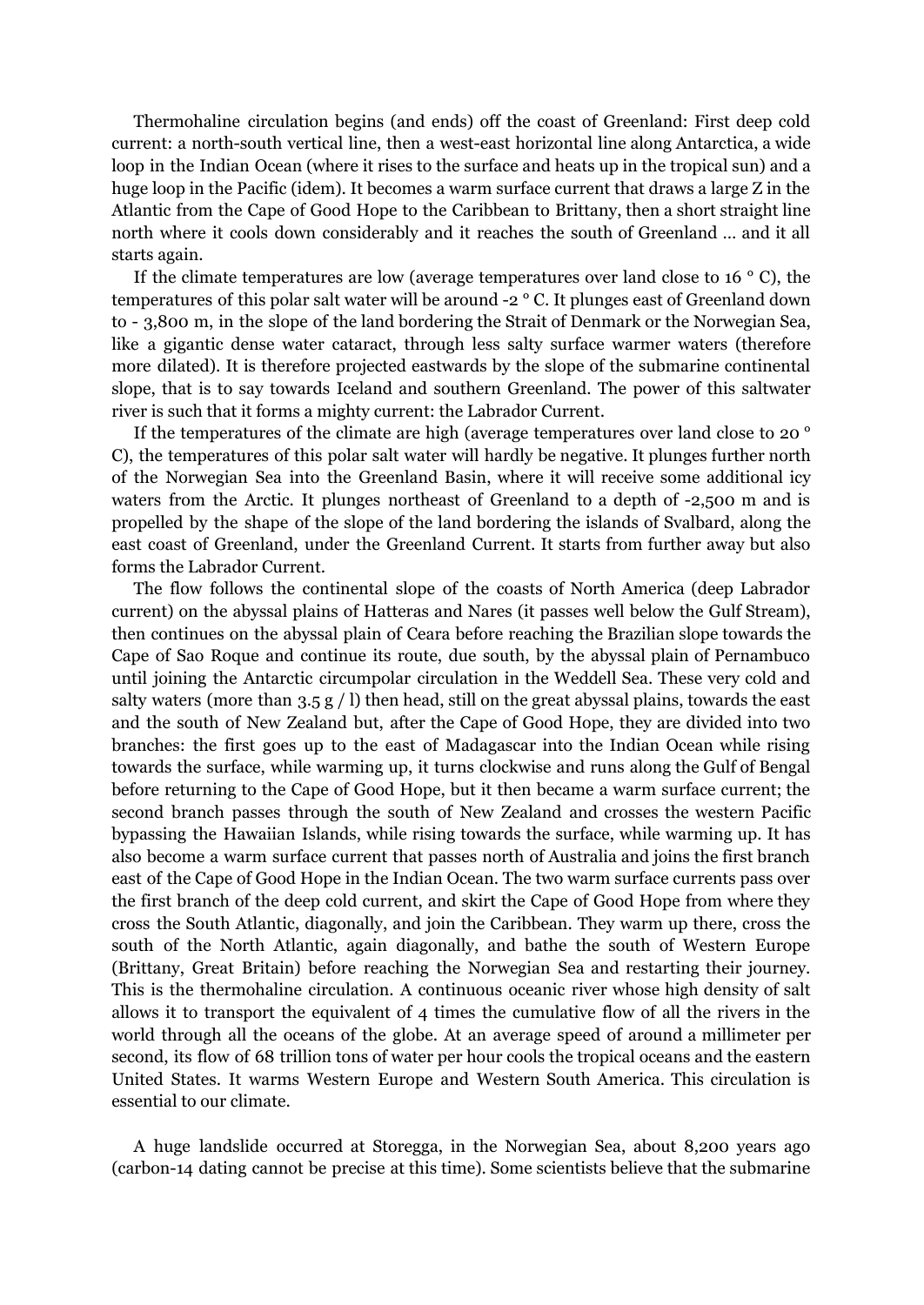landslide was ultimately triggered by the shock wave from the impact of the asteroid on the Hudson Dome that triggered the 8.2KY Event. Two continental shelves have successively collapsed and poured out towards the abyss, from the south-east to the north-west. On the surface, the former triggered the most powerful tsunami of the kind we have ever found. On the ocean floor, 7 trillion tonnes (3,500 km3) of land, pebbles and sand collapsed on the slope, creating an underwater debris corridor 300 km wide and 800 km long. The tsunami wave was calculated to be 21 meters high and surge at 126 km / h. In Scotland, it has left traces as far as 80 km inland. All the coasts of the North Sea were devastated and the population would have been wiped out on the Faroe Islands and Doggerland (the vast plain which, at that time, connected the United Kingdom, France, Holland and Denmark). The subsequent sand deposit is 72 cm high on the east coast of Greenland. The underwater flow of sludge therefore swept the south of the area where the water plunged which started the thermohaline circulation.

therefore, during the 8.2KY Event, West Greenland was laminated by the gigantic current of unsalted fresh water from the flow of glacial lakes while the ocean floor of South Greenland received a huge avalanche of Norwegian sand and rocks. Yet the thermohaline circulation has not stopped. How was it been possible? The thermohaline circulation carried its salty and cold waters to the east of Greenland, 1000 meters above the Storegga landslide, since in this area it is still a surface current which cools with polar air. When the salty waters of the thermohaline circulation then plunged, largely north of Storegga, they joined the coasts of North America forming the Labrador Current, flush with the ocean floor, and in doing so they passed widely below the fresh water from melting glaciers. In other words: the thermohaline circulation has not stopped because its much saltier and colder water (-2 ° C) being much denser than that of fresh water (at the temperature of an ice cube) found their density equilibrium much deeper in the ocean (presumably about 2,000 meters below).

The island of Cyprus was populated by pastoralists-farmers forming "the no-terracota civilization of the Neolithic", because they never discovered ceramics. They completely disappeared during the 8.2 KY Event floods. More than 1,500 years passed before the island was once again populated. This civilization is known to be apparently the first to domesticate cats (6500 BC) and one of the very first to dig deep wells (in response to the great drought of the late Younger Dryas around 10,500 BC).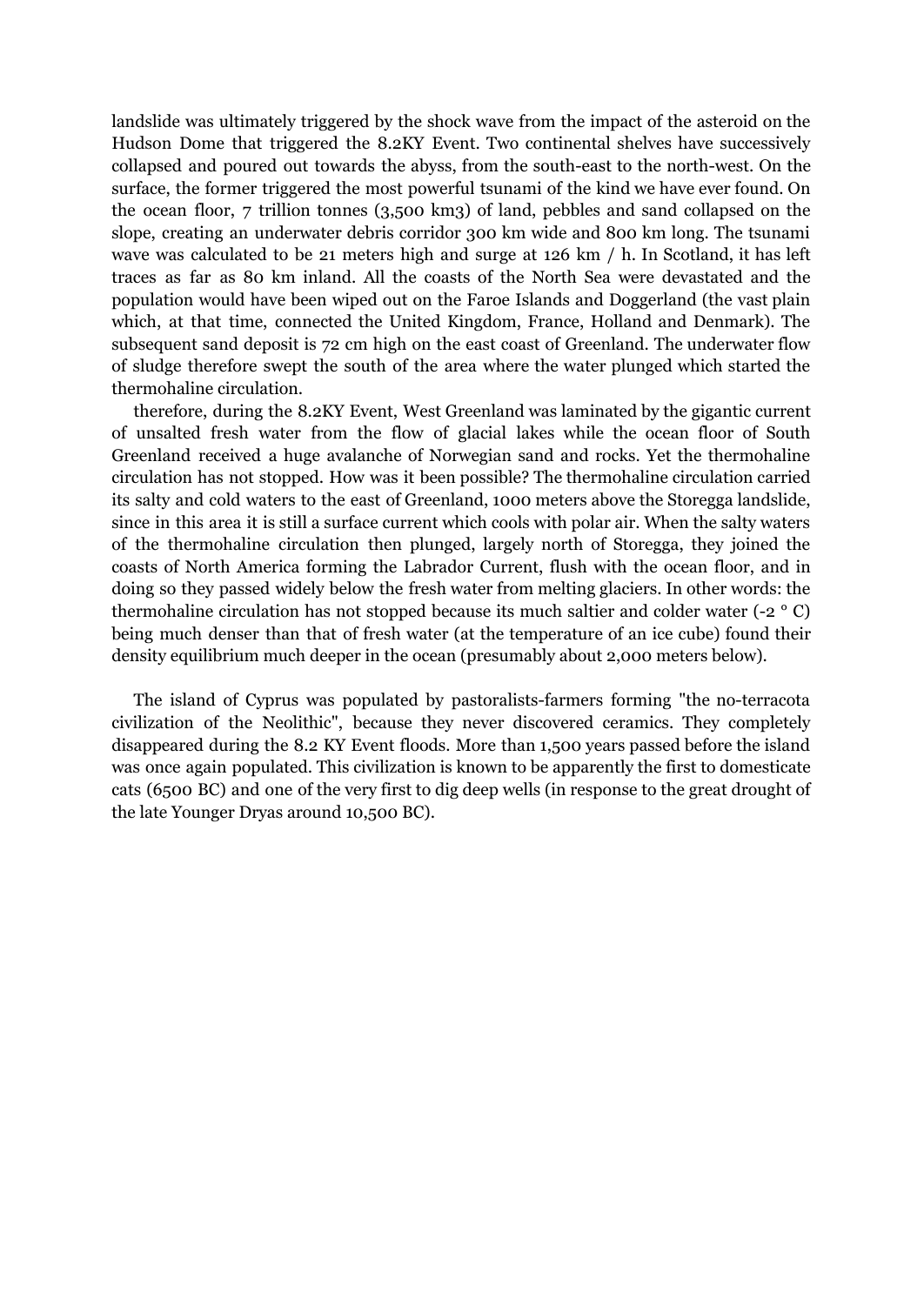# The Flood

On July 12, 1562, Diego de Landa, Catholic bishop of Yucatán, decided to burn all Mayan books for potentially promoting wrong religious beliefs. This gigantic auto-da-fe destroyed thousands of years of astronomical surveys. In all, a few dozen pages, particularly colorful, were preserved and sent to the Old Continent. They form four codices kept in Paris, Dresden, Madrid, and the Vatican.

In Dresden, Ernst Förstemann, librarian and linguist, began to study the Codex in his possession. In 1894, he had succeeded in deciphering the Mayan calendar system. Modern astronomers are still astounded by the fact that over 5,000 years, the cumulative errors of this "Mayan calendar" barely amounted to a few seconds. The "long account", we discovered, began on August 8, 3114 BC.

In May 1945, Yuri Knorozov, a Russian military hero, took part in the "Battle for the Liberation of Berlin". In the National Library's smoking ruins, he picked up a small black and white illustrated book that had miraculously escaped the flames. It was a reproduction of the three main Mayan codices. The book stated that the Mayan script would probably never be deciphered. When the war ended, Youri got caught up in the game and dedicated his life to breaking the code. It was not until around 2000 that the American David Stuart managed to break this complex writing system. He understood that glyphs can represent syllables or ideas and that they can be read phonetically, like a rebus. This, depending on each scribe's skill and habits, made it possible to use various homonyms, making it even more complex to read this writing which, without warning, mixed phonograms, pictograms, and ideograms.

We thus discovered that August 8, 3114 BC was the date of the "Great Flood", which caught the attention of... hardly anyone. The Mayan calendar's precision is such that there is no reason for us to doubt this very date, given by the High Priests. Other sources support it.

The bible, in Genesis (11:7), states that the flood occurred in the 600th year of Noah's life, which gives us no valid information, given the incredible longevity that the Bible grants to some of its heroes. But, if the Hebrew calendar was not based on a year of 364 days but on a full year of 365.25 days, then the beginning of this calendar would correspond to the date given by the Maya. As for Besorus, a Chaldean historian, he had dated the flood to the fifteenth day of the month of Daisios, June 15, 3116 BC. His calendar was not as precise as that of the Maya.

Around 1920, an American mission dug a well in the Euphrates Valley. They found fragments of pottery and a piece of iron dated to approximately 3,100 BC. Archaeologists continued to dig through three meters of silt. It contained the remains of small animals from the sea bed. The surprise was, just underneath, to discover pottery of another origin, appreciably more elaborate but without iron. This last layer was barely older than the first one.

After a disaster such as the flood, everything would have been destroyed; it would have been imperative to rebuild. All post-flood civilizations should therefore be born more or less simultaneously. Indeed, to the nearest ten years: the first Egyptian dynasty is founded around 3 110 BC, by a king who came from the high plateaus of the south Nile; Oannes founded the Sumerian civilization around 3 112 BC, arriving from Eritrea in a covered boat; in China, the culture of Xiaoheyan, much more rudimentary, replaces that of Hongshan ; The Ancient Bronze Age begins; the proto-Irish begin the construction of the first celestial observatory in New Grange, the village of Sakara Brae is built; Malta begins its megalithic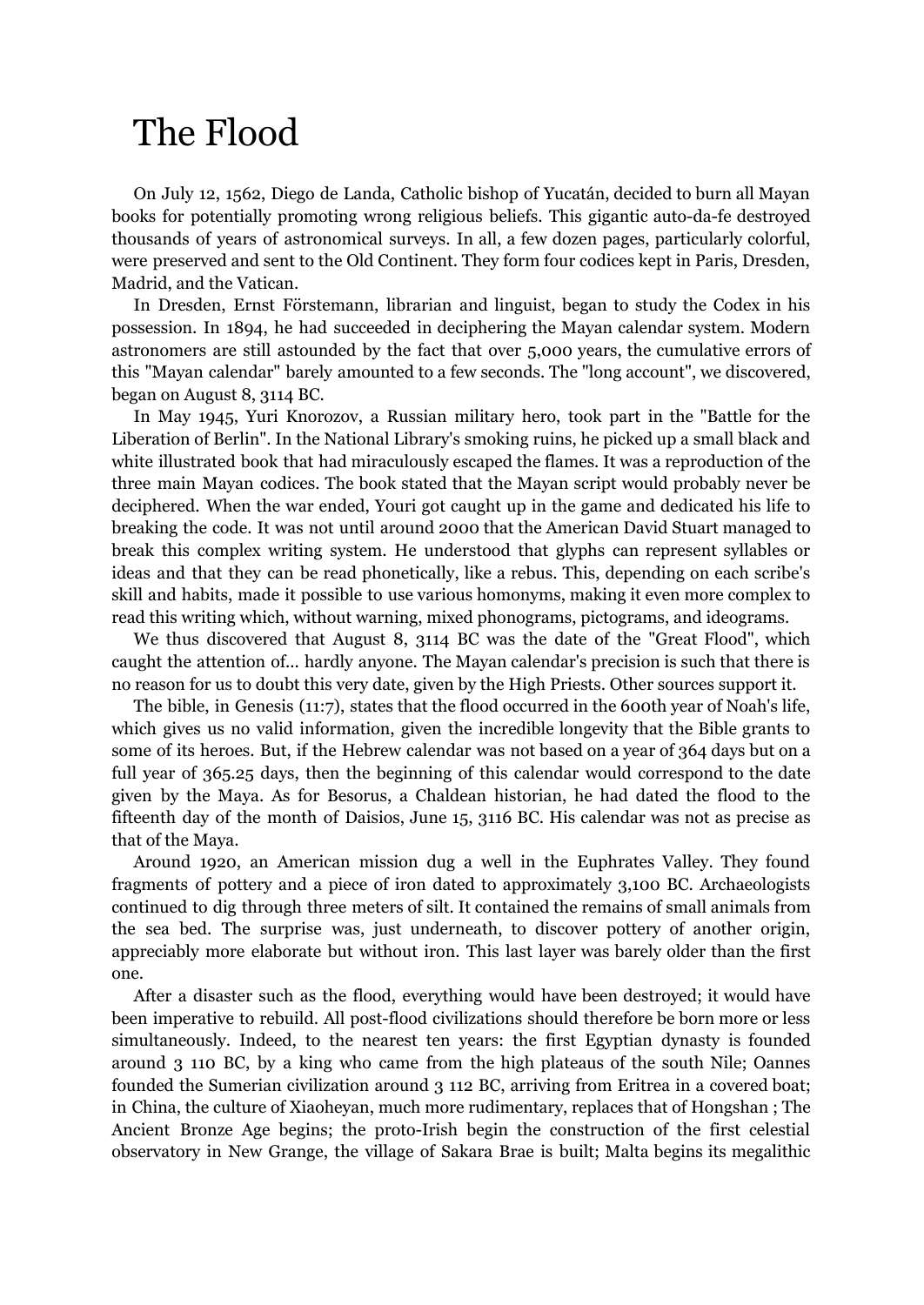constructions; the Minoan civilization appears; Taiwan begins the colonization of the neighboring islands; etc.

#### *Myth or Reality*

After reading a Mayan text carved on the Palenque portal's pediment, we learned that one of the flood's consequences would have been a new cosmological organization.

In the Dresden Codex, the flood is mostly represented by an incredibly powerful water rush containing fish and shells. Its representation is similar to the Vatican codex, but the scribe added a primordial explosion and, on another page, a gigantic wave. The details recounted in the codices of Dresden and Madrid are far too numerous to describe a simple flood, even a cataclysmic one: a lasting eclipse, lightning, erupting volcanoes, blinding fog, a tsunami, deaths of all kinds, and then trees growing in the four corners of a new world, where the cosmos has changed. The flood would thus be only one component of a more complex cataclysm.

To understand what happened, let's look at the present. Given the magnitude of these phenomena, we can only think it has left geological traces still visible.

To gather scientific facts more than 5,000 years old, astronomical calculations have been carried out and samples have been taken by drilling in the ice or foraminifera beds - one of the most abundant fossilized shells on earth.

The calculation shows that on August 8, 3114 BC there was no eclipse of the sun by the moon. However, on this date, ice cores taken in the Arctic and Antarctic reveal a major climatic accident called the "Piora Oscillation". In the Gulf of Mexico, foraminifera studies show a very short and very violent drop in salinity. Incidentally, small rodents drowned in their burrows show that the sea level rose abruptly by 120 meters. That many clues indicate that this flood is not only a myth, but it is indeed a climatic accident of great magnitude.

Our sources are not very accurate over time. One meter of ice core, or foraminiferous deposit, represents several centuries. We must therefore multiply the analyses and cross-check the sources to ensure the validity of our investigation. Let us thus look at Siberia's surveys. A study of ice samples taken from 3114 BC reveals a curious colored line. This very brief episode, where the ice is surprisingly tainted, reveals dust and tiny plant residues under the microscope. In Greenland (GISP 2), a few years after the change in dust content, excess deuterium in captive air bubbles switches from an ice level to an interglacial level in less than five years. This fact testifies to an exceptionally rapid reorganization of the tropical (ENSO) then polar (sub-boreal) atmospheric circulation. In other words: there has been a sudden change in the rainfall regime, a sharp rise in humidity, and a violent drop in temperature. The same bubbles show a sharp peak of methane and sulfates at 3100 BC (more or less 100 years).

At that time the brutal cooling of Asia's steppes led to the disappearance of cattle breeding in favor of horses. All over the world, the growth limit of trees fell by more than a hundred meters. Glaciers advanced in the Alps but disappeared in North America, tree pollen levels in the air dropped sharply, the Sahara dried up much faster, the Dead Sea level rose 120 meters... All these elements concur: a strange major climatic event occurred around 3114 BC.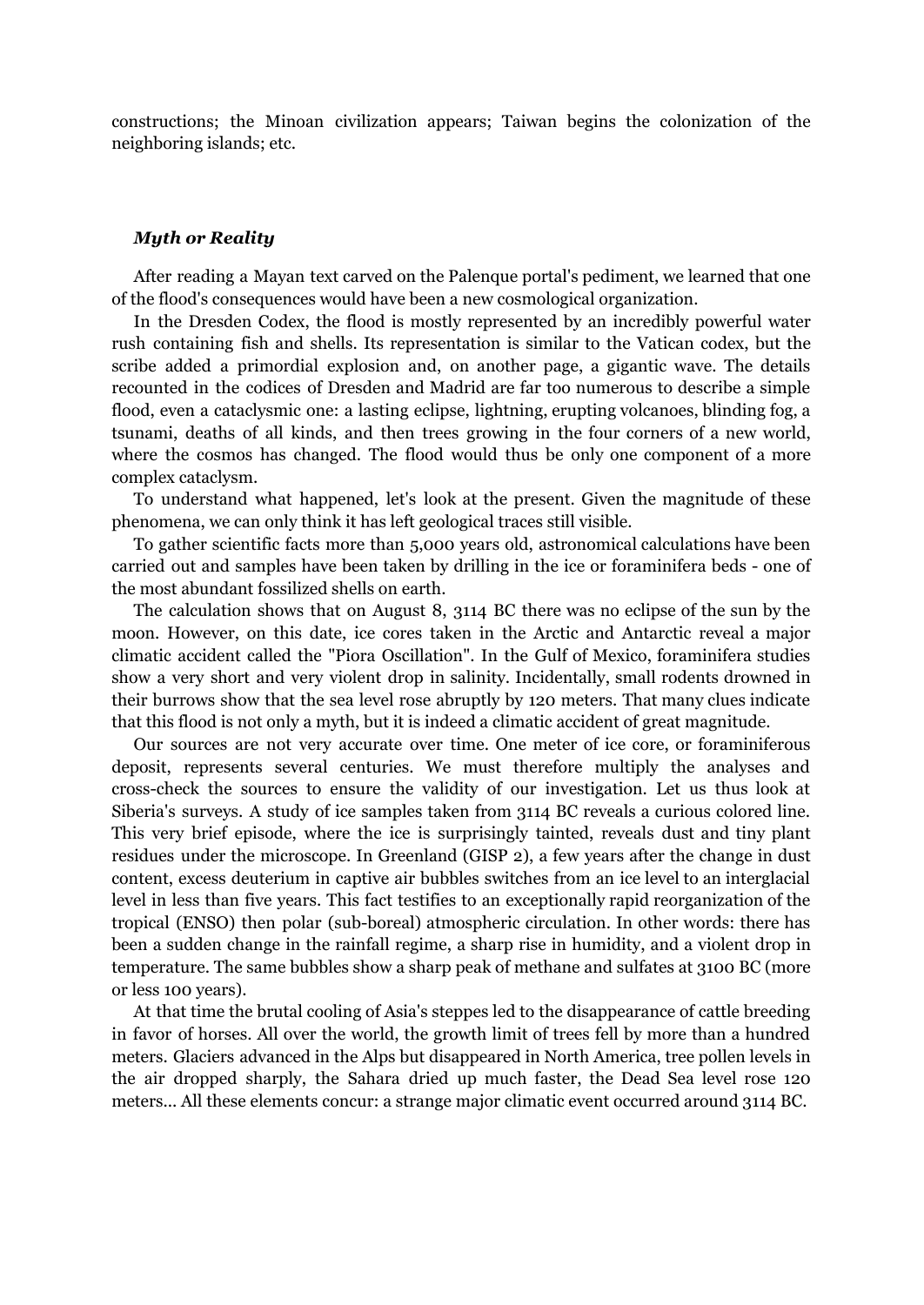## *Testimonials*

There are a great number of narratives describing the flood. These are Chinese, Mayan, Muyscas, Assyrian, Thessalian, Aleutian, Papuanian, Malaysian, Lithuanian, Egyptian, Guatemalan, British, Kalmyk, Armenian, Jewish, Indian, Zapotec, and a few hundred others. Most of these tales describe a continuous rain that would have lasted six days and six nights. With, in each region of the world, different viewing angles. In some of them, there are references to huge fountains that gushed out of the ground. Others describe gigantic waves. All of these stories share one thing: they describe a disaster.

These testimonies are mainly tales, legends, or traditional songs whose transcriptions, in the form of written texts, came later. It is certain that, at that time, means of communication were limited, which suggests that if the Siberian Yakuts describe the same event as the Assyrians or the Tahitians and the Egyptians or the Chinese and the Papuans, it is because this cataclysm was worldwide.

 $\epsilon$  $\bullet$ div  $\sqrt{a}$ 

The testimonies differ in their point of view. Some people associate the flood with volcanoes, others with cold, others with an abnormally long night, others with burning waves... These nuances lend credibility to the authenticity of each message. However, at the regional level, strangely similar narratives can be found, either because some disasters were more striking than elsewhere, or because oral transmission from generation to generation ended up tainting the tale of its people, or even because the neighboring narratives influenced it. For example: since Abraham was Mesopotamian and had passed through Ur, the biblical texts were probably inspired by an older account, the Sumerian account, which provides us with the most details (legend of Ziusudra).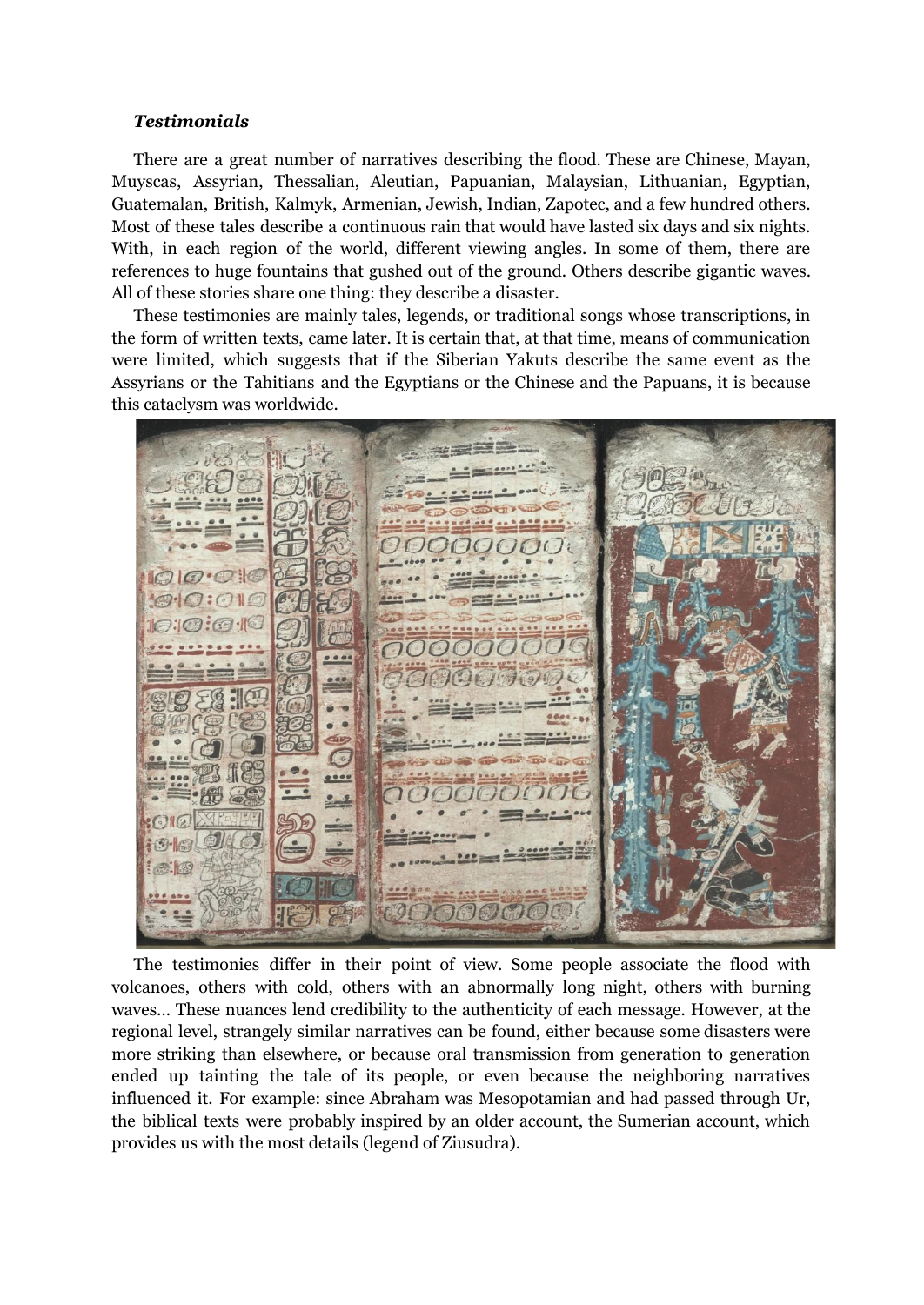One might be surprised at the number of testimonies but, if the catastrophe was so violent, it is understandable that every generation wanted their offspring to remember it. Generally, deities were integrated into the narrative, which avoided giving precise details about causes that no one at the time could understand.

### *Filing Testimonials*

The most relevant criterion for classifying testimonies turns out to be the geographical criterion. It has the advantage of grouping similar stories together. Their comparison then makes it possible to eliminate certain subsequent modifications.

For example, Jews, Assyrians, Mesopotamians, and Sumerians - the Mediterranean peoples - have transcribed similar accounts of the flood. Nonetheless, the Torah describes 40 days of rain when the others count six. However, the Torah is a religious text whose frequent use of the symbolism of numbers may have prevailed over the faithful transcription of the original text.

Another example: only the texts from this region tell of columns of water gushing out of wells. Further west, the Greeks report rapid aspiration of water by wells. It could therefore indicate the collapse of a fossil water pocket that discharged water from the east while it sucked it in from the west. However, the Assyrians do not evoke the waterspouts gushing from their wells. The book of the king of Babylon essentially notes that a wave that rose to the sky had submerged everything. Just like the people of the polar circle, who report gigantic tidal waves.

In Latin America, from Argentina to Mexico, the texts evoke volcanic eruptions in which only the consequences are visible: Mexicans speak of resinous rains, then black ones. Argentines and Peruvians describe raindrops that burn the skin. None of them evoke lava or a plume of smoke.

From Greece to India, through Mesopotamia and Pakistan, salvation would have come from constructing the largest covered boat built in antiquity. All these texts describe the same four facts: after a premonitory divine sign, a giant ship was built under sarcasm. It began to rain continuously on a raging sea, waters rose, eventually washing everything away. The ship ran aground on a mountain and finally, a bird had been sent to find out if the flood was over.

The abundance of texts declaring that everyone is dead is impressive. They all come from the lower regions of the continents. In Australia, all would have perished except for a few lucky ones on top of the mountains, extreme south of the continent. In Timor, it was said that when the waters receded, only one family survived. All the stories of the Indians of the American Great Plains said that there were no survivors: their ancestors would have come from the east on the back of giant turtles. Legends from West Africa are unanimous: from Niger to Namibia, no one had escaped the waters, but couples had arrived from the east, on boats, who had rebuilt the world.

Logically, apart from a few high peaked islands, no narrative comes from the oceans or the Antarctic. The fact that there has been no evidence from South Greenland or the North of the Americas seems more surprising. On the other hand, many Siberian peoples kept the memory of the flood in their oral tradition and described great waves of boiling water.

These testimonials are all spectacular. Men of this time could not understand what had happened. Their world consisted of fishing or hunting or, for some, breeding or farming. As always, when they did not understand, they turned to their priests, to their elders. How to explain such a disaster without invoking the unknown, without relying on the immense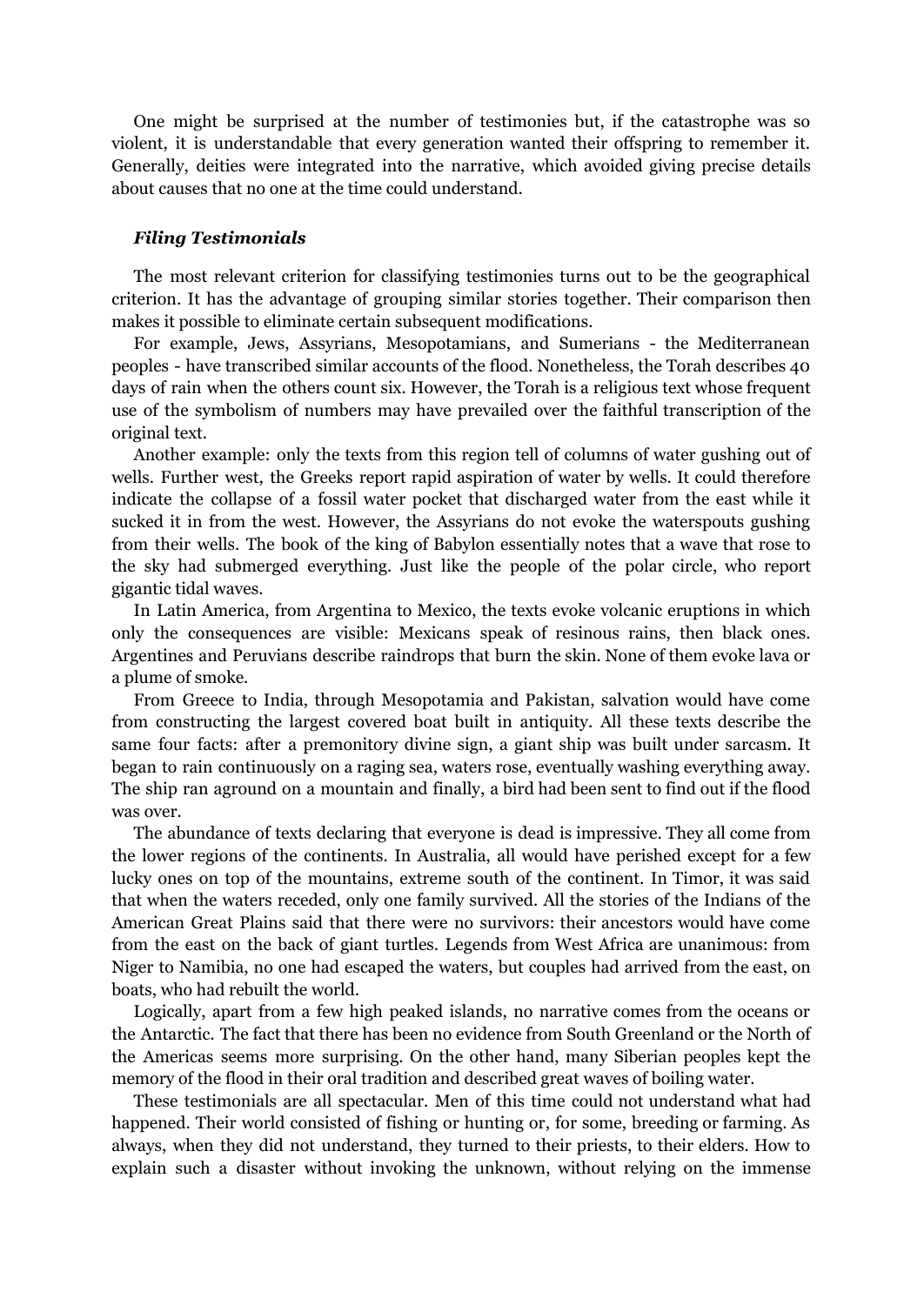power of the gods? How to explain the flood? This resulted in unscientific explanations, but some of them make beautifully illustrated summaries. Thus, the legend of the peoples of Oceania: "One day, a terrible dispute arose between the God of fire and the God of water. Both wanted to punish humanity because they had not worshipped them enough. Then the first one threw fireballs on the Earth. The runner-up, furious to have been caught out of gear, threw water on the earth to extinguish the fire. And then, to punish mankind, he threw water again. »

# *Detailed Testimonies*

A traditional tale of Australian aborigines tells us that "the waters rose so high that only the highest peaks of the highest mountains were visible. They seemed like islands in the sea".

According to the Norwegian saga of Orknerynga: "The sunlight became black, the earth subsided under the pale waters of the sea. From the sky, the stars have tilted...".

The Papuans tell that "the earth moved under their feet and the pots overturned, so the sea rose far, far, far away. And the night was long, very, very long. And the wind blew and it turned and it blew and it turned again. When the sea set out again, there were no trees at all, except at the top, at the very top of the mountains".

The Washo people explain that the earthquakes were so violent that their island's mountain began to shake and then caught fire. The flames rose so high that they melted the stars. Some of them fell back to earth. Some of them fell into the sea and caused a universal flood that extinguished the flames but nearly annihilated humanity.

There are many testimonies of this kind where only short texts describing the essential remain. They generally come from regions where the appearance of writing was relatively late. As if time had finally erased the details. On the other hand, Maya, Chinese, Egyptians, Indians, or Mesopotamians having quickly transcribed these texts of oral traditions, their texts are much more detailed.

Since the Spanish auto-da-fe, the Mayan priests' descendants transmitted orally the Sacred Book that they had first transcribed in writing: the Popol Vuh. One text describes the flood: "A great flood occurred and fell on the heads of the creatures [...] and for this reason they were killed. Heavy resin fell from the sky [...] And because of this, the face of the Earth darkened and black rain began to fall, day after day, night after night [...] In these times, clouds and semi-darkness covered the whole Earth. There was no more sun [...] The sky and the Earth still existed but the faces of the Sun and the Moon were veiled [...] The sun no longer appeared, nor the moon, nor the stars, and the dawn no longer rose [...] and all this happened when the flood came [...] Then the fires of the humans went out and they began to freeze to death [...].They could not stand the cold and ice for long; they shivered and their teeth chattered, they were numb; their legs and hands trembled [...] there was great hail, black rain and fog, and indescribable cold [...]" And also: "In the days of the ancients, the Earth grew dark [...] The sun was still bright and clear, and then, when it reached the Zenith, it grew darker. The sunlight came back pure only 26 years after the great flood".

The different versions that come from India provide additional details on the course of the flood: "The storms had fallen at first light, they came from the South and the East. The god of Thunderstorm had turned the light of day into darkness and suddenly shattered the earth. The storm had raged so badly one day that one man could no longer see his neighbor. The flood had been so terrifying that even the gods were afraid. Then, for six days, the storm and the flood raged together like armies in battle. By the time dawn broke on the seventh day, the storm had ceased. The sea had become calm. The flood had subsided. All mankind had been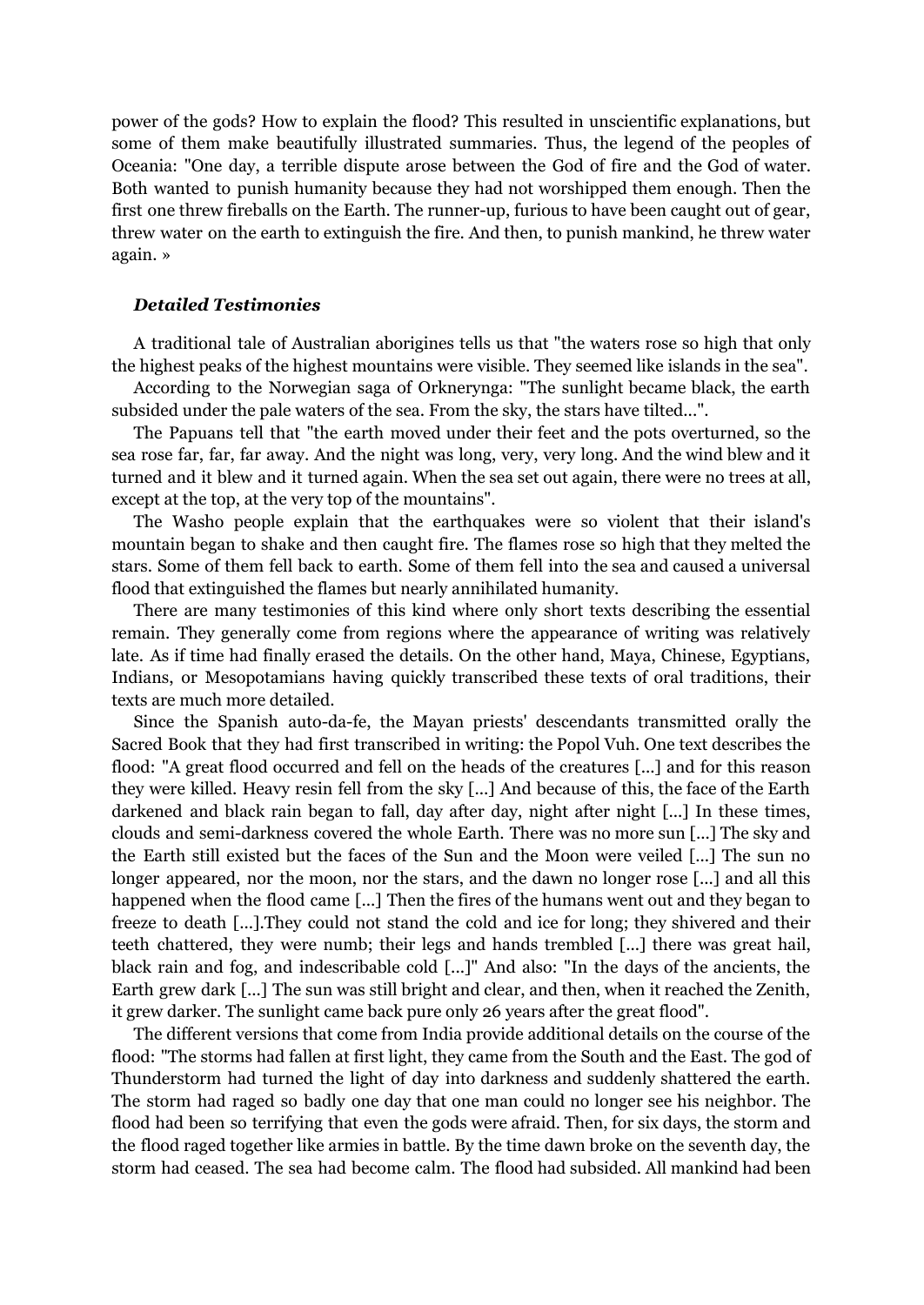turned into clay. It was the desert of water." Of course, Vishnu had previously taken the form of a fish, which allowed him to save people.

In many tales, the narrative, although related to the flood, seems to be content to describe an epiphenomenon observed by the narrator. The following text is no exception, however, on closer inspection it reveals a crucial key to the enigma. It comes from the mountains of southern India: "In the sky appeared a being the size of a small warthog, white. In one hour, this being became as big as a big elephant. It was still in the air. Suddenly, there was like a huge thunderclap, which resounded to the end of the Universe. The being shook his big ears and his hair. He set up his two tusks, so white that they shone. Then he rolled to the side and we saw his big tail as if it was up above him, he came down from the sky and plunged headfirst into the water. The whole sea shook under the blow and huge waves rose. »

This Unidentified Flying Object, which he mistook for a celestial warthog, flew straight at the observer. One can assume that he couldn't believe his eyes. He lived at the end of prehistory, he may not have imagined the existence of Mars or little green men. Then he would describe what he saw as well as he could. His frame of reference was that of his daily life: hunting. When the comet came towards him, he could not see its tail. The little that was left over made like hair. The meteorite was heading in his direction. Then it exploded. Two incandescent pieces had separated, thrown forward. They formed like two shiny tusks. And then the celestial body had fallen. He then saw the tail of the meteorite. It had dived into the sea. The shock must have been powerful because the sea shook. The shook triggered a tsunami.

Chinese astronomers had seen the same meteorite a little earlier towards the setting sun. The Australian aborigines describe its descent far to the West of their continent. The Greeks followed its course, to the East. Athabasca from Alaska had also described a light followed by a large tail that plunged into the night, towards the sea, and made the earth tremble.

On August 8, 3114 BC, the Earth crossed the Taurides' comet cloud. The appearance of a meteorite is quite conceivable.

## *A Meteorite?*

The flood turns out to have been a punctual climatic event but of great magnitude. A cataclysm that killed many people around the world. Based on the testimonies, it would have been a mega-flood of saltwater. Added to this would have been a few gigantic waves reminiscent of a tsunami, a long eclipse of the sun, volcanic eruptions, a storm that would have lasted six days and six nights, and now a meteorite? There is no reason to question the sincerity of the stories collected, but how is it possible that a single climatic fact could have had such disparate characteristics? How can we link this diversity of information to a single logical explanation?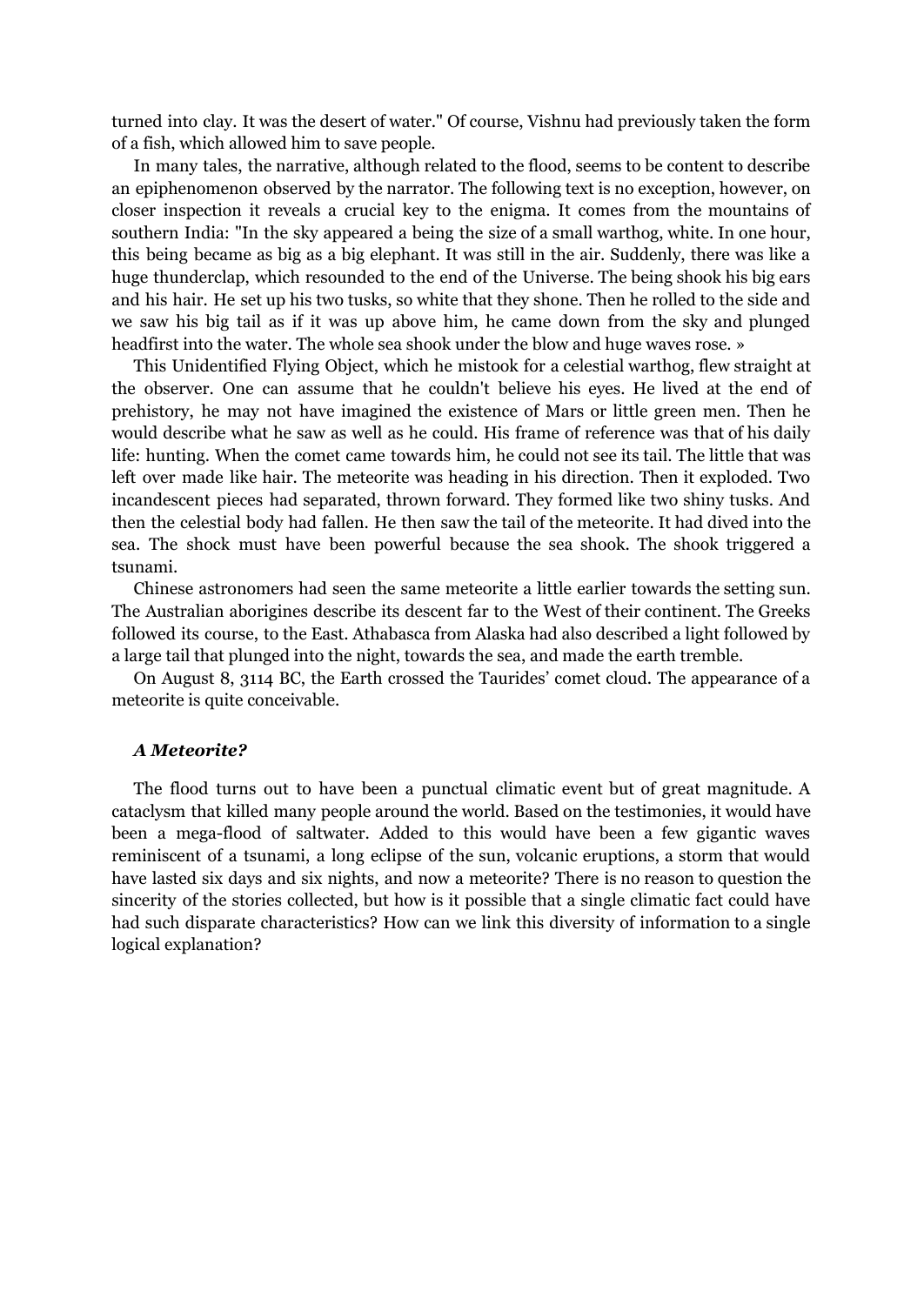# Further information

There are an estimated 500 distinct texts, from oral tradition, which describe the Flood. They come from all continents.

For centuries, "scholars" had educated their memory. A sixteenth-century scholar knew everything about all scientific disciplines and could also recite, word for word, a text as long as The Iliad and the Odyssey. These memorization techniques and training were forgotten as the printing press took hold.

Volcanic explosions project gases high in the atmosphere, but also near the volcano. Of these, sulfur combines with (rain) water to form sulfuric acid. These raindrops burn the skin. Others combine with ejecta forming tar derivatives.

The Indians of the American Great Plains say their ancestors came from the east, across the waters, on the backs of some sort of giant tortoise. The latter could have been a large catamaran raft like the ones the people of Taiwan had just developed. Amerindian's genome bear Denisovian's genes.

In 1955, at the end of an unthinkable expedition, the French Navarra found a gigantic wooden boat under the ice, where the Bible put it, in the glacier of Mount Ararat. He brought back a piece of beam which he dated. According to the techniques of the time, carbon 14 dating was used. This was not the correct method since the arrival on Earth of extraterrestrial bodies obviously distorted the proportion of carbon isotopes in the air. The carbon dating was therefore probably wrong, it gave however a result: 4000 BC. This dating, corrected using tables established since, indicated a more recent date: 3116 BC. Some people now wonder if the piece of wood brought back by Navarra really belonged to this boat which has never been found since.

The filling of the Black Sea by the Mediterranean, when the Bosphorus fault opened, took place in 5600 BC. 2,500 years before the Flood. And yet ...: just imagine the equivalent of 200 Niagara Falls side by side, spilling 50 billion cubic meters of salt water and being heard 100 km away! The power and roar of the event must have impressed the locals.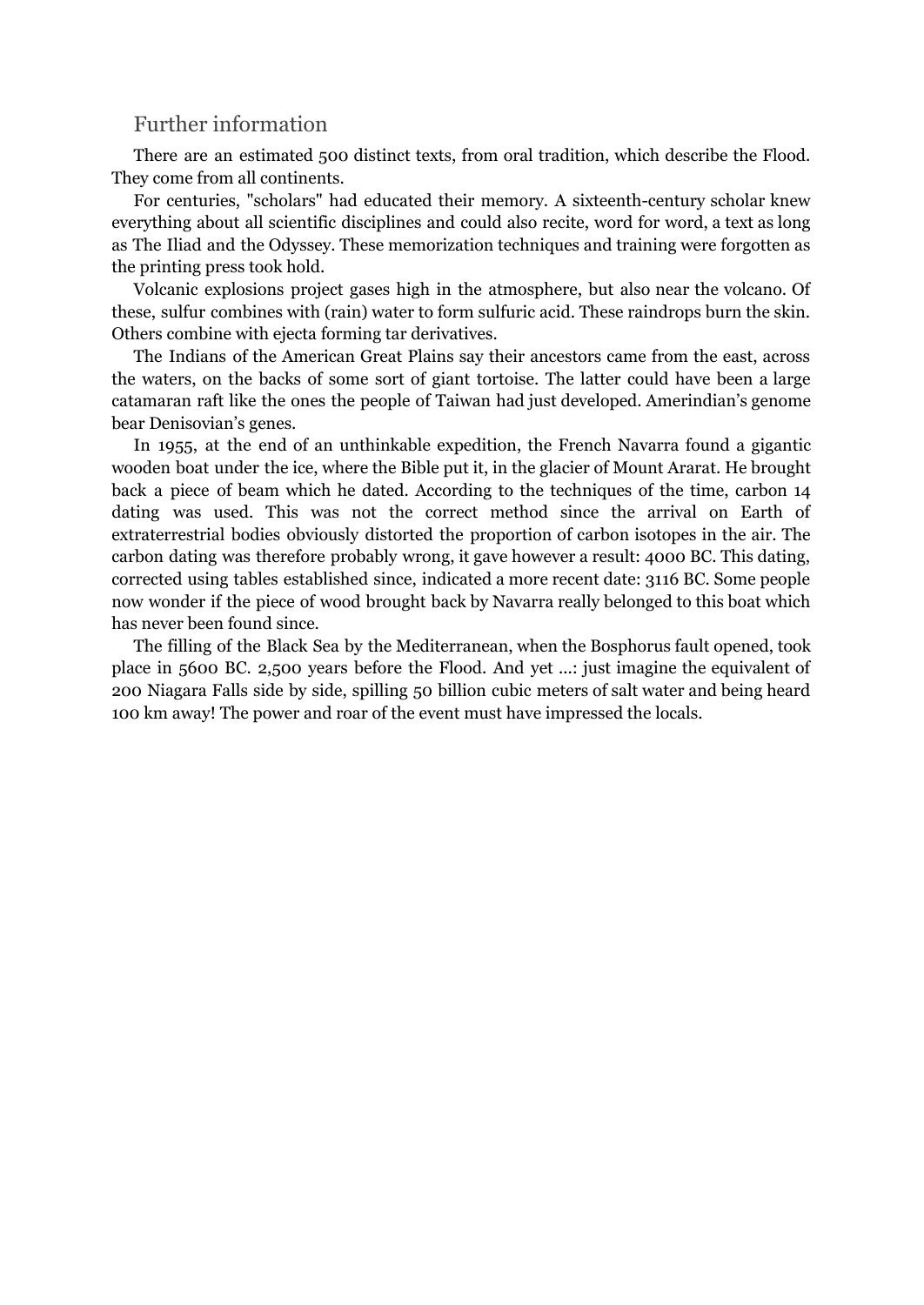# The Meteorite

Egyptian, Assyrian, and Chinese astronomers had already identified stars that, seen from the ground, seem to move together: the first constellations, whose movements they kept in a brand-new memory-sharing tool: writing.

The search for the meteorite in their writings revealed another, even more surprising argument—the capsizing of earth.

# *Half Turn?*

In The Politics, Aristotle evoked the reversal of the course of the Sun. According to Herodotus, Egyptian priests reported that it rose several times in the West and set several times in the East.

Four Egyptian documents deal more or less with this point of view: one inscription and three papyruses. In the tomb of Queen Hatshepsut's architect, East was drawn to the left and West to the right. The longest papyrus found in Egypt, the Harris papyrus, shows that fire came from the sky and that the cataclysm of water followed. It also signaled that the South had become North and that the earth had turned over. The Ipuwer papyrus said that the world had capsized and the earth had turned upside down. Finally, the Hermitage papyrus stated that the world had tumbled. All of those are consistent with the Mayan argument that the cosmos had changed after the flood.

The Chinese tradition has kept a much more precise description. It tells us that "there was a flood and earthquakes, the pillars of heaven were broken, the earth fell in pieces, the waters broke and covered it." Their astronomer's comments give us more precision: "The Sun, Moon, and stars poured out towards the northwest, where the sky became low. Rivers, seas, and oceans rushed to the southeast, where the earth sank. The conflagration was immense. The flood raged." Or again: "The planets changed their course, the earth fell apart and the waters of the sea rushed towards the sky before falling back and covering the earth."

For the Algonquins, Indians of present-day Canada: "The earth tilted back and forth like a boat in a swell. The rain fell in torrents and great thunders shook the ground of the world [...] A large piece of earth was cut from its ties and the fires of the earth sprang up as flames and clouds, with loud rumblings. And again the axis of the earth became agitated, so the earth sank under the sea and never resurfaced."

In the Popol Vuh, the Mayan Sacred Book, it is simply said that "the stars had fallen to the ground". The codex of Dresden evokes stars that were no longer in their place but without much precision: the father of the gods and the father of the underworld would have decapitated the black crocodile that carried the stars on its skin, would have dismembered it and redistributed its remains across the sky.

Although not as advanced in astronomy, we must consider the testimony of the Hopi Indians of Arizona. They say that after the flood, the earth found itself on a strange axis when everything was over, all the stars' alignment had changed. They considered that our planet was fixed and therefore thought that all the stars had changed position.

What can be deducted from such descriptions?

It's impossible that the star's positions had suddenly changed. Therefore, the astronomer would have changed position and would see the stars from another angle. In other words, according to the findings of these ancient astronomers, the cataclysm of the flood would have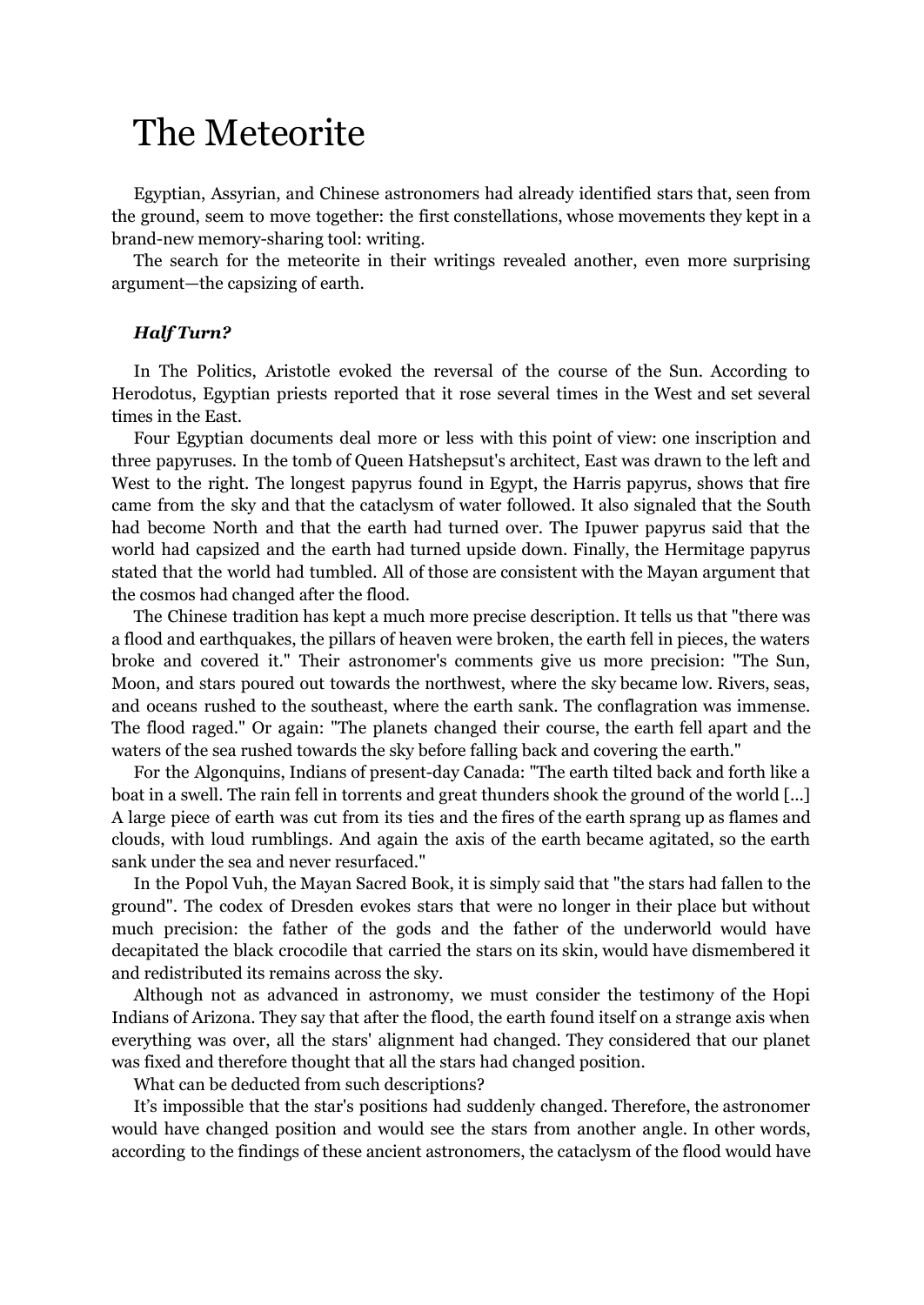been accompanied by a change in the earth's orbit or a change in the inclination of our planet.

Egyptian astronomers were among the best of their time. There is no reason to think that they knowingly wrote forgeries on the three papyrus mentioned above. The accuracy of their calculations may be questionable, but it is more difficult to question their observations.

The hypothesis that earth completed a revolution has been re-exposed several times recently, following the work of Whiston and the scientists at Berkeley.

If the date of the flood is more or less certain: August 8, 3114 BC, testimonies allow even more precision: the impact of the meteorite would have taken place between 1:00 and 2:00 p.m., Paris time, because it had to be dark for the fixed point of the stars to allow the Algonquins to see the earth swinging, the Chinese to observe them fall, and the inhabitants of Athabasca to observe the fall of the meteorite at night.

## *Traces of the Meteorite*

An American researcher, Bruce Masse, studied sediment hills rich in microorganisms from Australia and Madagascar's ocean floor. They had been formed by waves of at least two hundred meters high, and dated approximately 3100 BC. Bruce determined their alignments and the direction from which the tsunamis that created them originated. He drew a line in the Malagasy hills' axis and another in the Australian ones' axis. He could thus define the point of intersection, where the meteorite causing the tsunamis should have fallen.

On its indications, the Earth Observatory pointed its satellites. And there it was! The Burckle Crater was there, at a depth of 3,800 meters, off the Kerguelen Islands. The Stone had to be at least five kilometers in radius. It has left a scar on our globe: a crater 30 km in diameter on the ocean floor.

Knowing the terrestrial crater's size and its depth, we could calculate the impact shaped on the sea by the shock: it exceeded three hundred square kilometers. According to current research, a vertical impact would have triggered a four-hundred-meter-high tsunami. Since most of the impact energy diffused in the north-south axis, the waves triggered towards East and West must have had an initial height of about 250 meters.

The impact angle was very low. The Indian observer was able to discern precisely the fragmentation of the meteorite. It was therefore already traveling in the troposphere, probably below 5,000 meters in altitude. His race ended in the Kerguelen Islands. It was therefore almost tangential to the earth's surface. The impact necessarily threw water forward, following the direction of its course. The wave that propagated towards the South-South-East must have been more than a thousand meters high. This mega-tsunami continued towards the Ross Sea, and its size must have been about 600 m when it passed over the ice pack.

In the other directions, the wave was still 200 m high when it hit the Australian or Madagascan coasts. This tsunami would still be more than 40 meters high when it swept over the North Pole, 16,000 km from the impact (cf. extrapolation by Crawford and Mader, 1995).

# *The Poles*

In the permafrost, there is a 5,000 km long band of permafrost that is quite peculiar. It surrounds the globe from Alaska to Siberia, on the Asian side, in a perfect arc. It stops at once: there is no trace of it on the American side. There is nothing abstract about this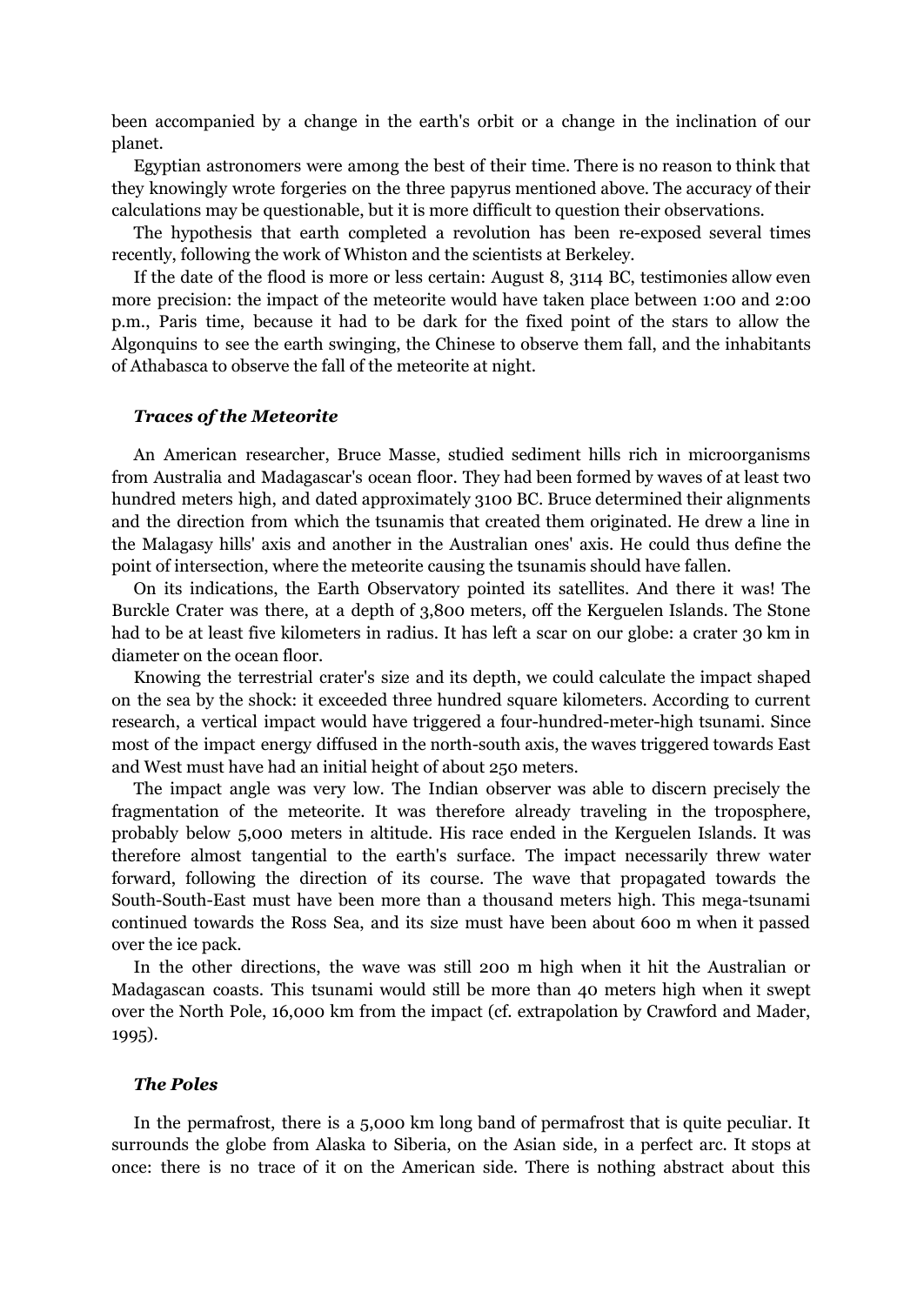geometric figure: it is tangible. It looks like a huge flattened tube, buried a few meters underground. It contains millions of animal remains: quadrupeds and some fish. In the band, the bodies are still almost whole. All those who discovered them were stunned at first: the corpses still have hairs and furs. Their meat is not spoiled at all. They've been sitting there, as in a freezer, for over five thousand years. They were frozen within three hours of their death, without which cadaverine and putrescine would have done their work. The meat would have started to decompose. It's amazing, but there's more to come.

In this band, a mixture of species was discovered that did not, a priori, live together. Bodies are piled up, twisted into each other by gigantic forces. They died so abruptly that their stomachs contained undigested food. In the digestive tract of Siberian herbivores, temperate climate plants were found. However, they are buried under the current winter ice cap. Then the climate in this area must have been much milder before the flood. Glaciers covered most of Western Europe and the United States as far as Missouri. And if the Yakuts nowadays live almost stuck between the ice cap and Siberia, they could indeed have received the gigantic waves they described.

Among the areas where no evidence of the flood is found is an almost perfect circle at the top of the Northern Hemisphere. Its center matches the location of the current Magnetic North (2010). The pre-Deluge Arctic Circle passed through Missouri and covered Europe as far as the Urals, western Siberia, and eastern Alaska.

The line drawn by the frozen animals in their fur runs around the globe. It stops abruptly at the limits of the old Arctic Circle... Where the ice cap extended, before the flood: no trace of frozen quadruped. We can conclude that the ice cap was centered on the magnetic pole before the flood and that after the hit, it centered on the present geographic pole.

The earth's axis of rotation passes through its poles and its center. If the Arctic ice cap was centered on eastern Greenland, towards the Atlantic, then on the other side of the globe, the center of the Antarctic ice cap would also be completely offset eastward. The west coast of the Antarctic continent would have been ice-free in summer, the ice cap would have lengthened considerably over the oceans, in the direction of New Zealand. In other words, before the flood, the Arctic ice cap boundary would have been 2,500 km closer to New York, and the Antarctic ice cap boundary 2,500 km closer to Adelaide. This corresponds to an angular difference of 23% from the earth's axis. In this case, Queen Maud Bay on the west coast of the Antarctic continent would have been ice-free. This would explain, perhaps, why the maps of Piri Reis, then that of Oronteus Fineus (1531), could perfectly describe this bay whereas it has never been uncovered by ice since the flood.

### *A Tangential Shock*

The magnetic reversal of the poles is nothing exceptional. The orientation of magnetite crystals, natural magnets, reveals that the Magnetic North has tipped 170 times in the last hundred million years. In fact, it is today moving rapidly towards the geographic North. The globe, however, has been particularly stable. The idea that the planet Earth itself could have turned around strikes one's fancy.

Our planet spins on itself like a spinning whirligig with a rather peculiar shape. First of all, it is almost a sphere but the fact that it is wider than high stabilizes it. Then its center is heavy. Finally, like all spinning tops, its axis of rotation crosses the two zones where its weight is the most important. In this case, it passes through the center of gravity of the earth's core and through the South Pole, where immense thicknesses of ice lie on an equally important continent. It is therefore a particularly stable spinning top.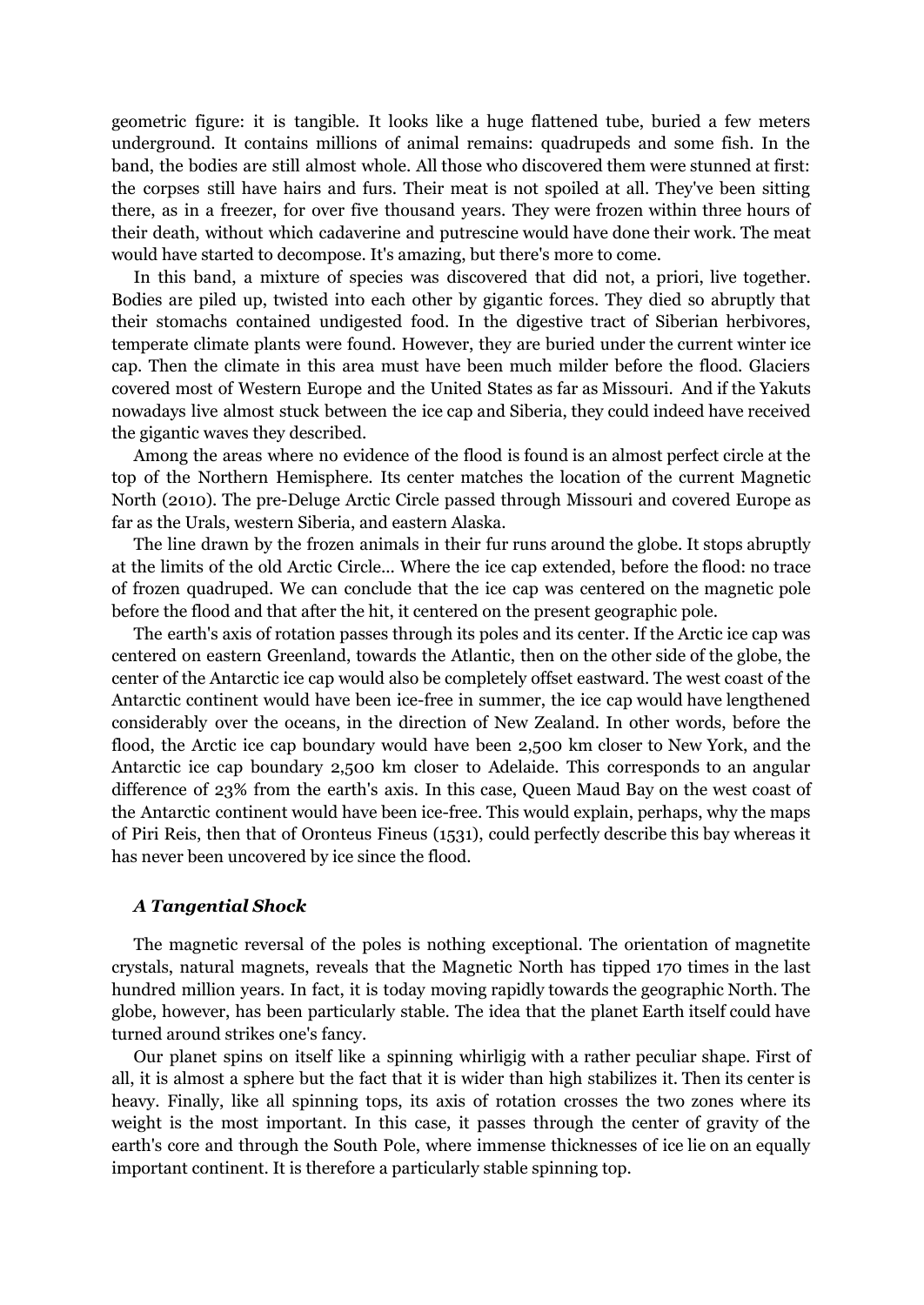Studying the consequences of meteorite impact is a matter of kinetics. If we hit a sphere carrying a world map from the front, the whole object would move backward. If the shock turned out to be at the very top of the sphere, as tangential, the whole object would rotate. This is precisely what the Algonquins, Chinese, and Egyptians of the time seem to describe.

When the meteorite struck at the Kerguelen Islands, the impulse made the Earth turn a half-turn. Enormous quantities of water moved northwards, affecting the balance of the planet's masses. At the foot of the spinning top, where the main mass stabilized it, thousands of billions of cubic meters of ice were vaporized into the atmosphere. But above all, as most of the ice cap had disappeared, Antarctica became lighter, and its center of gravity moved towards Tierra del Fuego, by the tip of South America. The balance of the spinning top was weakened, it still had to be stabilized.

Antarctica was even heavier than the Arctic, so the balance was not quite right. The earth tilted again by 180°, making another half-turn, bringing it back to its initial equilibrium, or almost. Meanwhile, at the South Pole, the center of gravity had shifted 2,500 kilometers westward to Latin America. The axis of the spinning top, passing through the center of gravity of the two zones where its weight is most important, had naturally changed angle. The geographic North Pole has also moved. The North ice cap was centered on Greenland, it would now be positioned over the Arctic Ocean: exactly opposing the current Antarctic.

The earth rotates today, on an axis offset by 23° compared to before the flood. This shift resulted in the instant freezing of millions of animals that were being swept away by the tsunamis, with the temperate plains of then Siberia suddenly becoming frozen land.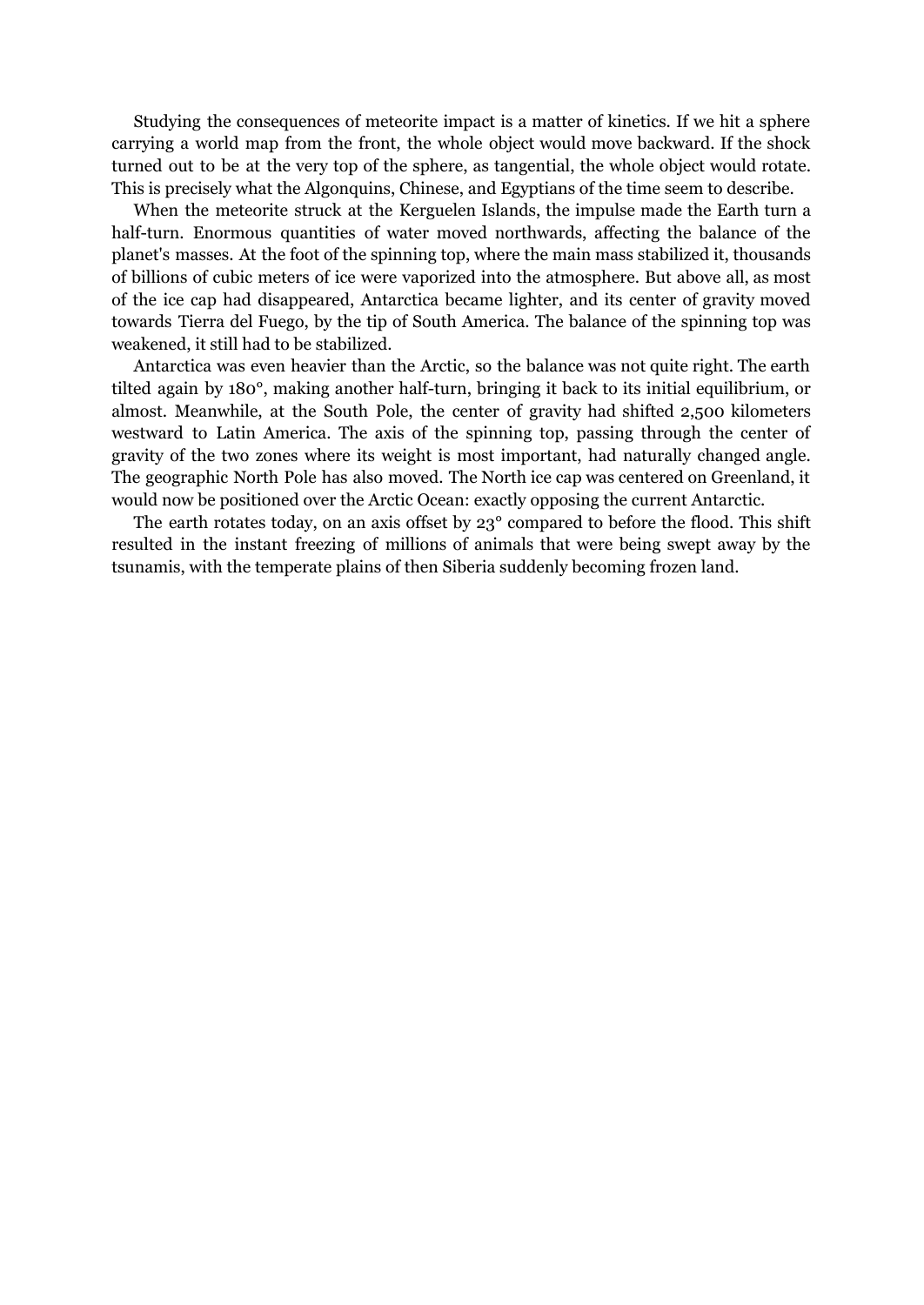# Further information

In Ur, at the bottom of the well at the foot of the old Sumerian tower, salty alluvium was found five meters thick. They contain tiny shrimps from the deep sea.

Marine cartographers did not have stopwatches. To draw their surveys, they used clepsydra and the triangulation of stars. The accumulation of margins of error could prove to be very large. The Phoenicians relied on the triangulation of the stars of the constellation "Little Bear" ("Ursa Minor", which allowed them to draw less erroneous maps. The high level of precision of certain parts of the 1531 map remains intriguing.

Since before the Flood the Earth lived a cold period, the masses of ice, at the poles, were particularly important. The Antarctic ice sheet likely extended over four times its present surface. If the magnetic pole and the North Pole were indeed merged, the northern limit of the Antarctic sea ice would have extended to the immediate vicinity of the Kerguelen Islands (August is the heart of the southern winter).

Hapgood: "One of the greatest destruction in life came after the end of the last ice age […] Huge upheavals have buried fossils far below earthly material vastly older than them. There are signs that large areas of the Earth were inundated at some time. "

The meteorite that created Burckle's crater is probably a fragment of comet Encke (the largest comet of the Taurids).

The Torah says that the waters stopped on the mountains. She adds: "Mountains have risen, valleys have sunk. The lowering of the valleys could result from the collapse, under the effect of an earthquake, of the eastern vault of a large pocket of fossil water which would have been between Crete, Turkey, Egypt and Lebanon. Under the resulting pressure, the water would have gushed out through the openings (and therefore the wells) in continuous geysers. This fresh water which rose powerfully from the ground (Israel, Lebanon) impressed the writers of the Torah. On the other hand, in the west, the Greeks describe faults which sucked in the water of the Flood (Pindar: "soon the waves returned to the abysses dug by the hand of Zeus").

In a normal year, it is estimated that underwater faults eject 3 billion cubic meters of magma. All volcanoes also emit 4.5 billion cubic meters of lava.

The ash veil that hid the sun had a cooling effect at first: temperatures first plunged from 7 to 16 ° C, depending on the latitude. The farther away from the equator, the more the temperature drops. Then came the pressure cooker effect, which sharply raised air temperatures and evaporation.

It's hard not to be amazed by the gigantism of Noah's Ark described by the Bible. It would have taken at least 100,000 man-days of work to build what was arguably the most implausibly large boat of the day. This asphalt cedar cargo ship could have held 560 of our current wagons! Would these excesses have the value of proof?

According to the Mayans, August 8, 3114 BC marks the beginning of the "long count": the end of the time when man is an animal superior to others, by the cataclysm of water, and the beginning of the time of violence between men. This last "time" ending with the cataclysm of fire, which will be followed by the time when men will experience serenity.

Numerous loopholes around the world have been filled by the bodies of mammals dislocated and encased in each other. Among these are humans. In the coal seams of Geiseltal, Germany, we find broken and mixed bones of wolves, bears, horses, hinds, rhinos, young condors, hares, marsupials, large tropical snake, bivalves, leaves from all regions. They are the result of a gigantic tsunami that swept through tropical and temperate zones, arid lands and marshes. In South Africa, the Kara fossil formation includes the skeletons of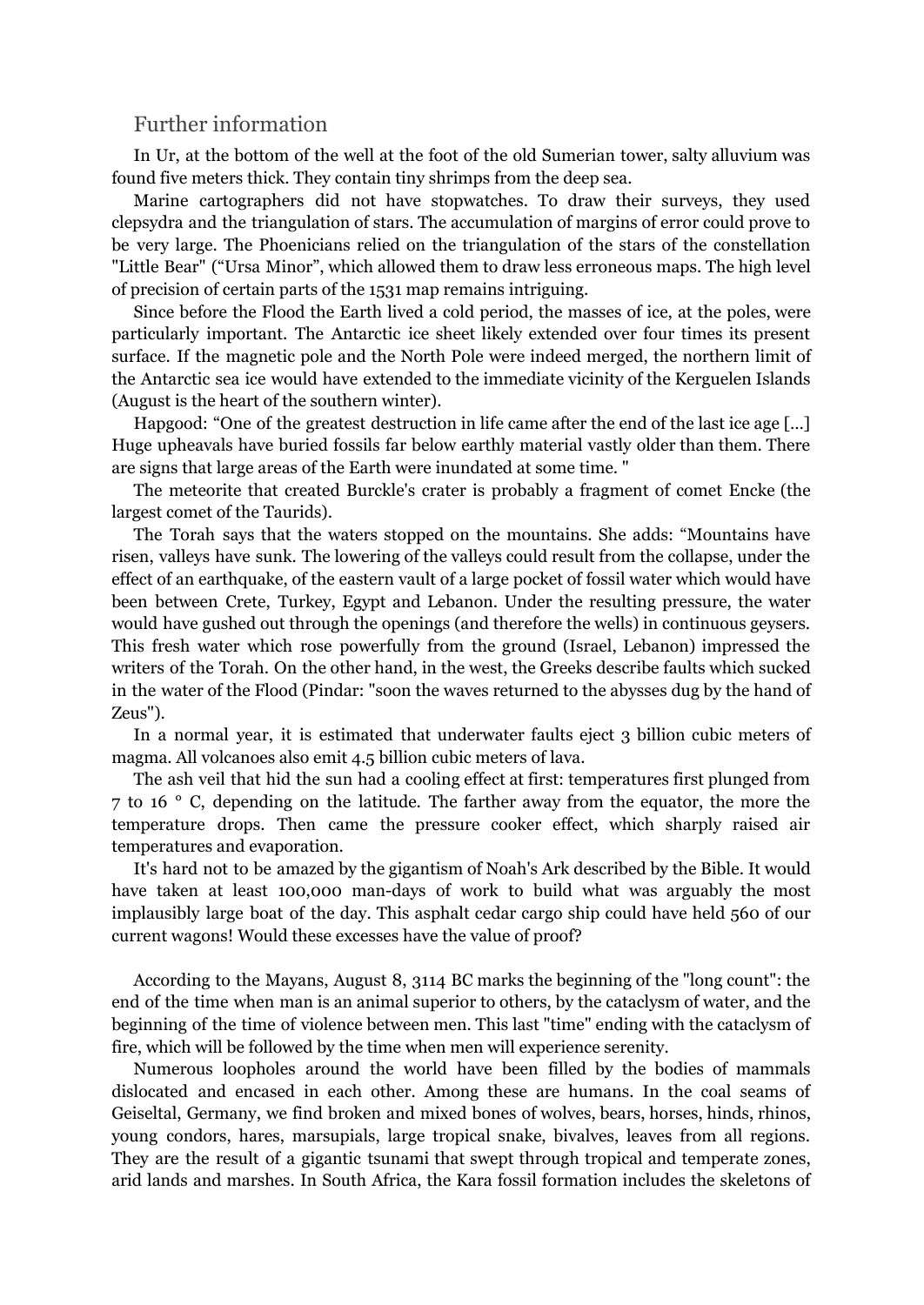800 billion animals (mostly amphibians and reptiles), all buried at the same time. In Burma, hundreds of thousands of shattered logs were buried simultaneously.

Salt lakes up to 2,200 meters above sea level indicate that salty waters one day rose to that altitude. Located in the Mexican highlands, Lake Texcoco was a salt lake. It was 2,000 m above sea level, above current sea level. Which is 120 m above the level of the shores before the Flood. Salar de Uyuni is also a salt lake that is over 3,500 meters above sea level and some Tibetan salt lakes are above 3,000 m: this is one of the evidences often put forward to show that the movement of tectonic plates generated such a powerful upward thrust that it formed mountains.

In Tzimin's Chilam Balam, it is written: "A star fell on the earth and caused earthquakes and a gigantic earthquake. In shock, the Earth was turned over. "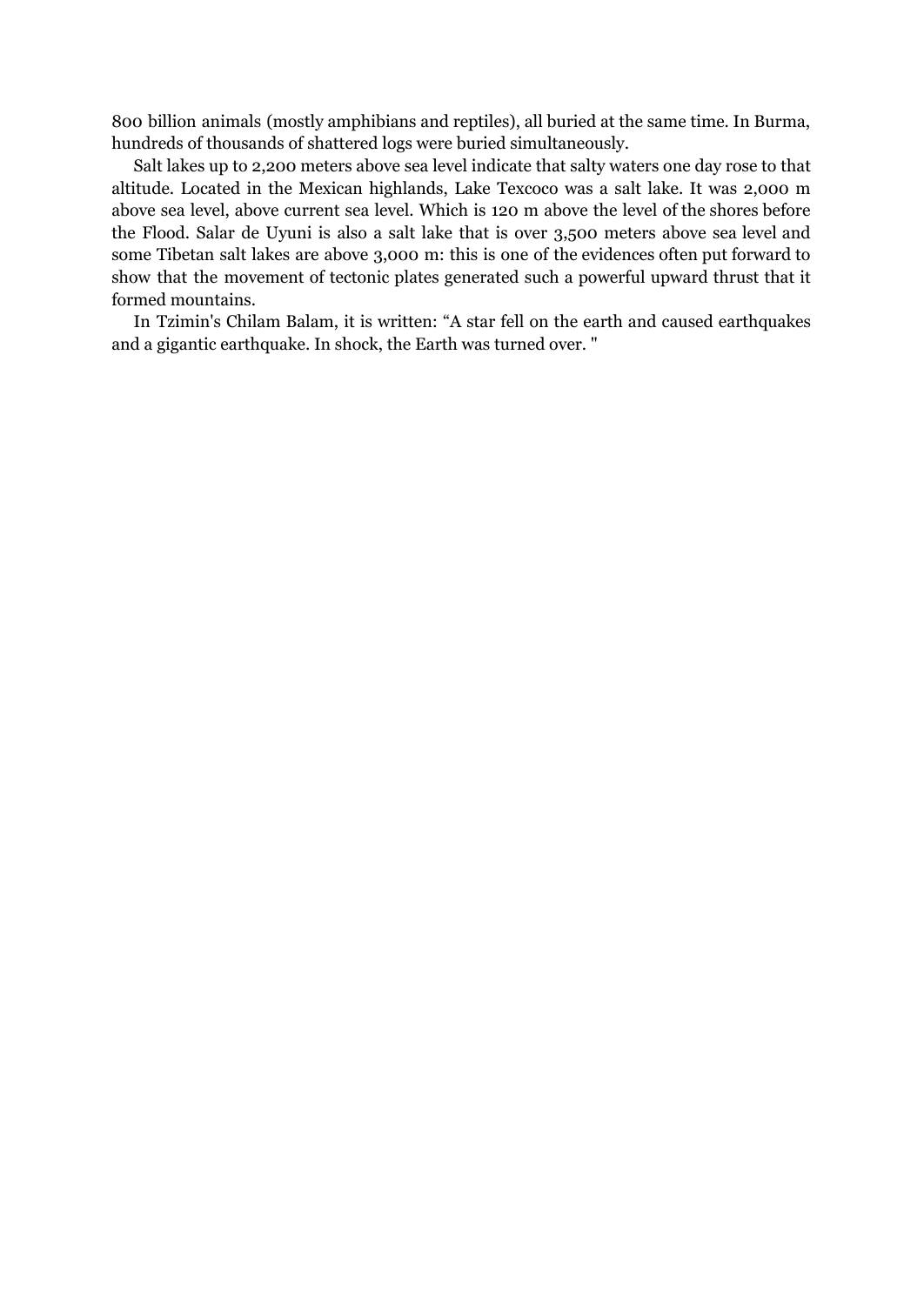# A Cataclysm: Hypothesis

The kinetic stability of a planet evokes that of a spinning top. Subjected to an external force, the unit oscillates and then tilts from one point of equilibrium to the other. However, this last movement is infinitely fast. Drowned under the ashes of a volcano, or another meteorite (who knows?) the Maya could not see anything. Seven days later they started seeing the faint glow of the sun again. If it had risen westward, they would have necessarily noticed it. Therefore, the North Pole passage to the South, and its return to the North, necessarily lasted less than six days. Herodotus wrote that the sun had set in the east several times, so it would have lasted more than two days.

The impact of the comet was incredibly violent. What provoked the turning of the earth was above all the direction of the force exerted: its axis was practically tangential to the globe. Today's physicists would say that the moment of impact was maximum: close to  $5^{\circ}$ . According to Chinese astronomers, the shock did not tilt the earth southward but southeastward. If the earth had then tilted due North, then the North Pole would be northwest of the Magnetic Pole. This is currently the case.

# *So much Water in the Air*

A meteorite about ten kilometers in diameter is rushing towards our planet; it enters the atmosphere; passes northeast of China; continues south-southeast; flies over southern India; skims the ground until it hits the sea, off Kerguelen Island; crosses the ocean, and, nearly four thousand meters below the surface, hits the ocean floor. The shock is tremendous. It represents almost five times the power of the entire current global nuclear arsenal!

In the middle of the southern winter - in August, a 1,000-meter-high wave of boiling water hit the Antarctic ice pack, which it liquefied almost instantly. Huge blocks of freshwater ice slide into the ocean, they immediately break up into smaller icebergs that begin to break up and evaporate.

A column of water about 100 kilometers in diameter instantly rises several tens of kilometers into the atmosphere. It is immediately scattered.

The planet is rocking from the impact.

The whirligig loses its equilibrium.

The earth then tilts towards the southeast. Mega-tsunamis triggered by the meteorite and earthquakes are already devastating the planet. On Siberia and Alaska's limitless plains, the waves pick up the quadrupeds and carry them away. After thousands of miles of being crushed and then brutally thrown to the ground, it is understandable that their bodies are a little twisted. The planet starts cooling down considerably. After tilting northward, it goes through a second half-turn. It completed a full lap in less than four days.

The position of the Arctic ice cap has been shifted at once by 2,500 kilometers. Bodies in the new polar zone freeze almost instantly. Since then, the dead quadrupeds have been preserved, frozen, in permafrost. The huge American glaciers, which are suddenly no longer in the glacial zone, are melting at full speed. They flow into the oceans, contributing to the raising of the water level by more than a hundred meters. Ice moves too. The Arctic ice cap is now almost entirely on the sea, whereas it used to be located mostly on land.

The tilting of the planet has induced an immense movement of water. By inertia, the seas traveled around the world.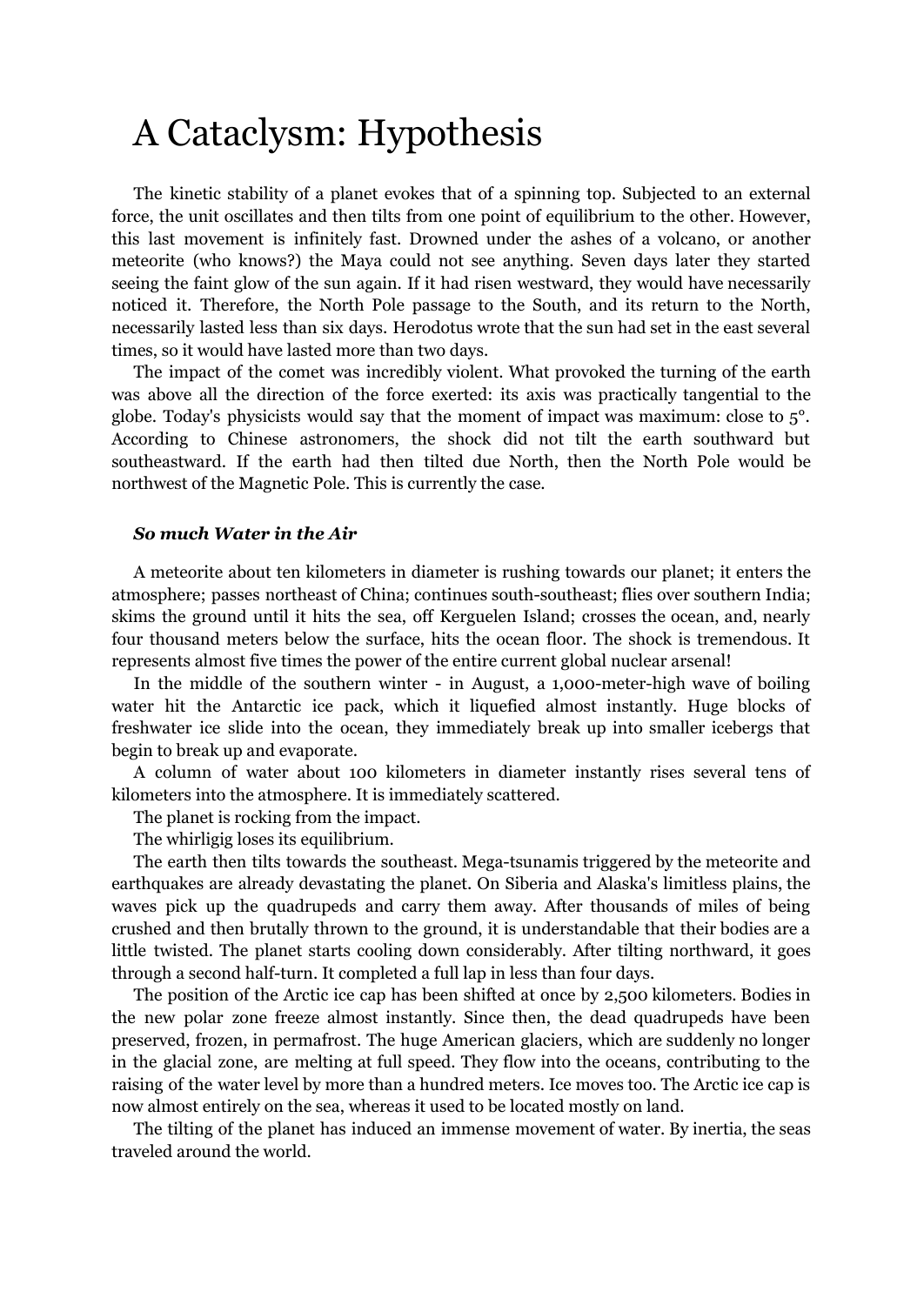The shock wave of the meteorite on the earth's crust caused the opening of large submarine faults. They spat out a lot of lava. These tens of billions of cubic meters of magma, at 1,500°C, transformed the water that bathed them into steam. Volcanoes have awakened. Underwater eruptions vaporized even more seawater. Besides, the earthquakes released millions of tons of methane that remained frozen at the bottom of the oceans, added to those released by the almost instantaneous melting of the permafrost where it had broken free from the Arctic Circle. Methane gas, ignited by lightning, further contributed to the rise in temperature and humidity.

The energy transfer due to the meteorite shock has brutally warmed our planet by the equivalent of 15 to 20 times the world's annual energy consumption! Everywhere, glaciers began to melt at a glance, rivers and streams overflowed.

The sky was covered with a blanket of ashes. The sun's rays could no longer reach the ground. Underneath, all this heat was trapped by a perfect greenhouse effect. A few days after the impact, the atmosphere turned into a gigantic pressure cooker. More than fifty thousand billion tons of water had been transformed into steam. Moist heat filled the atmosphere.

## *The Raging Waters*

On the Antarctic ice pack, the immense wave projected forward continued its northwestward movement, while the choc on the open sea generated a tsunami which spread in all directions. These huge waves tore off, broke, everything that protruded on earth: trees, buildings, mammals, invertebrates. Then came the flood.

If the globe made its complete spin in, for example, 3 days, the speed of a point on its surface would be around 560 km/ h. That is very fast, barely half quick as a rifle bullet. But the land is solid, while ocean water is a liquid. If we propelled a cup of water horizontally at 560 km/h, most of the liquid would escape from it: it would overflow on the side opposite the movement's direction. The same thing must have happened: water overflowed from the ocean bed to the northwest. Water from the eastern Mediterranean, for example, would have invaded the land as far as Norway. The volume of the oceans is twelve times that of the landmass. The tilting of the globe would thus have led to an incredible flood, a figure of an altitude of 2,200 m of altitude, although incredibly high, is not foolish.

The wind system would have been disrupted as well. On the ground, hot and cold masses were moving at full speed. The Antarctic Ocean, moving towards Africa, is a cooler mass than the surfaces it was going to cover. Conversely, the Indian Ocean formed a warm mass compared to the Himalayas. Winds move from cold to warm masses.

First, the meteorite crosses the sky, at low altitude, along a curve that runs from the west of Beijing, above the mountains of southern India, and ends up in the southeast of Madagascar. The impact causes a major tsunami, as our planet begins to rock. Finally, the globe tilts half a turn, the flood begins, the water level rises by 14 meters per hour. Our planet is wavering around a new point of equilibrium, the wind system is already deeply chaotic, it is very cold. The earth makes another U-turn and, as the center of gravity of the Antarctic ice cap has moved eastward, the North Pole slides 2,500 km. The waters are impelled again, but this time towards the North. The Argentinean volcanoes are erupting, the sky is black, the air becomes hot and very humid. On the sixth day, the waters finally return to the ocean bed.

The waters' surface was necessarily furious: agitated by gusts of wind, on a swiftly moving sea, hitting the mountains and creating immense vortexes under the influence of a gigantic tsunami that continues to turn around the world.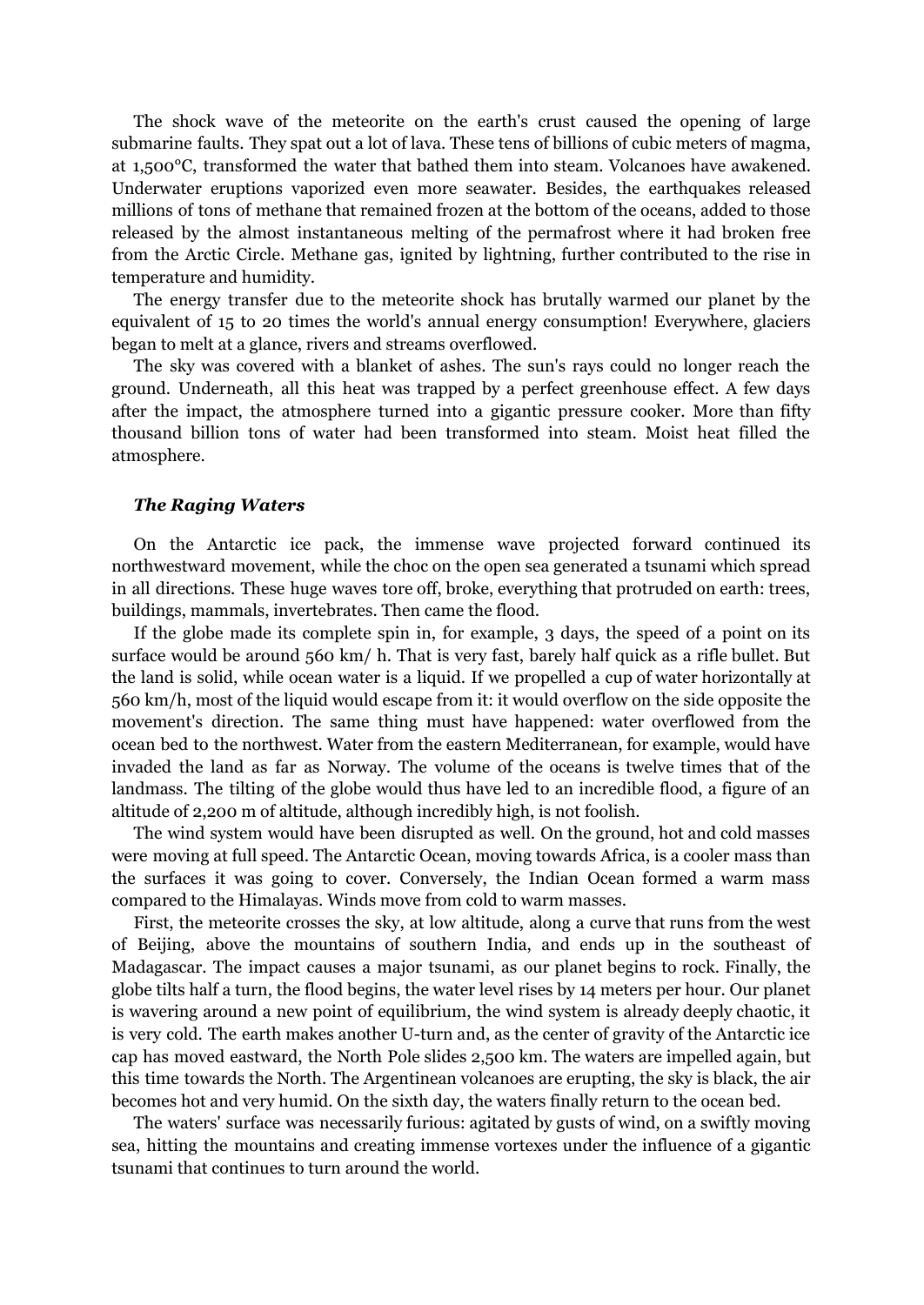Almost all the glaciers had melted, so when the ocean returned to its bed, the level stabilized 120 meters higher than before the flood.

### *Rain or Flood?*

The Algonquin testimony mentions that "the land sank under the waters". The Chinese said that "the earth sank". As for the Bible, it relates that "the water grew and lifted the ark, and it rose above the earth" or: "the water rose and grew very much on the earth, and the ark floated on the surface of water. The water increased more and more, and all the high mountains under the whole sky were covered" or "the waters rose over the earth". The drawing of the Dresden codex shows that the waters invading the land contain fish and marine shells. The image conveyed is therefore very different from, for example: "The rains were such that the earth was eventually flooded uniformly." There is no mention of a landslide due to the rains on the side of a mountain, or of people being swept away by rivers that burst their banks.

If an ice cube melts in a glass of water, the level of the liquid will remain perfectly constant according to Archimedes' principle. Then it is not the melting of the Antarctic ice cap that has caused the sea level to rise. We can take this option out. However, one of the most obvious proofs of the Flood is the sudden rise in sea level of 120 meters.

When it rains on the globe, some of this water is immobilized as ice on the glaciers and the Antarctic continent. All the rest ends up in the oceans and lakes. Then if temperatures had remained constant, there would not have been such a rise in water levels, and the same amount of water would have been stocked as ice. But a massive heating due to the fall of the meteorite, and the general warm-up that followed, might explain the melting of ice above sea level. The rise in sea level is mainly due to the melting of glaciers caused by the "pressure cooker effect, " not by rainfall.

# *And Men?*

As with any disaster, every possible behavior might have shown, starting with helping each other.

Most humans first felt the ground shaking without knowing what was about to follow. They then had to rush to get the survivors out of the collapsed houses. Where it was daylight, the sky soon began to tint with strange colors. Some of them certainly hid in the ground, paralyzed by fear. Others ran to the shelter they thought was most protective. Those who chose a big covered boat found the only winning strategy. One can imagine that some prayed to their gods as hard as they could. Others ran to the summits. Except for a few miraculous cases, only a few humans who were already high up in altitude could save themselves.

Animals would have had to go through the same ordeal. How to protect yourself from a danger that you don't know about and that comes from everywhere? The sky fell on their heads, while the ground shook and water rose. The humidity was such that you couldn't see a meter afar. The slightest river was impassable. It rained black drops when they were not acid drops. Even the sun had disappeared! The living beings that were not swept away by the tsunami had to live through a moment of unbelievable panic. Adrenaline filled their arteries. Those with weak hearts died before drowning.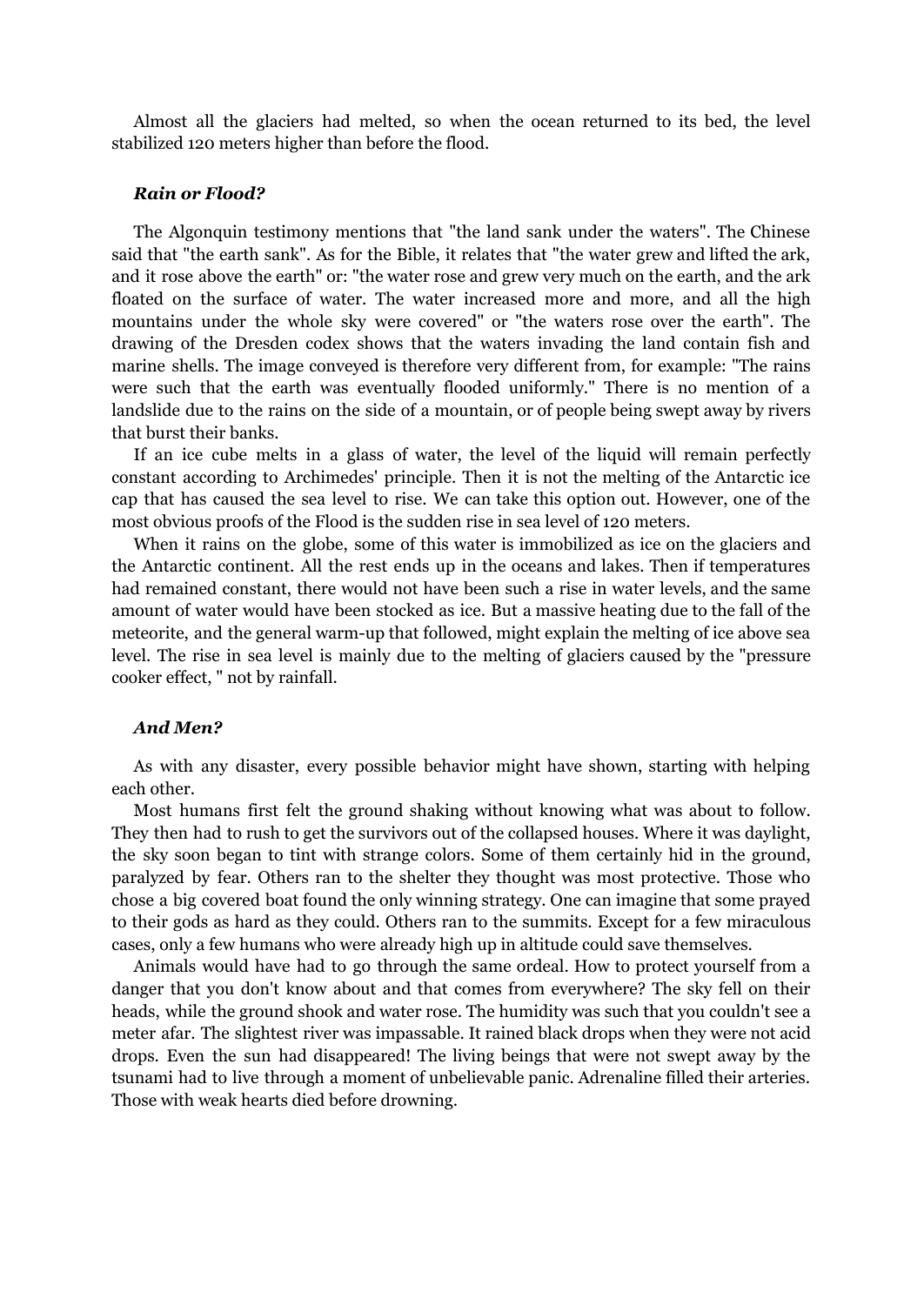### *Where are the Survivors?*

Apart from the lakes located on young mountains, the highest salt lakes, Texcoco (Mexico) and Uyuni (Bolivia), are at an altitude of 2,200 meters. Like the Tibetan highlands, where ancestral knowledge describes the flood.

Most of the testimonies which do not claim that a couple had arrived from the east to re-found the world come from the border of high plateaus; those which are at more than 2,200 meters above sea level. All the great centers of future civilizations are located along such mountains: China, Greece, Solomon Island, Nile, Indus, Persia, Tanzania, Tigris, and Euphrates.

As if the rare survivors had come down from these high plateaus to settle on the best sites, rich in water, flat enough to be cultivated, and which climate was mild, even hot.

From Afghanistan, the survivors went down to the Indus. From Taiwan, they swarmed to the Pacific islands. From the Iranian mountains, they colonized the Tigris and Euphrates valleys: the Fertile Crescent. From Taihang Mountains, they went to Beijing and from Ts'in-ling Chan to the Yangtze River Valley. From the Urals, they went to Siberia and Northern Europe. From the Carpathians, they left to colonize Europe and the Danube. From the Alps, they dispersed towards the Mediterranean. The Maya returned from the Sierra Madre to their ancestral lands. The Chavin culture was established at the foot of the Andes. Descending from the Abyssinian plateaus, an empire settled on the largest oasis: the Nile Valley. A few other civilizations developed from high mountains in southern India, Ceylon, southern Australia, Indonesia, Hawaii, and Tibet. Central and eastern North America was depopulated, as was West Africa.

No civilization emerged after the flood that was not near a mountain at least 2,200 meters high. Such a fact tends to validate the hypothesis that the waters would have reached this altitude.

# *Conclusion*

The flood is a fundamental historical fact, but it remains an enigma. Its explanation is not yet perfect: contemporary specialists note its existence but have difficulty in explaining its mechanism. Non-specialists, i.e. almost the entire population, believe what they learned in school: the flood is a myth. Eventually, one speaks of a parable, but the general atmosphere is one of total skepticism.

Why is it that what was considered the founding cataclysm of humanity, and for so many millennia, is now being booed? Perhaps, the answer rests on a long series of erroneous explanations: this fact, common to our collective memory as a species, has been taken up by most religions. There was indeed no explanation. Common sense has never been enough to explain the flood hence, maybe, the temptation to resort to the power of gods. Now that modernity is invading the world, now that no solution is worth anything without scientific support, the clerics' colorful presentations have collapsed. However, they were taught for centuries as "the only true explanation". The people know that their fathers have been deceived, they no longer believe in it. But they didn't just reject the beliefs: they rejected the facts.

Now that the Dresden codex has been translated and the Burckle Crater has been found, teachers may tell their students that the flood is not just a myth. They will undoubtedly have to try to explain how so many mammal species have survived. But nothing will prevent them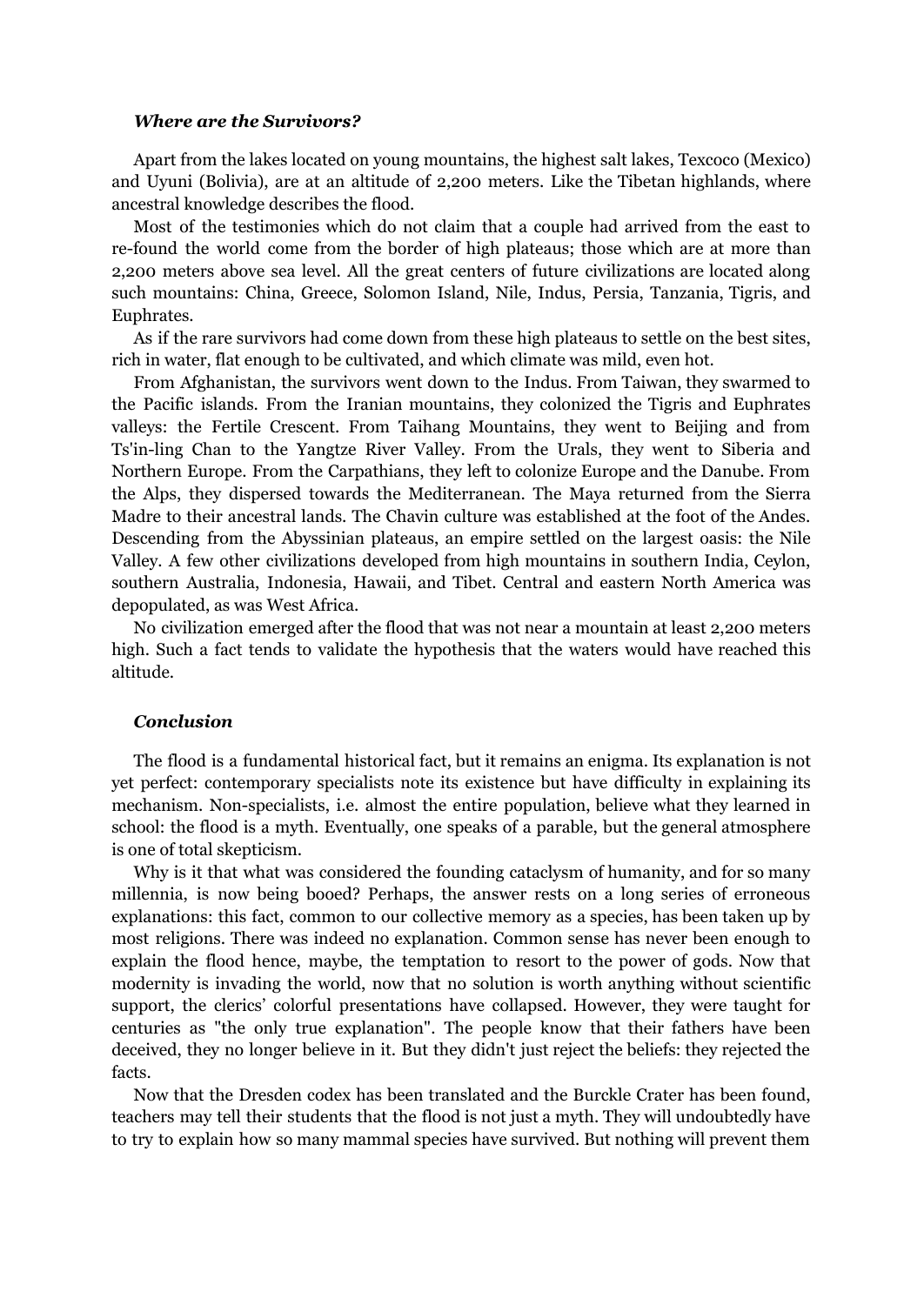to describe with irony animals entering in pairs in Noah's Ark and the dove bringing back an olive branch.

# *Epilogue*

The originality of this investigation lies in its approach. It begins with the study of testimonials to move towards scientific avenues. It is true that archaeologist-paleontologists rarely have the opportunity to dispose of testimonies that are not objects or vestiges. The details of events they usually describe can only result from their ability to "make the tenuous clues talk".

At this stage, this text is still insufficiently substantiated to claim to be published in a scientific journal. It does, however, present enough evidence to constitute what is called a "hypothesis". Its quality is sufficient for it to be submitted to the analysis and study of any individual curious enough to look for other arguments, or counter-arguments, to refine it, and to progress.

This is the way research goes. This is the way science and history advance, as a continuous dialectical process.

There is no shortage of theories about the flood. Most have difficulties explaining where the water came from that could cover the floor by 2200 meters. Some researchers have evoked the collision of the earth with a dead planet, now in Earth's orbit: the Moon. Others have exposed the disappearance of a layer of water that would have been found between the magma and the earth's crust: it would have been expelled so violently that it would have formed many interstellar ice blocks. Each time, the hypothesis adopted describes an unimaginable cataclysm.

Scientists were less concerned with what the beings had experienced during the disaster. It was not their role. They presented the facts. Already Charles Darwin had commented on the flood in these terms: "The mind cannot help but believe in some great catastrophe. But to destroy animals large and small in this way, in Southern Patagonia, Brazil, the Peruvian Cordillera, North America as far as the Bering Strait, the entire base of the globe had to be shaken."

The hypothesis that we propose, more recent, has the advantage of being enlightened by the translation of the Maya and the Burckle Crater's discovery. In the end, it may provide the right interpretation of the unfolding of the flood.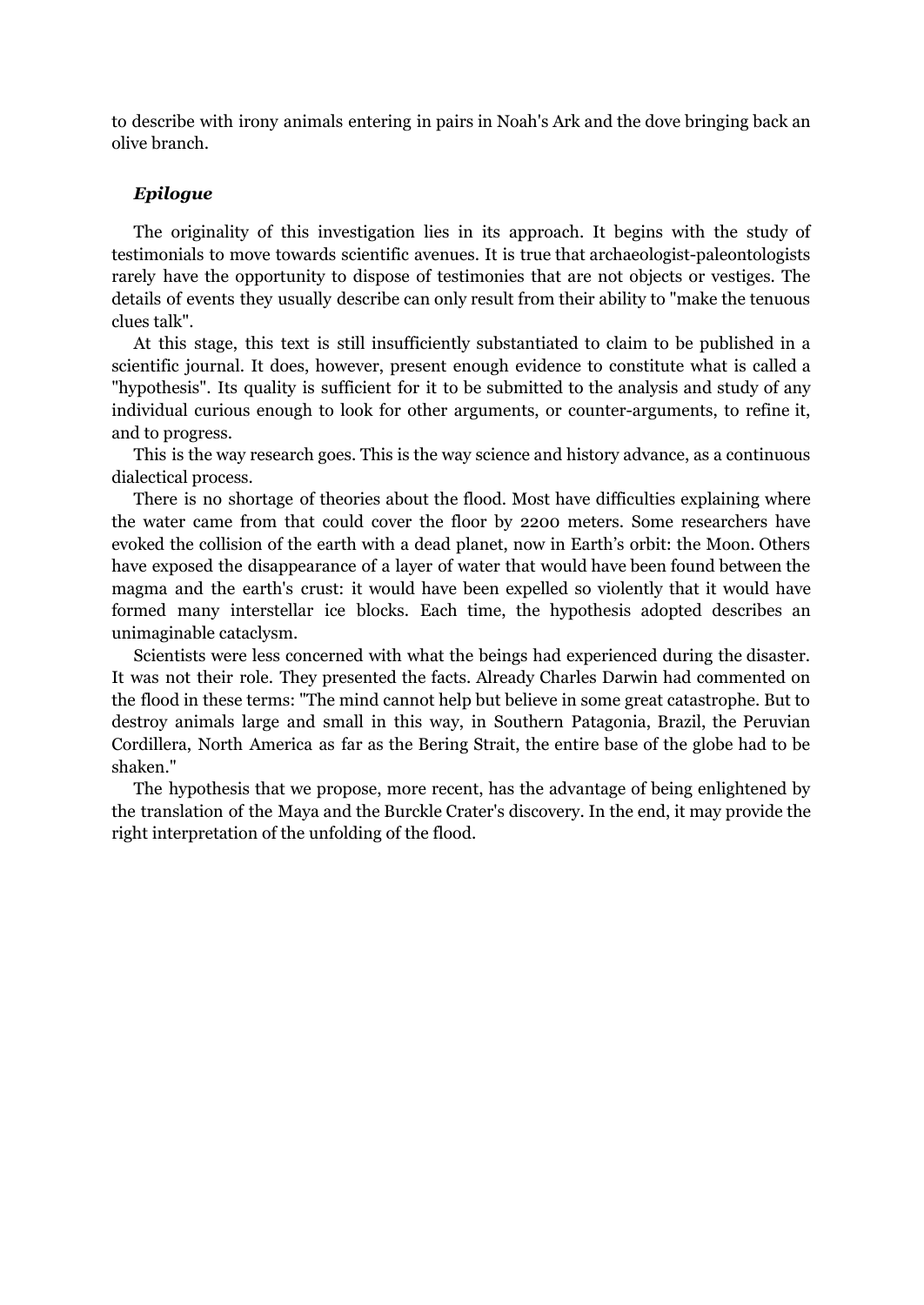# Further information

In the Chou King ("The Book of History"), Confucius reports that under Yao's reign, shortly after the Flood, he ordered Ho and He to recalculate the movements of the Sun, the Moon and the stars, since everything had been disrupted. Yao's successor undertook immense works to evacuate the water still accumulated in the lower parts of the country because it was unfit for cultivation (it was salty).

His contemporaries attributed to Oannès, founder of Sumer, the characteristics of a fish: his tiara had the elongated shape of a fish's head, and the double-pointed train of his dress made him like a fish tail.

A 10% drop in of the infra-reds in sunlight results in an 85% drop in photosynthetic activity in plants. A drop in temperature accelerates this decrease in photosynthesis.

It is estimated that 95% of the seeds can be transported without damage by salt water. Washed off by rain, they can germinate again.

About fifty accounts show these language problems between the survivors. The myth of the Tower of Babel follows exactly that of the Flood.

The waters had climbed roughly 2,200 meters, then they descended approximately 2,080 meters to stabilize 120 to 130 meters above the sea-level of before the Flood. 35 million  $km^2$ of coastal plains remained under the water.

The oldest tree on earth had been named Prometheus. It was a pine tree growing in Nevada, near the tree line. It was cut in 1964 by a student who wanted to count the rings. The tree was 5,070 years old (it was born just after the Flood). Some trees, laid down by the flood, have left a much older root system in the ground. The oldest known root system is that of Old Tjikko, Sweden, believed to be 9,500 years old. In the world, no trunk from before the Flood remained standing.

The lowland areas, rich in fresh water, with a warm climate, were ideal for agriculture. They were both before and after the Flood. The survivors therefore settled in these great natural oases, those which had also seen the emergence of the first agricultural communities before the Flood. The seashores were, at first, carefully avoided.

The testimonies do not mention a people who would have survived. They are always couples, sometimes families, often individuals. This pleads for a very small number of survivors.

When they reached maturity, the ears of wild wheat burst and their elements were dispersed in the wind or clinging to the hairs of the animals that touched them. It was therefore necessary that the grains were collected just before maturity.

It has been estimated that 95% of the insects died during the Flood.

Scientists have never been able to agree on the number of Flood survivors. The gender distribution of flood survivors is also unknown, but it is assumed that many starved to death before they could adapt to the only way of life that allowed survival at high altitudes: agriculture and herding. Especially since, with the Flood occurring in August, those in the Northern Hemisphere did not have time to plant and harvest provisions until the first winter. By comparing the mitochondrial DNA lines and those of the Y chromosomes, Professor Karmin, of the University of Tartu (Estonia) calculated that at the time of the Flood for 17 women who reproduced in Europe, only one man had successfully passed on his DNA. This "genetic bottleneck" therefore seems to demonstrate that surviving the Flood was more a matter of endurance against hunger and cold than of physical strength. The physiological fat reserves of women of childbearing age (skin, chest, buttocks) would probably have been decisive.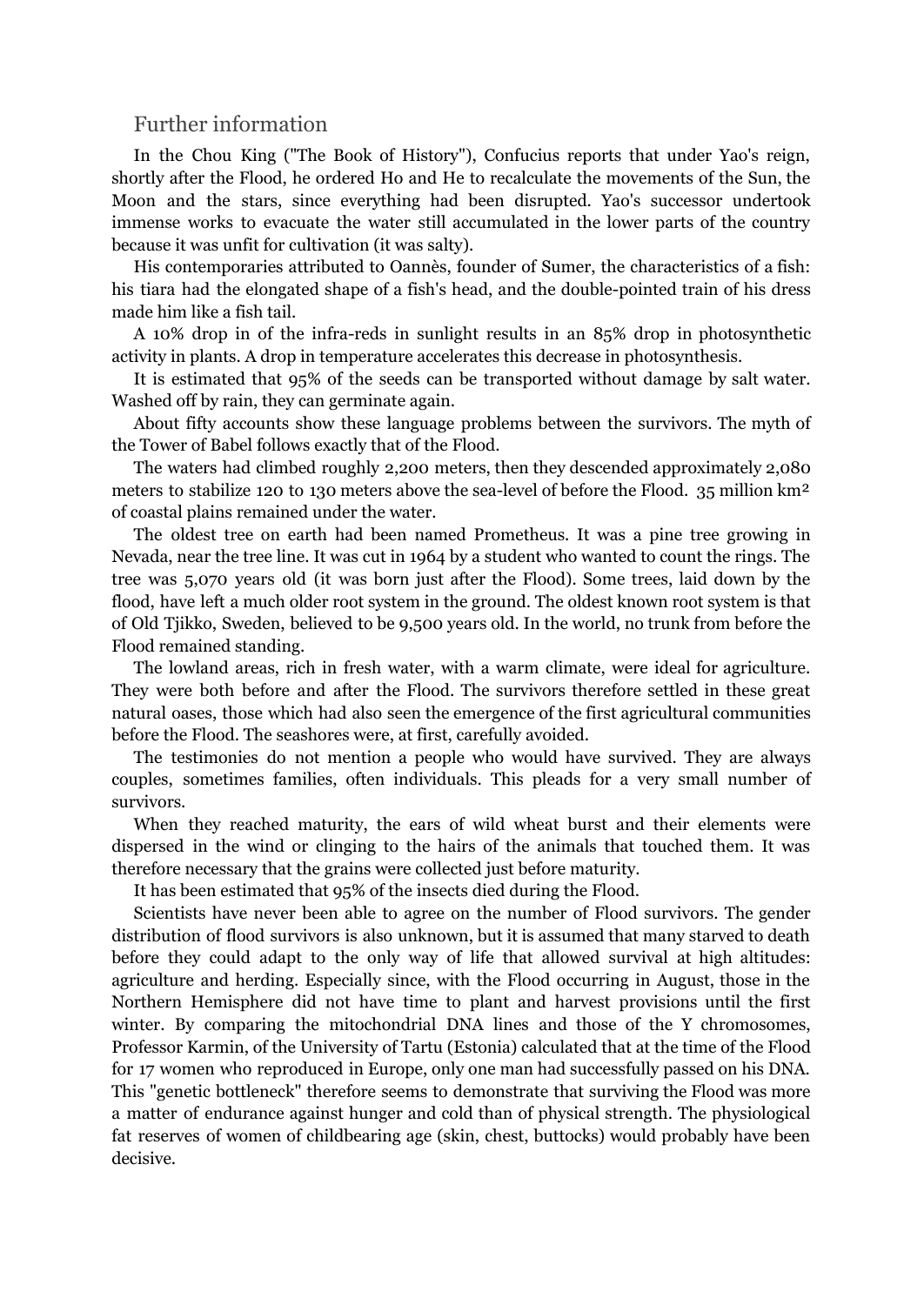# From 3,114 BC Onward

Before the Flood, the vast majority of humans lived by hunting and gathering. Just after the cataclysm, the farmer breeders' way of life, which was so uncommon, became largely predominant. Why this sudden change?

## *Apprenticeships*

Two thousand two hundred meters above sea level, there are few places on earth where food self-sufficiency can be achieved. High mountains and steep mountains are not suitable for life, one can only survive on high plateaus. Except near the Equator, trees no longer grow at this height. There are only rocky landscapes interspersed with grazing areas, and no forests, so hunting is not an option. A few groups of men undoubtedly practiced very extensive breeding of goats or sheep. It is assumed that they lived in rough shelters or caves. The herds represented reserves of meat and hides, stored alive.

The few survivors who had miraculously escaped the Flood found themselves in these highlands. Some came from far away. The hunters did not know this environment. They were disarmed, their knowledge did not allow them to live in this new environment, where the rare animals saw them coming from afar. To feed themselves, they had to adapt to the high mountain's biotope. Except for a few berries, fruits do not grow at these altitudes. They had no choice but to copy the way of life of the few indigenous inhabitants. Their survival depended on how quickly they learned to raise and grow cabbage or edible root crops.

Among the survivors, the need for life engendered indispensable cooperation. They had to join forces. They mixed and added their knowledge.

On the fringe of the high plateaus was a forest of laid dead trunks, below stretched an infinite desert of mud. In twenty-six years, the ashes that circled the earth had gradually settled on the ground. They had soiled the snow and ice. Covered with soot, these surfaces no longer reflect light, they had begun to absorb all the radiation. The sun's rays penetrated the atmosphere more and more. The forests had disappeared, they no longer gave shade to the ground and no longer refreshed. The mud, which covered the lowlands, dried in the sun, giving off an incredibly hot and humid atmosphere.

Sea levels had stabilized. The storms had scattered seeds, fruits, and pits. As they withdrew, the waters had deposited them on the ground. A compost, mixing plants, corpses, earth, and water, covered the earth. The solar irradiation was maximum and the atmosphere was very humid. The conditions were ideal for the germination of plants: under the high plateaus, grasses and shrubs reappeared, spontaneously. The few surviving quadrupeds found a livelihood, they reproduced. They were still few.

Life was coming back.

# *The Sudden Spread of Agriculture and Animal Husbandry*

Around 6000 BC, a few groups were already living from livestock and agriculture. They were mainly concentrated in China, India, and the Fertile Crescent. Most of the plants that were chosen after the Flood had already been cultivated by man. It was the sudden spread of their culture that was extraordinary. Why? All wild animals were domesticated at that time. Why?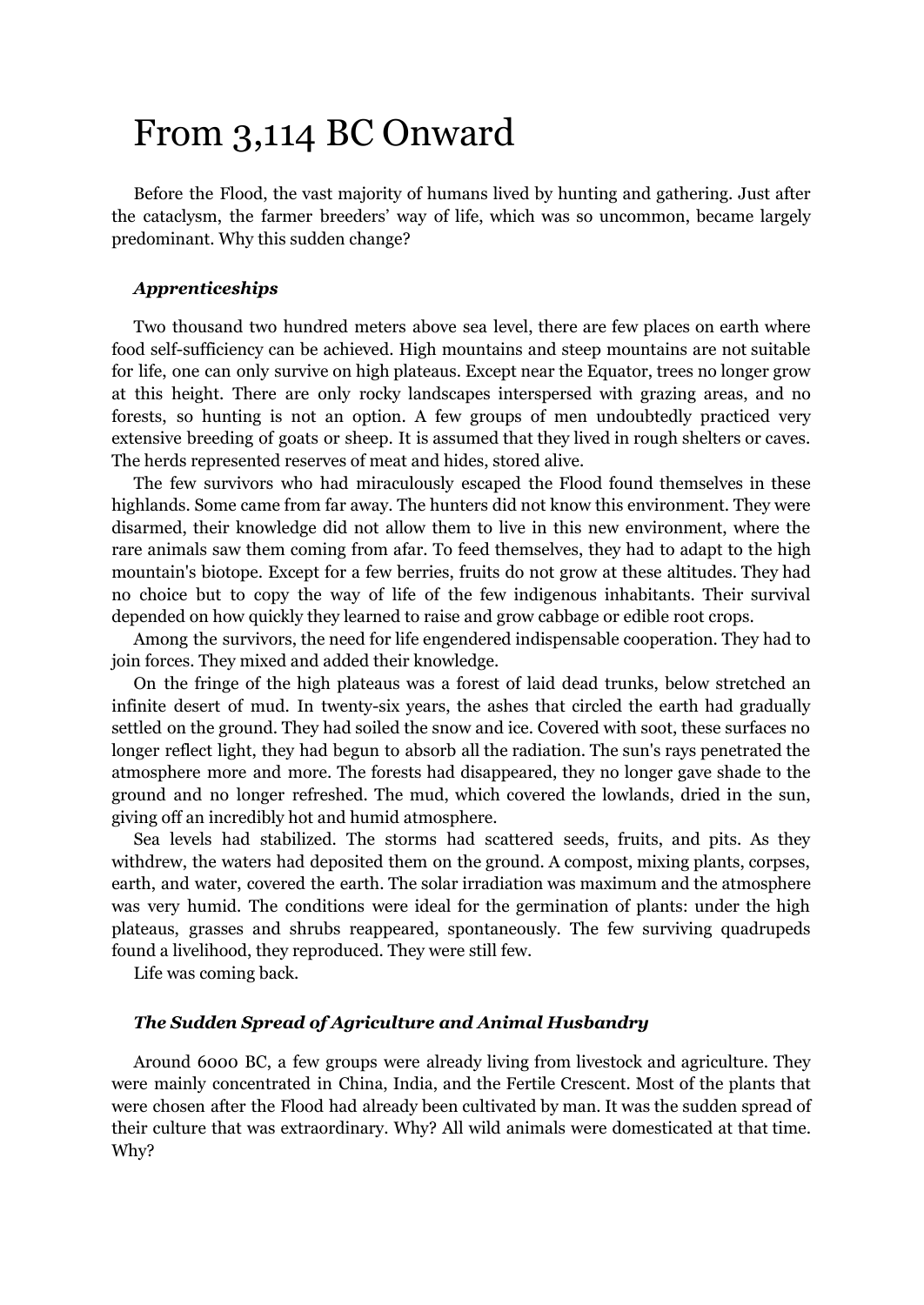The answer to these two questions is the same: because the Flood had uprooted all the trees below 2,200 meters.

Late Neolithic crops had developed on swampy areas or irrigable dry areas because there were no hard metals capable of notching tree trunks at that time. It was unthinkable to cut down a forest to free up cultivable space. Trees do not grow in swamps or lakes. But all you need to dig the earth is rudimentary tools. You can then create canals and dry out the lake areas. The soil is fertilized with silt or mud. You just have to wait until its surface has dried to plant it.

Between 3100 and 3000 BC the solar magnetic activity was particularly strong, thus the solar irradiation was powerful. The immense mud that the Flood had left, below 2,200 meters above sea level, was covered with green shoots. On the ruins of the disaster grew a huge garden.

First, the survivors spotted the grasses that had long stems. When they were mature, they collected the seeds. They crushed it between two rocks and baked the flour on flat stones to make patties. The grains were easily stored and you could keep the biggest ones to be planted. The following year, each sprouting grain gave one hundred again.

Corn, rice, sorghum, millet: the grains of self-pollinating cereals became the main food for most of the peoples of the world who lived around the two tropics. New wild plants have never been selected for cultivation on such a massive scale as that time.

By always planting the most beautiful seeds, the plants improved, they became richer in grains. Irrigation developed very quickly. It requires a collective effort and was therefore particularly effective when the central power was strong. China, Egypt, and the Olmec country achieved remarkable productivity very early on.

Forests host the most games, always. They had disappeared. Even if the surviving mammals had reproduced at full speed, hunting north of the Tropic of Cancer was still too random. The survival of a group could not rest on it.

In the Fertile Crescent, as in China, it was soon understood that fertilizers improved yields. It is in these two regions alone that we find, living at a short distance from each other, four very particular wild animals. Dogs aside, they were the first to be domesticated. Apart from the great profitability of their breeding, pigs, goats, sheep, and cows brought their excrement. They enriched the land for cereals. Productivity increased again.

The great difficulty was to know which animal would accept to be deprived of a little freedom against the protection of men. We started by choosing the omnivores that could make do with our waste: chickens, dogs, pigs. Maintaining a herd simply meant keeping it where there was no shortage of water and grass. In exchange, meat was available at will. Even better, some animals offered protein in the form of milk. As for sheep, it was happy with little and offered wool for clothing. The children could help watch over a herd and the men could do the hard work, construction, or irrigation canals for example.

Agriculture and animal husbandry are very complementary. One brought carbohydrates, the other proteins. The two activities could be combined, they allowed a balanced diet and a sedentary life.

The small number of survivors provided them with ample space. The death of humans below the 2,200-meter line would also have freed the earth from any claim of ownership. The Flood had swept through the forests. Outside the equatorial zone, the scarcity of game encouraged agriculture and livestock breeding since it was the least random and most efficient way of life. The meat was stored alive, the seeds in silos. Populations would be able to multiply, opulence would reign and craftsmen could specialize. The cities grew. Some, neighbors, were going to ally and form kingdoms: the beginning of civilizations.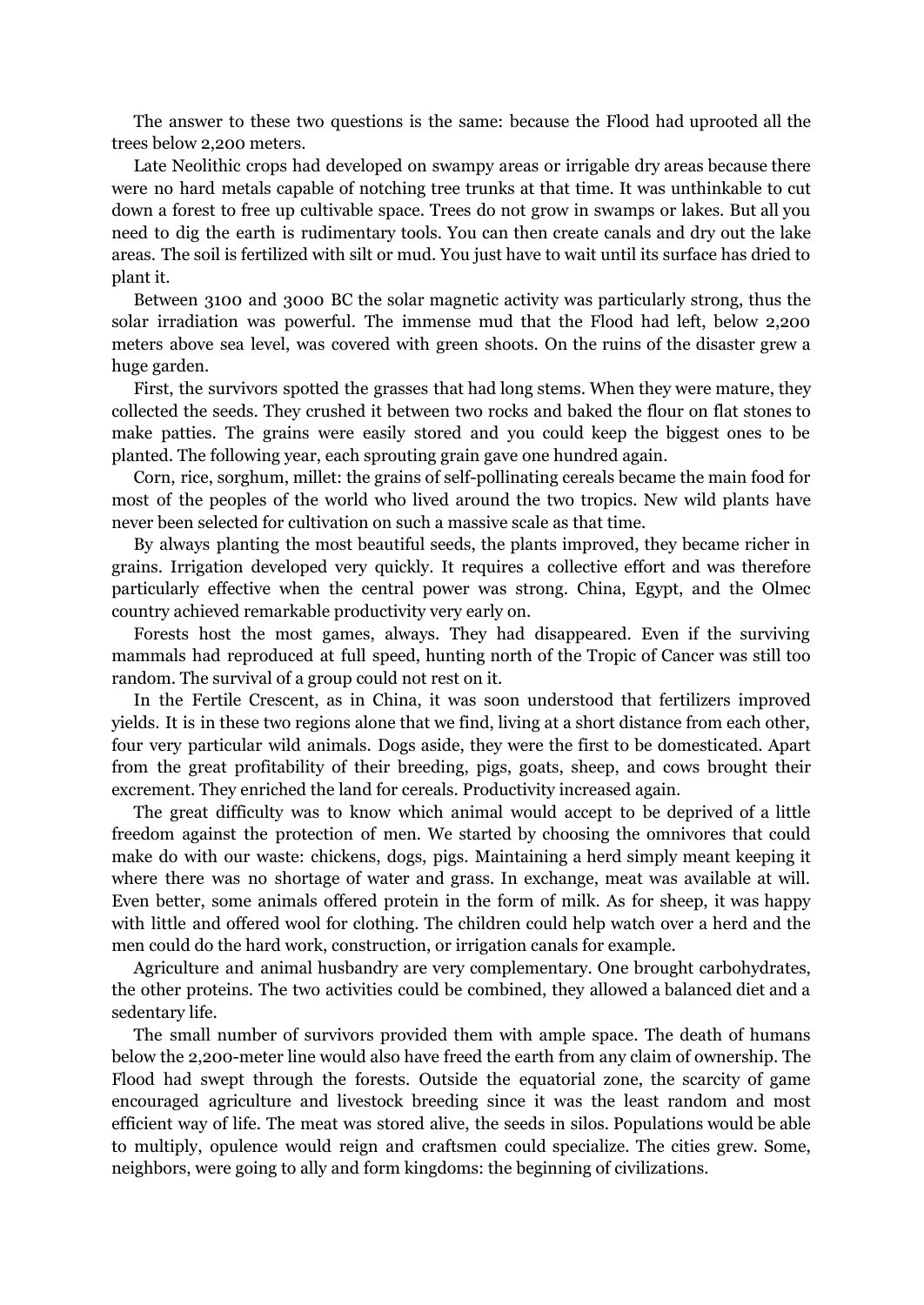### *Hunter-Gatherer or Farmer-Breeder?*

A long chain of mountains and high plateaus stretches across East Africa. It originates from the sources of the Nile and is lower only in South Africa. At the Equator, these highlands, dotted with lakes, are rich in pastures where herbivores graze in large herds. The great apes populate the forests, and carnivores do not lack prey. After the Flood, when the water receded, a territory running all the way to the Atlantic had been devastated. The surviving herbivores colonized the immense meadows that grew there. Wild herds spread west and south. Their population multiplied. Humans came down from the highlands following the numerous games. Some young trees were already producing fruit or berries. There was so much potential prey that there was no need to ask the question of meat preservation. They were sure, every day, to bring back from the hunt all the meat needed. They chose the most effective option for their survival. They became hunter-gatherers.

It is in the equatorial zone that the rains were the most abundant. The forest grew densely. From Brazil to South Asia via Central Africa, the abundance of game was such that small villages settled down, relying on hunting in the surroundings. So the women started to maintain a small vegetable garden. They planted pits of mango, papaya or avocado trees, and buried a few tubers for them to multiply. The men hunted without ever exhausting the game. In these regions where the forest grows so powerfully, adopting agriculture would have been a major expenditure of energy. The trees would have had to be burned and cut down before planting a field. The strategic choice of the hunt was therefore the best and most efficient one.

Wherever it rained more than 1,500 mm of water per year, the forests became dense and powerful. Men opted for the hunter-gatherer way of life mainly below the equator. Almost everywhere else, it was agriculture-livestock farming which, after the Flood, represented the least energy demand for the best result. In other words, where the area was game-rich enough that hunting was not random, men chose to be hunter-gatherers. Everywhere else, they adopted on-farm protein storage: animal husbandry.

The survivors who came down from the high plateaus of Abyssinia had adopted a grass that grew naturally in this region: sorghum. The women of Eastern Africa cultivated this cereal in the clearings they encountered. Men continued to hunt as the game remained abundant. Farming was only a complement to harvesting. They became hunter-farmer-gatherers.

In the south of Africa, in less game-rich areas, these plantations were very useful when hunters returned empty-handed. The more the forest was sparse, the less game and the more space for plantations. The villages abandoned hunting to devote themselves to agriculture and animal husbandry. As everywhere, men adapted to local resources and chose the most effective strategy.

The violent draining of the Sahara is one of the consequences of the Flood. The Bantu began an incredibly long migration from the Sahara to South Africa. Throughout their journey, they adapted their habitat and diet to the areas where they stopped. They first crossed large savannahs, where animals lived very scattered: they became breeders and farmers. Then, as they moved further south, they crossed the game-rich lands of equatorial Africa and lived in the forest, hunting and gathering. Finally, the Bantu arrived on the green vastness of southern Africa, there were few animals to hunt but the land was rich: they converted again to the way of life of the herders and farmers. During this journey of a few millennia, whenever they found themselves in a region where preys were too scarce, they planted vegetable proteins: sorghum.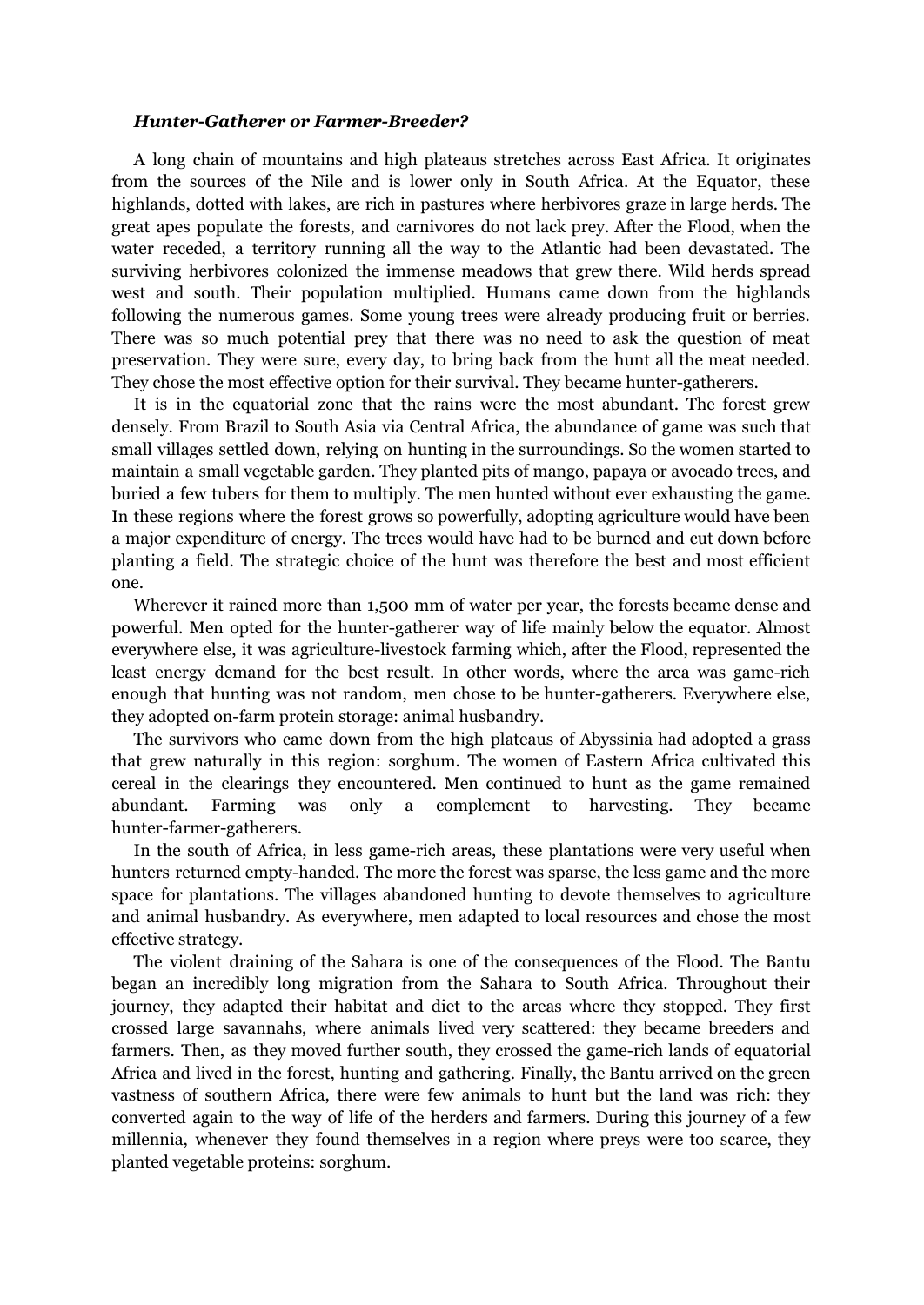Except for the equatorial zone, humans adopted agriculture because it was the most effective strategy. For each calorie of effort expended by man, the cultivation of wild grains generated fifty calories. This efficiency ratio was unbeatable in temperate and warm climate regions. All these areas thus adopted agriculture: the Mediterranean and the Fertile Crescent, California and Chile, the Sahel and East Africa, the Indus and southern China. As soon as they were colonized by farmers, most of South Africa and South Australia also adopted cereal cultivation.

Hunter-gatherers thus concentrated below the Equator, while herders swarmed around and beyond the tropics.

### *Living Beyond the Tropics*

North of the Tropic of Cancer, trees had grown back. Forests had recovered. They covered all temperate zones. Under their foliage, the game reappeared. It multiplied.

Humans did not yet know steel, so they could not cut down the big trees, but they knew how to sow and had learned the efficiency of agriculture. They lived in sedentary villages. There were practically no more strictly nomadic groups. They raised a few animals. In the wet clearings, they cultivated what grew best: peas and beans. They hunted in these forests that had become game-rich and gleaned acorns and chestnuts. They became farmers and hunters. It was the most efficient way of life in these latitudes. This sedentarization favored hygiene and thus their multiplication. They did not neglect animal husbandry since most of these temperate forest peoples raised wild boar.

In the great plains of North America and the cold zones of northern Europe, where the sun was not warm enough to produce forests with plenty of game, wild cereals grew less abundantly than in the Mediterranean climate. Men invented another way of life. The most abundant resource was not the soil but grass—huge herds of wild animals fed on it. Men became nomadic because they followed the migrations of bison or reindeer. They forgot about sedentary life. They almost abandoned agriculture. A true nomad would have had difficulty protecting himself from the long, harsh winters of this region. The first Americans of the Great Plains cleared immense prairie corridors by skillfully burning their forests. Thus, herds of herbivores always passed close to a few selected places. Around their winter camps, they planted their favorite tree species and berry bushes rich in vitamin C. For the summer, they favored scattered forests, fruit trees, and fish-bearing streams. But most of their lives were spent on foot, near or even in the middle of huge herds. They became nomadic hunters.

Different climates imposed relatively varied lifestyles. After the Flood, all men had to go through an agricultural and sedentary phase. They all learned to raise animals and harvest plants. Each time, they chose the most efficient lifestyle. The one that, given their environment, provided them with the maximum amount of calories while requiring the minimum amount of energy.

### *Prehistory was Over*

The hunter-gatherer peoples certainly found their food balance, but only the farmer-gatherer peoples experienced a sufficient overabundance for many individuals to devote themselves exclusively to non-food tasks. On this basis, they built civilizations.

Grain productivity quickly reached new heights where there were no trees but plenty of sun and freshwater. Wonders were built by transforming huge swamps into oases: the great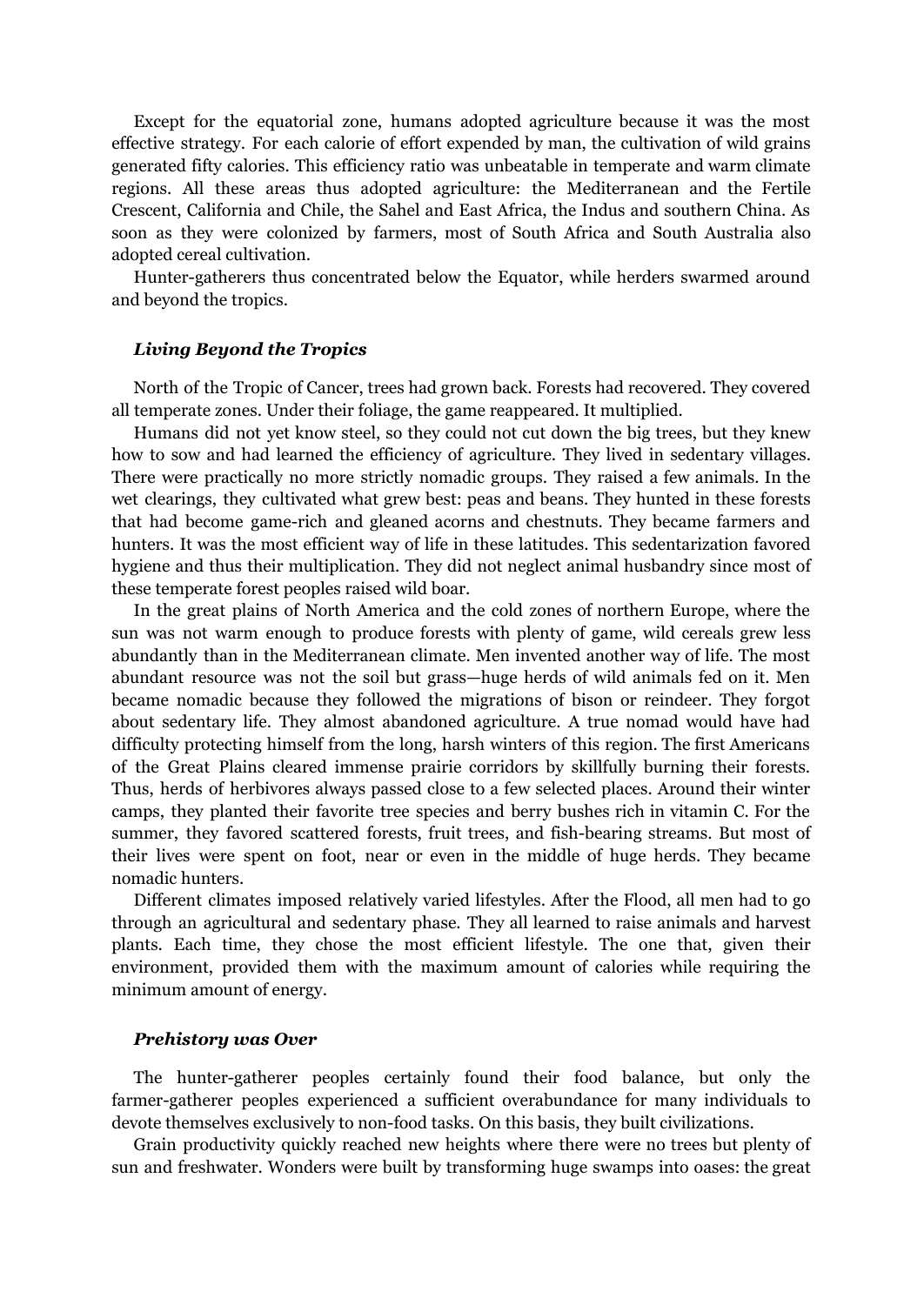valleys of the Tigris and Euphrates rivers, the Nile, the Indus, or the Yangtze. The civilizations that were built there guided the world during the two millennia following the Flood.

Humans had demonstrated their immense capacity to adapt: nature having imposed a climatic cataclysm on them, they were able to choose the best-adapted lifestyle and structured complex organizations. The overabundance of agriculture allowed us to develop crafts and to invent things as complex as writing and arithmetic.

We had gone from survival to opulence. We were going to choose kings, build cities and raise walls.

The epic of humans entered a new phase: the beginning of History. More precisely: this period we call Antiquity.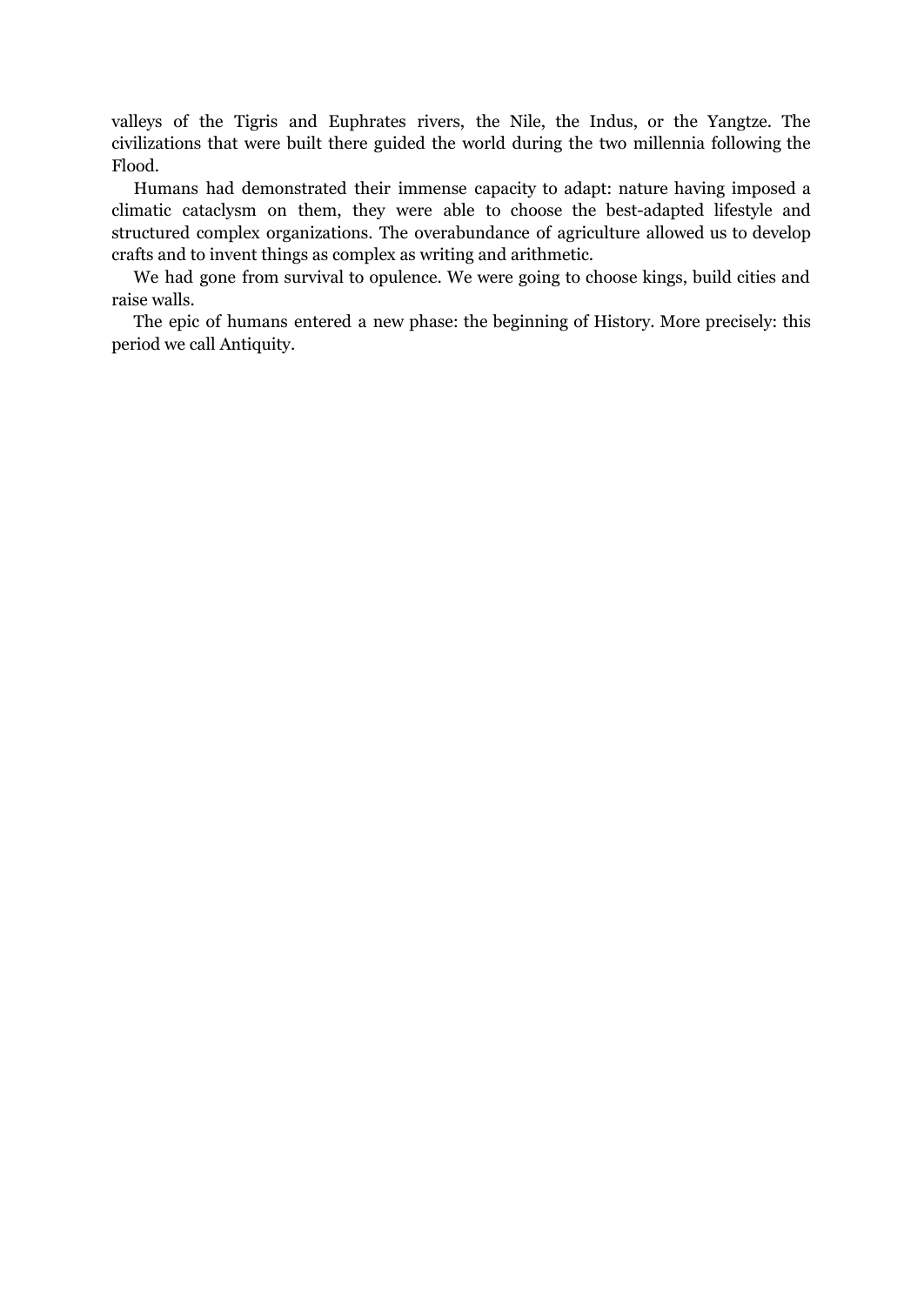# Further information

If a village of hunter-gatherers decided to undertake major work that would mobilize all hands, they would hunt a large beast. If they slaughtered an elephant, they would start by eating its organs. The muscles were buried in a green clay until they were tender enough to be eaten (the meat starting to decompose but in naturally aseptic soil). Killing an elephant was therefore meat for a month, which would allow hunters to use time to undertake other strenuous tasks.

The main plantations of the women of African hunter-gatherers were starchy tubers (yam, cassava, sweet potato): it is difficult to talk about agriculture. They just planted a few tubers, allowed them to multiply, and took some when needed. Plants and fruits (sources of vitamins) were essentially provided by gathering in the forest.

The essential grasses had already been selected by humans before the Flood, especially in China (rice) and in the Tigris and Euphrates valleys (barley). Resistant to disease and very productive, they protected these peoples from hunger and allowed the emergence of trades. One hectare of wild grain produced about one ton of seeds.

Four great prehistoric inventions:

THE WHEEL: The most widespread theory is that the wheel appeared in Mesopotamia. Long-distance trade was one of the essential factors in the prosperity of the trade in this region. Two wheels recently discovered in Mari, dated 2900 BC, support this thesis. However, the decoration of a vase unearthed in Bronocice (Poland) clearly shows a cart. It has been dated 3,300 BC. Scale models of wagons have also been unearthed in Hungary (Baden culture) that have been dated 3,200 BC. The most recent discoveries place the first wheels and the first carts in the cultures of the Caucasus or Ukraine. As for the first axles, they date from after the Flood: 3,100 BC (Slovenia) and 2,800 BC (Switzerland).

CERAMICS: The invention of ceramics was located around 14,000 BC, in the region of Lake Baikal and the Amur River, but even older pieces (16,000 BC) have just been discovered in southern China (Hunan, Guangxi and Jiangxi), as well as in Japan (Kyushu, Fukui cave). Terracotta appeared in Africa (Sudan, Niger), as in the Middle East, around 8,000 BC. The oldest traces of terracotta that have been discovered in Mexico or the Andes date much later (after 2,000 BC).

ALCOHOL: After the Flood, knowledge of agriculture suddenly spread around the world, so did beer. Suddenly many beers of rice, millet or barley appear, sources of natural antibiotics (streptomycin, tetracyclines). Note: rice beer was invented in China around 9,000 BC.

THE NUMBERS: the first expression of prime numbers would have appeared in Congo, 25,000 years ago. The first numbers (more or less fine notches, circles) were engraved on clay plates in Uruk (Mesopotamia) around 3,350 BC, they are associated with image signs representing goods. No other pre-Flood alphabet has been found other than that of Vinca near Belgrade (and that of Glozel which turned out to be the work of a forger).

By discovering that one could store wealth in silos or enclosures, one will quickly understand that one could also appropriate his neighbor's property by force. Almost all of the first dominant civilizations maintained armies. As soon as the world became violent, male-female complementarity was no longer essential: matriarchy almost disappeared.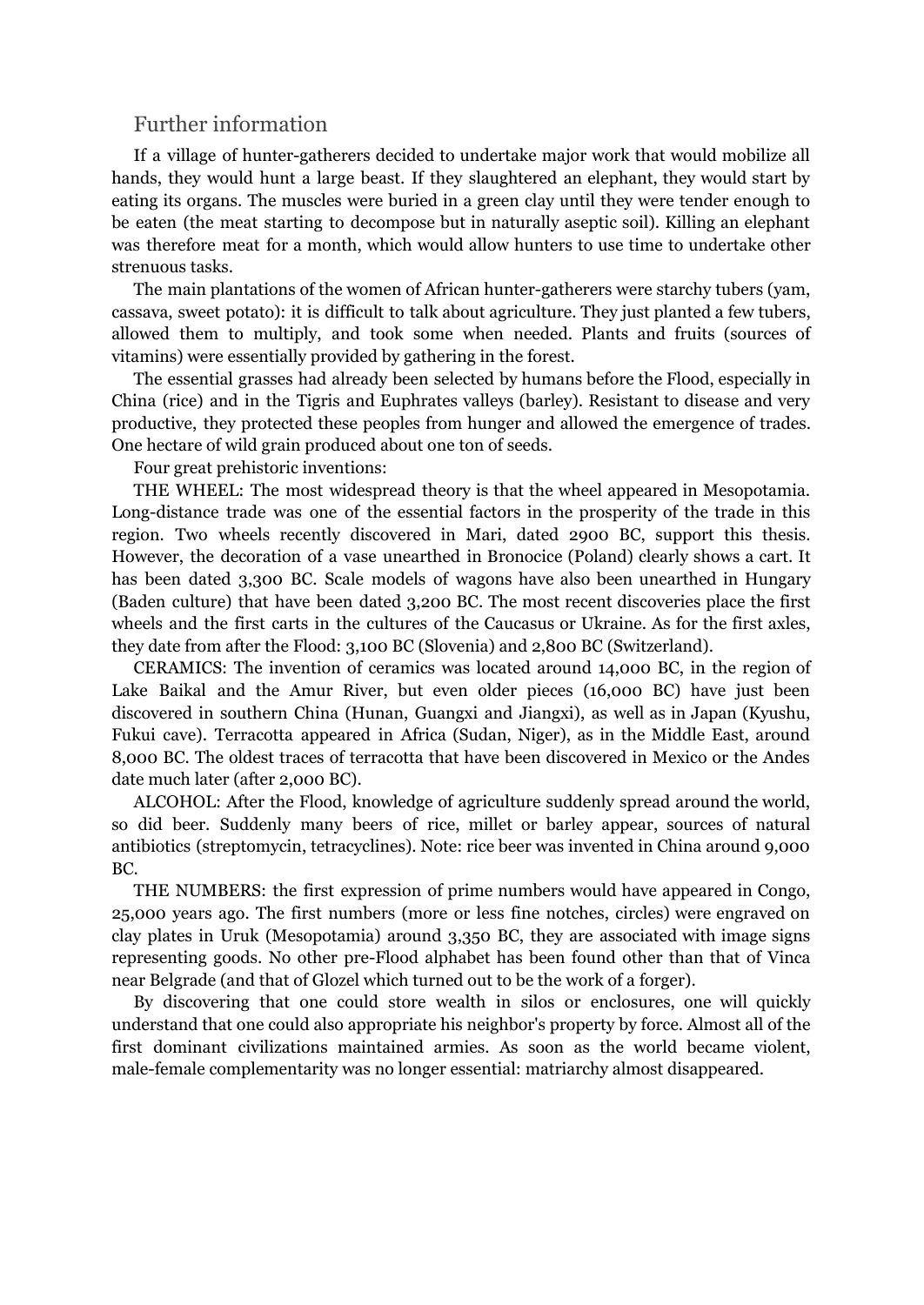# Birth of Civilizations

By 3,000 BC, six generations had passed since the Flood. The elders still recounted the horror that their grandparents had experienced. Waters had found their beds again, seeds had germinated, had become trees, and grown into beautiful forests. Mammals bred joyfully. Abundance reigned. Everything indicated that the cataclysm, which had killed so many, represented a brief hiccup of history, already forgotten by Nature. As everything had been reborn, some fundamental differences appeared which were mainly related to water.

The immense polar ice cap that extended over the ocean to New Zealand was now concentrated on the entire Antarctic continent. In the North, it was the opposite: the ice pack that had covered the land was now spreading out over the Arctic Ocean. Everywhere, glaciers had melted, including those that covered the north of the Americas. However, this polar ice migration was only of direct concern to those who lived in these regions. The vast majority of humans were not aware of it. In 3,000 BC, nobody had known the coastal lands of their forefathers, now drowned under 120 meters of saltwater. And no one knew how different the alignment of the stars had been. However, these forgotten phenomena were not anecdotal: the climate had been turned upside down and was struggling to stabilize.

Winds always blow from high to low pressure, and variations in atmospheric pressure are created by the earth's unequal warming. As the ice moved, cold polar air masses followed, and the coastlines retreated to a greater or lesser extent depending on the hinterland topography. Hence, the areas warming up in the sun had moved. Siberia, which had a temperate climate before the Flood, was now experiencing glacial winters. The wind system was not yet regular, all the more so as the poles' axis had shifted and the thermal equator too. As in all great climatic oscillations, there were even sea currents diverging from their path.

Wind patterns were still changing, pushing the clouds chaotically and making rains uncertain. Most farmers were experiencing either drought or heavy rains. The Polynesian sailors attributed these phenomena to fits of madness of the god of the winds.

## *The Canary Upwelling*

Four cold spots appeared: in the western south and north of Africa on the one hand, and in the western south and north of America on the other hand. Where deep ocean upwelling streams occur. These are very particular currents since they are ascending and particularly slow. They bring to the surface unbelievable quantities of trace elements and tiny organisms that constitute the favorite food of phytoplankton and zooplankton, which in turn feed fishes such as sardines or anchovies. These miraculous fishing areas represent only 3% of the ocean surface but more than 40% of the world's fish catches. The coasts that border these areas are so cooled by the upwelling's cold waters that they create the four most arid desert areas of the globe. Most upwellings are intermittent but, suddenly, after the Flood, the Canary upwelling became permanent.

South of the Tropic of Cancer, opposite the Moroccan Atlantic shore, two large volcanic banks stretch in parallel. Everyone knows their peaks as they form islands: the archipelagos of Madeira and Canary. The succession of craters that form the Madeira archipelago extend underwater to the latitude of Cadiz, overhanging the ocean floor by more than 1,500 meters. The Azore's high pressure generates a wind that blows steadily, pushing continuously the surface waters. This creates a cold ocean current that used to sweep south of Portugal and rush between the submarine archipelagos of Canaries and Madeira, chasing the surface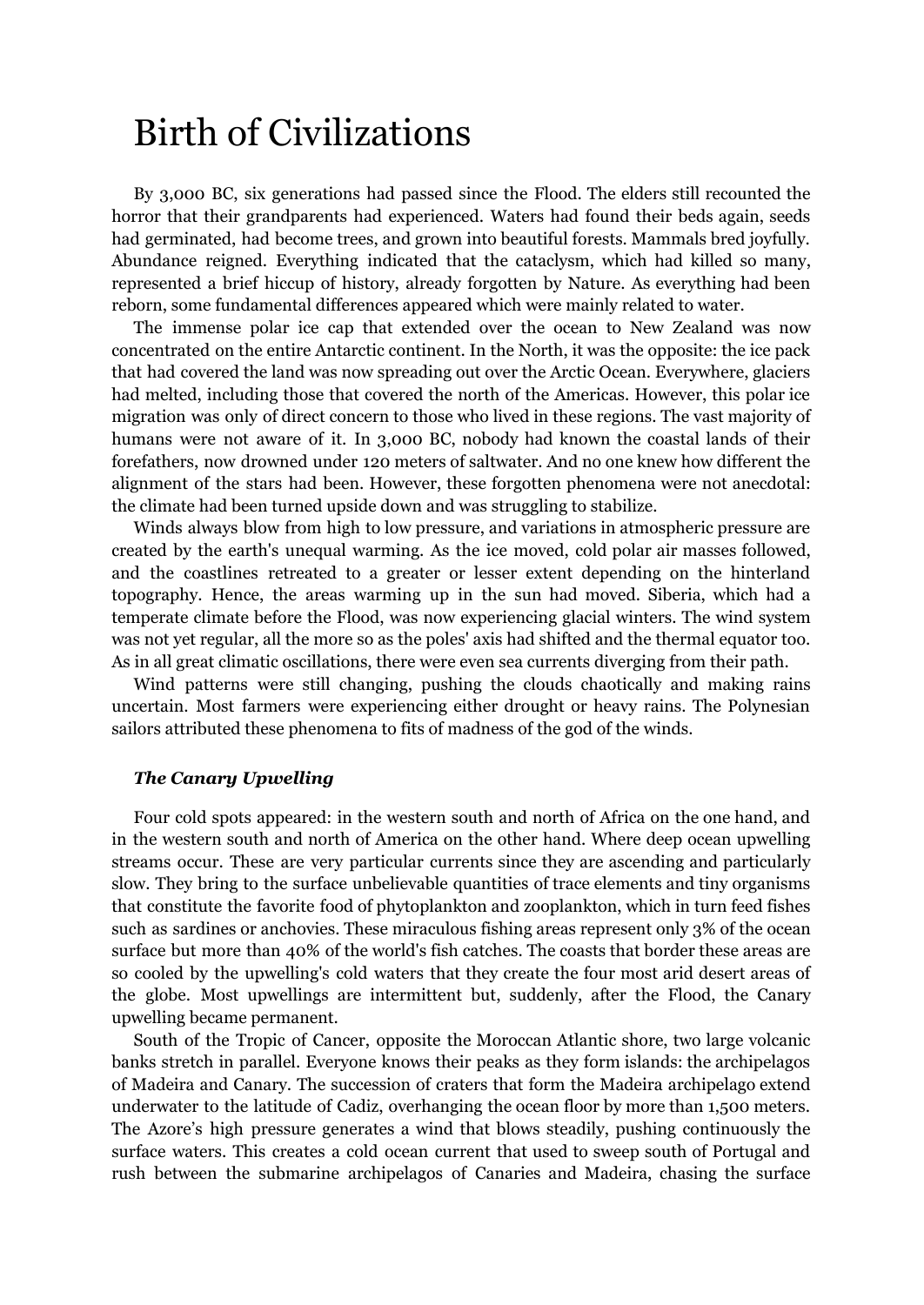water until it created a kind of whirlwind pump that sucks deep water. We know that in the Neolithic when the winters were particularly cold, this current moved to the other side of the Canaries and instead of passing between Madeira and the Canaries would flow between the Canaries and the Atlantic shore of Morocco. But, after the Flood, suddenly, the cold current settled permanently between the shoal of the Canaries and Morocco. Why? Because the great glaciers under 2200 m having melted, the level of the oceans had risen by 120 meters.

The volcanic bank of the Canary Islands stretches over nearly 1,500 kilometers, from El Hierro to Essaouira. It is an underwater mountain range that, on its western side rises between 1,700 meters and 2,500 meters above the ocean floor. On its eastern side, the Moroccan side, the bottom is still more than 1,000 meters below the surface. Among these reliefs, the Concepcion banks, near Dacia and Essaouira, have a particular morphology: their tops are almost flat with a slight slope towards the West, the deep sea. Before the waters rose 120 meters in the Neolithic, this shoal was only 80 meters below the surface, within the level of the thermocline. The thermocline is this limit between the cold deep-sea waters and the lighter, because warmer, surface water of the ocean; hence it is also the heat exchange zone between surface and deep currents. During particularly cold winters, the thermocline level would go up, nearer the surface of the ocean. The surface waters above the thermocline in the Canarian zone are more or less 120 meters thick. Before the Flood, the top of Conception Banks laid 80 meters below the surface. It was then bathed by the surface waters, except during some particularly cold winters when some deep waters brought up by the upwelling would pass between the top of Conception Banks and the thermocline.

Since after the Flood the water level had risen by 120 meters, the slope at the top of Conception Banks was 200 meters below the surface. Therefore, the waters brought up from the depth of the ocean by the upwelling current would now pass permanently between the thermocline and the top of Conception Banks, regardless of the season. These waters are much colder, roughly 6°C, than the tropical surface waters. Then they are much heavier. Since the Flood, when the deep-sea waters, which are brought up by the upwelling between the Canarian underwater mountain and the Moroccan coast, reach the level of the top of Conception Banks, they are almost no more warmed up by the surface waters above the thermocline. They slip along the slope of the top of Conception Banks with all their weight. And they do so continuously. Little by little, the water that flows down the slope attracts the water that is behind it, infinitely. A current is created which ends up acting like a siphon. The cold waters approaching the surface, brought by the upwelling, are sucked along the slope of Conception Banks down towards the deep sea. Thus, because the upwelling brings waters 1,000 m deep to the top of Conception Banks which has a slight slope towards the colder and heavier waters of the ocean (2,500 m deep), a perpetual siphon has now taken place which, wind or not, sucks permanently waters at 6°C. Thus, this part of the Moroccan coast has been getting cooler and cooler since the Flood. For the wind system, this cold area forms an impassable barrier: from the shoal of Concepcion to Essaouira, the clouds fly very high over the area. For 5,200 years, this cold spot on the globe has been separating heavy rain clouds that come from the evaporation of Caribbean waters. West winds always push them, but, since the Flood, they pass south, sometimes north, from the vertical of the Canarian upwelling: they do not pour their rains on the Sahara anymore, ever. And they will not as the differences of temperature between the cold spot and the desert increase.

The drying up of the Sahara had started during the 8.2K Event, it was sporadic. It became constant, violent and cataclysmic in the aftermath of the Flood. In fact, it will take about 800 years for the constant cold point of the Canary upwelling to cool enough the Atlantic coast of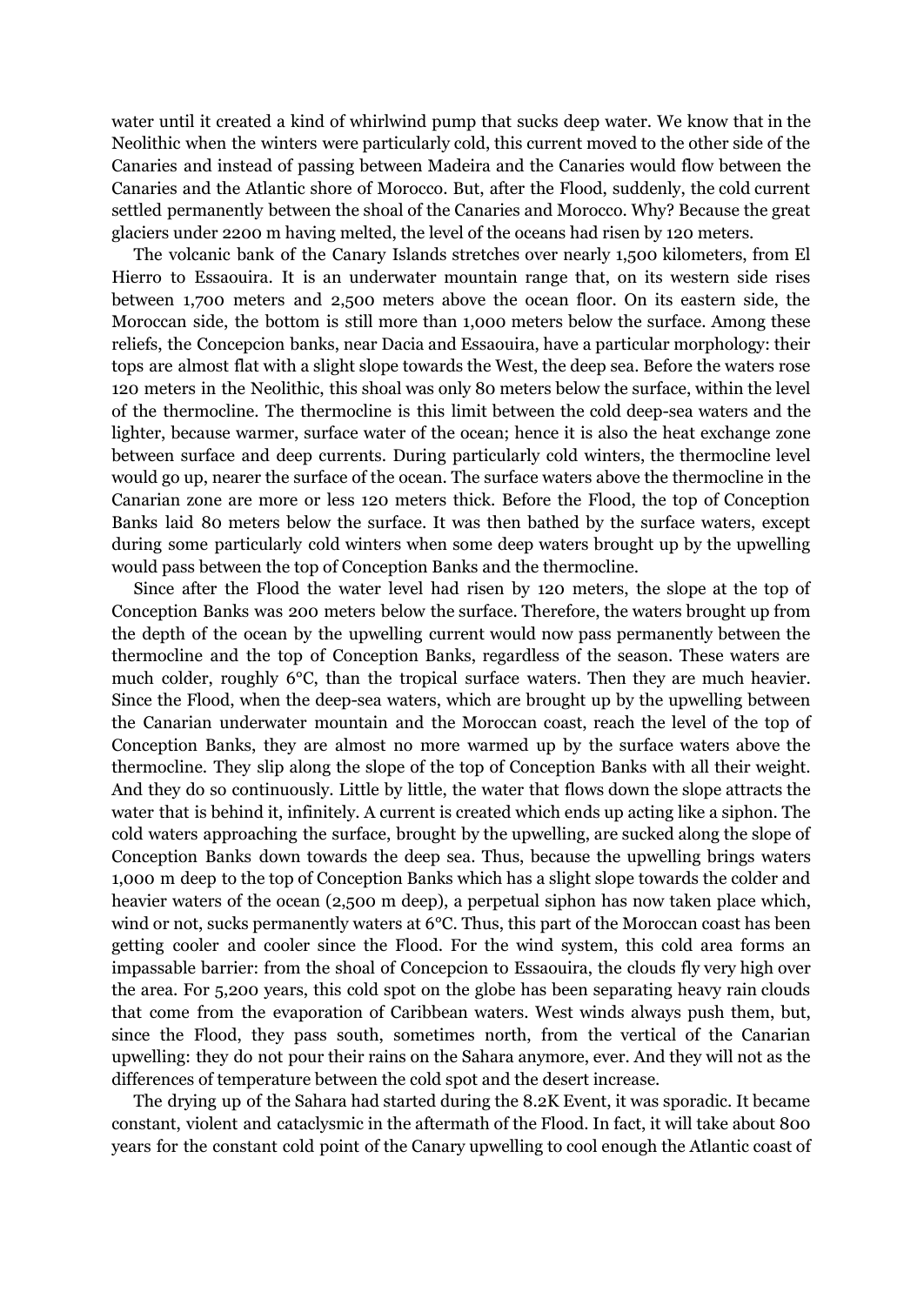Morocco that it creates an impassable climatic barrier and deprives the Sahara of any rain. This will be the era of great migrations.

## *The Climatic Migration of the Saharans*

The rock engravings of Tassili, in Algeria, reveal a vivid chronology of life in the Sahara. In the Neolithic period, giraffes were depicted tuning in a humid savannah with lakes populated by crocodiles and hippopotamuses, wild buffalo, and waterfowl were hunted. Then, around 4,500 BC began a pastoral era, since cattle had been tamed, but gazelles were still hunted. From 3,000 BC, as the Canary upwelling began to dry up the Sahara, the engravings became sketchier. Bows are amply represented on scenes of combat between peoples, but more often for hunting.

The "civilization" called "Stonehenge of the Sahara" was made up of breeders who cultivated Sorghum. At the end of the Neolithic, 1,000 years before Stonehenge, food sufficiency empowered them to become wise enough to build the first astronomy-oriented megalithic structure in history. The Canary Islands' upwelling was beginning to cool the Moroccan Atlantic coast, and the savannah on which the herds grazed became drier. At the extreme east of the current border between Sudan and Egypt (Wadi Howar) the population was increasingly concentrated around the lake of Nabta Playa. It was slowly, inevitably, drying out. They began to build wells, deeper and deeper. Most people abandoned cattle breeding for goats, as they could better tolerate the dry grass. When they could no longer water their animals, they decided their fate by themselves and went eastward. They eventually would all have reached Egypt.

The people of Nabta Playa paid tribute to Pharaoh. When they migrated, they were well received, settled around Khartoum, and contributed to the vast astronomical knowledge of the high priests. The fate of the Libyans was quite different. They also raised cattle. As the Sahara dried up, their animals moved from pasture to, each time poorer, pasture. The breeders followed their animals. They also went East, towards the Nile. For Pharaoh, the breeders from Libya were foreigners. They were greeted in battle by the Egyptian armies.

Under the temple of Hierakonpolis, an engraved palette dating from the aftermath of the Flood has been discovered. This object is among the most famous in Egyptology because it contains the first known hieroglyphs. They name this pharaoh: King Narmer, the "Scorpion King". On one side, he is shown wearing the crown of Upper Egypt, and on the other, he wears the crown of Lower Egypt. He is supported by the gods, preceded by a shaman, and followed by his sandal-bearer. He defends the Egyptian farmer by killing invaders with his club: the first climate refugees of which we have found traces. The "Narmer's palette" depicts what awaited wanderers who dared to claim a settlement on the Nile banks: a pile of decapitated bodies. According to the scribes, in this military campaign alone, Pharaoh would have won 120,000 slaves of all ages, 400,000 cattle, and 422,000 goats!

The farmers also had to bow to desertification. Some abandoned sorghum for millet, which is less water-intensive. The monsoon continued to move southward at an average speed of 35 km per year. Their harvests became insufficient. When they ran out of hope, they fled, village by village. Contrary to the breeders, they did not go through a phase of concentration around large water points. Small groups, most of them following the rainfall regime, swarmed southwards towards the great forest of equatorial Africa. There they built small villages and became hunter-gatherers. Too few, not united enough, they will never be able to maintain an armed force. Because each time it was small villages that had migrated, because they were too few when they settled, weak and dispersed, in Central Africa, because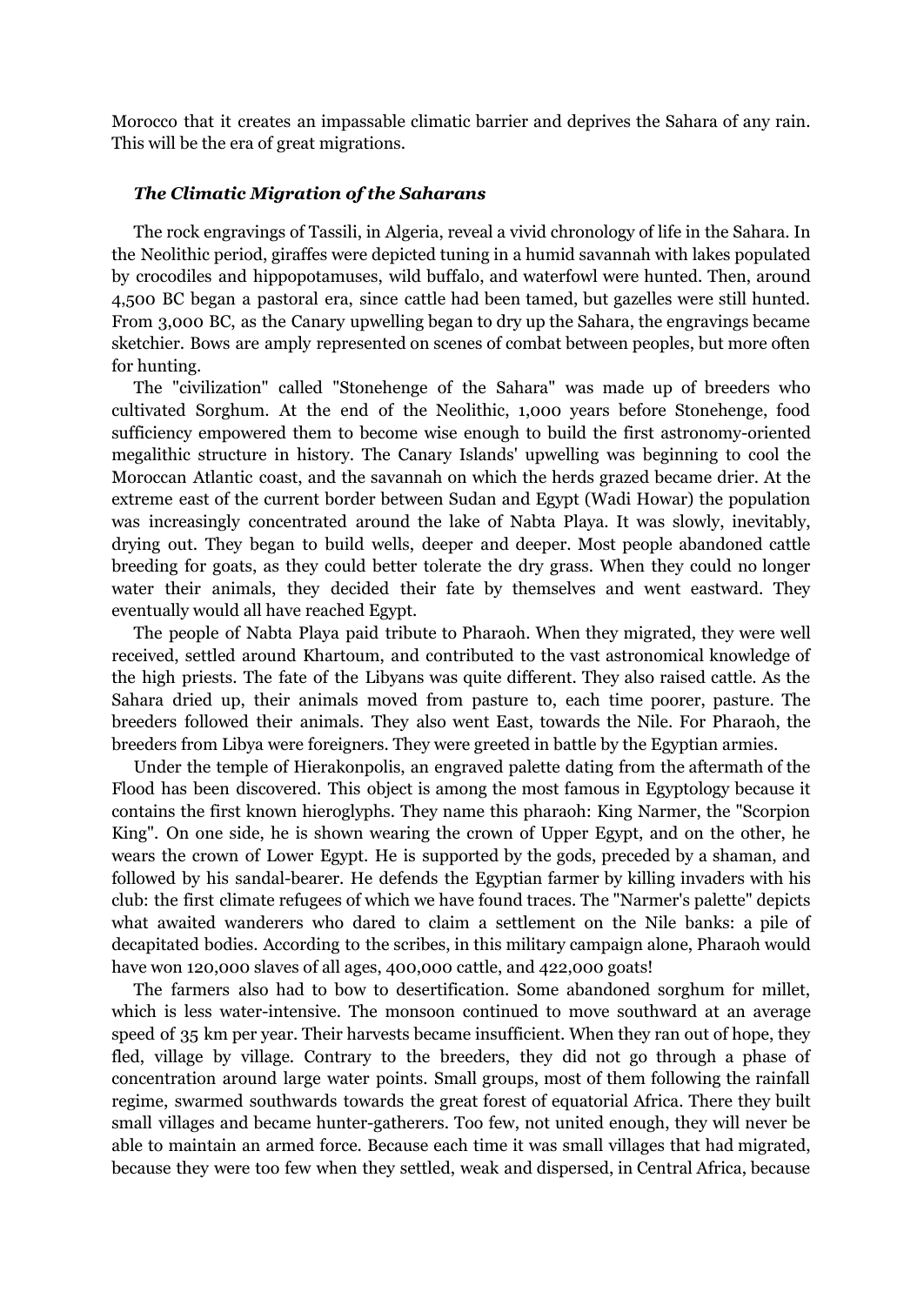the harsh life of hunter-gatherer in the equatorial forest will not allow sustaining big villages, their descendants will become the preferred prey of Arab raids looking for slaves.

This story of the Sahara's drying up after the Flood holds four of the keywords of that time: monsoons, pharaoh (central power), armies, and slaves.

# *The last "Cultures" before the Flood*

Just before the Flood, the most successful "cultures" we have found flourished around the Black Sea and the Danube (Bulgaria, Serbia, Romania, Ukraine). They were mainly focused on the breeding of large herds. Among the bones found close to settlements, those from wild animals, and therefore from hunting, had fallen in one millennium from 50% to less than 15%. Big villages were mostly in the alluvial valleys along the Danube and its branches. They fished a lot, irrigation of the plains required relatively little energy, wheat and barley were grown. What worried these people was the risk of flooding: they raised vast mounds on which they built their villages and silos. Nomadic peoples, still numerous, led their animals on the plateaus, around these valleys, sometimes on horseback. No traces of battles were found at these times. The whole region seemed relatively calm despite the appearance of a formidable weapon which constitutes the emblem of the Chalcolithic - the Copper Age: an axe, consisting of a handle of about one meter, crowned with a double copper blade. It seems that they used it mainly to cut wood.

In 3,300 BC, the largest cities in the world were in present-day Romania and had up to 45,000 inhabitants (Trypillia CII). In the middle of the rounded houses were the oven and the chimney. The soil was lime clay. Each habitat contained pear-shaped jars where the grain was stored. Most of the pottery had been sealed with a glaze, fired in the oven at 1000°C. It would appear that the social stratification was very low since no graves or buildings found revealed any pre-eminence. They had ample food resources and recycled their leftovers by making compost. Of course, they practiced trade, and a kind of pre-money was discovered: "trade tokens". These were used to facilitate trade along the Danube, as well as on the shores of the Black Sea. This Trypillia culture was completely self-sufficient, everyone offered and received. Nevertheless, they imported copper objects from the Balkans: picks, axes, hooks, belt buckles, or jewelry. A life, apparently peaceful, of farmers around whom nomads let their herds graze. They were protected by an immense and dense forest and moved mainly by boat.

At the same time, the Yamna culture began to build forts to protect their silos. Hence, there must have been battles and plunder at the end of the Neolithic period. But, overall, the world of the Copper Age was rather easy. Food self-sufficiency was the order of the day. The craftsmen produced ever more efficient tools. They were concerned about beauty, if we consider the jewels and the decorations of their pottery. Hygiene was still improving. Youth were educated through apprenticeship. Adults were living longer, long enough to pass on their stories to their grandchildren. Religions were still local and essentially animist. Intestinal worms caused inconveniences that were treated with potions. The high consumption of fish resulted in some parasitosis, and the dental systems had difficulty adapting to an increasingly boiled diet. The few epidemics were contemplated with fatalism. However, they were living rather healthy lives and their life expectancy was steadily increasing.

Then came the Flood. Survivors descended from the highlands in groups everywhere.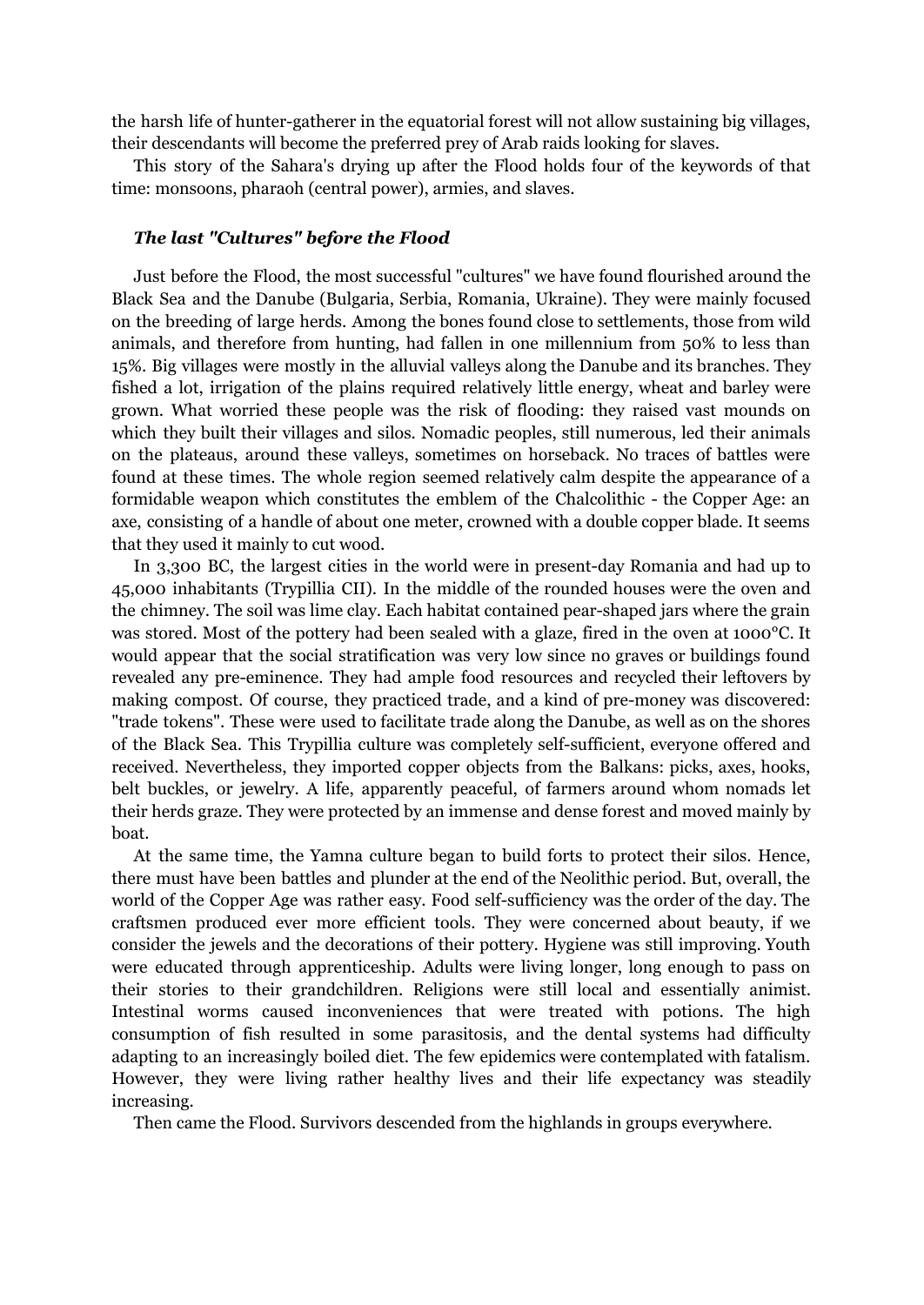## *The First Civilizations after the Flood*

The rainfall regime was not yet stabilized, but due to the orientation of our planet, the seasons were already balancing out.

The first post-flood civilizations appeared around the Tropic of Cancer, where a river oriented on a north-south axis experienced annual flooding.

In Egypt, it was the Nile. The "King River" flowed northward in a bed made of silt from previous years. Its valley was protected by immense more and more deserted spaces. Each year, the monsoon season was generously watering its catchment area in equatorial Africa and its runoff fed the river. The White Nile was harvesting land from the Sudanese forests. The Blue Nile added was grinding the Ethiopian plateaus until it transformed them into impalpable dust its flow carried northward. After each equatorial rain season, the Nile pushed its banks, overtook them, and flooded the bordering lands until it ended up in an immense swamp where it deposited more and more earth, inevitably gaining on the Mediterranean Sea. An immense oasis had appeared in the middle of the sands, which had the shape of a papyrus, the leaves of which would have formed the delta.

In the fertile crescent, they were the Tigris and the Euphrates. The two providential rivers flowed in the bed of their sediments, which rose above the level of the neighboring plains. Every year, when the ice melted, the waters rushed down from the Taurus and both rivers overflowed, drowning the fields. The surrounding villages were built on small heights, just above the expected and hoped-for floods.

In the Indus, it was the Sarasvati. It was one of the "seven rivers" described by the Vedas: it surpassed all the others in majesty and by the transparency of its glacier water. It found its power in the slopes of the Himalayas and flowed into an infinitely flat plain. Each time the snow melted, its flow grew until it overflowed its silty banks. The villages were located on more or less natural mounds. The cities were lined with high, sloping walls to protect them from flooding, and a sort of wide walled avenue was created across the city where, every year, the floods collected and carried away all the non-food wastes.

In Mexico, it was the Rio Balsas. It came down from immense high plateaus, wide and powerful. Its mouth formed a small flat delta that it covered at the end of each rainy season. It allowed the development of the horticulture developed by the proto-Olmecs.

In China, it was the Yellow River. It crossed the region of the coastal plains of Shandong which it would flood when the first rains melted the snow of the mountains. The Yangshao culture developed the cultivation of rice, supplanting that of millet. The villages were surrounded by ditches and defensive ramparts.

# *Harvests, Central Power, Armies, and Slaves*

The predominant way of life was no longer hunting. Folks had learned to keep their prey in pens and cultivated near their homes. Their concern was no longer for food subsistence but their security. They no longer feared the same predators. When their ancestors were afraid of wolves, tigers, or bears, they protected themselves by gathering in walled villages or even towns. The statuettes representing their women no longer idealized fat hips and heavy breasts, capable of storing enough energy to ensure pregnancy in times of scarcity. The silhouettes were thinner but robust, even athletic. Another two centuries and they would be represented dressed in complicated attire.

Agriculture was no longer akin to gleaning and no longer depended on women: the size of the fields had become too large. Irrigation relied on the muscles of men: they sweated, bent,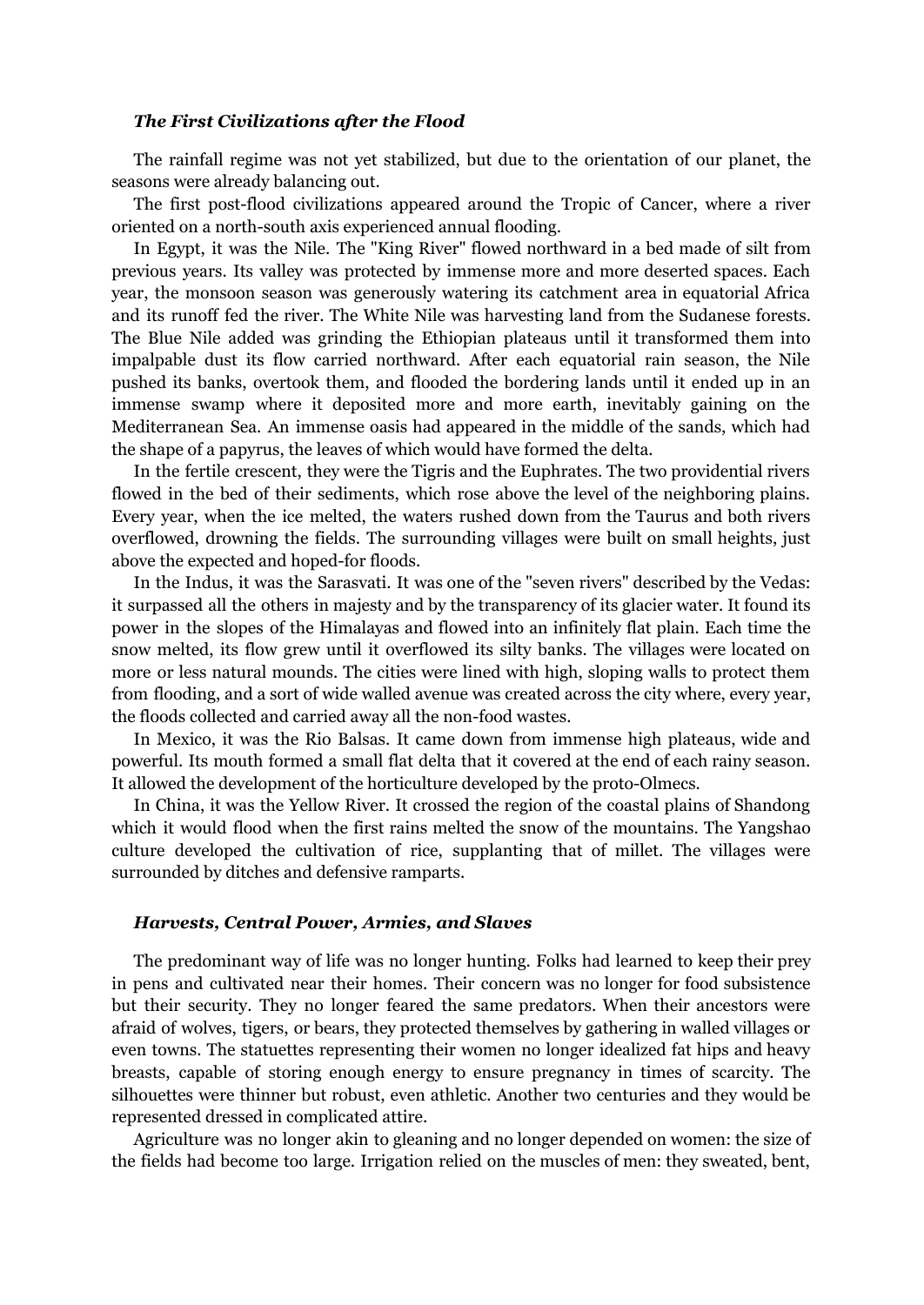shaping the land, building canals with a primitive hoe. All adults participated in the sowing and the whole population in the harvesting. As they moved to an agricultural economy, men discovered repetitive work, they became less adaptable and new pathologies appeared. They were now worried about the rains or cereal diseases. They had gained two things over their hunter-gatherer ancestors: the continuity of their species was assured and they no longer feared wild beasts!

In terms they would not have understood: the choice of agriculture-livestock farming had brought them food abundance, a better quality of life, and security. On the other hand, they now relied on agricultural production and a "central power". They had therefore chosen, or accepted, the authority of a central power to ensure their protection against any other member of the village, against any aggression from a foreign people, and against hunger in case of a bad harvest. They had more and more tools and quality objects at their disposal but were much more at risk of being robbed. In short: they had traded their freedom for more tranquility and comfort.

The self-proclaimed or chosen leader trained men for combat and had to raise an army equipped with up-to-date weaponry. He built high-capacity silos and ensured his power by enlisting scholars and priests who would tell a story that glorified the ruler, either by relying on divinations or by pretending to read it in the stars. They also provided education and indoctrination for the children. The priests explained the world by telling how the gods were the source of every abnormal event. They organized the veneration of the divinity, from which they derived their power, and, through skillful preaching, manipulated the people. The central administration depended directly on the ruler (or was delegated to the priests) and was responsible for the counting of wealth and the collection of taxes.

The leaders gave themselves honorary titles and guaranteed justice. Social classes stratified society. Those below had traded their freedom for the protection of their person and property and paid their leader and his clique a share of what they produced. This agreement was relatively similar to the one that wild animals had accepted when their ancestors had domesticated them.

Rulers, willingly or unwillingly, allied themselves with other rulers, and the most powerful became the king, his top executives became his ministers, and those at the bottom of the social hierarchy were required to obey. If his priests effectively rallied the people and the gods proved merciful, he could lead his army against other peoples and increase his power. He would then offer his people to share the fatigue of their muscles with men he had defeated: slaves. The latter was even lower in the social hierarchy than the humbler of his subjects.

Some of these kings were brilliant.

### *The First Five Civilizations*

The scientists of the first civilizations first learned how to tame water. Those of Sumer, Egypt, and then the Indus invented writing. They educated children. Governments provided the conditions for women to procreate more and fewer children to die in infancy. Their priests managed the people by demanding the presence of all at certain preachings and by enacting a code that would have been communicated to them by the gods. Like a two-faced Janus, on the one hand, they conducted complicated and ruthless religious rites, on the other hand, they organized religious festivals and entertainment. Their armies were disciplined, seasoned, and had high-performance, well-maintained weapons.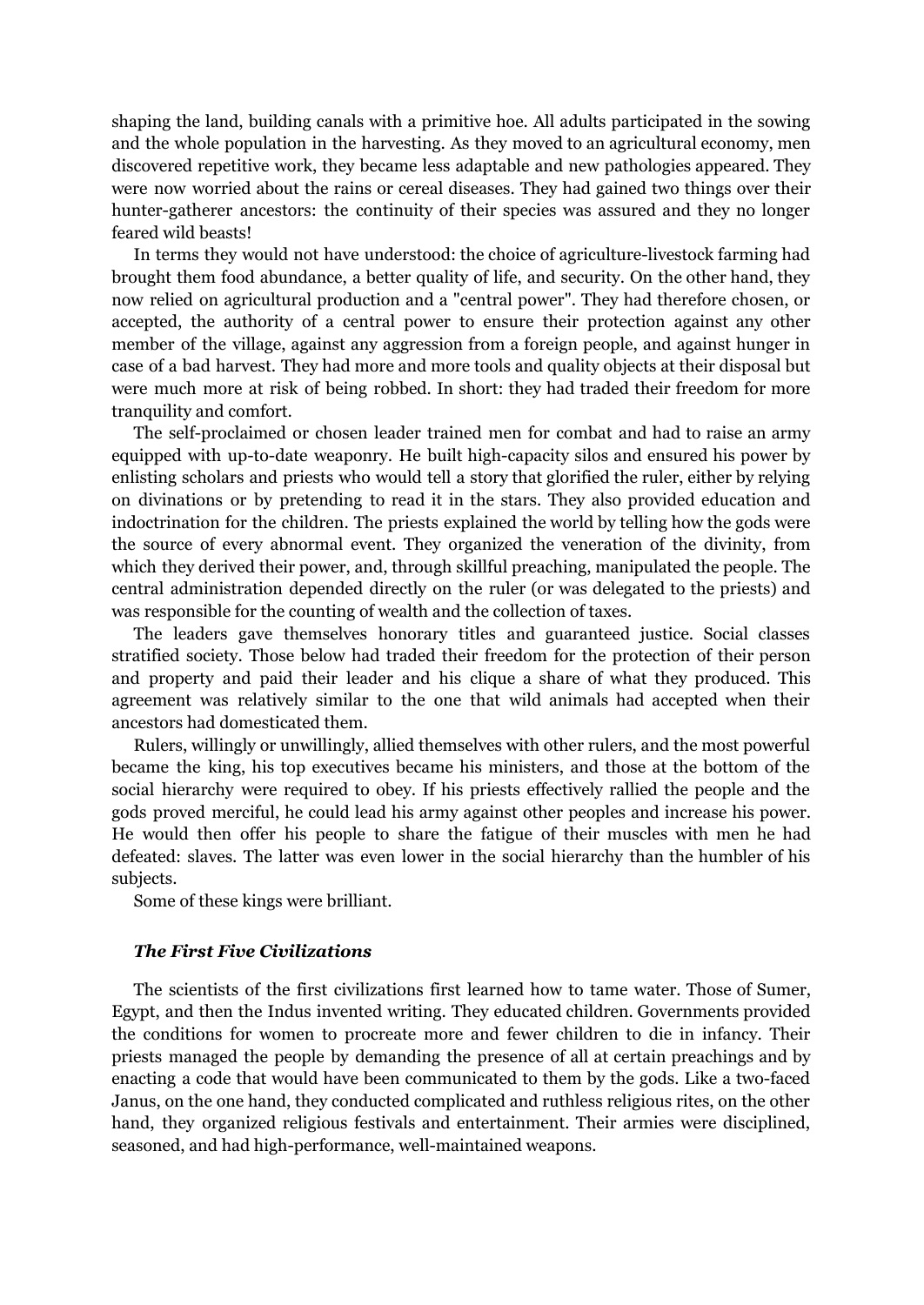Egyptian scientists learned how to dig canals to allow the Nile floods to carry their silt as far as possible, allowing for remarkable agrarian capacity. Scribes relied on educated geometers to calculate the upcoming harvest. During the flood season, when farmers could not improve their fields, they were employed in common work. Architects first had them dig a senseless network of canals and then build temples or pyramids. Their boats quickly enough used a sail to sail South - since the wind is constantly blowing from the Mediterranean to Nubia - and the strength of the current to float North.

In the Fertile Crescent, the country of Sumer extended to the Persian Gulf. The cities of Ur, Uruk, Lagash, Nippur... each had their own god and claimed he was the most powerful. This justified incessant wars while the farmers struggled to domesticate flood water. Every summer, large quantities of barley were harvested, far over the needs of the people. Date palms provided sugar for the year. Wool ensured a prosperous craft industry which, by connecting Egypt to the Indus, allowed a growing wealth to the traders and the cities. The king of Uruk raised a strong army, organized with an iron hand the digging of canals, supervised the craftsmen in controlled brotherhoods, made precise registers, a credible currency, common measurements, and connected the cities by guarded roads. It was the beginning of a golden age that lasted eight hundred years. A time when, between a few internal wars, the Fertile Crescent remained the richest region in the world.

In the Indus Valley, the Harappan civilization organized irrigation and built hundreds of kilometers of canals that, by simple gravity, irrigated even the most remote fields. They thus colonized a plain almost 1,000 km long and about 100 km wide. In their cities, efficient sewers collected sewage while clay pipes brought glacier water to towns and even to some homes. Stone was carved to build large ports on the river. Harrapan invented the brick and used it on a large scale. The armies did not have a determining role in the history of the Indus Valley since it was isolated by its geographical situation. The leaders encouraged craftsmanship and a very peculiar philosophy, based on traditional medicine and therapeutic massages: Ayurveda. They were going to write the first treatise on medical diagnosis and the first books on surgery in the history of mankind.

At the mouth of the Rio Balsas, the ancestors of the Olmecs undertook not only to domesticate wild plants but to improve them by making them hybridize. They chose a grass that seemed to generate relatively different plants, a grass whose genetic makeup was particularly prone to mutation: teonsite. They planted it under the wind, and in front of it they planted another grass... and studied the result. They promoted mutations for centuries, each time choosing the hybrid that provided the largest grains and was the most resistant to disease. Starting from a common riverside grass, they ended developing several varieties of maize by dint of constancy and observation. Each had ears containing hundreds of large grains, isolated from the earth's moisture by a long stem. Every year, the priests provided the seeds to be planted thanks to the obligation, at each harvest, to offer the best plants to the gods. A bloody religion, led by ruthless scholar-priests, would develop tomatoes, vanilla, zucchini, beans, and a few hundred other species of plants that we still eat.

In China, far from the coast, the valley of the Yellow River widens forming a large alluvial plain, wide and very deep. Yangshao culture developed millet farming, then, little by little, more and more rice farming. But it was above all in the horticulture of fruit trees that the knowledge of these specialists worked miracles: they invented grafts. Their fruits became larger, tastier, and more nutritious. These crops combined with livestock farming also protected the population from any dietary deficiency. Villages and silos were sheltered behind walls preceded by ditches. The first silkworms were bred.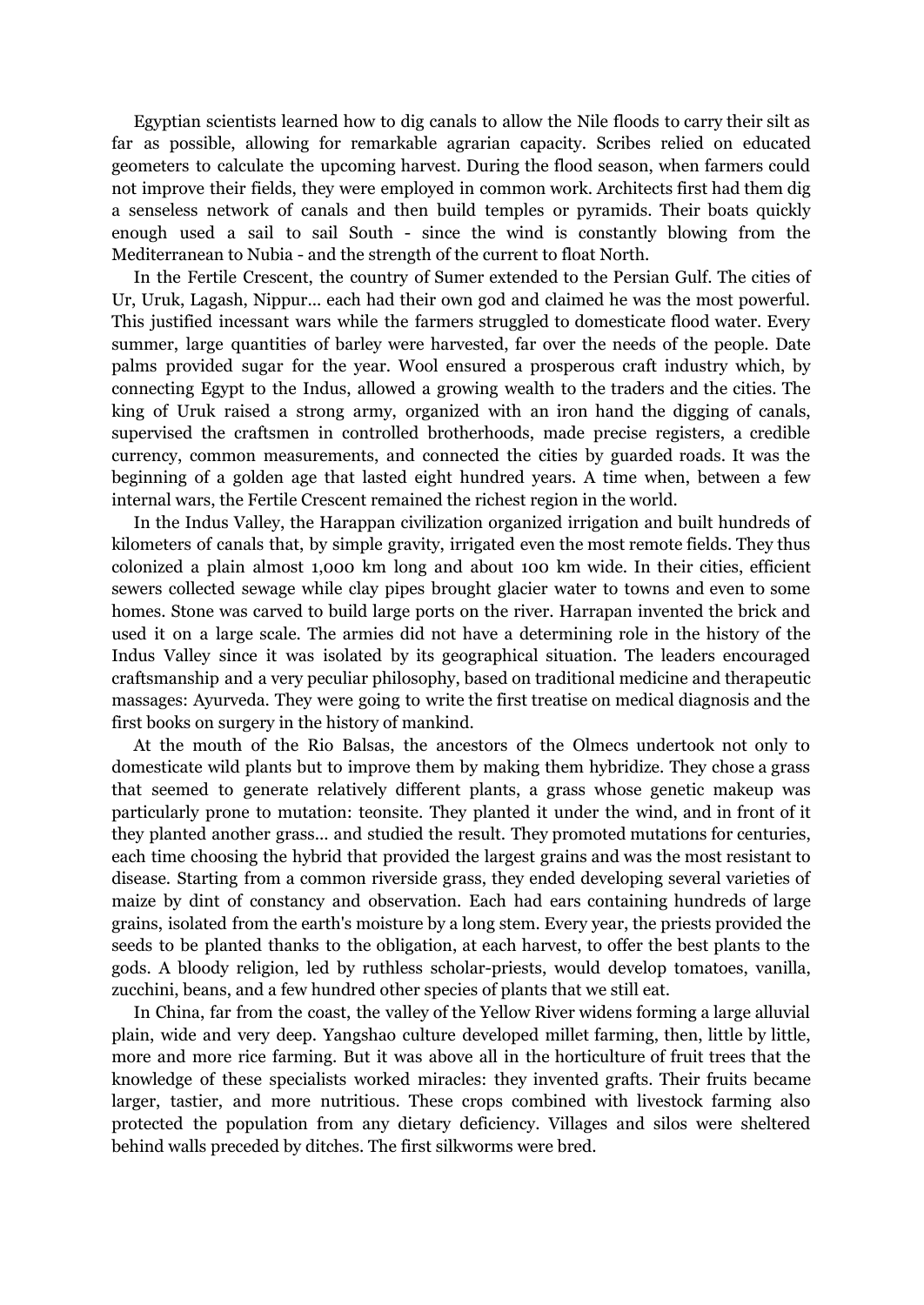These five peoples dominated the post-Deluge world with their science and wealth. Those of the Balsas and Indus did not need a powerful army and did not use slaves. But they all invested in the education of children, medical and engineering advances, astronomy, and crafts. All of them developed innovative techniques and commerce. Their leaders imposed their power, granted themselves the right of life and death over their subjects, and stratified society to the point of making it particularly unequal. However, they ensured common justice, protected their people from physical aggression, and provided them with food that was almost always abundant.

In each of these five civilizations, kings imposed unity. All their people spoke the same language, received the same education, used the same measures, dressed in the same way, worshipped the same gods, had the same referents, the same laws, the same customs, ate the same vegetables, partied at the same time, for the same reasons... To the point that they were no longer just a people led by a leader but a culture in their own right. Tens or even hundreds of thousands of people were de facto united by common deities, by an identity, a sense of belonging that went far beyond possible kinship ties.

Before the Flood, we spoke of "cultures" to identify sufficiently large people who lived in a specific area of the globe and shared a large common genetic heritage. After the Flood, we will speak of "civilizations". Paradoxically, it is precisely its culture that characterizes a civilization: between the borders demarcated by a king, all peoples share the same reference points, even if they come from various genetic origins.

Egypt would build its pyramids, the Olmecs would discover rubber, the Harappians would systematize medicine, the Longshan would develop the rice fields: each of these civilizations would show inventiveness and rigor to the point of overtaking all its neighbors and dominating its region. But the Fertile Crescent represents, without a doubt, the dominant civilization of the third millennium, the richest, the most productive, the most commercial, the most artistic.

From Oannès of Sumer to Sargon of Akkad, the Fertile Crescent was home to the most innovative, richest, most powerful, and brilliant civilization of the 3rd millennium BC. In 3000 BC, Sumer used writing, the wheel, mathematics, trigonometry... Mari had become the largest metallurgy center in the world. The epicenter of world trade was located between Tigris and Euphrates and connected the banks of the Niger River to the Himalayas. Everywhere, the weights of Susa and the currency of Ur were used. Everywhere, folks would recognize the braided beard and the characteristic clothing of these merchants, who were building the beginnings of what was to become the first Silk Road.

No longer did you only care about eating every day and protecting your family or fellow, you wanted to become rich and powerful. It only took six generations to move from one paradigm to the other!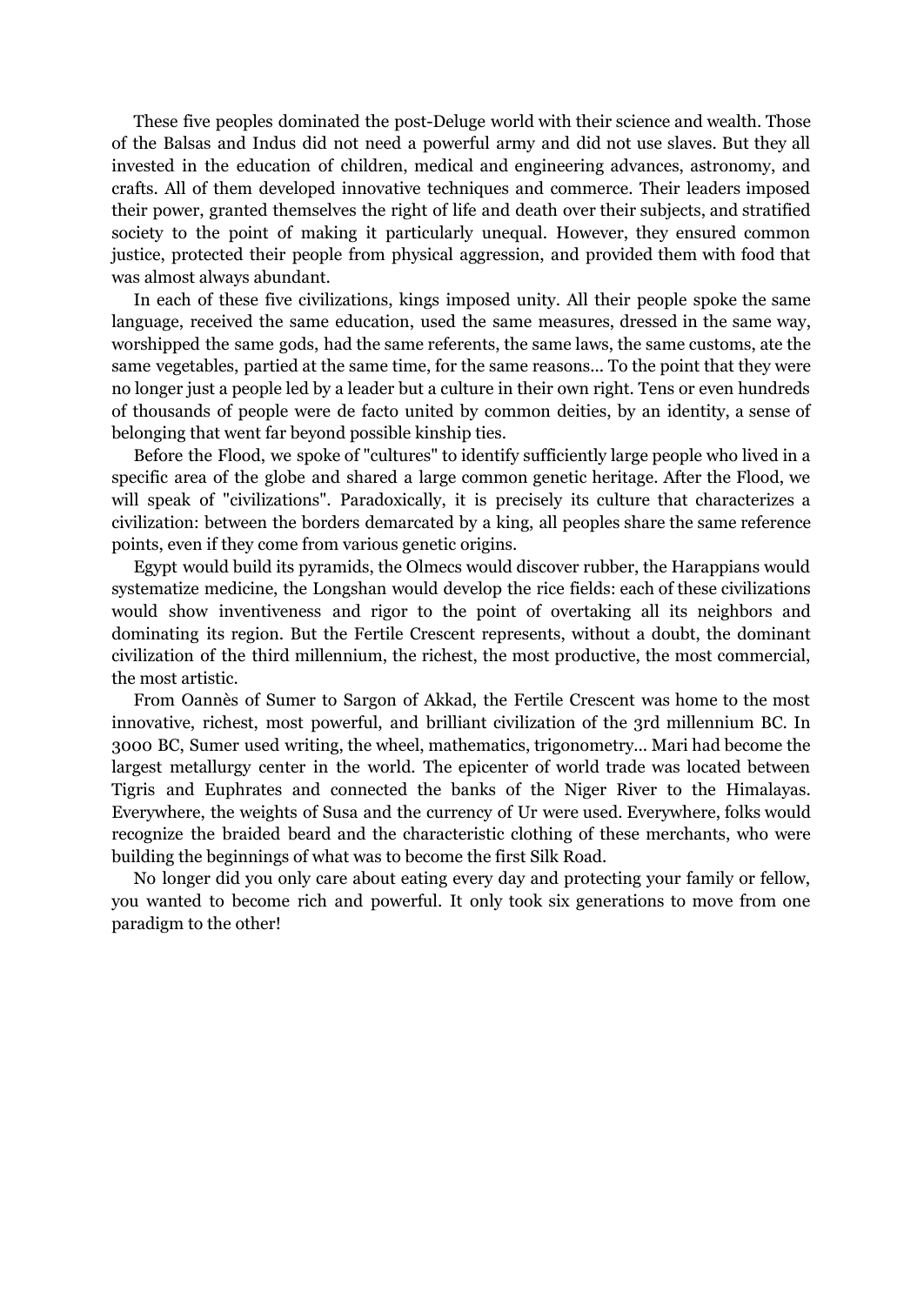# Further information

By 3,000 BC: solar irradiation was particularly powerful; the Meidob erupted in Sudan (Darfur); the Kaali meteorite hit the Baltic Sea (Estonia), followed by the fall of numerous micrometeorites over Sweden, Norway and Iceland; according to the Oceanian peoples, the wind regime was stabilizing. The Phoenicians settled in Lebanon and began to build ocean-going ships for the transport of goods; the cassava civilization appeared on the flood plains of the Amazon and the Moche civilization of Peru; the potter's wheel was invented in Egypt; the Nusantao sea route linked China, Vietnam and Taiwan; Jomon civilization in Japan began to shine.

The first writings that we know how to translate are accounts and appear in Mesopotamia. They are lists of numbers accompanied by stylized drawings generally representing goods (which will give the cuneiform writing). So that the "contract" would follow the goods, the Sumerians used to form a hollow clay ball in which they placed the calculations which reflected a commercial transaction. In the event of a dispute, it was enough to break the "bubble" to regain the original agreement.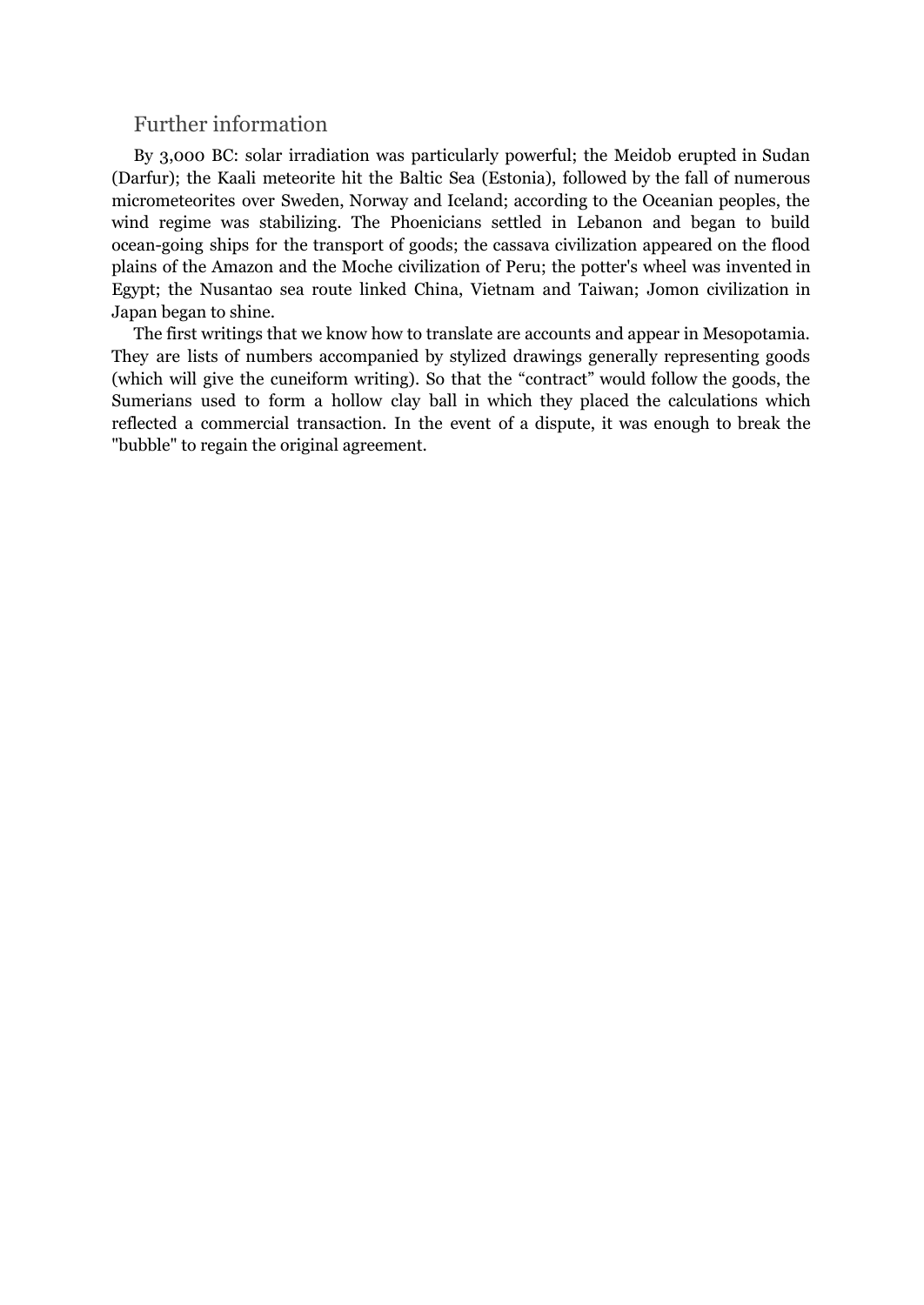# Conclusion

In the late summer of 1991, while descending the Austrian mountains, Helmut and Erika Simon saw a brown, sharp spot emerging from the melted ice between some rocks. It was the arm of a dead man. They notified the police as soon as they arrived in the valley. A few days later, the coroner filed a complaint when he found out he had been killed by an arrow and had stab wounds. He had been found 92 meters from the Austrian border on the Italian side. He turned out to be a Sardinian that had been lying in the ice for 5,300 years. The body was given a name: Özti. Global warming had caused the glacier to recede and released him from his coffin of frozen water. This couple of German hikers had just made the most extraordinary discovery in paleontology since Lucy.

Then came the scientists.

We learned which plants Özti had come across during the last months before his death. We knew everything about his clothing, including the age of the animals whose sinews he had used. His diet and the composition of his last meals were known. He was even diagnosed with milk intolerance and arthritis. It was discovered that he suffered from intestinal worms and carried with him mushrooms of the birch tree, which contained the ideal molecule to fight them. The angle at which the arrow that had killed him was propelled was calculated. We managed to reproduce, sequence, and analyze 96% of his DNA. We studied the acupuncture points tattooed on his skin. The strain and genome of the Helicobacter pylori that caused his peptic ulcer was determined. Nobody cared to know the name of the chief who ruled his tribe or clan.

A few years later, the proteins in the nucleus of Neanderthal cells were analyzed. It was determined with certainty that they could speak an articulate language because their genetic heritage contained the Fox-P2 gene, thus putting an end to a fifty-year-long dispute.

A few more years later, a young scientist from Berkeley asked that a satellite study a small portion of the earth's crust, drowned under 3,800 meters of water, off the Kerguelen Islands. And indeed, the crater of the large asteroid from 3114 BC was found there.

In March 2010, scientists succeeded in extracting a strand of DNA from a phalanx of a man from Denisova, in southern Siberia. They drew several conclusions, including this one: Asians carry genes from this ancestor, Melanesians even more so, but the genetic heritage of Africans or Europeans is devoid of them. This brutally contradicted the official dogma according to which there was no genetic difference between the world's populations.

The attribution of the "genetic bottleneck of the human species" to the Toba eruption had been made by Anne Gibbons in 1993, but it was the search for the "Eve of mankind" from mitochondrial DNA that brought the proof. Now, a proof is not a theory, it does not suffer discussion. Most paleontologists, who refused to consider the "far-fetched hypothesis" of our ancestors' quasi-extinction, had to bend before the evidence.

Our scientific methods and tools have been largely refined over the last thirty years. We are no longer satisfied with the large approximations of carbon 14 dating. We use uranium-thorium dating, magnetic resonance, dendrochronology, deuterium concentrations in the air, or even, distribution of pollen in the mud of lakes. Irrefutable, possibly iconoclastic discoveries have been published, making history more precise and less dogmatic. These scientific contributions sometimes shake up preconceived ideas. They shed light on the epic of a species lacking great muscular qualities that nevertheless managed to dominate the world, that of humans.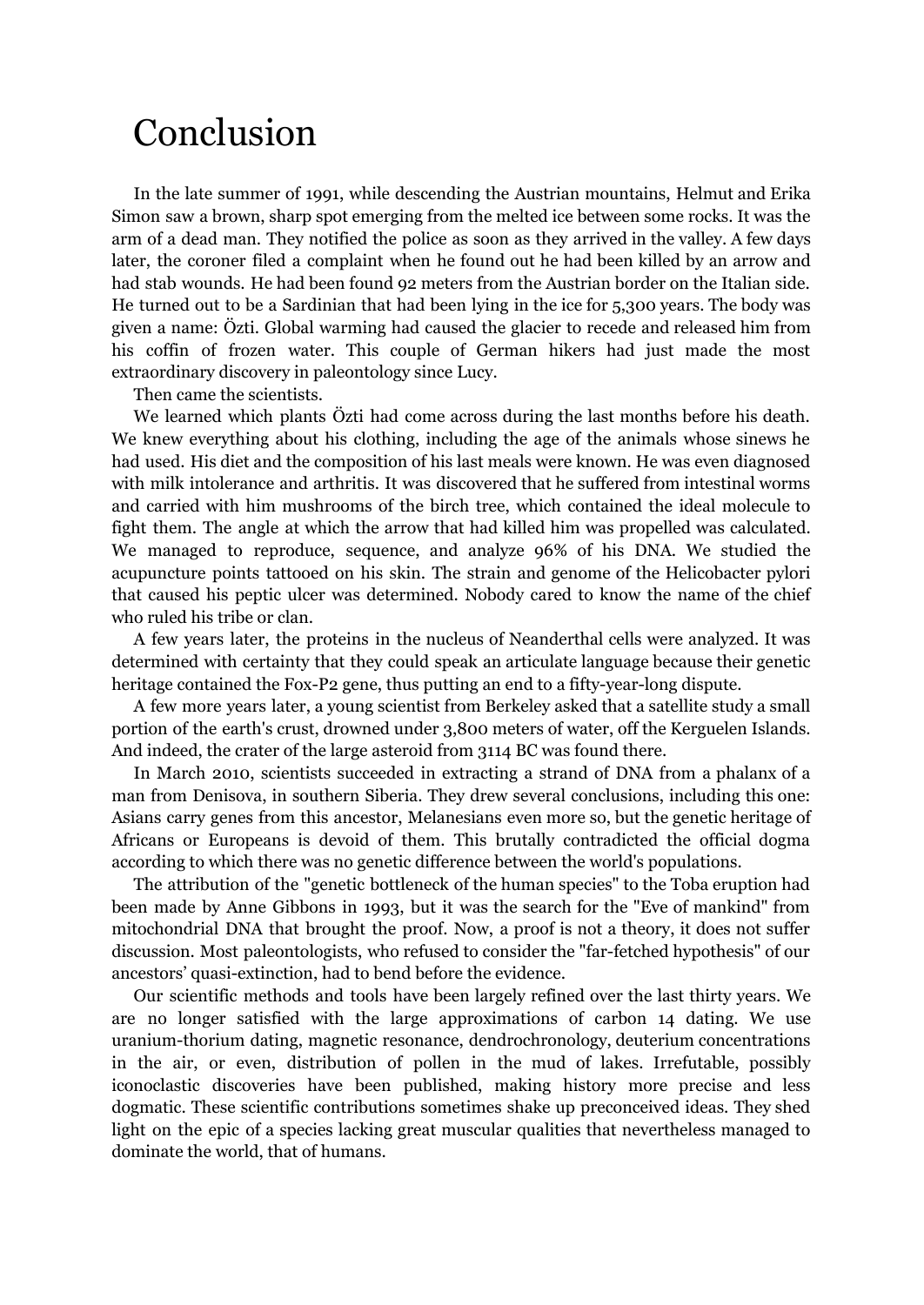The lifestyles of hominoids are still very little known, except that they vary very much according to the groups. French scientists have studied the scavenger man of the Vallonnet cave (900,000 BC), the elephant and hippopotamus hunter of Soleihac, or the open-air habitat of Terra Amata. The oldest maintained hearth at Zhoukoudian (China, 400,000 BC) has only provided food-related information. The Mas des Caves, in the south of France, though continuously occupied by humans for 100,000 years, has shown a relationship between the food they ate and the climate they endured but, apart from a few carved stones (bifaces), it provides us with very little knowledge on their way of life. Indeed, wood and skins have been dissolved by the millennia. The successive ice ages have erased the traces of light habitats of hunter-gatherers. The "desert of mud" which followed the Flood covered all the plains. We know only a few cave developments because they were protected from the glaciers, such as, for example, those where the inhabitants had stretched skins, delimiting a room where they could rest sheltered from the wind, those where humans protected their sleep from humidity by creating large flat layers made of crushed shells, the one where the entrance is protected by a wall 1.5 m thick and the one where the opening of the cave was fully walled, leaving only entrances with a diameter of less than 60 cm. Very little is known, but it is theorized that by at least 200,000 BC, all humans knew how to light a fire.

Protohistory describes the period from 74,000 BC to 10,000 BC, that of the last ice ages. Traces of occupation of caves are much more numerous, burials are more and more frequent and the abundance of parietal paintings evoke obedience to religious beliefs that were undoubtedly aimed at uniting clans. However, it is assumed that the continuous migration of humans across the globe was characterized by a majority of ephemeral habitats. Large mammals were a constant threat and a source of food. The enormous mammoth dominated Europe, the horn of the woolly rhinoceros was more than a meter long, aurochs or musk oxen reached a ton, some bears too. This was undoubtedly a time when strength and endurance were essential for survival. The inhabited caves contain sharp blades and quality carved tools. Each habitat had fireplaces. Humans gathered, night after night, by the light of the fire: language developed, intelligence grew. The adaptation to always changing circumstances was remarkable. The atlatl was very widespread and the bows appeared, as well as the eyed needle. It has been noticed that each time the weather became cold, the habitats dispersed and then concentrated towards the South.

The period that runs from 10,000 BC to 3,114 BC has been called in different ways, depending on the scientific field concerned: for geologists, the Holocene succeeds the Pleistocene; for paleontologists, the Neolithic supplants the Paleolithic; for historians, Homo Sapiens-Sapiens replaces Homo Sapiens; for archaeologists, the age of terracotta takes hold; for economists, the appearance of agriculture and animal husbandry launches the notion of wealth; for ethnologists, life in society begins with the first concentrations in villages; for legists, property right derives from the cultivation of the first fields. In fact, the creativity of humans changed the perspective. They went beyond the manufacture of tools for longer-term inventions. The paradigm moved from individual necessity to the search for the common good. The villagers did not dig water holes anymore: they built wells. They invested in the collective construction of complex ovens to make terracotta containers. They discovered the hybridization of plants. Grafts were used to improve fruit trees. The navigators of the Pacific memorize their path thanks to songs relating to a hundred stars. The first spices appear systematically and are targeted in particular against intestinal worms. The antibacterial power of ointments and beeswax was used. More and more natural antiseptics are used. Water reaches houses and sewage systems are installed. Weaving looms appeared. The principles of stone construction and thermal insulation of buildings were introduced.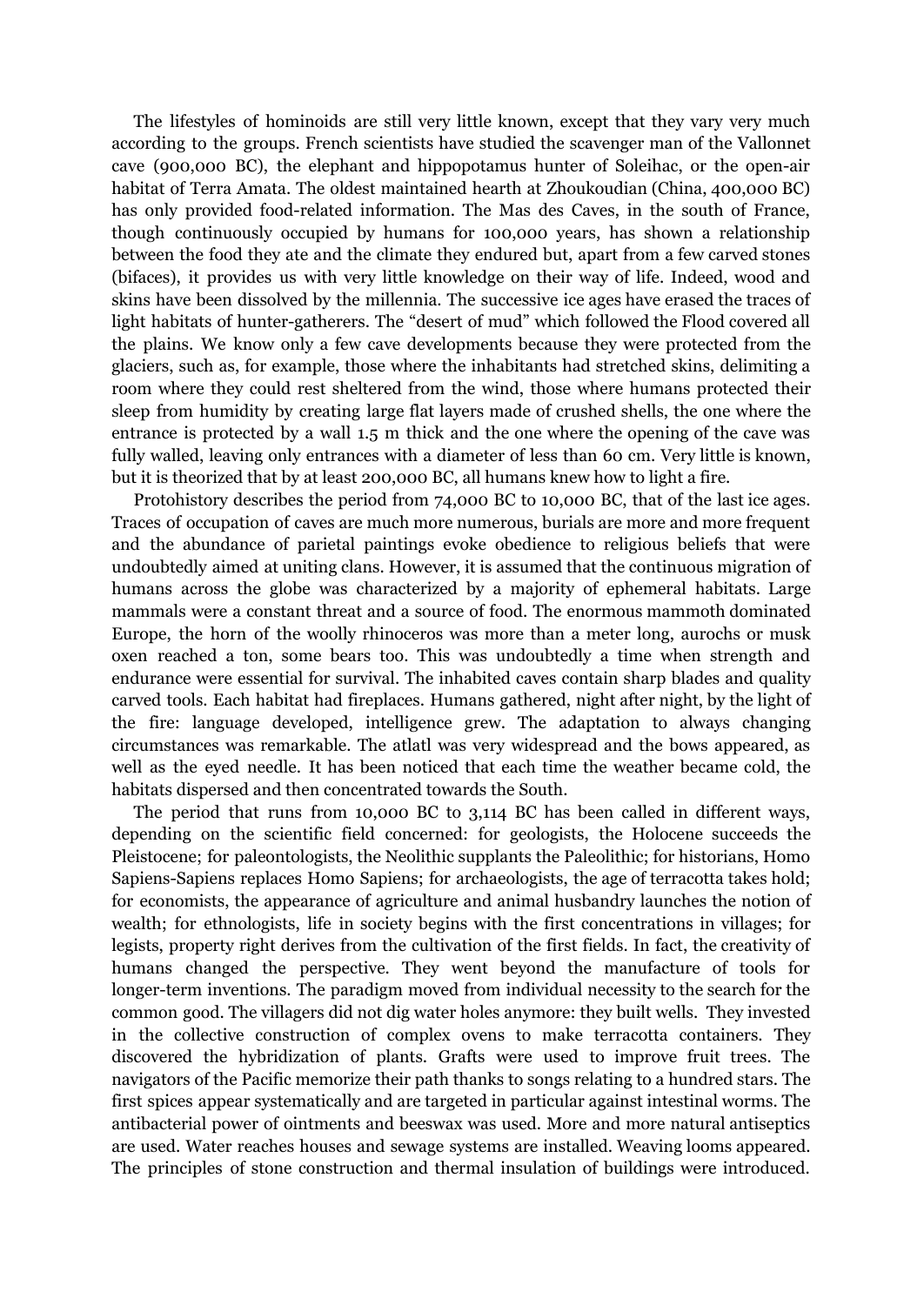These fixed settlements lead to the birth of trade, thus exchanges, thus the acquisition of knowledge, thus the improvement of techniques. The high efficiency of agriculture and animal husbandry freed up time for non-food-productive specialists: craftsmen, priests, healers, and warriors. Cooking in pots improved digestive efficiency. The survival of children after 5 years of age increased considerably and women died much less in childbirth. The invention of the forge bellows was decisive and will change the world. In Bulgaria first, then in Egypt, Switzerland, and Iraq, metals and copper were melted. Shortly before the Flood, in Anatolia, they learned to mix it with tin to produce an alloy more resistant to shocks: bronze was going to make it possible to cut trees, beams or piles.

Then the Flood happened. Once the language barrier had been crossed, the survivors shared their knowledge. They chose the most efficient solutions. Around the Tropic of Cancer, where the climate of the moment was the most favorable, all the civilizations founded afterward were based on the same principles: they planted cereals near the villages, built enclosures and raised herds; they used earthenware vessels; they wove fabrics and made clothes; they used fibulae, arrowheads or metal serpents; they practiced trade; they built houses from soil, lime and wood and protected them from the heat. These bits of knowledge already existed, scattered. The extraordinary thing was that all of them, at the same time, put in place the same solutions: the basis of the first civilizations. One of the corollaries of this sudden diffusion of knowledge is sociological: all of a sudden, most men had a specialty, and therefore a profession, and therefore a status. Scholars and scientists were at the top of the social ladder. Those who shared power discovered luxury and waste. Among the first inventions of the post-Deluge period were writing, the abacus, the shield, and slavery.

Grouped and armed, humans no longer feared wild animals, practically only took food that they had domesticated, had definitively abandoned the age of stone and animal skins, and began an inexorable transformation of the environment in which they lived. All at the same time, whether they were Olmecs, Chinese, Indians, Mesopotamians, Chaldeans, Akkadians, Phoenicians, or Egyptians, passed from prehistory to History.

With the same step, they entered "Antiquity", this flourishing but violent period of History. They imposed themselves on Nature. And, in order not to risk that, once again, "the sky should fall on their heads", they conceived and submitted to complex religions. The first five civilizations modified landscapes. Their subjects had no shortage of food, and to prevent years of crop failure, they stored the fruits of their labor in ever-larger warehouses. Their rulers knew how to read, write and calculate; their merchants abandoned bartering for monetary wealth; the lower classes bowed their backs in submission, having traded their freedom for security. The defeated became slaves, obedient energy. Battles and wars multiplied. The kings proclaimed themselves of divine essence. The arts flourished. The education of children became a priority in all civilizations. Violence became a rule, the complementarity of the human couple was deeply undermined.

The fundamental upheavals that have conditioned this evolution are climatic. The most devastating ones seem very strange, even foreign, to us who have not known any for thousands of years.

However, we have been shaped by cataclysms and there is nothing to prevent them from happening again: our planet is neither inevitably stable nor protected. It would only take a shift of the monsoons 2,000 km to the south to cause world famine. An eruption of Yellowstone would wipe out the US economic power and have global repercussions. There is no galactic shield to protect the solar system or the Earth from a possible mega asteroid rushing through our atmosphere. However, there is no need for alarmism: at the rate of one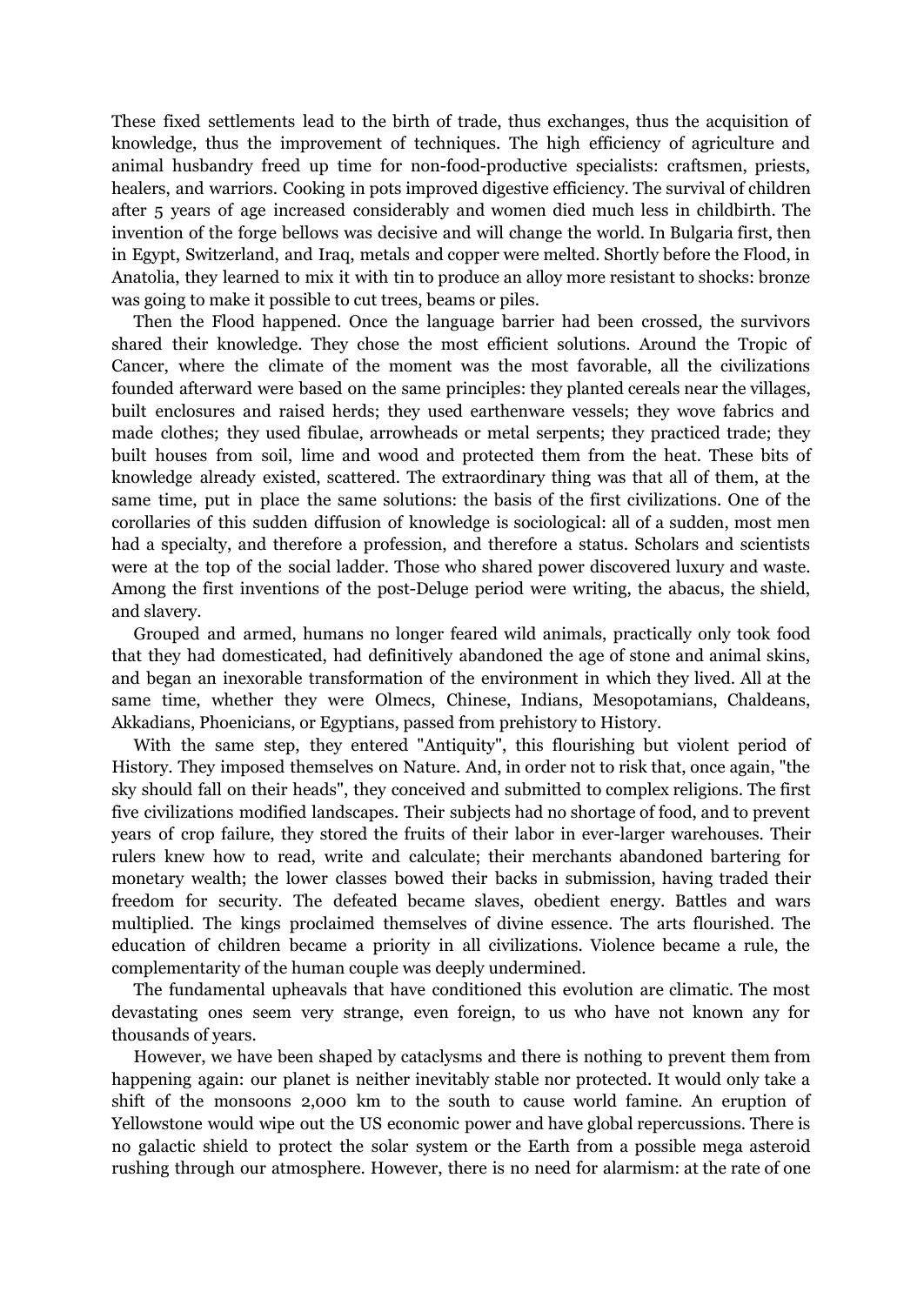of these disasters every 20,000 years, the probability of the occurrence of such an upheaval, on the time scale of a few generations, remains very low.

Cataclysms are not comparable to the thunderous announcements of a few millimeters of water rise or a few tenths of a degree increase in average annual temperatures. Their brutality simply endangers our existence. To survive their sudden violence already requires courage and endurance, but to progress under their conditions requires a deliberate renunciation of the habits and aspirations of the moment. If such a climatic upheaval were to impose itself on us with all its power, we would instantly have to rehabilitate our limbic brain... Admit that our body has minimal requirements, that cold and hunger kill, that unity is strength, that mutual aid is more effective in adversity. Remember that the adaptability of mankind was at its most when the human couple was complementary. Adaptation and innovation will be worth more than anger or rage.

There is no doubt that, like our ancestors, some will discover an extraordinary sense of adaptation and will be able to accept pain and constraints, but will they be the majority? Will they be immediately followed? We are used to the circumstances we know, to the softness of our lives. We have only known the Holocene, this exceptionally long interglacial period, and the astral situation of the Earth means that we live in winters that are not very cold and summers that are not very hot. We have continuously increased the productive efficiency of agriculture and animal husbandry to the point that most of the population lives in cities, free from hunger. Machines have allowed us to forget the pain of continuous physical effort. Technology has provided us with fabulous and familiar tools. In most developed countries, at the end of spring every year, the press asks if it is time to start a slimming diet before going to the beach. Our current lifestyles seem to be a hundred thousand miles away from the courage, stamina, and cunning needed to face a cataclysm. Yet these qualities are part of our heritage. When the time comes, trends in dress or politics will be forgotten, as suddenly as the upheaval we will face.

History has become much less dogmatic since science has shed light on it. The cores taken from the poles' ice, the discovery of the genome, and genetic markers bring us astonishing details on what we were. And we discover that our species has been able to go through times of infinite violence. As Thoreau wrote in Walden: "Man is an animal that, more than any other, knows how to adapt to all climates and all circumstances of life." Between Homo Habilis discovering language and the man of today who foresees travels on Mars, this faculty, which distinguishes us from all the mammals, this faculty to understand the constraints, to analyze and develop adapted technologies, this faculty, which we inherited, has been well-tested. Even our organisms, from epigenetics to genetics, are armed to face cataclysms of unbelievable power. Our evolution has proven it.

From the frail survivor of Toba, armed with a cut pebble and a wooden spear, to the founders of the great civilizations of Antiquity, evolution was slow but continuous: 70 millennia, three cataclysms, and many torments. The adaptability of humans had won every circumstance out. They had become dominant.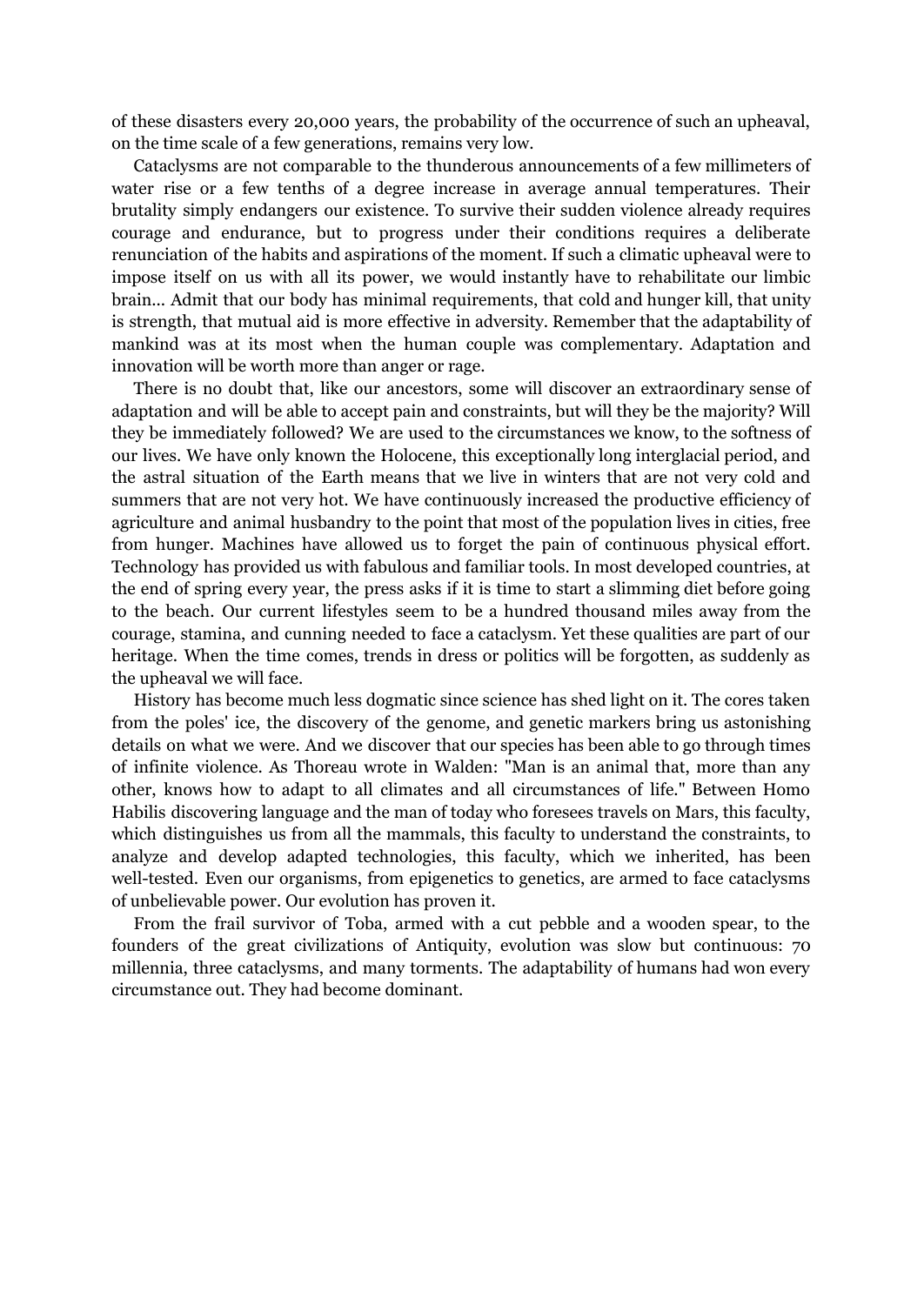"*I would have liked to assist to some new deluge, to the fall of a star, to a universal cataclysm. I would have shouted with joy as I crashed with the ruins of the world and only then would I have proclaimed God as strongly as my mind had conceived him.*" George Sand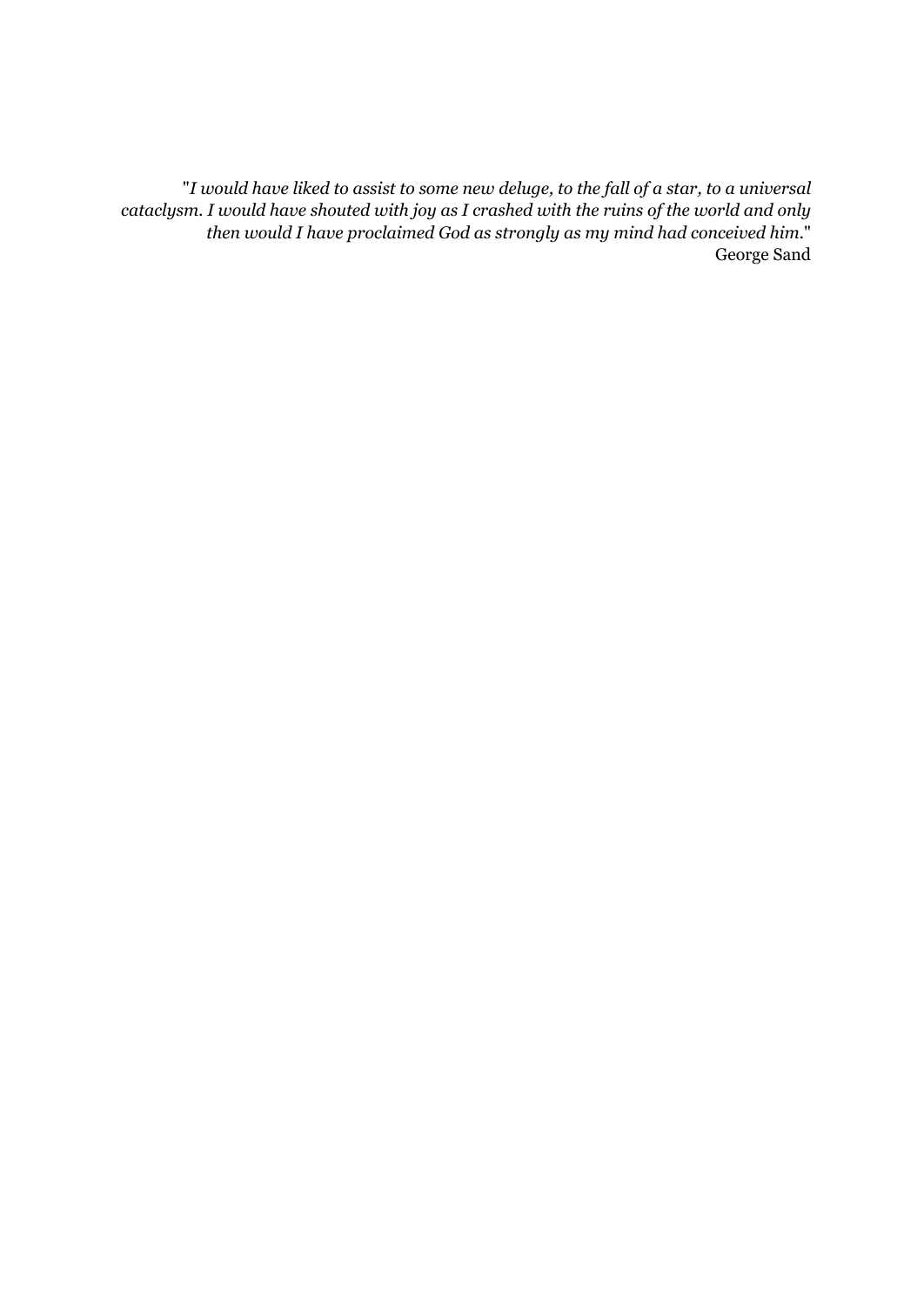## About the Author

Christophe Olivier is above all a passionate engineer. Self-educated in bioclimatism, he built energy-autonomous housing in equatorial Africa where he grew up, Mexico, and now in Provence. Christophe has published numerous technical and professional works. This essay, the result of 20 years of research, is his first book for the general public.

## About the translator

This book was translated using DeepL's Machine Translation software. It was then proofread and edited when needed by Funny or Phi's editorial team.

## Peroratio

Some things are so complex that reason alone is not enough to grasp them. As a 2020 AD survivor, you should know it by now. Some things are so complex that one is left with the difficult choice to believe or not.

When I first read Christophe's book, I couldn't believe it. The flood has always been a subject of heated debate, this one had to be another fancy theory, another actualization of the myth. I had to double-check everything, criticize, try to counter-proof, but it wasn't enough, the theory was still standing, even stronger. As a wanna-be publisher, I had to ask myself: is it legit to publish a book whose theory you can't prove, either true or not.

Then I realised it doesn't matter, I now know what is a Thermohaline current, when to date the Neolithic, and I even ended up reading 4.000 years-old papyrus. Nailed by the tale. That's when I understood what this book really is : a wonderful *hypotyposis*. A vivid and picturesque description, one that moves the reader thousands of years in the past.

Now that we live in Rhetocracy, I hope this text helped you make sense of the world, a little bit. Maybe the Burckle comet never tipped the earth upside down but some celestial body definitely fell in the oceans 5.000 years ago. And Toba, the Natufians, and the thermocline are still facts and knowledge. If you'll remember it, we will have done our job the good way - because rhetoric can also serve the wonderful purpose of teaching. And then if you want to go further, get out of a binary "I believe" VS. "I just don't" position, it's up to you to double-check everything, criticize it, try and counter-proof. Please do! We'd love to settle the question and most of you are probably smarter than we are, at Funny or Phi. Please prove it!..

Stay tuned for the second opus of Christophe's saga. We'll speak about pre-hispanic south American cultures, Phenico-Nubian travels, and the medieval little ice age.

Oh, and don't forget to read Plato's *Gorgias*, now that we live in Rhetocracy.

Peace & Love Your obedient servant, Fof